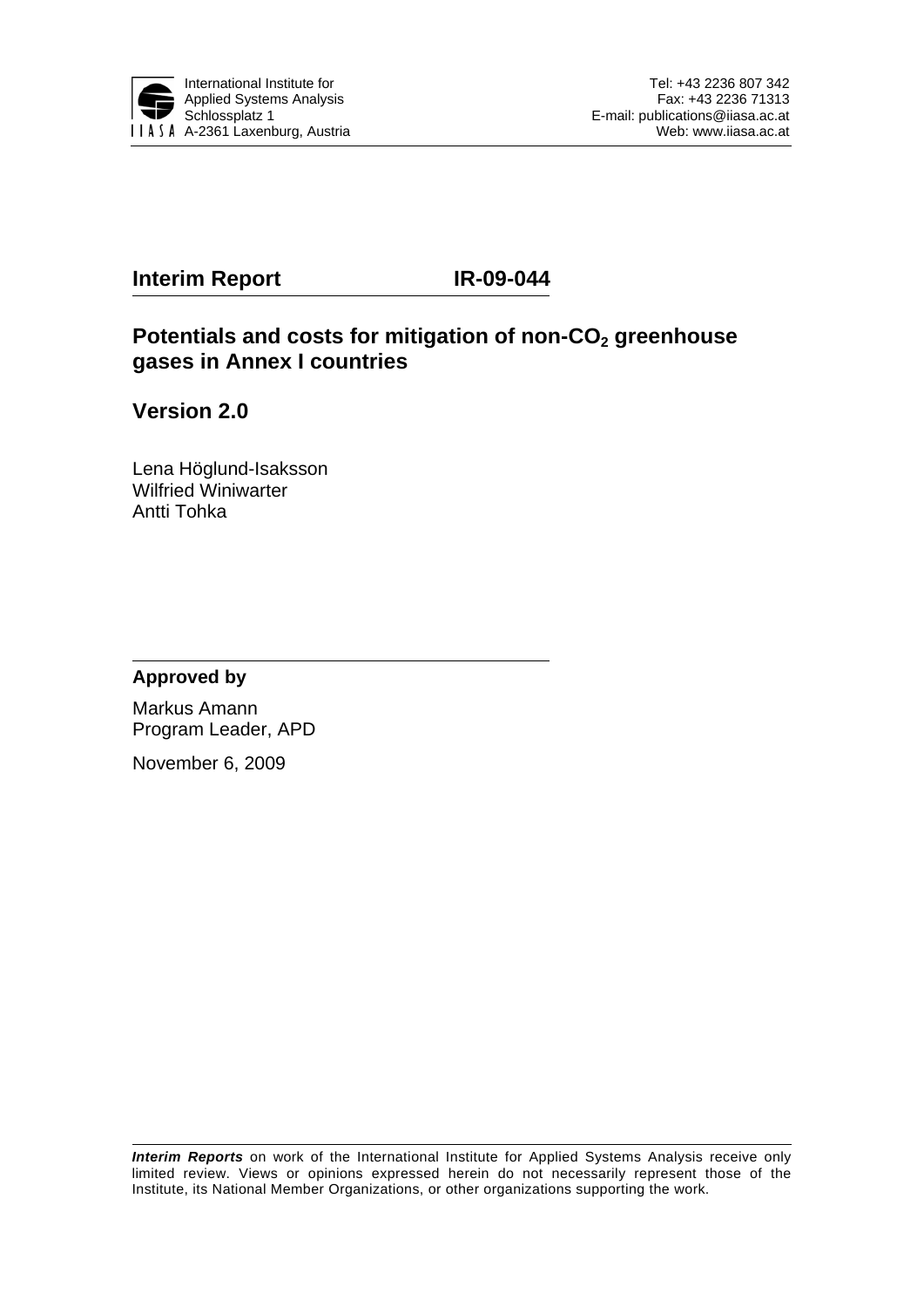This report documents the specific methodology of IIASA's GAINS model on methane, nitrous oxide and fluorinated gases that has been used for comparing mitigation efforts across Annex I Parties.

More details are available through the following information resources that are available at [http://gains.iiasa.ac.at](http://gains.iiasa.ac.at/).

- An interactive **GAINS GHG mitigation efforts calculator** that allows onlinecomparison of mitigation efforts across Annex I Parties. Free access is provided at <http://gains.iiasa.ac.at/MEC>.
- Access to all input data employed for the calculations for all countries via the on-line version of the GAINS model at [http://gains.iiasa.ac.at](http://gains.iiasa.ac.at/).

The following report documents the basic methodology of IIASA's GAINS model that has been used for comparing mitigation efforts across Annex I Parties:

• Potential and costs for greenhouse ghas mitigation in Annex I countries. M. Amann et al., 2008

Other reports to document specific methodology details are:

- Estimating  $CO<sub>2</sub>$  mitigation potentials and costs from energy use and industrial sources. J. Cofala, P. Purohit, P.Rafaj. Z. Klimont, 2008
- Mitigation potentials from transportation in Annex I countries. J. Borken *et al.,* 2008
- Estimating GHG mitigation potentials from LULUCF in Annex I countries. H. Boettcher *et al*., 2008

#### **Further information:**

Markus Amann Atmospheric Pollution and Economic Development Programme International Institute for Applied Systems Analysis (IIASA) Schlossplatz 1 A-2361 Laxenburg Austria

 $Tel·+43$  2236 807 432 Email: [amann@iiasa.ac.at](mailto:amann@iiasa.ac.at) Web: [http://gains.iiasa.ac.at](http://gains.iiasa.ac.at/)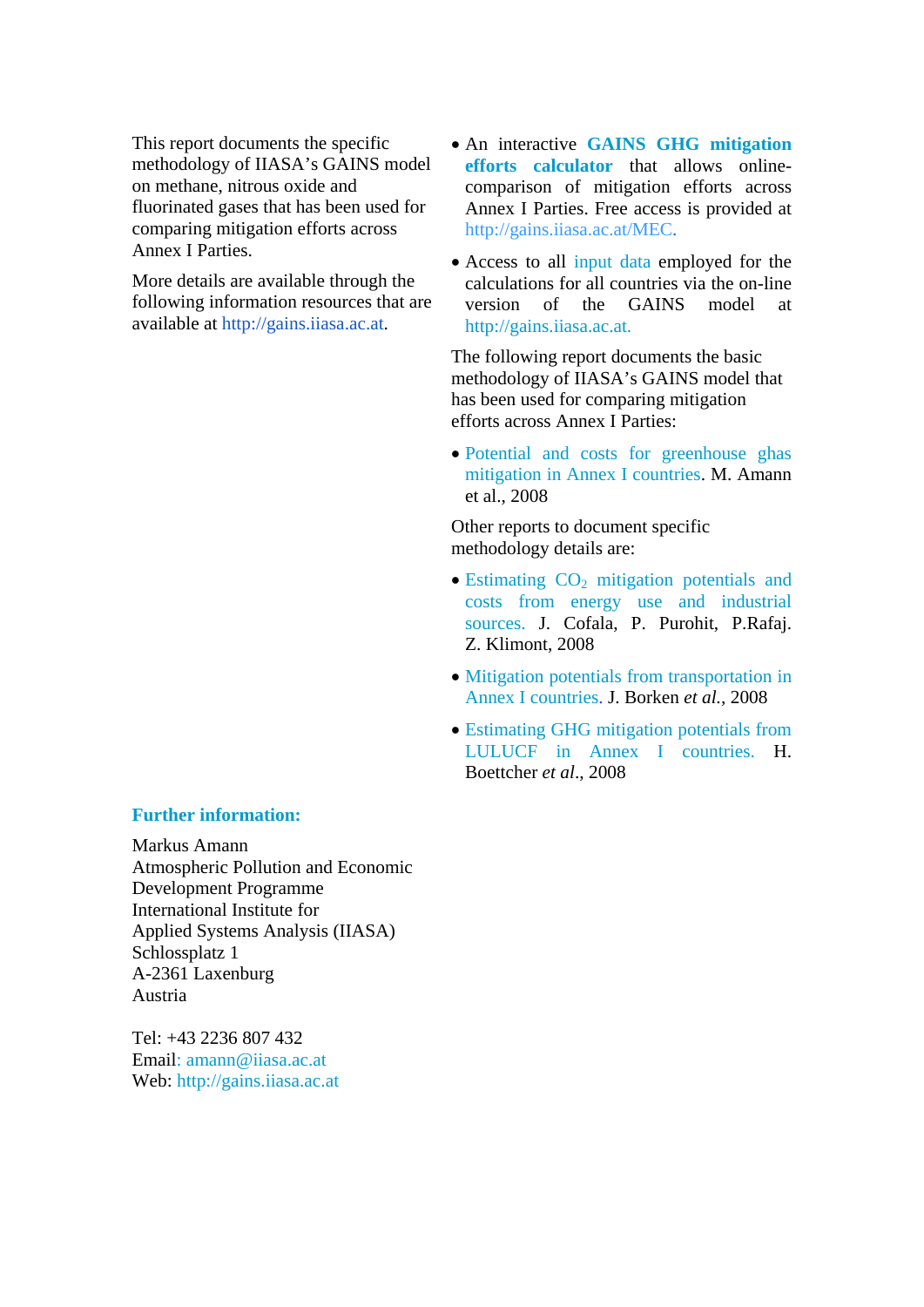## Executive summary

This report documents the approaches taken to include greenhouse gases other than  $CO<sub>2</sub>$  (methane, nitrous oxide, and the fluorinated gases explicitly mentioned in the Kyoto protocol) in the GAINS model as used to assess costs and potential of greenhouse gas mitigation in the "Annex I" countries to the Kyoto protocol. Annex I countries are those signatories to the protocol which agreed to legally binding emission reductions. The implementation greatly benefited from international statistical data sources, but also from the data submission to UNFCCC by the individual countries.

For each source sector and greenhouse gas considered, the methods to derive the emissions under uncontrolled and controlled conditions are presented, as well as the method to estimate the costs of control measures, if applicable. While methane and nitrous oxide emissions frequently occur in the identical sectors, emission of fluorinated gases occur separately. This reports documents the basic features of the methodology, and presents a general evaluation of data quality in terms of comparing national data with GAINS results, considering the respective national circumstances. Actual input data for calculations is available via the on-line version of the GAINS model at http://gains.iiasa.ac.at/.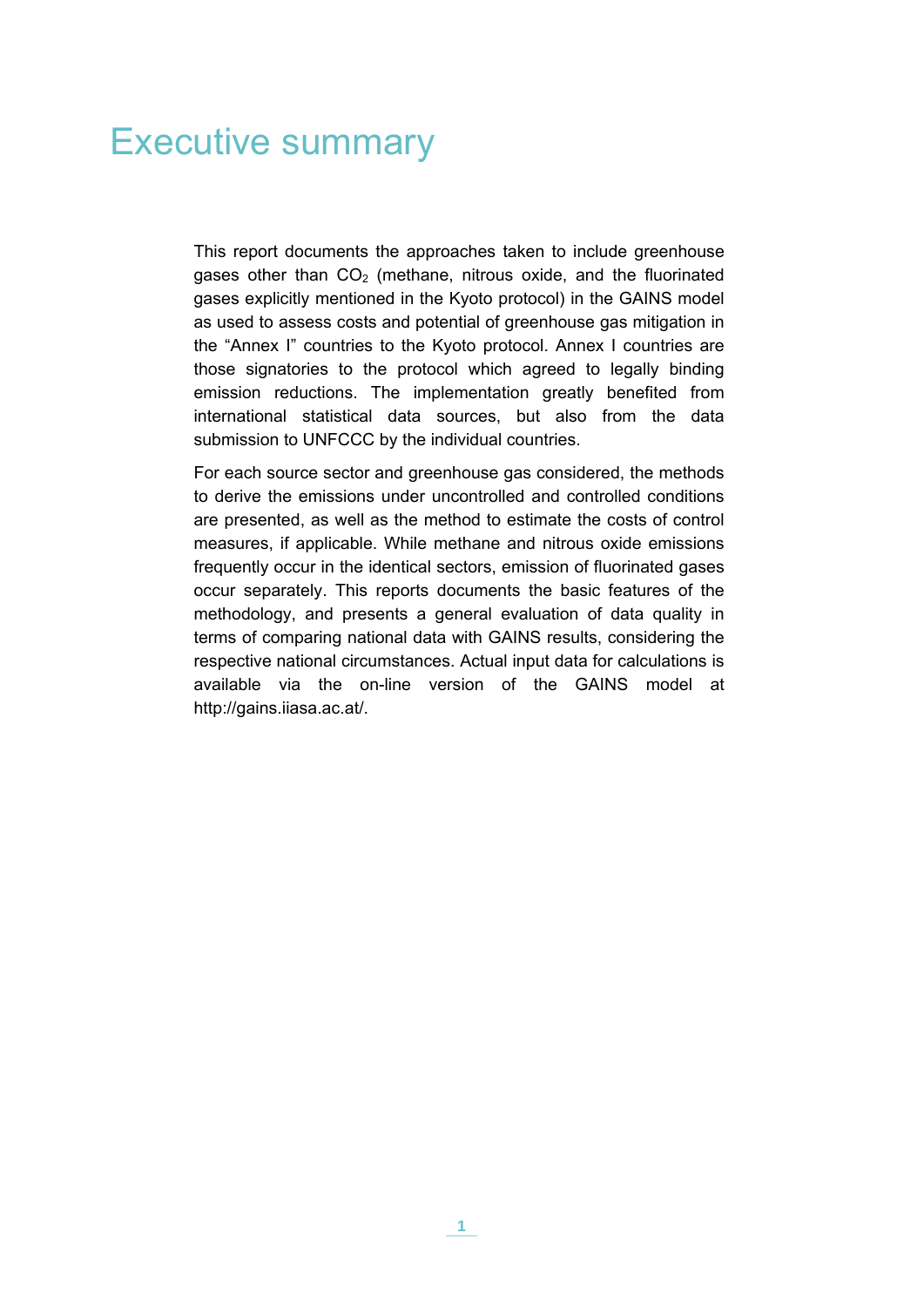## About the authors

Lena Höglund-Isaksson and Wilfried Winiwarter work at the Atmospheric Pollution and Economic Development programme (led by Markus Amann) of the International Institute for Applied Systems Analysis.

Antti Tohka is with the Finnish Environment Institute (SYKE) in Helsinki.

## Acknowledgements

The authors want to express their gratitude to the International Institute for Applied Systems Analysis (IIASA) for providing financial resources that enabled development of the methodology and an initial implementation for 36 Annex I Parties.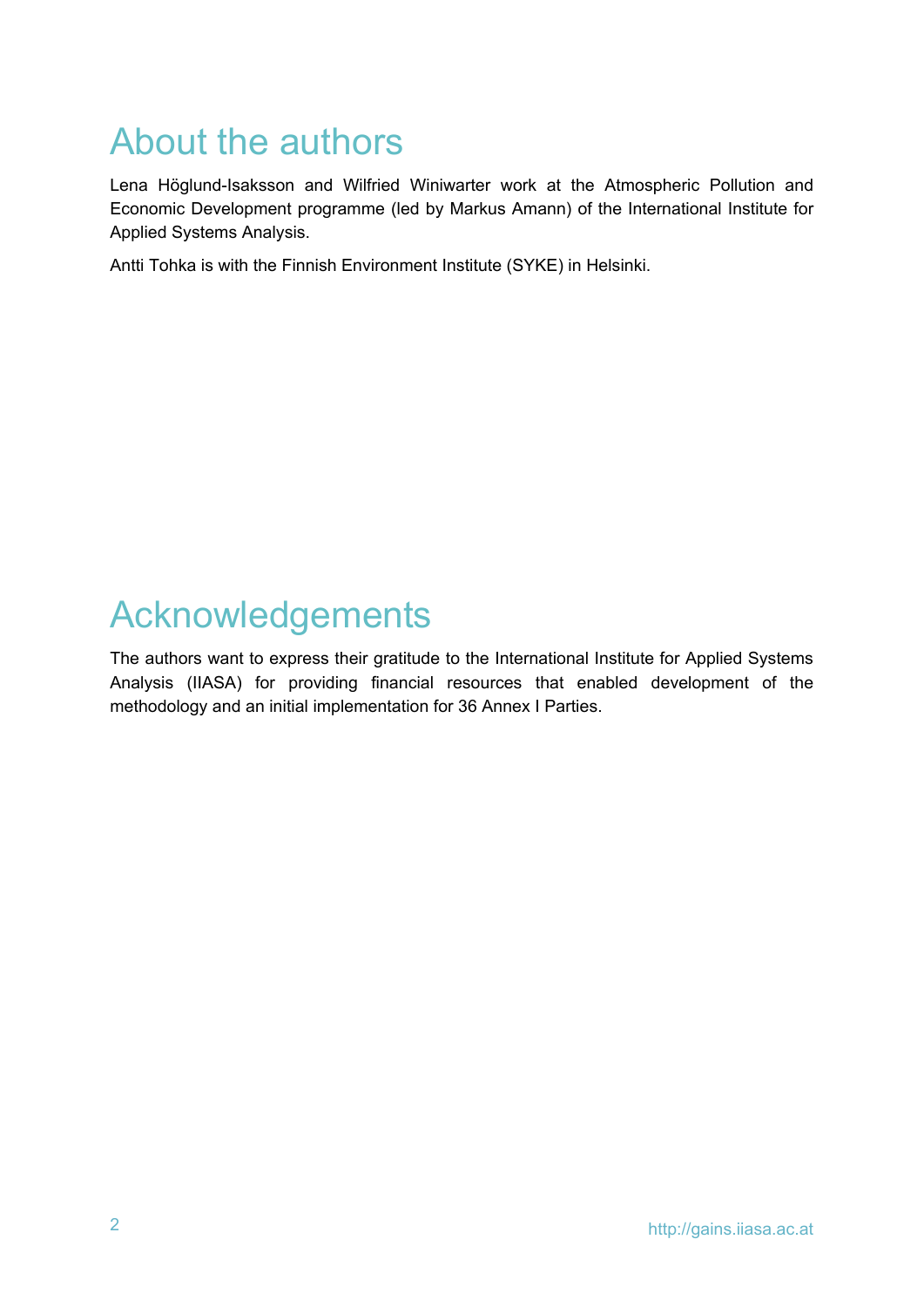# **Table of contents**

| $\mathbf 1$    |       |  |  |  |  |  |
|----------------|-------|--|--|--|--|--|
| $\overline{2}$ |       |  |  |  |  |  |
|                | 2.1   |  |  |  |  |  |
|                | 2.2   |  |  |  |  |  |
| 3              |       |  |  |  |  |  |
|                | 3.1   |  |  |  |  |  |
|                | 3.2   |  |  |  |  |  |
|                | 3.3   |  |  |  |  |  |
|                | 3.4   |  |  |  |  |  |
|                | 3.5   |  |  |  |  |  |
|                | 3.6   |  |  |  |  |  |
|                | 3.6.1 |  |  |  |  |  |
|                | 3.6.2 |  |  |  |  |  |
|                | 3.6.3 |  |  |  |  |  |
| 4              |       |  |  |  |  |  |
|                | 4.1   |  |  |  |  |  |
|                | 4.2   |  |  |  |  |  |
|                | 4.3   |  |  |  |  |  |
|                | 4.4   |  |  |  |  |  |
|                | 4.5   |  |  |  |  |  |
|                | 4.6   |  |  |  |  |  |
|                | 4.7   |  |  |  |  |  |
| 5              |       |  |  |  |  |  |
|                | 5.1   |  |  |  |  |  |
|                | 5.2   |  |  |  |  |  |
|                | 5.3   |  |  |  |  |  |
|                | 5.4   |  |  |  |  |  |
| 6              |       |  |  |  |  |  |
|                | 6.1   |  |  |  |  |  |
|                | 6.2   |  |  |  |  |  |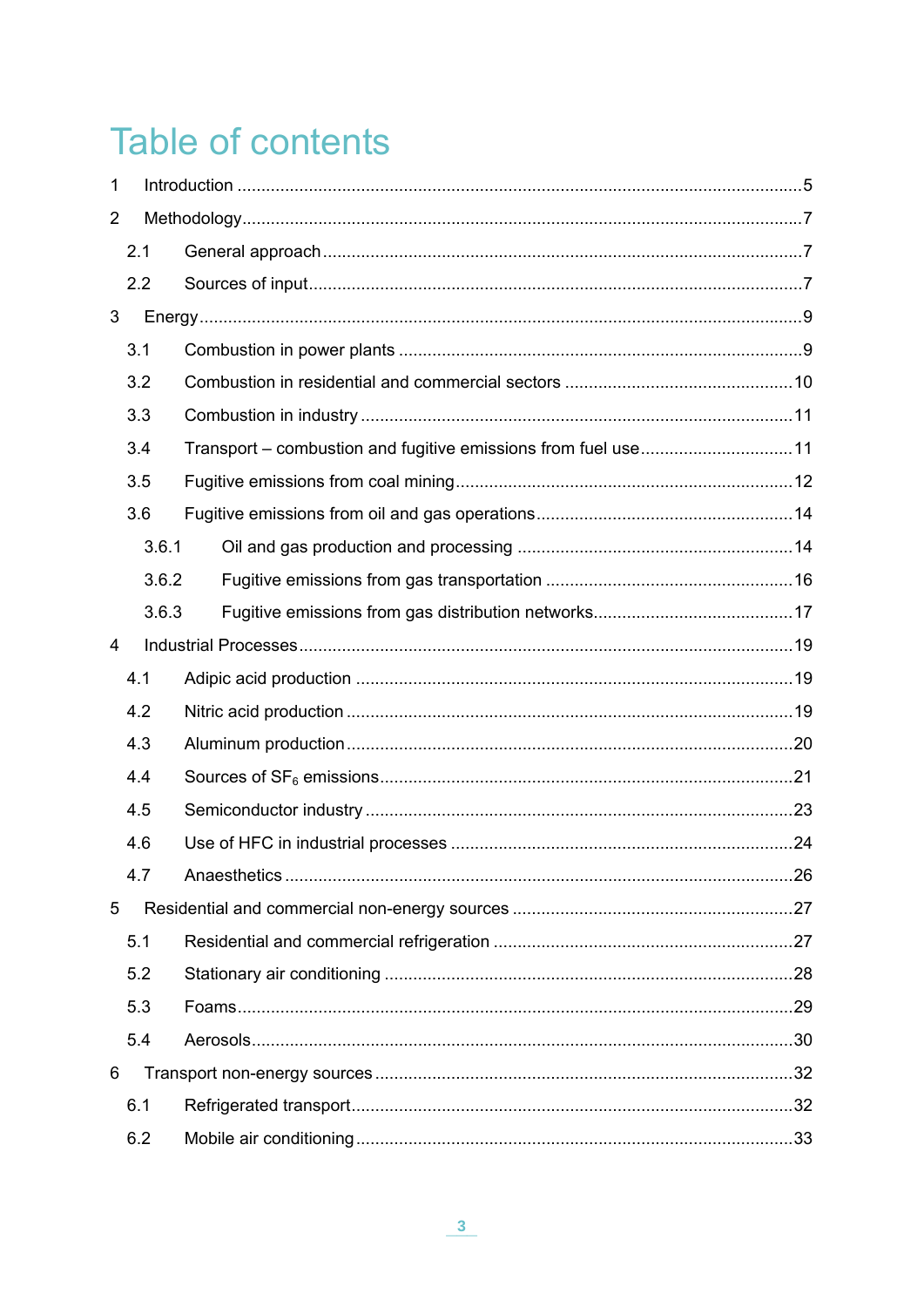| 7 |     |  |  |  |  |
|---|-----|--|--|--|--|
|   | 7.1 |  |  |  |  |
|   | 7.2 |  |  |  |  |
|   | 7.3 |  |  |  |  |
|   | 7.4 |  |  |  |  |
|   | 7.5 |  |  |  |  |
| 8 |     |  |  |  |  |
|   | 8.1 |  |  |  |  |
|   | 8.2 |  |  |  |  |
|   | 8.3 |  |  |  |  |
| 9 |     |  |  |  |  |
|   | 9.1 |  |  |  |  |
|   | 9.2 |  |  |  |  |
|   | 9.3 |  |  |  |  |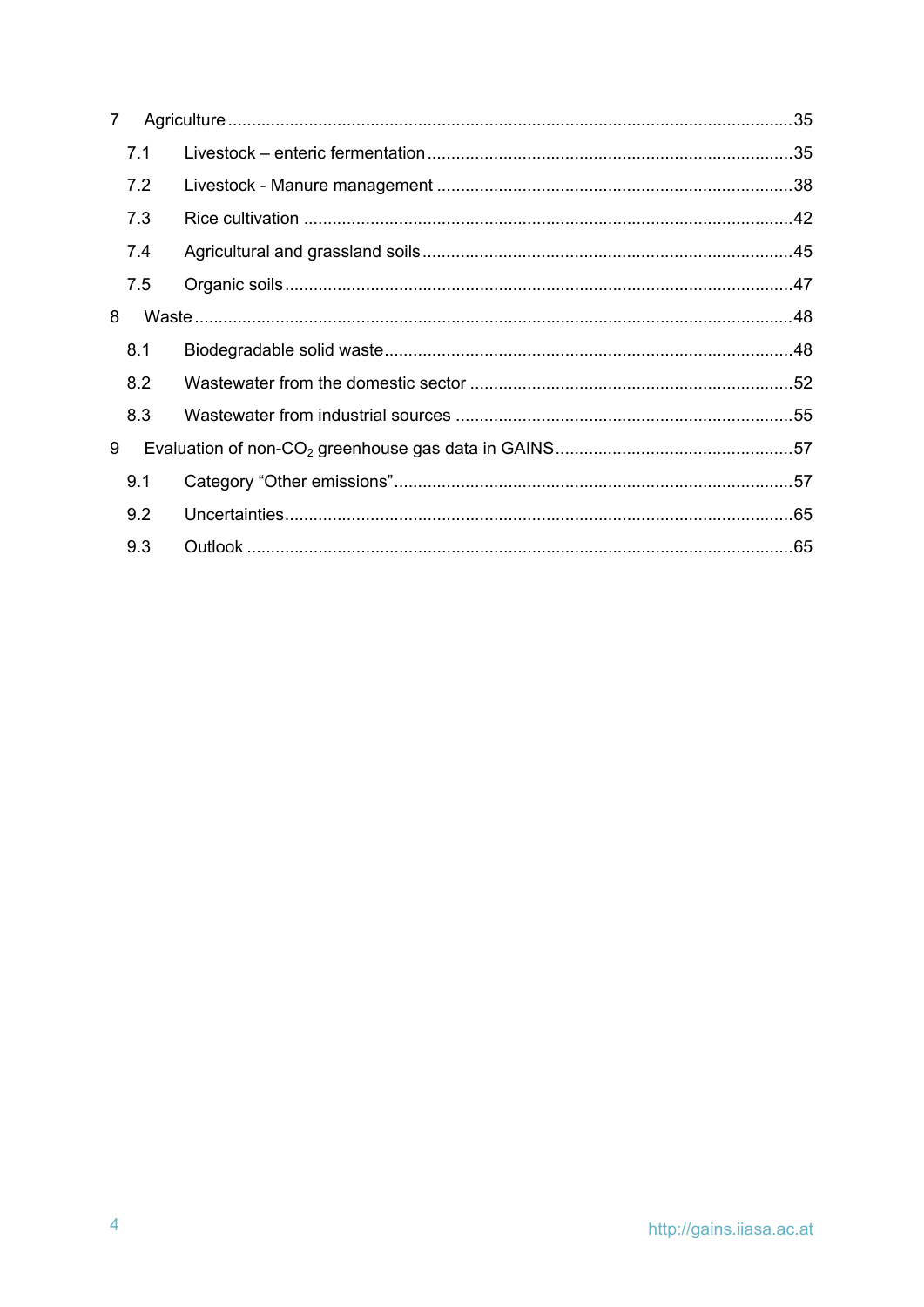## <span id="page-6-0"></span>1 Introduction

Climate change impacts can be reduced, delayed or avoided by mitigation of greenhouse gases (GHGs). Mitigation efforts and investments over the next two to three decades will have a large impact on opportunities to achieve lower stabilisation levels of greenhouse gas emissions. It will be a formidable challenge to negotiating Parties to arrive at a generally accepted scheme for sharing efforts among Annex I countries that achieves the necessary emission reductions.

The International Institute for Applied Systems Analysis (IIASA) has developed a scientific tool to support the current negotiations. Known as GAINS (Greenhouse gas – Air pollution Interactions and Synergies), the tool not only helps negotiators identify the most cost effective way to reduce GHG emissions, but also allows negotiators to compare mitigation efforts among Parties.

GAINS estimates emission reduction potentials and costs for a range of greenhouse gases and air pollutants and quantifies the resulting impacts on air quality and total greenhouse gas emissions considering the physical and economic interactions between different control measures. As a principle, the analysis employs only such input data that are available in the public domain and that appear credible and consistent in an international perspective. While the IIASA team collaborated with national experts to validate important input data and assumptions for individual countries, constraints on time and financial resources did not allow for an extensive validation of all input data.

In brief, the methodology (i) adopts exogenous projections of future economic activities as a starting point, (ii) develops a corresponding baseline projection of greenhouse gas emissions for 2020 with information derived from the national GHG inventories that have been reported by Parties to the UNFCCC for 2005, (iii) estimates, with a bottom-up approach, for each economic sector in each country the potential emission reductions that could be achieved in 2020 through application of the available mitigation measures, and (iv) quantifies the associated costs that would emerge for these measures under the specific national conditions. The approach includes all six gases that are included in the Kyoto protocol (i.e.,  $CO<sub>2</sub>$ , CH<sub>4</sub>, N<sub>2</sub>O, HFCs, PFCs, SF<sub>6</sub>) and covers all anthropogenic sources that are included in the emission reporting of Annex I countries to UNFCCC (i.e., Energy, Industrial Processes, Agriculture, Waste, and from LULUCF).

This report describes how the non- $CO<sub>2</sub>$  greenhouse gases methane (CH<sub>4</sub>), nitrous oxide  $(N<sub>2</sub>O)$  and the fluorinated gases as specifically dealt with in the Kyoto protocol (F-gases) are covered in the GAINS. Specifically, the extension of the GAINS model to cover all Annex I countries (industrialized countries as listed in Annex I of the Kyoto protocol) is treated. The methodology is based on previous descriptions of GAINS in relation to these gases (Höglund-Isaksson and Mechler, 2005; Winiwarter, 2005; Tohka, 2005), and extends on coverage of all Annex I countries. The overall framework, in which the GAINS model operates, has been described by Amann et al. (2008a) and the respective reports mentioned therein.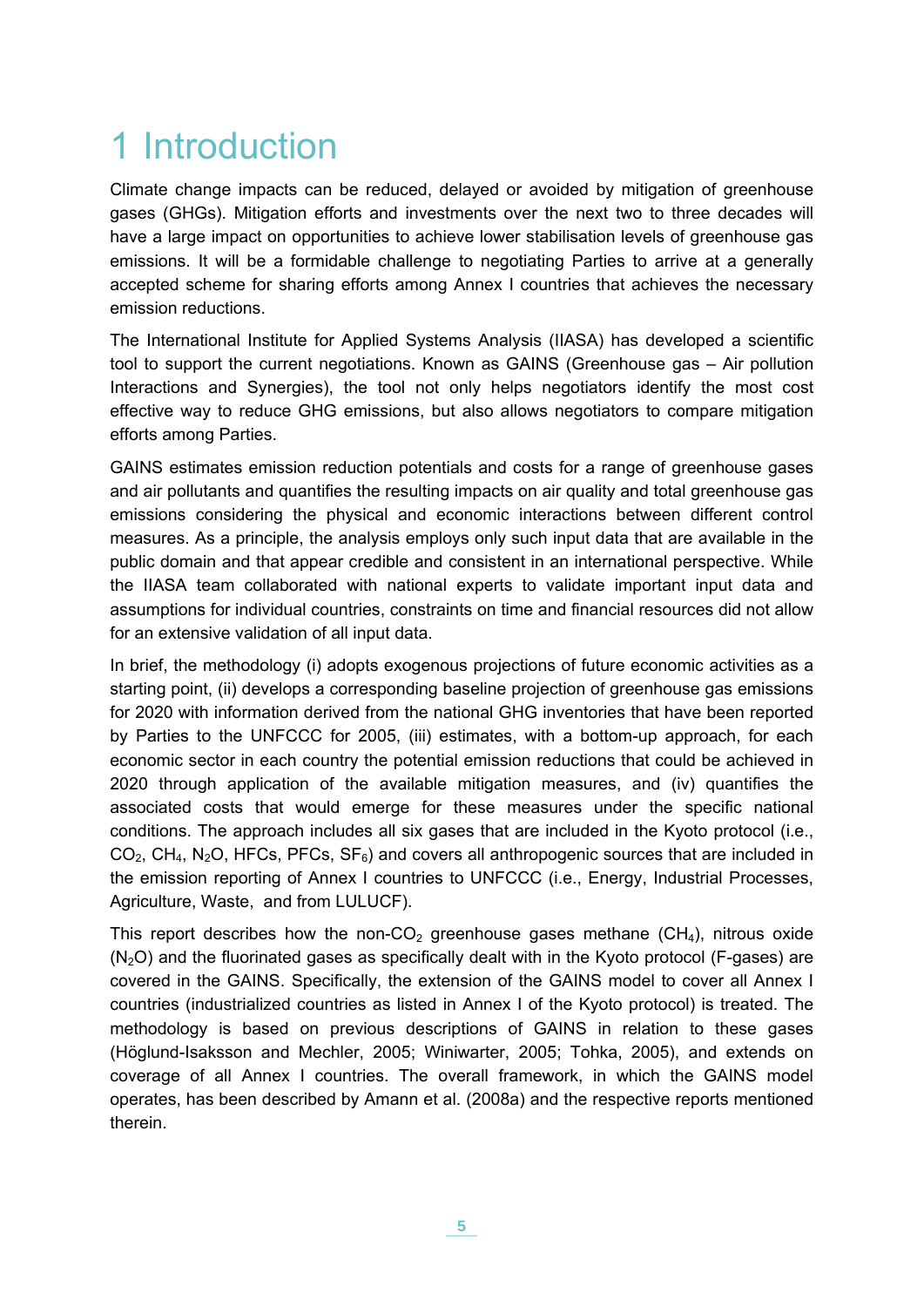In the present report, we will not cover general details of the model methodology in terms of assessing abatement measures and their related costs. Instead we will refer to the respective literature. The state of model development, the specific circumstances for implementation of the Annex I countries and an assessment of the non- $CO<sub>2</sub>$  greenhouse gases with respect to  $CO<sub>2</sub>$  are the topics of this report.

While the overall principles of the GAINS approach will be discussed in Section 2 of the report, Sections 3-8 (energy – industry – agriculture – waste) cover the important technical sectors. The specific sections will be followed by an evaluation of the robustness of the data presented, also in reflection to  $CO<sub>2</sub>$  and in connection with integrating climate measures to air pollution (Section 9).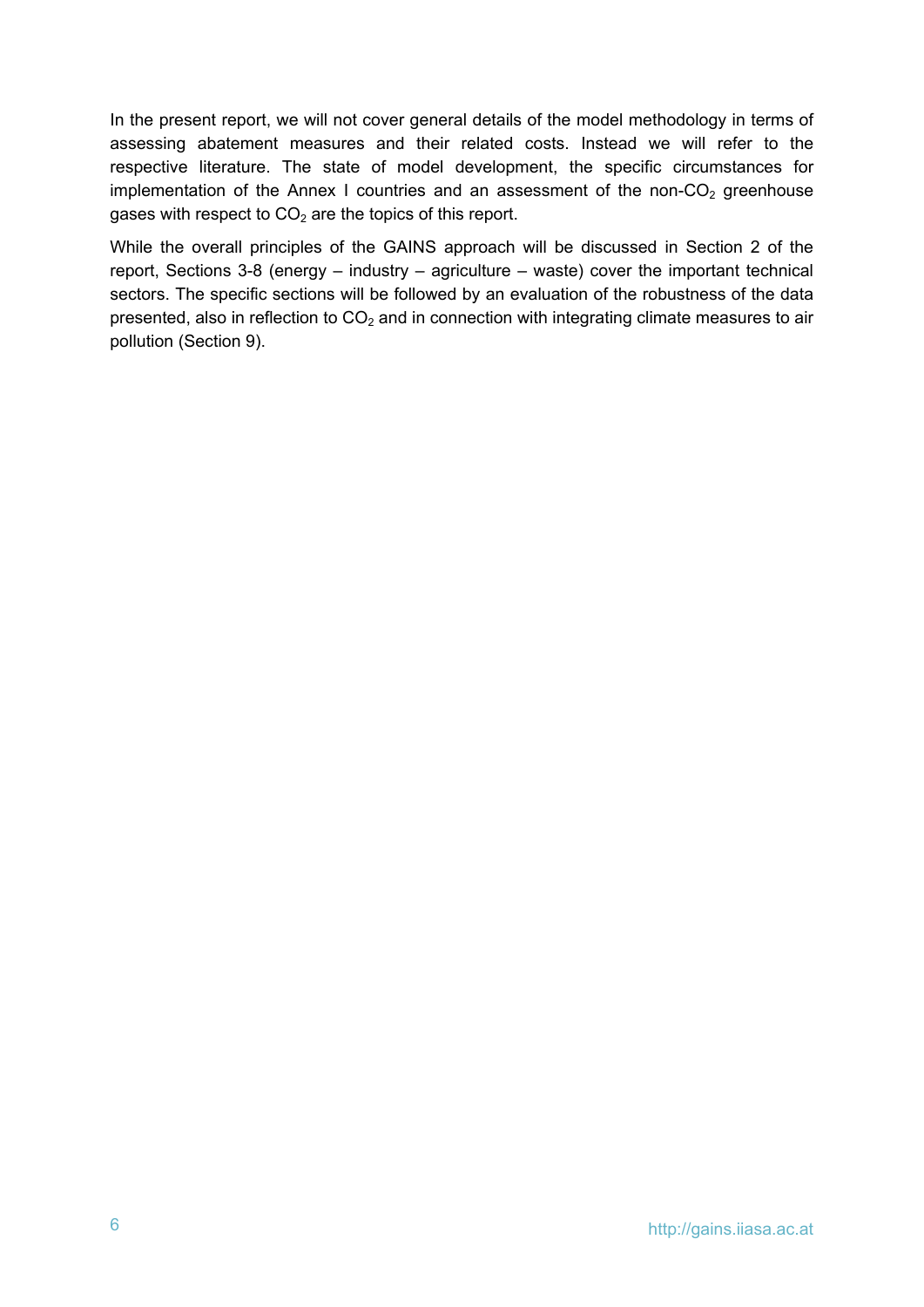# <span id="page-8-0"></span>2 Methodology

## <span id="page-8-1"></span>2.1 General approach

The GAINS model uses information on external drivers (activities) to estimate the release of trace substances into the atmosphere for past and future periods, on the level of administrative regions. Both air pollutants  $(SO_2, NO_x, NMVOC, NH<sub>3</sub>, CO, PM)$  and greenhouse gases (CO<sub>2</sub>, CH<sub>4</sub>, N<sub>2</sub>O and F-gases) are covered. Measures to mitigate emissions are defined, which may affect one or several of the gases covered, and the amount of emission reduction (or: the new "abated" emission factor) is determined. Also the costs for each of the measures (by cost category: investment costs, operation/maintenance costs, savings) is presented. With assumption on the future implementation of such abatement measures, and on the environmental targets to be achieved, scenarios of a future development can be assessed and cost-optimized solutions can be developed. GAINS covers a period of 40 years (1990 – 2030, in five-year intervals).

For the purpose of this project, the regions considered in GAINS include the Annex I Parties as administrative regions, i.e., the 27 Member States of the European Union, six additional European countries (Belarus, Croatia, Norway, Switzerland, Turkey and Ukraine), as well as Australia, Canada, Japan, New Zealand, Russia, and the United States of America.

## <span id="page-8-2"></span>2.2 Sources of input

The basis for assessing the future development in GAINS is provided by external projections of economic development and implied activity levels in terms of energy consumption, transport demand, industrial production and agricultural activities. Main sources that provide such information are the World Energy Outlook of the International Energy Agency (IEA, 2008) for energy data, and the Food and Agriculture Organization (FAO, 2003) on agriculture-related developments. A number of further sources have been used, which will be reported specifically in the respective sections.

We were also able to draw on country-specific information, as it has been compiled by UNFCCC (2008). National data submitted in the "Common Reporting Format", the CRF tables, have been used to draw on a considerable number of present and past data on activities, surrogate parameters and implied emission factors. As CRF tables are compulsory for all Annex- countries, and as they are subject to several stages of review by UNFCCC, they may be considered mostly reliable.

A considerable wealth of information was also available in the GAINS database (Amann et al., 2007, 2008b). For EU-27, many of the activity numbers, emission factors and general parameters in GAINS have been developed together with national experts during consultations for the revision of the National Emission Ceilings Directive, or for the European Climate Change Programme. Consultations were also held with Norway and Switzerland. Thus, in 2005 the match between information in CRF and GAINS was considered to be close. For other European countries, we took advantage of the implied emission factors provided by Parties in their CRFs. With assumptions on the current (2005) degree of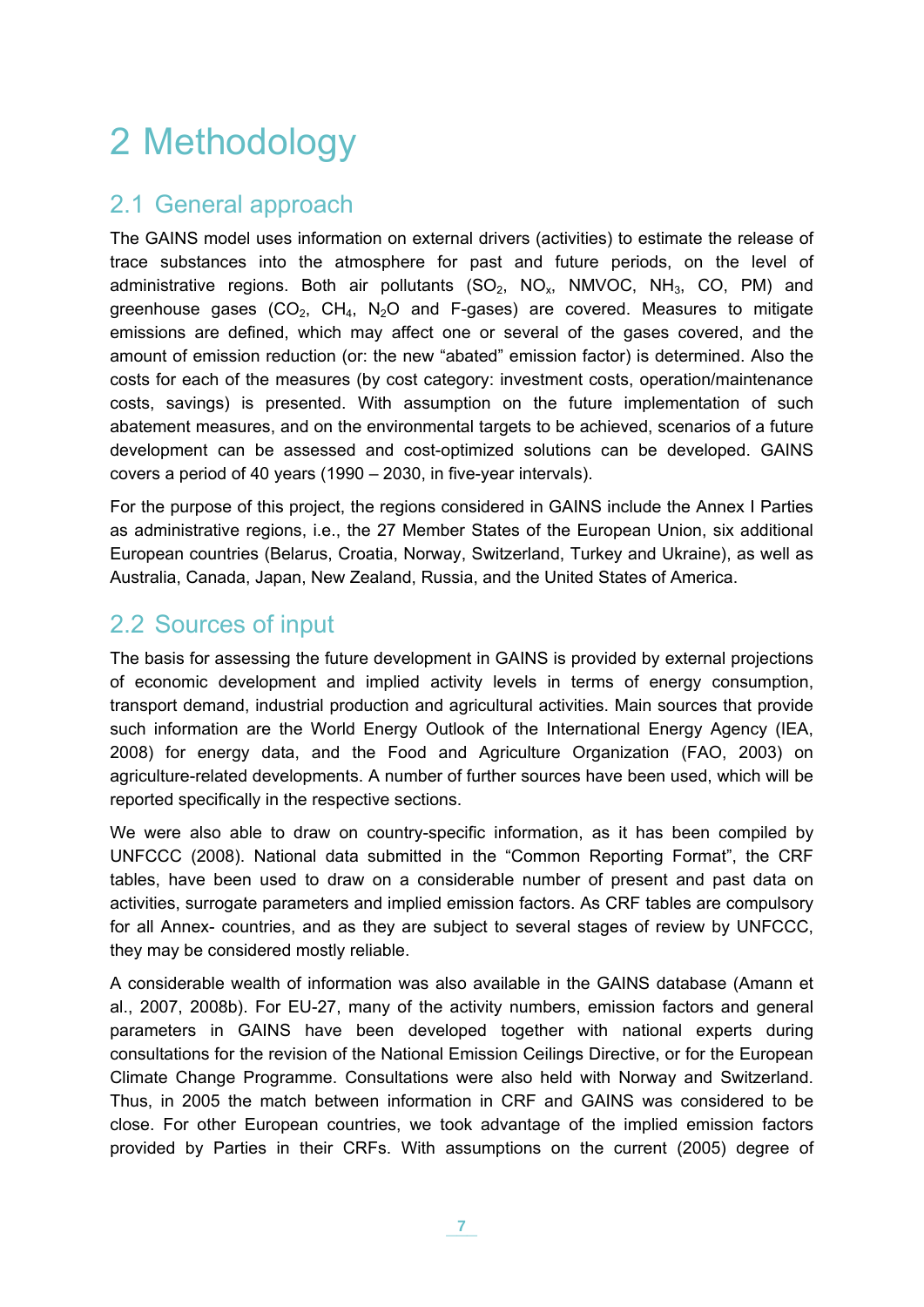implementation of abatement measures, emission factors of unabated sources as well as abated sources were scaled to match the CRF–implied emission factor for the current situation. The proportional spread, i.e., an emission reduction due to a certain measure, was maintained this way. In the case of countries outside Europe, we took additional advantage of the activity numbers presented, supplementing or supporting other data sources.

Any discrepancy still remaining between the national data (UNFCCC 2008) and the GAINS database was matched for 2005 using a source category "Other" (OTHER\_CH4 and OTHER\_N2O, respectively). These "other" emissions, that reflect sources presented to UNFCCC that are not included in GAINS, are kept constant over time, as it reflects the part of emissions that can not reasonably be assigned. Thus this sector helps understand how well the two datasets match (see section on evaluation).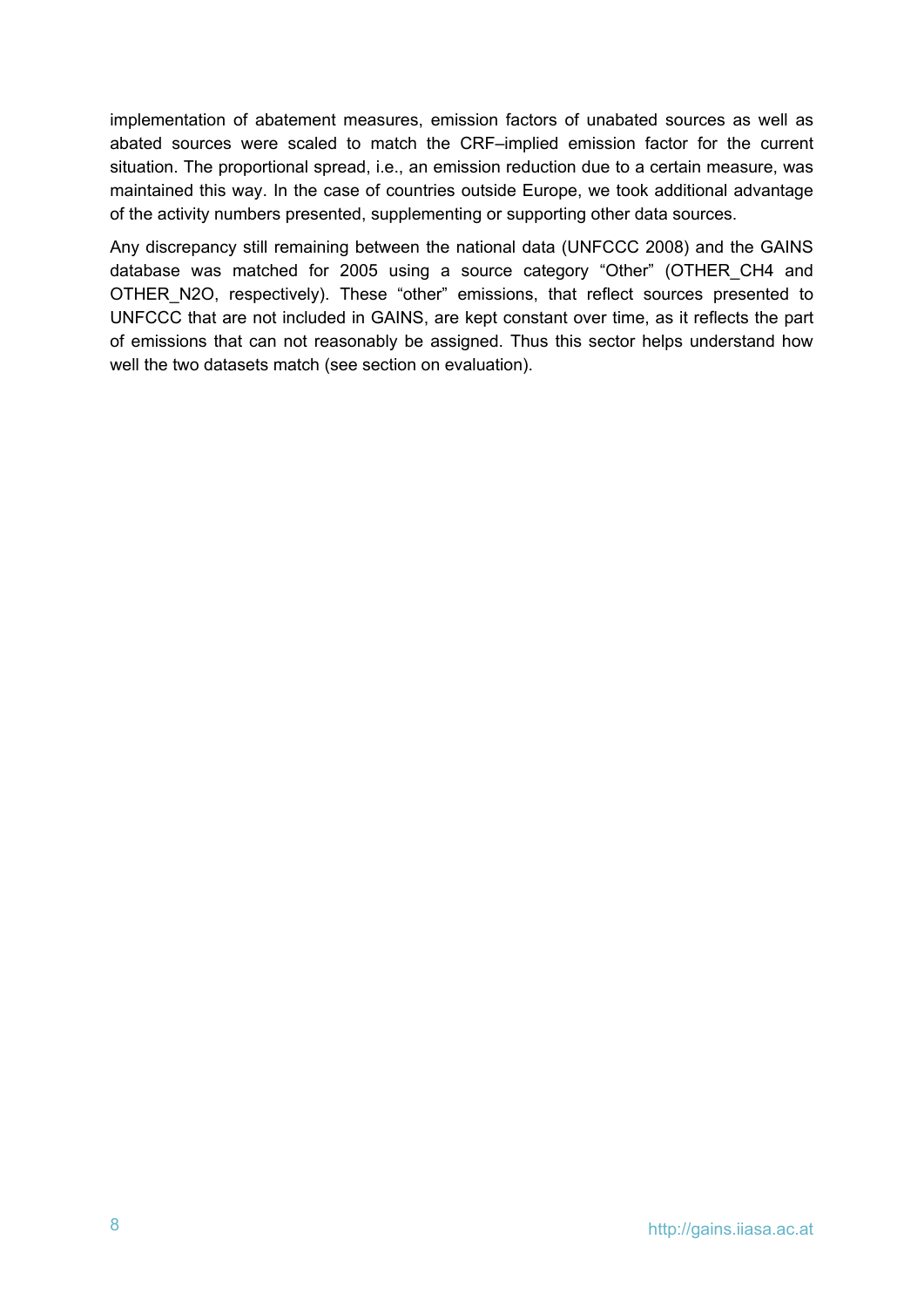# <span id="page-10-0"></span>3 Energy

## <span id="page-10-1"></span>3.1 Combustion in power plants

 $CH<sub>4</sub>$  emissions from energy use have two sources; combustion and fugitive emissions. Fugitive emissions are accounted for whenever gas is used as fuel, while combustion emissions of CH<sub>4</sub> arise from combustion of any type of fuel. N<sub>2</sub>O is formed as a combustion by-product, similar to  $NO<sub>x</sub>$ . Activity data for combustion emissions from power plants is taken from IEA (2008) and emission factors from IPCC (2006). Emission factors are differentiated by fuel type and emissions of  $CH_4$  or  $N_2O$  in country *i* in year *t* are calculated as:

$$
E_{it} = \sum_{s} A_{sit} * ef_{si}
$$

where  $A_{sit}$  is the amount of fuel *s* consumed in country *i* in year *t*, *efsi* is the emission factor for fuel type *s* in country *i*.

No specific mitigation options have been identified for  $CH_4$  or  $N_2O$  emissions from power plants. However, the use of fluidized bed combustion and abatement of  $NO<sub>x</sub>$  (selective noncatalytic reduction of flue gas) affect emission factors for  $N_2O$ .

Fluidized bed combustion (FBC) is a technology that allows for an extended contact of solid fuels with air oxygen, minimizing the need to crush or even pulverize fuels, while at the same time hampering particle formation. Also, combustion temperatures are kept below the optimum for formation of  $NO<sub>x</sub>$ . Lower  $NO<sub>x</sub>$  emissions are accompanied with strong increases in  $N_2O$  emissions. The technology is used in the GAINS sectors PP\_EX\_OTH and PP\_NEW.

Fluidized bed combustion requires advanced methods to properly regulate combustion air flow and fuel intake to achieve a stable fluidized bed. Traditionally the technology has been favoured in some European countries and in Japan. The GAINS database contains estimates of the shares of FBC in combustion of solid fuels for European countries. Data for Japan are extracted from the CRF tables. The share of FBC is considered negligible in Annex I countries outside Europe and Japan and hence, no abatement is considered in these countries.

| <b>GAINS</b> sector<br>code                        | <b>Fuels</b>     | Description                                           | Unit |
|----------------------------------------------------|------------------|-------------------------------------------------------|------|
| PP EX WB                                           | Various<br>fuels | Power heat plants: Existing wet bottom boilers        | P.I  |
| PP EX OTH                                          |                  | Power heat plants: Existing other                     | PJ   |
| PP IGCC                                            |                  | Power plants - integrated gasification combined cycle | PJ   |
| PP NEW                                             |                  | Power heat plants: New                                | PJ   |
| Activity data sources:                             |                  | (IEA 2008)                                            |      |
| <b>Emission factor sources</b><br>$(CH_4, N_2O)$ : |                  | (IPCC 2006; de Soete 1993)                            |      |

Table 1: Activity sources for  $CH_4$  and  $N_2O$  combustion emissions from power plants.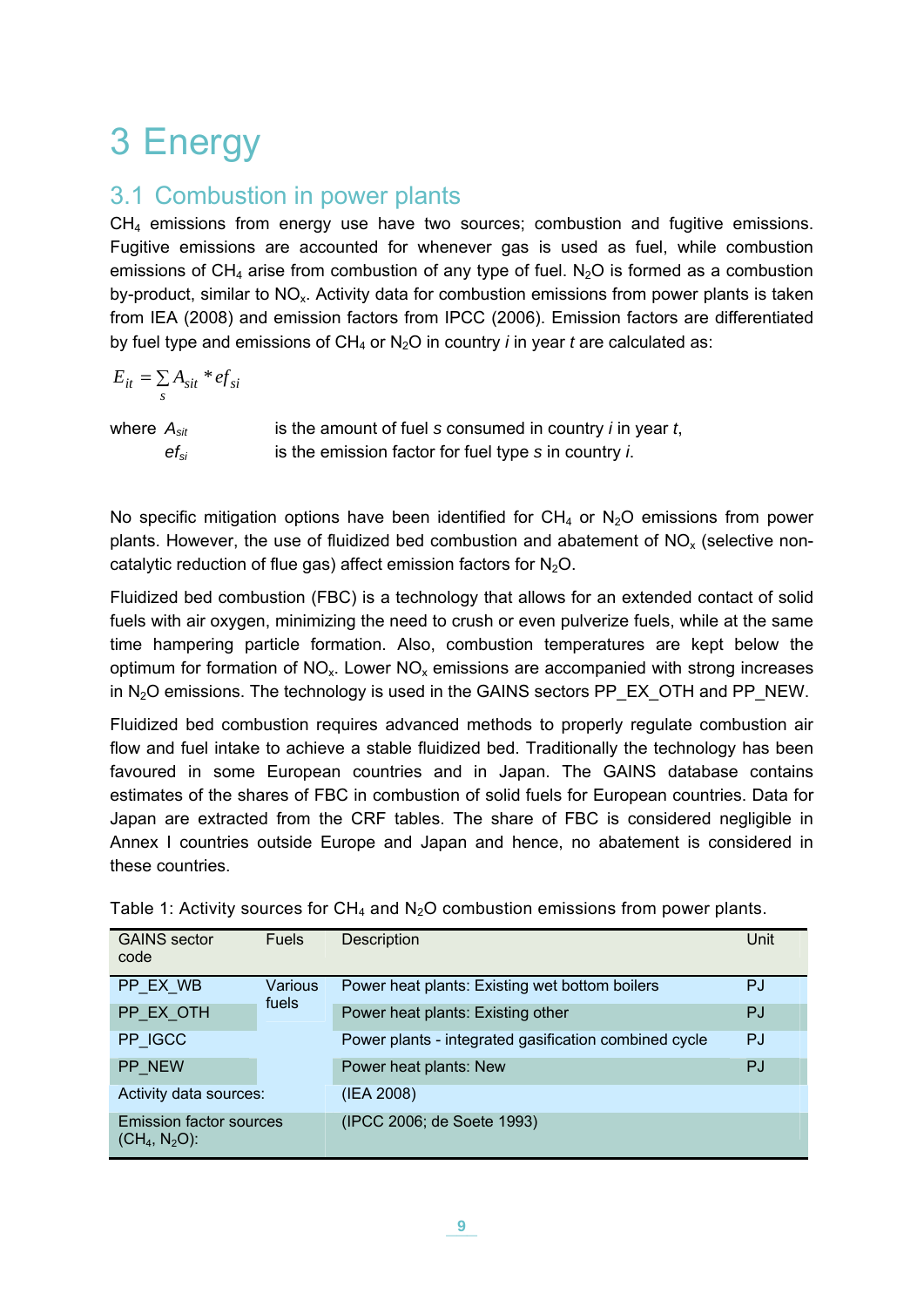Methods have been developed and implemented in pilot plants which allow minimizing  $N_2O$ formation (in GAINS summarized as "combustion modification in fluidized bed combustion"). Data presented by Winiwarter (2005) indicate that 80% of N<sub>2</sub>O can be removed (Hendriks *et al.,* 2001). Obviously, abatement is limited to countries where data on FBC is included in the GAINS database. No discrimination has been made for applicability in different countries (considered to be 100%) or in abatement costs, as the technology is understood to be generally commercially available.

<span id="page-11-1"></span>Table 2: Technologies in GAINS for mitigation of  $N_2O$  emissions from fluidized bed combustion

| GAINS technology code | <b>Description</b>                                  |
|-----------------------|-----------------------------------------------------|
| FBC CM                | Combustion modification in fluidized bed combustion |
| Sources:              | Hendriks et al. 2001)                               |

### <span id="page-11-0"></span>3.2 Combustion in residential and commercial sectors

 $CH<sub>4</sub>$  emissions from combustion in residential and commercial sectors are calculated using activity data from IEA (2008) and emission factors from IPCC (2006) and applying the methodology described for power plants in the previous subsection. Complementary information on emission factors in the residential sector for different types of fuels and boilers is taken from various sources (Delmas 1994; Johansson 2004; Kjällstrand and Olsson 2004; Leckner et al. 2004; Olsson and Kjällstrand 2006). For  $N<sub>2</sub>O$ , the variation in emission factors is limited to fuel type without differentiation by GAINS sector. No specific mitigation options have been identified for  $CH_4$  or  $N_2O$  emissions from boilers in the residential and commercial sectors.

| <b>GAINS</b> sector<br>code | <b>Fuels</b> | <b>Description</b>                                               | Unit      |
|-----------------------------|--------------|------------------------------------------------------------------|-----------|
| <b>DOM</b>                  | Various      | Domestic (residential, commercial and agricultural)              | <b>PJ</b> |
| DOM FPLACE                  | fuels        | Domestic combustion: fireplaces                                  | PJ        |
| DOM MB A                    |              | Domestic combustion: Medium boiler (<50MW)<br>-automatic feeding | <b>PJ</b> |
| DOM MB M                    |              | Domestic combustion: Medium boiler (<1MW)<br>-manual feeding     | PJ        |
| DOM PIT                     |              | Domestic combustion: pit burning                                 | PJ.       |
| DOM SHB A                   |              | Domestic combustion: single house boiler<br>-automatic feeding   | PJ        |
| DOM SHB M                   |              | Domestic combustion: single house boiler<br>-manual feeding      | PJ.       |
| DOM STOVE C                 |              | Domestic combustion: cooking stove                               | PJ        |

Table 3: Activity sources for  $CH_4$  combustion emissions from residential and commercial sectors.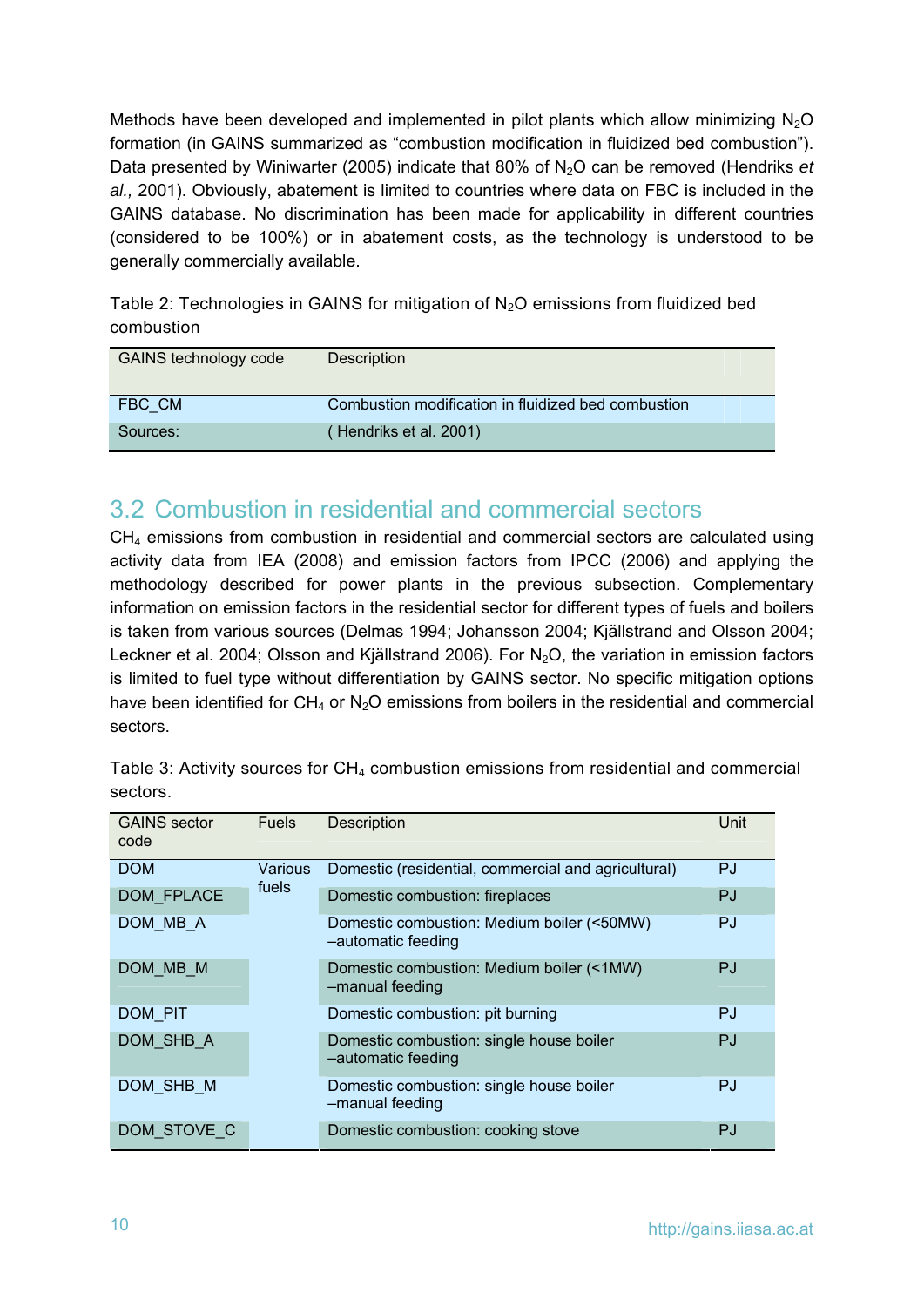| DOM STOVE H                     | Domestic combustion: heating stove                                                                                                      | P.I |
|---------------------------------|-----------------------------------------------------------------------------------------------------------------------------------------|-----|
| Activity data sources:          | (IEA 2008)                                                                                                                              |     |
| <b>Emission factor sources:</b> | (Delmas 1994; Johansson, Leckner et al. 2004;<br>Kjällstrand and Olsson 2004; IPCC 2006; Olsson and<br>Kjällstrand 2006; de Soete 1993) |     |

## <span id="page-12-0"></span>3.3 Combustion in industry

 $CH<sub>4</sub>$  emissions from combustion in industry boilers are calculated using activity data from IEA (2008) and emission factors from IPCC (2006) and applying the methodology described for power plants in the subsection above. No  $CH<sub>4</sub>$ -specific mitigation options have been identified for these activities. N<sub>2</sub>O emission factors are affected by adoption of fluidized bed technology and  $NO<sub>x</sub>$  abatement in the same way as described for emissions from power plants, and also the identical abatement technology ("combustion modification in FBC") is available [\(Table 2\)](#page-11-1).

| Table 4: Activity sources for $CH_4$ combustion emissions from industry |  |  |
|-------------------------------------------------------------------------|--|--|
|-------------------------------------------------------------------------|--|--|

| <b>GAINS</b> sector<br>code                        | <b>Fuels</b> | Description                     | Unit |
|----------------------------------------------------|--------------|---------------------------------|------|
| CON COMB                                           | Various      | Fuel conversion: combustion     | PJ   |
| IN BO                                              | fuels        | Industry: combustion in boilers | PJ   |
| IN OC                                              |              | Industry: other combustion      | PJ   |
| Activity data sources:                             |              | (IEA 2008)                      |      |
| <b>Emission factor sources</b><br>$(CH_4, N_2O)$ : |              | (IPCC 2006)                     |      |

### <span id="page-12-1"></span>3.4 Transport – combustion and fugitive emissions from fuel use

 $CH<sub>4</sub>$  emissions from mobile sources arise from fuel combustion and as fugitive emissions when using gas as transport fuel. Activity data is adopted from IEA (2008). Emission factors depend on several factors like fuel, technology and operating characteristics. GAINS uses default emission factors as specified by IPCC (2006). IPCC specifies default emission factors per km travelled. These have been converted to emissions per energy unit consumed using vehicle specific conversion factors from the GAINS database. For passenger cars and light duty vehicles, emission factors are specified by fuel and vehicle type and by the emission control standard of the vehicles. For other means of transportation, emission factors are specified only by types of fuel and vehicle, while no default factors by emission control standards were available. No CH<sub>4</sub> or N<sub>2</sub>O specific mitigation options are identified for these activities. However, emissions of  $N_2O$  are known to strongly depend on  $NO_x$  abatement applied to vehicle exhaust. In general,  $NO<sub>x</sub>$  abatement (as in catalytic converters or SCRtechnology applied in diesel vehicles) leads to increased  $N_2O$  emissions. This fact is covered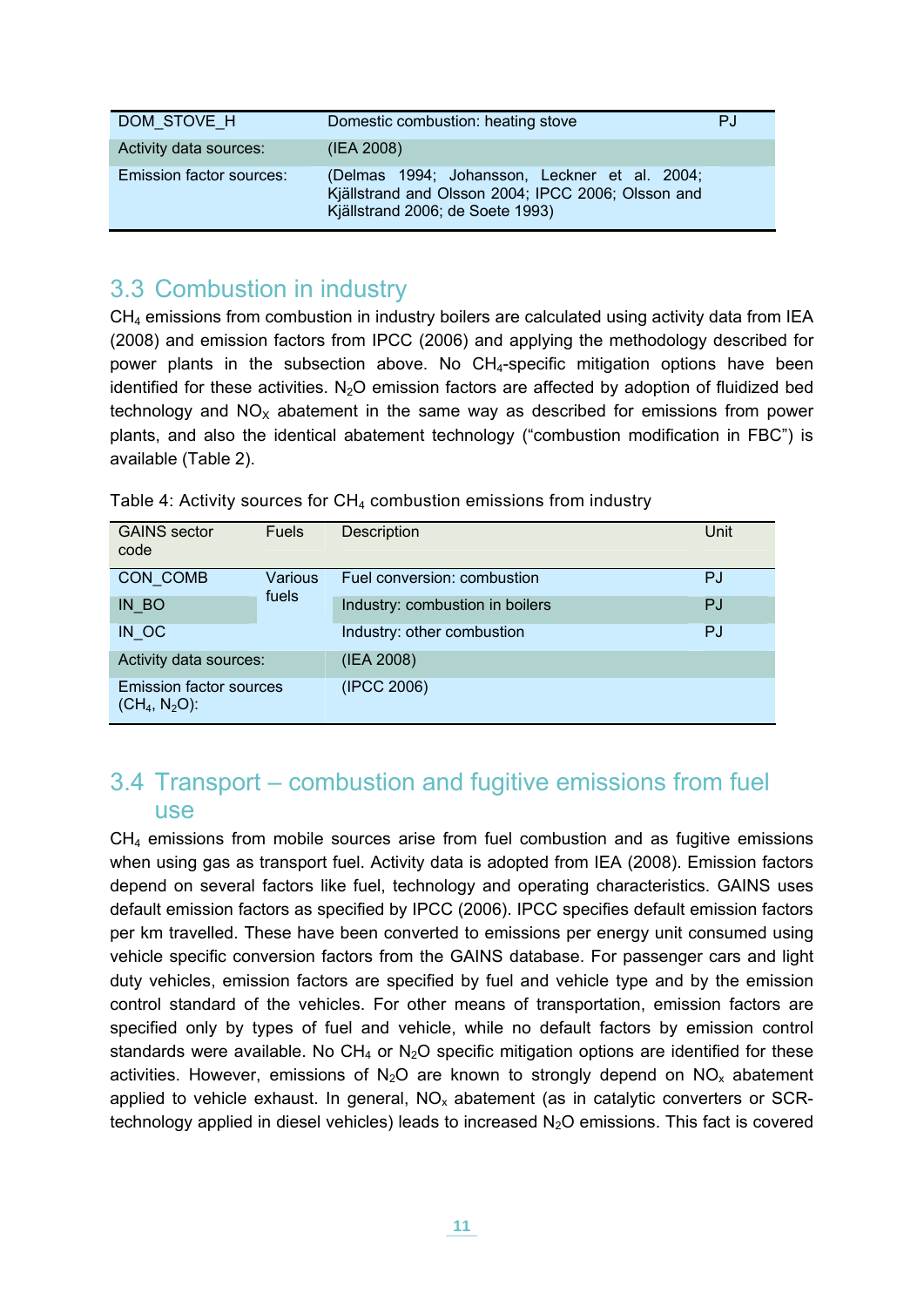by applying differentiated  $N_2O$  emission factors following the categories of the EURO standard.

| <b>GAINS</b> sector<br>code                  | <b>Fuels</b> | Description                                    | Unit      |
|----------------------------------------------|--------------|------------------------------------------------|-----------|
| TRA RD LD4C                                  | Various      | Cars: 4-stroke                                 | PJ        |
| TRA_RD_LD4T                                  | fuels        | Light duty vehicles: 4-stroke (trucks)         | PJ        |
| TRA RD HDB                                   |              | Heavy duty buses                               | PJ        |
| TRA RD HDT                                   |              | Heavy duty trucks                              | PJ        |
| TRA RD LD2                                   |              | Motorcycles: 2-stroke, mopeds (also cars)      | PJ        |
| TRA RD M4                                    |              | Motorcycles: 4-stroke                          | PJ        |
| TRA OT                                       |              | Other transport                                | PJ        |
| TRA OT AGR                                   |              | Other transport: agriculture                   | PJ        |
| TRA OT AIR                                   |              | Other transport: air traffic                   | PJ        |
| TRA OT CNS                                   |              | Other transport: construction machinery        | PJ        |
| TRA OT INW                                   |              | Other transport: inland waterways              | <b>PJ</b> |
| TRA_OT_LB                                    |              | Other transport: other off-road 4-stroke       | PJ        |
| TRA OT LD2                                   |              | Other transport: off-road 2-stroke             | PJ        |
| TRA_OT_RAI                                   |              | Other transport: rail                          | PJ        |
| TRA_OTS_L                                    |              | Other transport: ships -large vessels          | PJ        |
| TRA_OTS_M                                    |              | Other transport: ships -medium vessels         | PJ        |
| Activity data sources:                       |              | (IEA 2008)                                     |           |
| <b>Emission factor sources</b><br>$(CH4)$ :  |              | (IPCC 2006)                                    |           |
| <b>Emission factor sources</b><br>$(N_2O)$ : |              | (IPCC 2006; RICARDO 2003; Jimenez et al. 2000) |           |

Table 5: Activity sources for CH<sub>4</sub> combustion emissions from transport.

### <span id="page-13-0"></span>3.5 Fugitive emissions from coal mining

Formation of coal produces CH4, which is released to the atmosphere when coal is mined. IPCC identifies three sources of  $CH_4$  emissions from coal mining: liberation of  $CH_4$  during breakage of coal in the coal mine, post-mining emissions during handling, processing and transportation of mined coal, and emissions from abandoned coal mines (IPCC 2006). Emission factors for mining emissions are defined for underground and surface mining and increase with mine depth. Activity data in GAINS are specified as amounts of hard and brown coal mined. As emission factors from coal mining are site-specific and require detailed country-specific information, we use implied emission factors reported by Annex-I countries to the UNFCCC for year 2005 (UNFCCC 2008). Emissions from abandoned coal mines are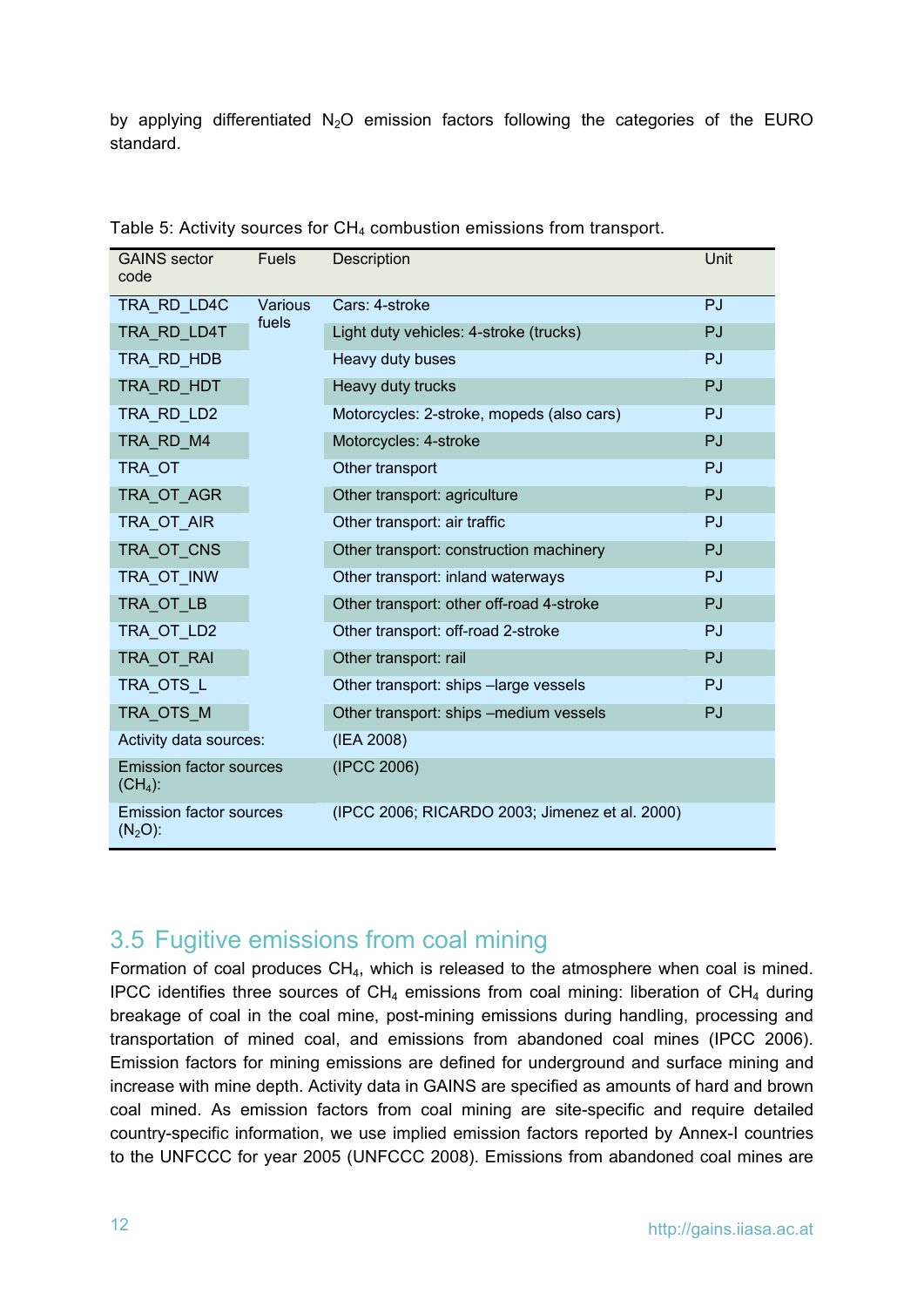included to the extent they are reported to the UNFCCC. These are accounted for under the sector for other  $CH_4$  emissions (see Section [9.1\)](#page-58-1) and not under coal mining sectors.  $CH_4$ emissions from coal mining in country *i* in year *t* are calculated as the sum of emissions from the two types of coal *s*:

$$
E_{it} = \sum_{s} \sum_{m} ef_{is}^{IPCC} * \gamma_{i:UN2005} * A_{its} * (1 - remeff_{sm}) * Appl_{itsm}
$$
\nwhere  $ef_{is}^{IPCC}$  is the default IPCC emission factor for coal mining, is the amount of coal type s mined in country *i* in year *t*, is a factor correcting for the discrepancy between IPCC default emission factors and the implied emission factors reported by countries for year 2005 to UNFCCC, *remeff<sub>sm</sub>* is the removal efficiency of technology *m*, and *Appl<sub>itsm</sub>* is the application rate of technology *m* to coal type s.

Table 6: Activity sources for fugitive  $CH<sub>4</sub>$  emissions from coal mining.

| <b>GAINS</b> sector<br>code | <b>GAINS</b><br>fuel<br>code | <b>Description</b>       | Unit    |
|-----------------------------|------------------------------|--------------------------|---------|
| MINE BC                     | <b>NOF</b>                   | Mining of brown coal     | Mt coal |
| MINE HC                     | <b>NOF</b>                   | Mining of hard coal      | Mt coal |
| Activity data sources:      |                              | <b>IEA 2008</b>          |         |
| Emission factor sources:    |                              | (IPCC 2006; UNFCCC 2008) |         |

About 30 percent of  $CH_4$  emissions from coal mining is recovered and flared for security reasons (AEAT 1998). Options considered in GAINS as CH<sub>4</sub> mitigation options are defined as measures that extend gas recovery over the security level. This includes extended recovery and flaring of gas or that the recovered gas is utilized for energy purposes. Costs for these options were taken from AEAT (AEAT 1998; AEAT 2001) and specified for each technology *m* as:

$$
C_{itm} = I_m * \left[ \frac{(1+r)^{LT} * r}{(1+r)^{LT} - 1} \right] + M_m - p_{it}^{gas} * R_m
$$

where  $I_m$  is the investment cost per unit of coal mined.

*r* is the discount rate on investments,

*LT* is the lifetime of investments,

*Mm* is the operation and maintenance cost per unit of coal mined,

 $p_{it}^{gas}$ is the gas price, and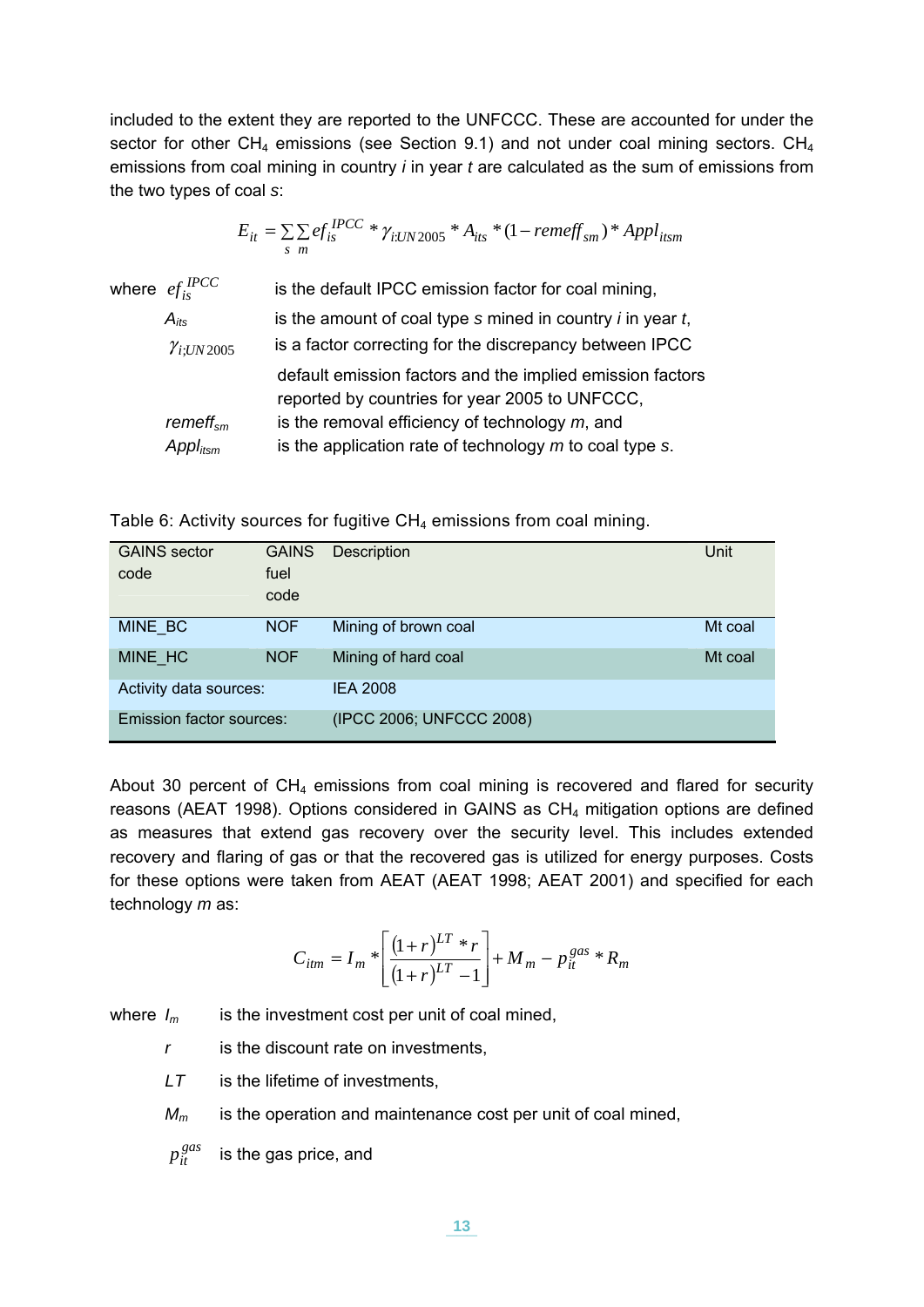*Rm* is the amount of gas recovered per unit of coal mined.

| <b>GAINS</b><br>code | technology | <b>Description</b>                                                                                                            |
|----------------------|------------|-------------------------------------------------------------------------------------------------------------------------------|
| $CH4$ REC            |            | Recovery of mine gas above a 30 percent level assumed for security<br>reasons and with flaring of gas                         |
| $CH4$ USE            |            | Recovery of mine gas above a 30 percent level assumed for security<br>reasons and with utilization of gas for energy purposes |
| Sources:             |            | (AEAT 1998; AEAT 2001)                                                                                                        |

Table 7: Technologies in GAINS for control of CH<sub>4</sub> emissions from coal mining.

## <span id="page-15-0"></span>3.6 Fugitive emissions from oil and gas operations

#### <span id="page-15-1"></span>3.6.1 OIL AND GAS PRODUCTION AND PROCESSING

Extraction of crude oil and natural gas gives rise to fugitive  $CH<sub>4</sub>$  emissions. These are often referred to as associated gas. The fraction of associated gas to the energy content of oil and gas produced typically range in the order of 1 to 10 percent with lower fractions for gas production than for oil production (Cedigaz 2001; UNFCCC 2008). Most associated gas is flared off with very low  $CH_4$  emissions. However, a fraction of the associated gas is vented either because flaring devices have not been applied fully to all outlets of associated gas or it occurs during maintenance of the flaring devices. IPCC (IPCC 2006) does not provide default estimates of the fraction of associated gas vented. We therefore assume default venting fractions of associated gas at five percent from gas production and ten percent from oil production. Activity data for oil and gas extraction and oil refinery were taken from IEA (IEA 2008). Emissions from oil (or gas) production are calculated as:

$$
E_{it} = \sum_{m} A_{it} * [a_i * (ef_{venting} * s_{venting} + ef_{flaring} * (1 - s_{venting})] * (1 - remeff_m) * Appl_{itm}
$$

| where $A_{it}$ |                       | is the amount of oil (or gas) extracted in country $i$ in year $t$ , |
|----------------|-----------------------|----------------------------------------------------------------------|
|                | $a_i$                 | is the fraction of associated gas expressed as energy content of oil |
|                |                       | (or gas) produced,                                                   |
|                | $ef_{\text{venting}}$ | is the IPCC default emission factor for vented gas,                  |
|                | $ef_{\text{flaring}}$ | is the IPCC default emission factor for flared gas,                  |
|                | $S_{\text{venting}}$  | is the assumed fraction of associated gas vented,                    |
|                | remeff <sub>m</sub>   | is the removal efficiency of control technology $m$ , and            |
|                | Appl <sub>itm</sub>   | is the application of control technology $m$ .                       |

For Annex I countries, emission factors are adjusted to implied emission factors for oil and gas production reported to UNFCCC for 2005 (UNFCCC 2008). Discrepancies in implied emission factors are accounted for by adjusting the associated gas fractions. This means, e.g., that the associated gas fractions for Norway amount to 0.2 percent of gas produced and 0.4 percent of oil produced, while the corresponding fractions for Russia are 6 percent for both oil and gas production.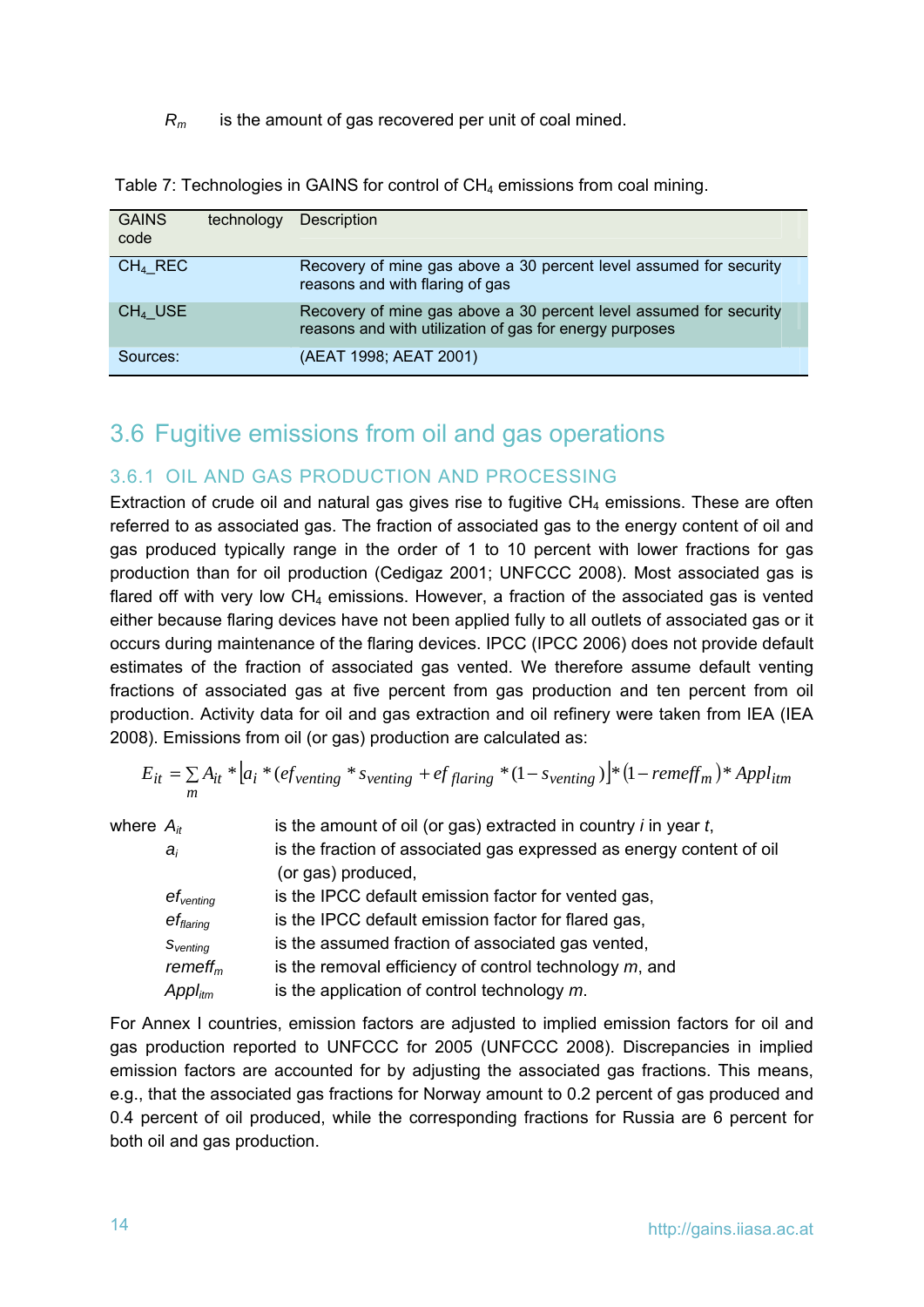The IPCC guidelines provide emission factors for oil transportation based on the amount of oil transported, while emission factors for refining and storage are based on the amount of oil refined. Since it was not possible to find data on the amount of oil transported by tanker, trucks or rails by region, GAINS assumes that the amount transported corresponds to the amount of oil refined. Thus, emission factors reported by IPCC for oil transported and refined have been added up. Fugitive  $CH_4$  emissions from oil transportation, storage and refining are estimated as:

$$
E_{it} = \sum_{m} A_{it} * ef_i * (1 - remeff_m) * Appl_{itm}
$$

| where $A_{it}$ |                           | is the amount of oil refined,                                    |
|----------------|---------------------------|------------------------------------------------------------------|
|                | $\mathsf{e} \mathsf{f}_i$ | is the sum IPCC default emission factors for oil transportation, |
|                |                           | storage and refinery,                                            |
|                | remeff $_m$               | is the removal efficiency of control technology $m$ , and        |
|                | $Appl_{itm}$              | is the application of control technology $m$ .                   |

| <b>GAINS</b><br>code     | sector | <b>GAINS</b><br>fuel<br>code | <b>Description</b>                                              | Unit      |
|--------------------------|--------|------------------------------|-----------------------------------------------------------------|-----------|
| <b>PROD</b>              |        | <b>GAS</b>                   | Gas produced                                                    | PJ        |
| <b>PROD</b>              |        | <b>CRU</b>                   | Oil produced                                                    | PJ        |
| <b>REF</b>               |        | <b>CRU</b>                   | Oil refined                                                     | <b>PJ</b> |
| Activity data sources:   |        |                              | (IEA 2008), Russian Federation Ministry of Energy (Energy 2003) |           |
| Emission factor sources: |        |                              | (Cedigaz 2001; IPCC 2006; UNFCCC 2008)                          |           |

Table 8: Activity sources for fugitive CH<sub>4</sub> emissions from oil and gas production.

 $CH<sub>4</sub>$  emissions of associated gas from oil and gas production as well as oil refinery can be controlled by extending current flaring to reduce the venting of gas. AEAT (AEAT 1998) provides cost data for flaring based on Dutch off-shore installations. Woodhill (Woodhill 1994) estimates the capital costs of on-shore installations at 40 percent of the capital cost of off-shore installations. GAINS applies off-shore costs to installations in the Netherlands, the UK, Norway and Denmark and on-shore installation costs in all other countries. Costs per activity unit for control technology *m* in country *i* in year *t* are specified as:

$$
C_{itm} = \left[I_m * \left[\frac{(1+r)^{LT} * i}{(1+r)^{LT} - 1}\right] + M_m\right] * \eta_i
$$

where  $I_m$  is the investment cost per activity unit,

*r* is the discount rate on investments,

*LT* is the lifetime of investments,

*M<sub>m</sub>* is the operation and maintenance cost per activity unit, and

 $\eta_i$  is a factor adjusting costs to on-shore or off-shore installations,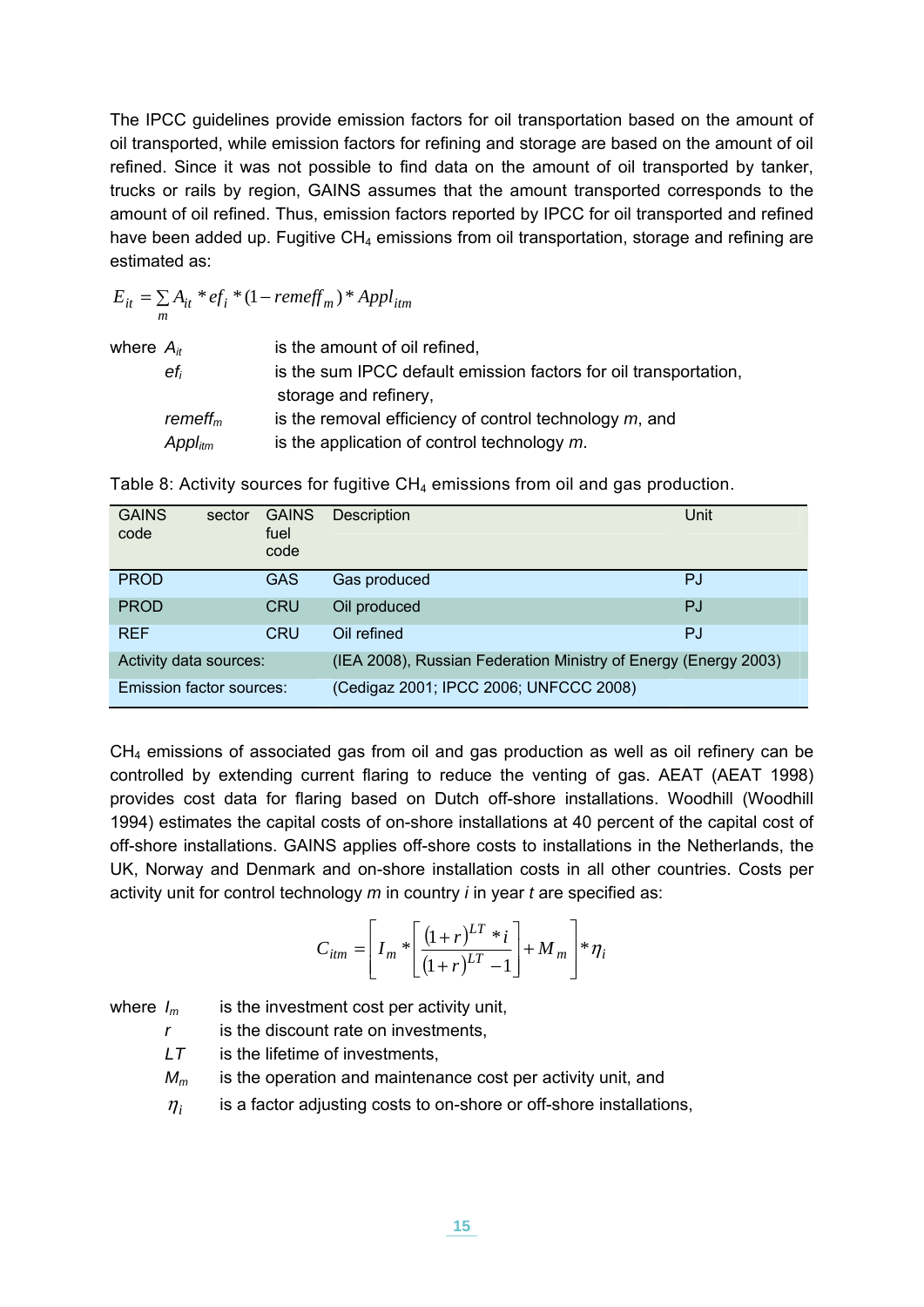Table 9: Technologies considered in GAINS for the control of fugitive  $CH_4$  emissions from gas and oil production.

| <b>GAINS technology code</b> | Description                                  |
|------------------------------|----------------------------------------------|
| FLA PROD                     | Flaring instead of venting of associated gas |
| FLA REF                      | Flaring of refinery gases                    |
| Sources:                     | (AEAT 1998)                                  |

#### 3.6.2 FUGITIVE EMISSIONS FROM GAS TRANSPORTATION

<span id="page-17-0"></span>Losses of natural gas during transmission and distribution to final users are important sources of CH<sub>4</sub> emissions. IPCC guidelines (IPCC 2006) report default emission factors for fugitive emissions for transmission, processing, and storage of natural gas. Adding up these emission factors, overall fugitive emissions of  $CH<sub>4</sub>$  make up 0.07 to 0.15 percent of gas transported with the low end value for developed countries and the high end value for transitional and developing countries. For Annex I countries, emission factors are adjusted to match implied emission factors reported by countries to the UNFCCC for year 2005 (UNFCCC 2008). The reported implied emission factors suggest considerably higher losses from gas transportation for some countries, e.g., 3 percent for Russia and 0.55 percent for the United States.

$$
E_{it} = \sum_{m} e f_i^{IPCC} * A_{it} * \gamma_{i:UN2005} * (1 - remeff_m) * Appl_{itm}
$$

| where $ef_i^{IPCC}$                 | is the default IPCC emission factor for gas transmission emissions                                                          |
|-------------------------------------|-----------------------------------------------------------------------------------------------------------------------------|
|                                     | in country $i$ ,                                                                                                            |
| $A_{it}$                            | is the amount of gas transmitted through country $i$ in year $t$ ,                                                          |
| $\gamma_{i;UN2005}$                 | is a factor correcting for the discrepancy between IPCC default                                                             |
|                                     | emission factors and implied emission factors reported by countries for<br>year 2005 to UNFCCC,                             |
| remeff <sub>m</sub><br>$Appl_{itm}$ | is the removal efficiency of technology $m$ , and<br>is the application rate of technology $m$ in country $i$ in year $t$ . |
|                                     |                                                                                                                             |

| <b>GAINS</b><br>sector code     | <b>GAINS</b><br>activity<br>code | Description                                                                     | Unit |
|---------------------------------|----------------------------------|---------------------------------------------------------------------------------|------|
| <b>TRANS</b>                    | <b>GAS</b>                       | Amount of gas transmitted through long-distance PJ gas transmitted<br>pipelines |      |
| Activity data sources:          |                                  | (Energy 2003; SPP 2007; TAG 2007; UNFCCC 2008)                                  |      |
| <b>Emission factor sources:</b> |                                  | (IPCC 2006; UNFCCC 2008)                                                        |      |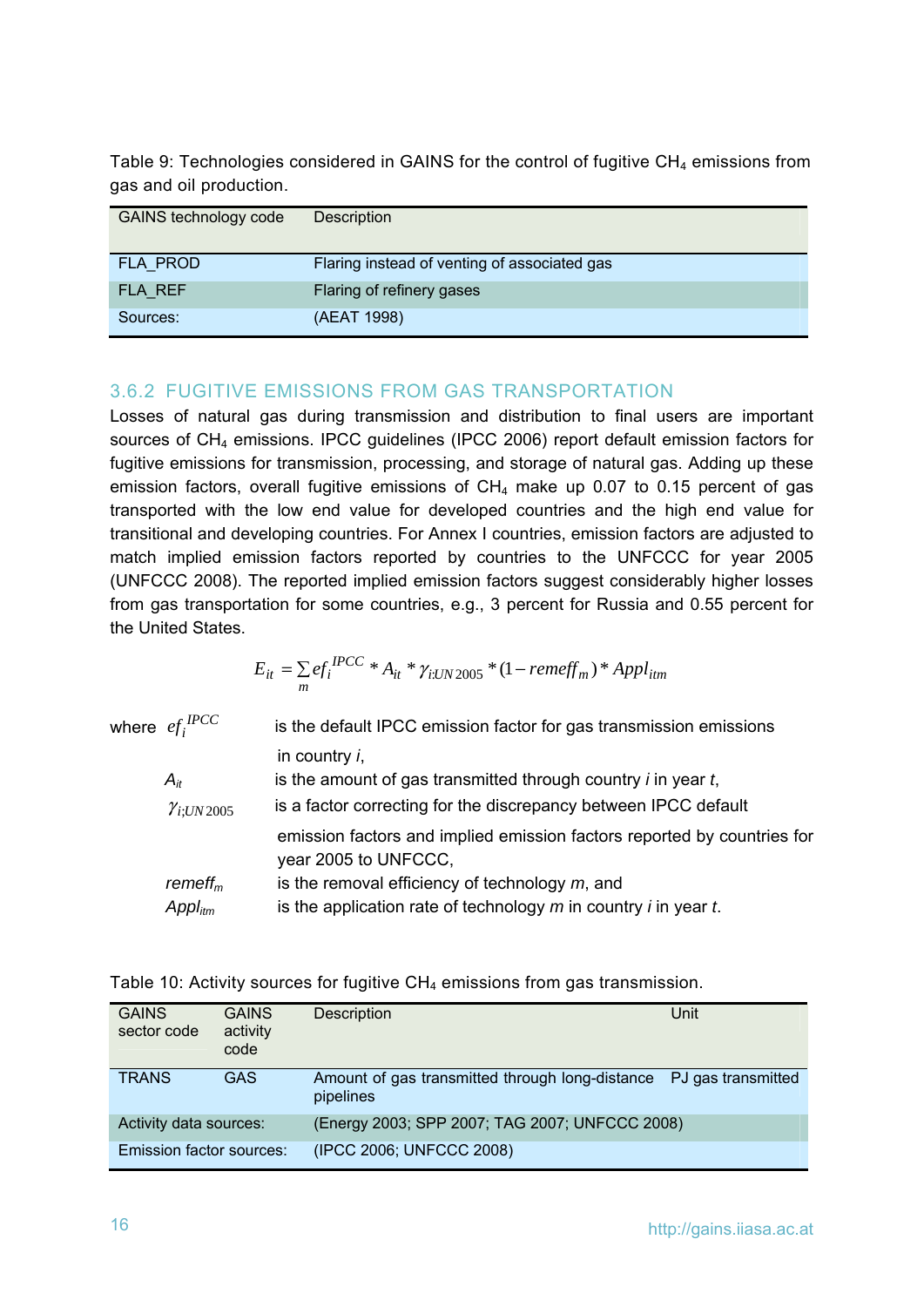$CH<sub>4</sub>$  emissions from gas transmission pipelines arise for several reasons, e.g., compressor seals are not tight, valves are poorly controlled, or natural gas is flushed during start-ups. Hendriks et al. (Hendriks, de Jager et al. 1998) calculate costs for a set of measures to reduce emissions at compressor stations. These include no flushing at start-up, electrical start-up, and inspection and maintenance programs to secure compressor seals and valves. Control costs per PJ gas transported are calculated as:

$$
C_{itm} = I_m * \left[ \frac{(1+r)^{LT} * r}{(1+r)^{LT} - 1} \right] + M_m - p_{it}^{gas} * R_m
$$

where  $I_m$  is the investment cost per activity unit,

*r* is the discount rate on investments,

*LT* is the lifetime of investments,

*Mm* is the operation and maintenance cost per activity unit, and

 $p_{it}^{gas}$ is the gas price, and

*Rm* is the amount of gas recovered per unit of gas transported.

Table 11: Technologies in GAINS for mitigation of fugitive  $CH<sub>4</sub>$  emissions from gas transmission

| GAINS technology code | Description                                                   |
|-----------------------|---------------------------------------------------------------|
| <b>COMPRESS</b>       | Set of measures to reduce emissions at compressor<br>stations |
| Sources:              | (AEAT 1998; Hendriks, de Jager et al. 1998)                   |

#### <span id="page-18-0"></span>3.6.3 FUGITIVE EMISSIONS FROM GAS DISTRIBUTION NETWORKS

Fugitive  $CH_4$  emissions from distribution of natural gas to end users are estimated using default IPCC (IPCC 2006) emission factors. Activity data is amount of gas consumed and taken from IEA (IEA 2008).

$$
E_{it} = \sum_{m} e f_i^{IPCC} * A_{it} * (1 - remeff_m) * Appl_{itm}
$$

| where $ef_i^{IPCC}$ | is the default IPCC emission factor for gas distribution emissions          |
|---------------------|-----------------------------------------------------------------------------|
|                     | in country $i$ ,                                                            |
| $A_{it}$            | is the amount of gas consumed in country $i$ in year $t$ ,                  |
| remeff $_m$         | is the removal efficiency of technology $m$ , and                           |
| $Appl_{itm}$        | is the application rate of technology $m$ in country <i>i</i> in year $t$ . |

Methane emissions from consumer distribution networks can be reduced by replacing old town gas distribution networks made from grey cast iron by polyethylene (PE) or polyvinylchloride (PVC) networks. This option typically reduces almost all fugitive emissions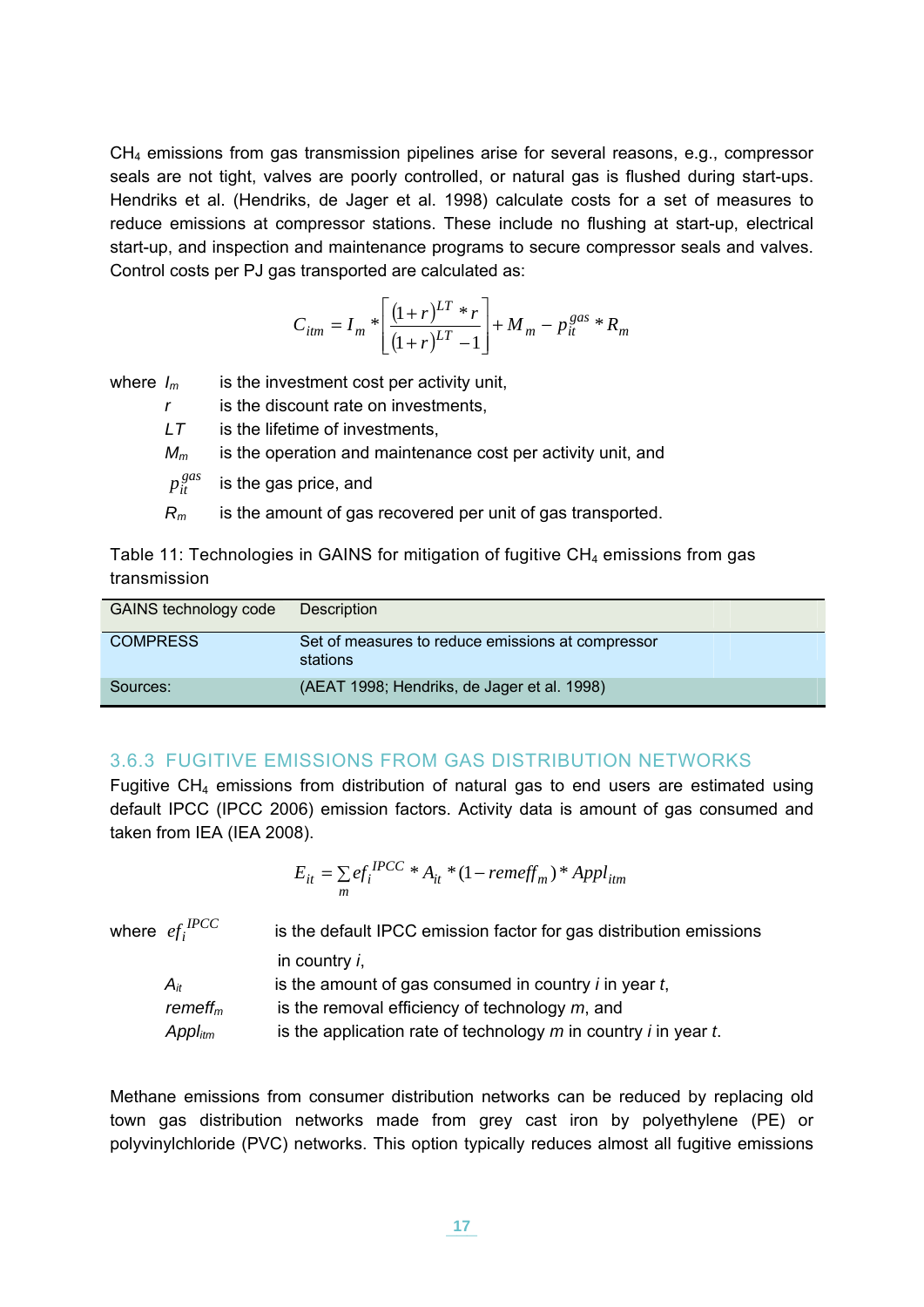from this source. An alternative option is to increase the control frequency of gas distribution networks. For this option, GAINS assumes a doubling of the control frequency from every fourth to every second year. Costs for these options are provided by AEAT (AEAT 1998) and calculated similarly to control costs for emissions from gas transportation (Section [3.6.2](#page-17-0)) .

| <b>GAINS</b> sector<br>code | <b>GAINS</b><br>activity<br>code | Description                                                                                 | Unit            |
|-----------------------------|----------------------------------|---------------------------------------------------------------------------------------------|-----------------|
| CON COMB                    | <b>GAS</b>                       | Fuel conversion - fugitive emissions from<br>distribution networks                          | PJ gas consumed |
| IN BO                       | <b>GAS</b>                       | Industry boilers - fugitive emissions from<br>distribution networks                         | PJ gas consumed |
| $IN$ <sub>OC</sub>          | GAS                              | Industry other combustion - fugitive emissions<br>from distribution networks                | PJ gas consumed |
| PP EX WB                    | GAS                              | Power plants existing wet bottom boilers -<br>fugitive emissions from distribution networks | PJ gas consumed |
| PP_EX_OTH                   | <b>GAS</b>                       | Power plants existing other -fugitive<br>emissions from distribution networks               | PJ gas consumed |
| PP NEW                      | GAS                              | Power plants new – fugitive emissions from<br>distribution networks                         | PJ gas consumed |
| <b>DOM</b>                  | <b>GAS</b>                       | Domestic -fugitive emissions from distribution<br>networks                                  | PJ gas consumed |
| <b>NONEN</b>                | <b>GAS</b>                       | Nonenergy use of fuel -fugitive emissions<br>from distribution networks                     | PJ gas consumed |
| Activity data sources:      |                                  | (IEA 2008)                                                                                  |                 |
| Emission factor sources:    |                                  | (IPCC 2006; UNFCCC 2008)                                                                    |                 |

Table 12: Activity sources for fugitive  $CH_4$  emissions from gas transmission and distribution

Table 13: Technologies considered in GAINS for mitigation of fugitive  $CH<sub>4</sub>$  emissions from gas transmission and distribution.

| <b>GAINS technology</b><br>code | Description                                                                                              |
|---------------------------------|----------------------------------------------------------------------------------------------------------|
| REPL_NET                        | Replacement of grey cast iron gas networks with polyethylene (PE) or<br>polyvinylchloride (PVC) networks |
| CONT NET                        | Doubling of leak control frequency of consumer networks from every<br>fourth to every second year        |
| Sources:                        | (AEAT 1998; Hendriks, de Jager et al. 1998)                                                              |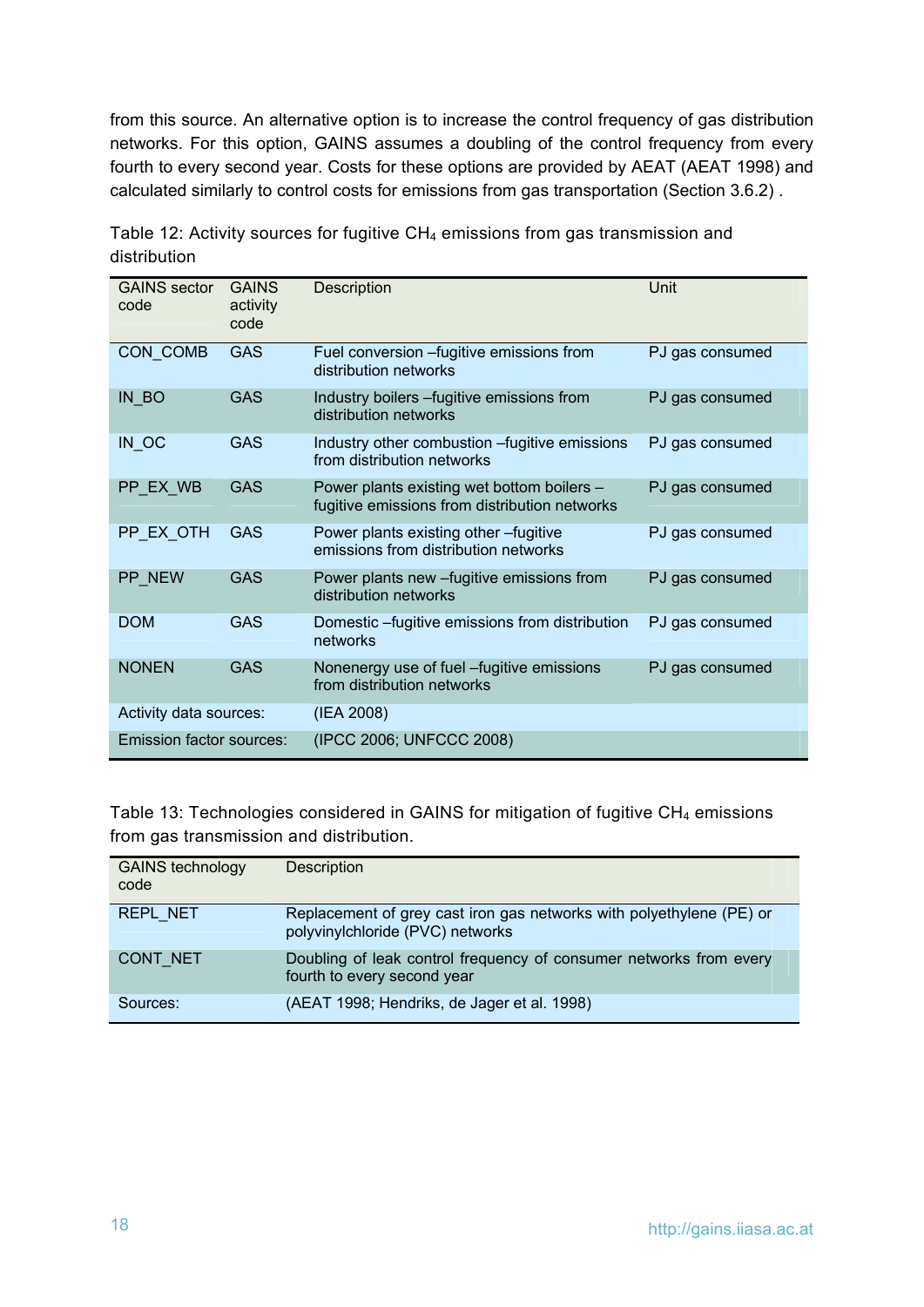# <span id="page-20-0"></span>4 Industrial Processes

## <span id="page-20-1"></span>4.1 Adipic acid production

The industrial process to generate adipic acid (a compound required in the Nylon® production) involves treating the raw material with concentrated nitric acid, at which large quantities of N<sub>2</sub>O are released. Typically, for each ton of product 300 kg of N<sub>2</sub>O are formed, making the process an important contributor to overall  $N_2O$  emissions, although the amount of production is fairly low compared to production of standard chemicals.

Adipic acid production is relevant for a handful of countries only, and since only very few production plants are involved, the CRF tables usually list production data as "confidential". Therefore, we supplement activity data with information from EPA (2006) on production capacity and future development by country.

The small number of producers also allows observing general structural changes efficiently. Industry have made voluntary agreements after a cost-efficient method had been developed to take advantage of the high  $N<sub>2</sub>O$  concentrations in plume and convert these back into nitric acid (with 95% efficiency). Most plants had been retrofitted by 2000, only a few installations (part of the Ukraine and all of the Italian capacity) still seem to be on the old methodology, according to data these countries provide in their CRF tables. We understand that the implementation in Italy will follow shortly, in Ukraine we did not consider any change.

## <span id="page-20-2"></span>4.2 Nitric acid production

The oxidation of ammonia to nitric acid is one of the large scale industrial processes. Nitric acid is needed both for the production of fertilizer and of explosives. The majority of Annex I countries accommodate nitric acid production, often in several installations, and there is no reason for keeping data confidential. Still, data listed by EPA (2006) proved helpful to check the information provided by countries in the CRF tables and to fill in missing countries (specifically, Ukraine). In the case of Australia, national data in the CRF tables is considered confidential, however, the environmental reports of the involved companies contain the necessary data and are available on the internet.

| <b>GAINS</b><br>sector code        | <b>GAINS</b><br>activity<br>code | Description              | Unit       |
|------------------------------------|----------------------------------|--------------------------|------------|
| PR ADIP                            | <b>NOF</b>                       | Adipic acid production   | Mt product |
| PR NIAC                            | <b>NOF</b>                       | Nitric acid production   | Mt product |
| Activity data sources:             |                                  | (EPA 2006; UNFCCC 2008)  |            |
| <b>Emission factor</b><br>sources: |                                  | (IPCC 2006; UNFCCC 2008) |            |

Table 14: Activity sources for  $N_2O$  emissions from adipic or nitric acid production.

As a by-product in the oxidation, nitrous oxide is formed. While the amount lost is by far smaller than with adipic acid production, the sheer amount of production makes this an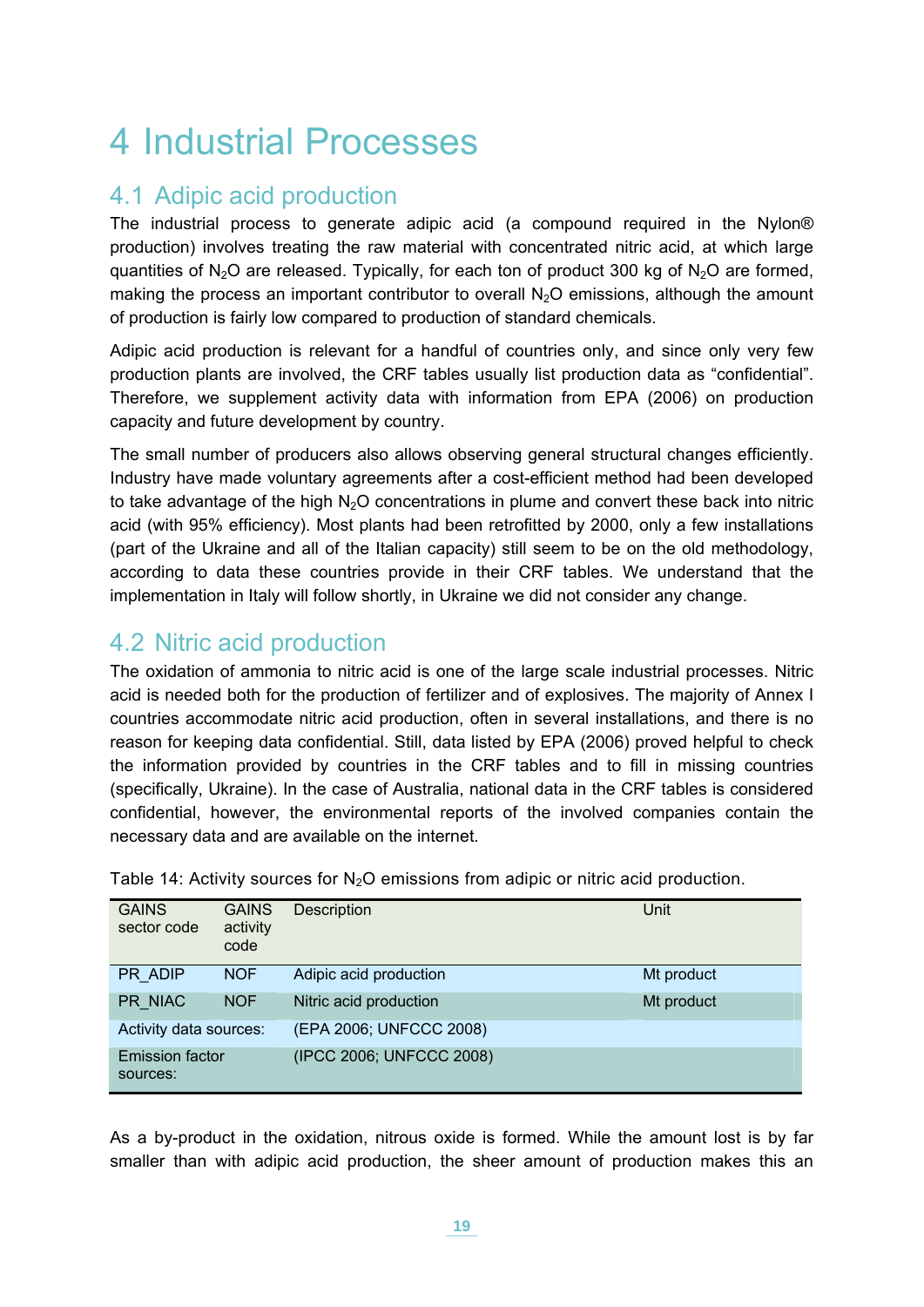important emission source. In nitric acid production the concentration of the released gas is considerably smaller, making it more difficult to reclaim. Still, industrial scale production has been proven successful in applying catalytic reduction also to nitric acid production. The use of information from a demonstration plant in Linz, Austria, allows for reasonable estimates of the additional costs incurred. For Austria and Belgium, where specific plans for implementation before 2010 were made available (Grobben, pers. information), we estimate that 50 percent of the capacity is controlled. But as there is no legal requirement to control, no additional implementations are adopted in the baseline scenario.

Table 15: Technologies in GAINS for control of  $N_2O$  emissions from adipic or nitric acid production.

| GAINS technology code | <b>Description</b>                                                                                  |
|-----------------------|-----------------------------------------------------------------------------------------------------|
| <b>CR</b>             | Catalytic reduction (to be used in connection with the production of<br>adipic acid or nitric acid) |
| Sources:              | (de Soete 1993; de Beer 2001; Kuiper 2001)                                                          |

## <span id="page-21-0"></span>4.3 Aluminum production

Primary aluminium production has been identified as a major anthropogenic source of emissions of two perflourocarbon (PFC) emissions, namely  $CF_4$  and  $C_2F_6$ . These are both gases with very high greenhouse warming potentials, 6500 and 9200 times that of  $CO<sub>2</sub>$ over a 100 year time horizon. During normal operating conditions, an electrolytic cell used to produce aluminium does not generate measurable amounts of PFC. Instead, PFC is produced during brief upset conditions known as "anode effects". These conditions occur when the level of aluminium oxide drops too low and the electrolytic bath itself begins to undergo electrolysis. Since the aluminium oxide level in the electrolytic bath cannot be directly measured, surrogates such as electrical resistance or voltage are most often used in modern facilities to ensure that the aluminium in the electrolytic bath is maintained at the correct level.

GAINS uses the volume of aluminium production as the activity for calculating emissions from this source. Three different types of activities are distinguished based on the technology used; point-feeder prebake (PFPB), Side-worked prebake (SWPB), and Vertical stud Söderberg (VSS) technology. Primary aluminium production data is taken from IEA (2008) and shares of different aluminium production technologies used in the Annex\_I countries are adopted from the aluminium industry website ([http://www.aluminium.net/\)](http://www.aluminium.net/) and from the national communications to the UNFCCC (2008). The latter source is also used for final verification of emissions. Emission factors depend on the production technology and on a number of site-specific conditions and are taken from Harnisch and Hendricks (2000).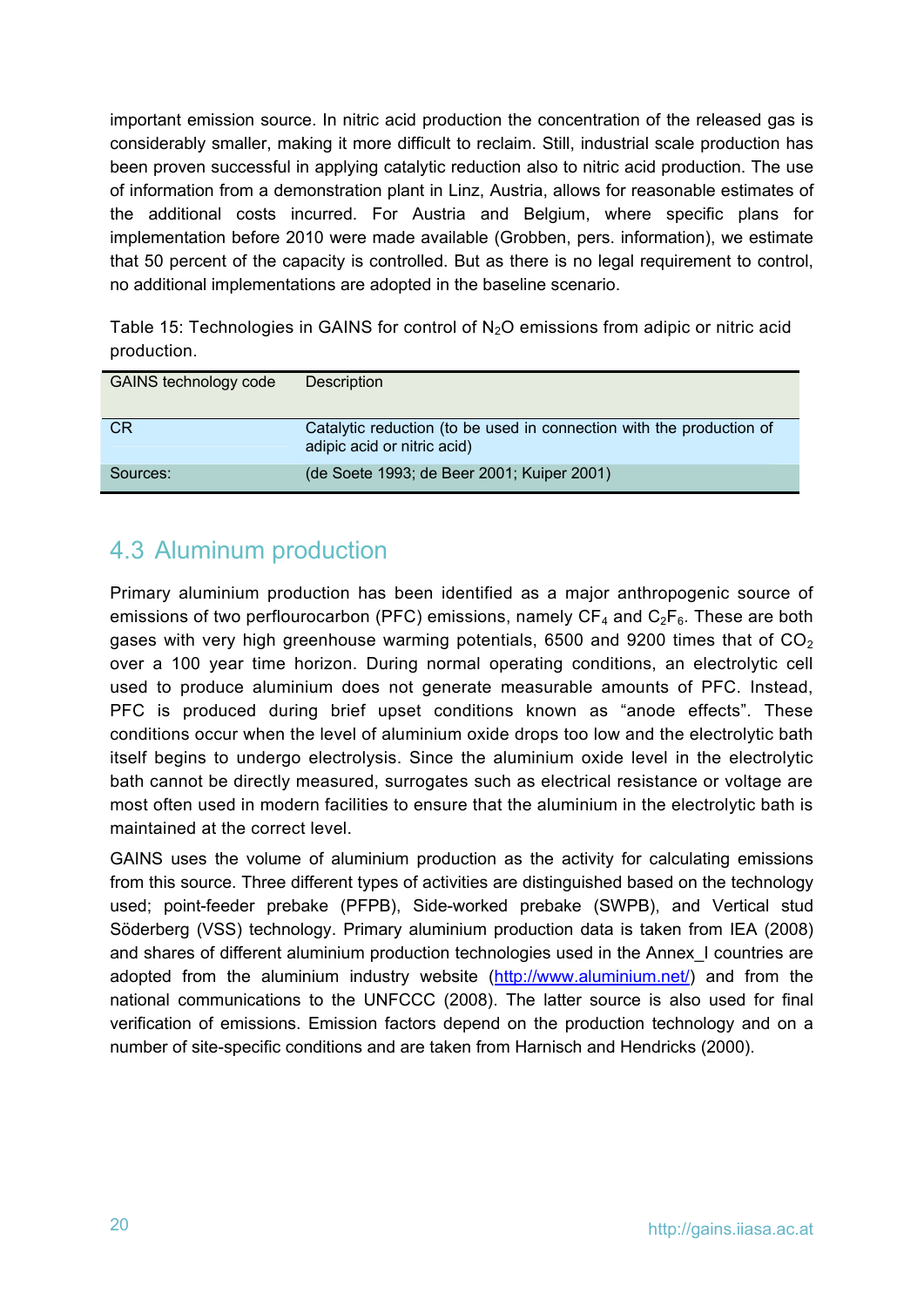| <b>GAINS</b><br>sector code        | <b>GAINS</b><br>activity<br>code | <b>Description</b>                                                      | Unit         |
|------------------------------------|----------------------------------|-------------------------------------------------------------------------|--------------|
| ALU PFPB                           | <b>NOF</b>                       | Primary aluminium production with point feeder<br>prebake technology    | Mt aluminium |
| ALU_SWPB                           | <b>NOF</b>                       | Primary aluminium production with sideworked<br>prebake technology      | Mt aluminium |
| <b>ALU VSS</b>                     | <b>NOF</b>                       | Primary aluminium production with vertical stud<br>Söderberg technology | Mt aluminium |
| Activity data sources:             |                                  | (IEA 2008), aluminium industry website<br>(http://www.aluminium.net/)   |              |
| <b>Emission factor</b><br>sources: |                                  | (Harnisch and Hendriks 2000)                                            |              |

Table 16: Activity sources for F-gas emissions from primary aluminum production.

[Table 17](#page-22-1) presents mitigation measures for PFC emissions in the primary aluminium production sector considered in GAINS. Conversion of SWPB or VSS to PFPB technology is assumed to remove over 90 percent of emissions, while retrofitting of the two technologies removes about a quarter of emissions (Harnisch and Hendricks, 2000).

<span id="page-22-1"></span>Table 17: Technologies in GAINS for control of F-gas emissions from primary aluminium production.

| <b>GAINS technology</b><br>code | <b>Description</b>                                           |
|---------------------------------|--------------------------------------------------------------|
| <b>CONVSWPB</b>                 | Conversion SWPB to PFPB                                      |
| <b>RETSWPB</b>                  | SWPB retrofitting                                            |
| <b>CONVVSS</b>                  | Conversion VSS to PFPB                                       |
| <b>RETVSS</b>                   | VSS retrofitting                                             |
| Sources:                        | (Harnisch, Sue Wing et al. 1998; Harnisch and Hendriks 2000) |

### <span id="page-22-0"></span>4.4 Sources of  $SF<sub>6</sub>$  emissions

Sulphur hexafluoride  $(SF_6)$  emissions arise from high- and mid-voltage switches, magnesium production and casting and a variety of other applications, like soundproof windows or sports equipment.  $SF_6$  has a very high greenhouse warming potential of 23900 times that of  $CO<sub>2</sub>$  over a 100 year time horizon.

 $SF<sub>6</sub>$  is a manufactured gas used mainly as electrical insulator in the transmission and distribution equipment of electric systems. The use of  $SF<sub>6</sub>$  increased between the 1970s and 1990s as  $SF_6$  equipment gradually replaced older oil and compressed air systems. Suitable alternatives to  $SF_6$  do not exist for these applications as oil and compressed air systems suffer from safety and reliability problems (AEAT, 2003). Most of the  $SF_6$  is stored in gas-insulated switchgears for high and mid-voltage electric networks. Emissions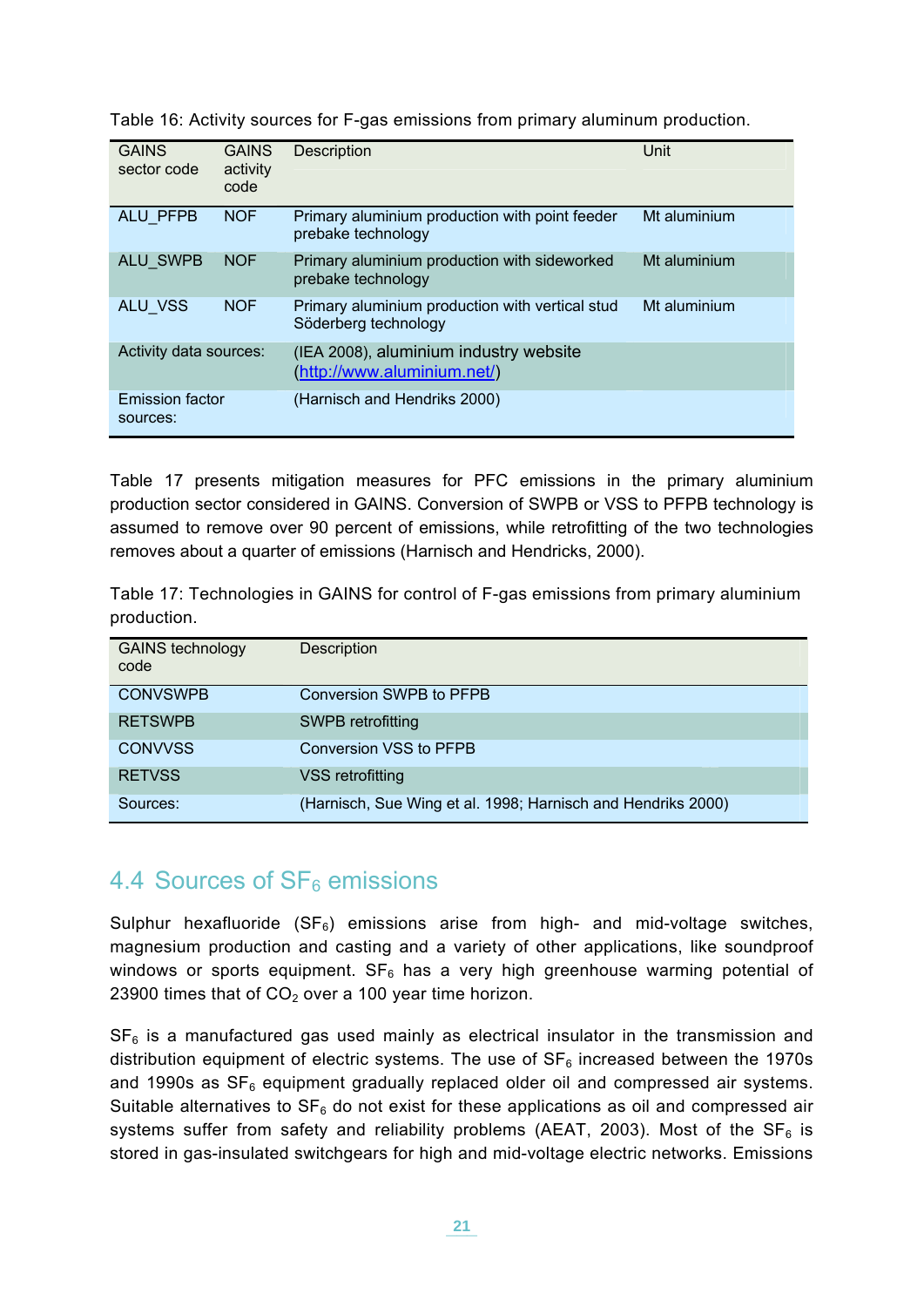depend on the age of the gas insulated switchgear (GIS) since older models leak more than newer, as well as on the size of the transmission network and recycling practices of old equipment. Although specialised methods for the estimation of  $SF<sub>6</sub>$  emissions from electrical equipment have been developed (Schaefer et al., 2002), implementation of these methods would need significant information on transmission network length, age and size of utilities, which is not readily available for the Annex-I countries. The activity unit used in GAINS for this sector are emissions of  $SF_6$  reported to the UNFCCC (2008) and country reports from the German Federal Environment Agency (Schwarz and Leisewitz, 1999), VTT Energy in Finland (Oinonen and Soimakallio, 2001), AEAT (2003), Poulsen (2001), and USEPA (2008). It is important to note that in some Easter European countries, other insulation gases/methods are still in use.

Casting and production of primary and secondary magnesium are well known sources of  $SF<sub>6</sub>$ emissions.  $SF<sub>6</sub>$  is used as a shielding gas in magnesium foundries to protect the molten magnesium from re-oxidising. Activity data on historic volumes of processed magnesium was taken from the World Mineral Statistics (Taylor et al., 2003) and from national communications to the UNFCCC (2008). An emission factor of one kg  $SF<sub>6</sub>$  per ton processed metal is based on the average emission factor published in Schwartz and Leisewitz (1999) and Oinonen and Soimakallio (2001).

Some European countries used significant amounts of  $SF<sub>6</sub>$  in tires and soundproof windows as well as in the semiconductor industry. Other smaller quantities have been used by sports equipment manufacturers in tennis balls and sport shoes. Activity data for these other sources of  $SF<sub>6</sub>$  emissions are taken from emissions reported by countries to the UNFCCC (2008) complemented by information from national reports (Schwarz and Leisewitz, 1999, Oinonen and Soimakallio, 2001; AEAT, 2003; Poulsen, 2001).

| <b>GAINS</b><br>sector code | <b>GAINS</b><br>activity<br>code | Description                                                                                                                          | Unit             |
|-----------------------------|----------------------------------|--------------------------------------------------------------------------------------------------------------------------------------|------------------|
| <b>GIS</b>                  | <b>NOF</b>                       | High and mid-voltage switches                                                                                                        | tSF <sub>6</sub> |
| <b>MAGNPR</b>               | <b>NOF</b>                       | Magnesium production and casting                                                                                                     | tSF <sub>6</sub> |
| WIND B                      | <b>NOF</b>                       | Soundproof windows                                                                                                                   | tSF <sub>6</sub> |
| SF6 OTH                     | <b>NOF</b>                       | Other use of $SF_6$ , e.g., sports equipment                                                                                         | tSF <sub>6</sub> |
| Activity data sources:      |                                  | Taylor et al. (2003), UNFCCC (2008) Schwarz and and Leisewitz (1999),<br>Oinonen and Soimakallio (2001), AEAT (2003), Poulsen (2001) |                  |
| Emission<br>sources:        | factor                           | (IPCC 1997)                                                                                                                          |                  |

Table 18: Activity sources for F-gas emissions from high voltage switches.

 $SF<sub>6</sub>$  emissions from high- and mid voltage switches can be reduced through good practice measures, i.e., leakage control and end-of-life recollection and recycling of old switchgears.  $SF<sub>6</sub>$  emissions in magnesium production and casting can be substituted by using sulphur dioxide (SO<sub>2</sub>) as alternative gas. Other  $SF<sub>6</sub>$  uses in tires, windows and sports equipment can be phased-out or banned. Cost data is taken from Harnisch and Hendriks (2000), Oinonen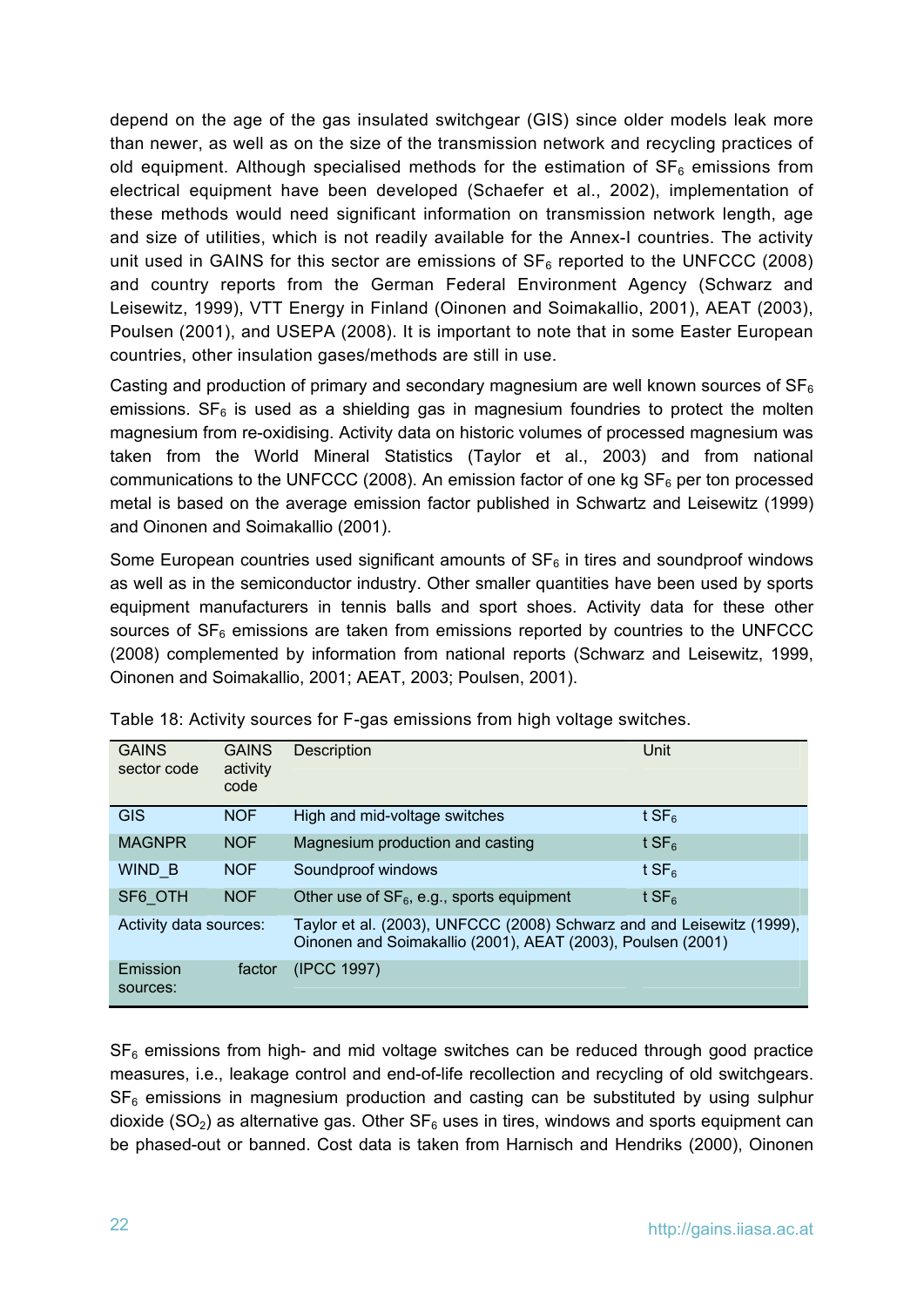and Soimakallio (2001), and Harnisch and Schwarz (2003). EU-27 countries are assumed to meet the targets set out in the F-gas Directive, which came into force in July 2006. The Directive regulates the use of both  $SF_6$  and HFC. Emissions from high and mid voltage switches should be controlled through better leakage control and end-of-life recollection and recycling.  $SO_2$  should replace  $SF_6$  use in magnesium production and casting and other  $SF_6$ use in e.g., windows and sports equipment, is banned.

| <b>,,,,,,,,,,,,,,,,,,,,,</b> |                                                                                              |
|------------------------------|----------------------------------------------------------------------------------------------|
| <b>GAINS technology code</b> | Description                                                                                  |
| GP GIS                       | Good practice: leakage control and end-of-life recollection and<br>recycling                 |
| <b>ALT MAGN</b>              | Alternative protection gas $SO2$ for use in magnesium production and<br>casting              |
| ALT_WIND                     | Ban of use in windows                                                                        |
| ALT SF                       | Ban of use                                                                                   |
| Sources:                     | Harnisch and Hendriks (2000), Oinonen and Soimakallio (2001),<br>Harnisch and Schwarz (2003) |

Table 19: Technologies in GAINS for control of F-gas emissions from high voltage switches.

## <span id="page-24-0"></span>4.5 Semiconductor industry

The semiconductor industry uses several PFC compounds, e.g.,  $CF_4$ ,  $C_2F_6$ ,  $C_3F_8$ , c- $C_4F_8$ , as well as HFC-23,  $SF_6$  and nitrogen triflouride (NF<sub>3</sub>) in two production processes: plasma etching thin films and plasma cleaning of chemical vapour deposition (CVD) tool chambers. Data on F-gas use in semiconductor industry is often difficult to obtain, since the industry is characterized by one or a few companies in each countries and use data is sensitive since it can easily be converted into production volumes. The activity data used by GAINS is the volume of PFC emissions reported by countries for this sector to the UNFCCC (2008) complemented by information from national reports (Schwarz and Leisewitz, 1999, Oinonen and Soimakallio, 2001; AEAT, 2003; Poulsen, 2001; USEPA (2001b)).

|  |  |  | Table 20: Activity sources for F-gas emissions from semiconductor industry. |  |
|--|--|--|-----------------------------------------------------------------------------|--|
|  |  |  |                                                                             |  |

| <b>GAINS</b><br>sector code | <b>GAINS</b><br>activity<br>code | <b>Description</b>                          | Unit  |
|-----------------------------|----------------------------------|---------------------------------------------|-------|
| <b>SEMICOND</b>             | <b>NOF</b>                       | Semiconductor manufacture                   | t PFC |
| Activity data sources:      |                                  | Harnisch and Hendriks (2000), UNFCCC (2008) |       |
| Emission<br>sources:        | factor                           | (IPCC 1997)                                 |       |

Use of nitrogen trifluoride ( $NF<sub>3</sub>$ ) as substitute for PFC is the only mitigation option identified for the reduction of PFC emissions in the semiconductor industry. This option is assumed to completely remove PFC emissions in CVD chambers. The European semiconductor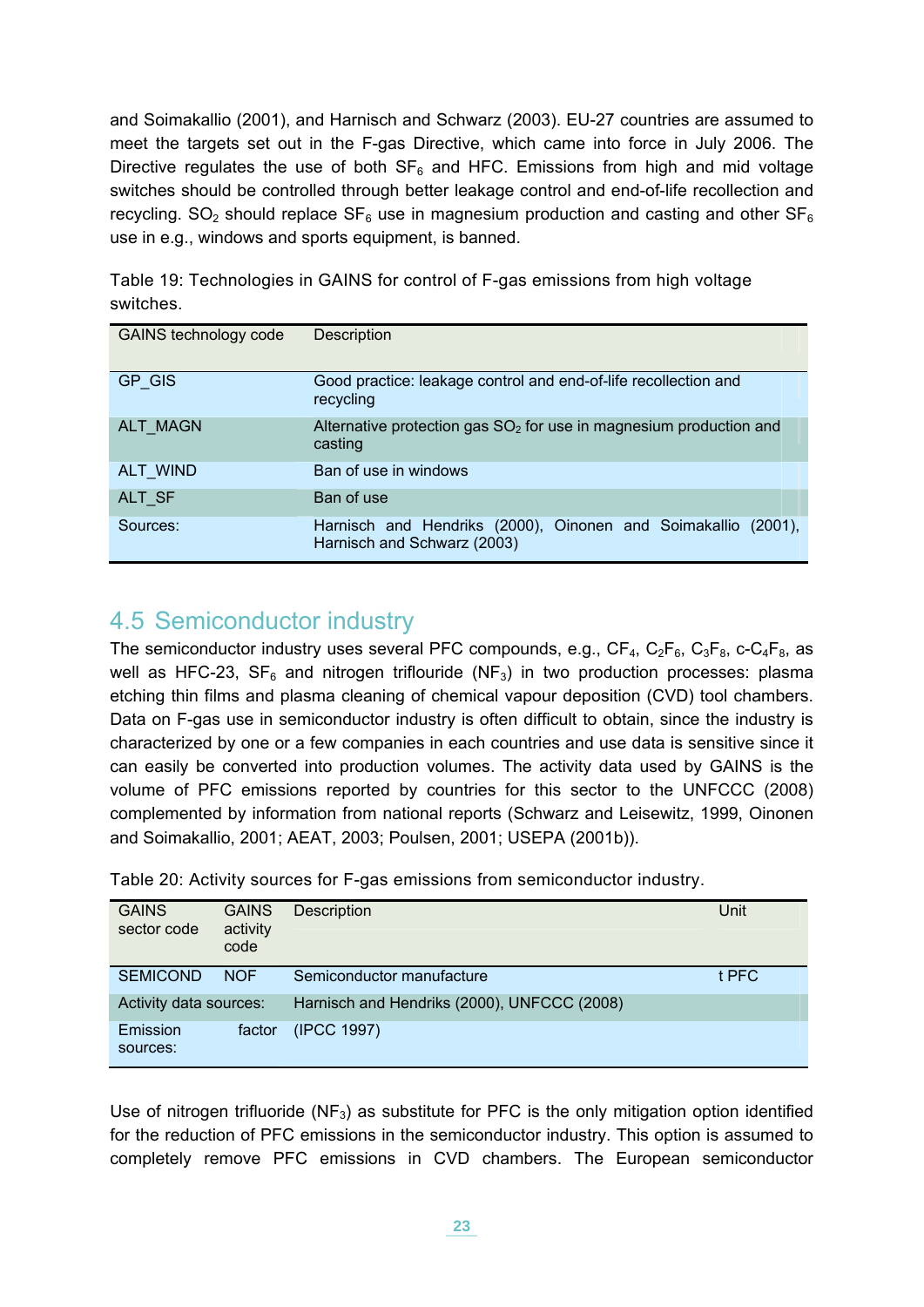manufacturers have made voluntary commitments to a ten percent reduction relative the 1995 base year. Costs for switching to  $NF_3$  use were taken from Harnisch et al. 2000, Harnisch and Hendriks, 2000 and Oinonen and Soimakallio, 2001.

Table 21: Technologies considered in GAINS for control of F-gas emissions from the semiconductor industry

| GAINS technology code | Description                                                                             |
|-----------------------|-----------------------------------------------------------------------------------------|
| ALT SOLV              | Use of alternative solvent: $NF_3$                                                      |
| Sources:              | Harnisch and Hendriks (2000), Harnisch et al. (2000); Oinonen and<br>Soimakallio (2001) |

## <span id="page-25-0"></span>4.6 Use of HFC in industrial processes

Hydrofluorocarbons (HFCs) are used in industrial applications for production of chlorodifluoromethane (HCFC-22) and for refrigeration mainly in the food and agricultural sectors. HCFC-22 is a gas used for refrigeration and air-conditioning systems, in foam manufacturing as a blend component of blowing agents, and in the manufacturing of synthetic polymers. HFC-23 is a by-product of the HCFC-22 production process and has a greenhouse warming potential of 11700 over a 100 year time horizon (IPCC, 1997). As an ozone depleting substance, the use of HCFC-22 is being phased out in most developed countries following the commitments made in the Montreal Protocol, which entered into force in 1989. The protocol stipulates that developed countries stabilize consumption levels in 1989 for CFCs and in 1996 for HCFCs. CFCs should be completely phased-out in 1996 and HCFCs in 2030. Developing countries have to stabilize the CFCs consumption in 1990 and HCFCs in 2016 and stop using CFCs in 2010 and HCFCs in 2040. Activity data used in GAINS for estimating HFC emissions from HCFC-22 production are reported production levels for historic years (Harnisch and Hendriks, 2000; AEAT, 2003; Schwarz and Leisewitz, 1999; Kokorin and Nakhutin, 2000) coupled with UNEP's phase out schedule for CFC and HCFC products for future years (UNEP, 1997). Emission factors are taken from Harnisch and Hendriks, 2000; AEAT, 2003.

For any type of cooling purposes, CFC and HCFC gases were used in the past. With the phase-out of these ozone-depleting gases following the Montreal Protocol, the gases are replaced by corresponding HFC compounds. For industrial refrigeration, the GAINS activity data is amount of HFC emissions from refrigerators in use and from scrapped refrigerators. Increase in HFC emissions from industrial refrigeration follows the phase-out of CFCs and HCFCs. Depending on the life-time of the equipment, a saturation year is reached when the market growth in HFC use does no longer depend on the CFC phase-out. After the saturation year, the growth rate in future HFC emissions follows the industry sector growth rates. Activity data for the year 2000 has been compiled from various sources (UNFCCC, 2008; Harnisch and Hendriks, 2000; AEAT, 2003; Schwarz and Leisewitz, 1999). Estimates of the average charge size of different appliances are based on IPCC (1997), Pedersen (1998) and Oinonen and Soimakallio (2001).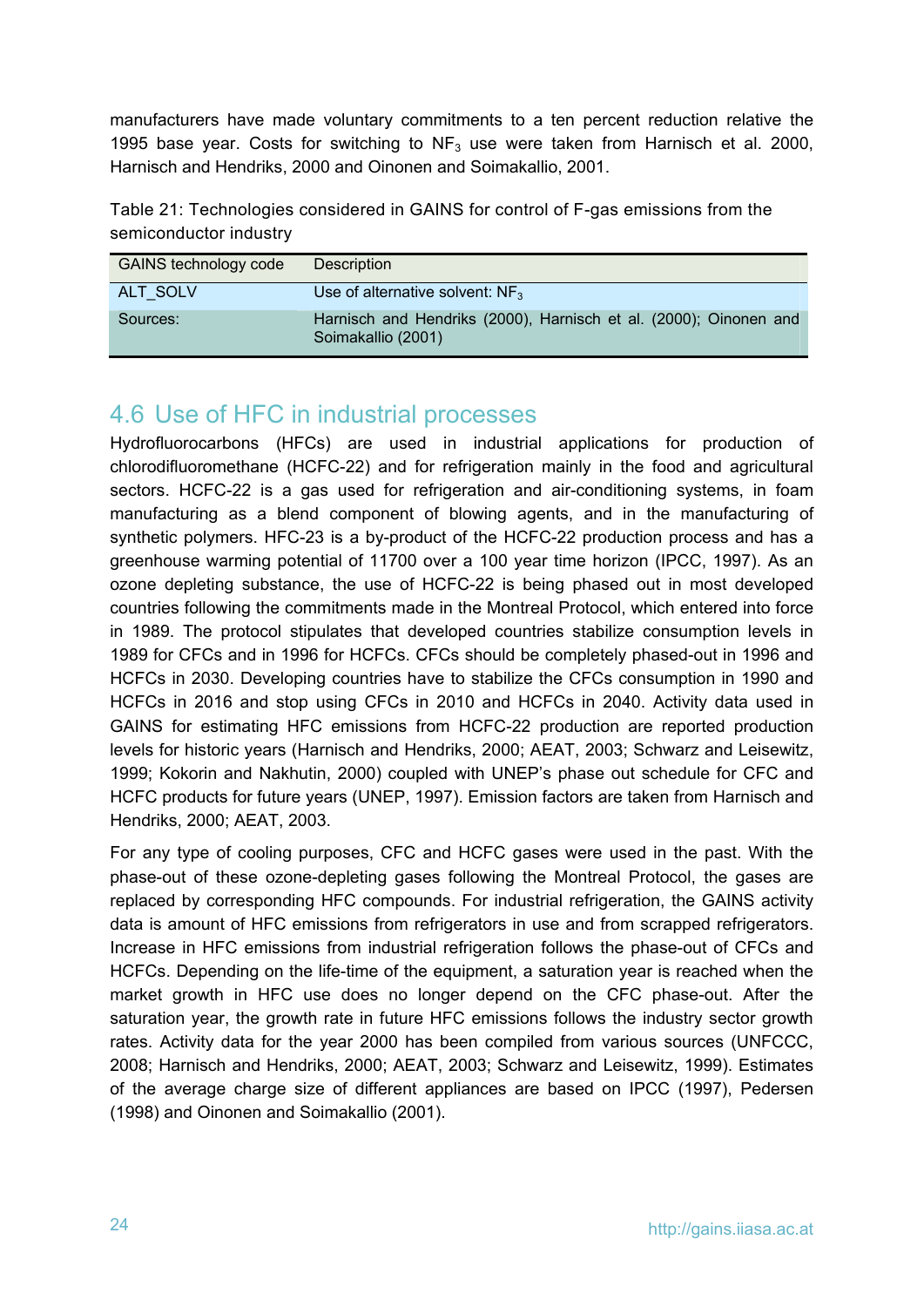Activity levels are split into emissions banked in equipment and those originating from scrapped equipment. Banked emissions refer to emissions during the life-time of the appliance and include direct leakage and leakage during regular refill of the cooling agent. The size of these emissions depends on the average annual stock of refrigerants in a particular application as a function of past sales of refrigerants and the scrapping rate of the application.

| <b>GAINS</b><br>sector code        | <b>GAINS</b><br>activity<br>code | Description                                                                             | Unit  |
|------------------------------------|----------------------------------|-----------------------------------------------------------------------------------------|-------|
| IND B                              | <b>NOF</b>                       | Industrial refrigeration - emissions banked in equipment                                | t HFC |
| IND S                              | <b>NOF</b>                       | Industrial refrigeration -emissions from scrapped<br>equipment                          | t HFC |
| HCFC-22                            | <b>NOF</b>                       | Production of HCFC-22                                                                   | t HFC |
| Activity data sources:             |                                  | (UNFCCC, 2008; Harnisch and Hendriks, 2000; AEAT, 2003; Schwarz<br>and Leisewitz, 1999) |       |
| <b>Emission factor</b><br>sources: |                                  | (IPCC 1997)                                                                             |       |

Table 22: Activity sources for HFC use in industry

Table 23 presents options for control of HFC use in industry. HFC-23 emissions from HCFC-22 production can be almost eliminated by post combustion during which HFC-23 is oxidized to carbon dioxide, hydrogen fluoride (HF) and water. HFC emissions from industrial refrigeration can be reduced through good practice options like component improvements, leakage control, and end-of-life recollection of the refrigerant. Emissions from refrigeration can be almost entirely eliminated through process modifications where a secondary loop system replaces the ordinary system and in some cases uses alternative refrigerants. These systems require significantly lower charging of refrigerant, have lower leakage rates, and allow for the use of flammable or toxic refrigerants. A drawback is that the secondary loop system reduces the energy efficiency of the appliance.

The F-gas Directive, adopted by the EU-27 countries, stipulates leakage control and adoption of improved components in all cooling and air-conditioning appliances.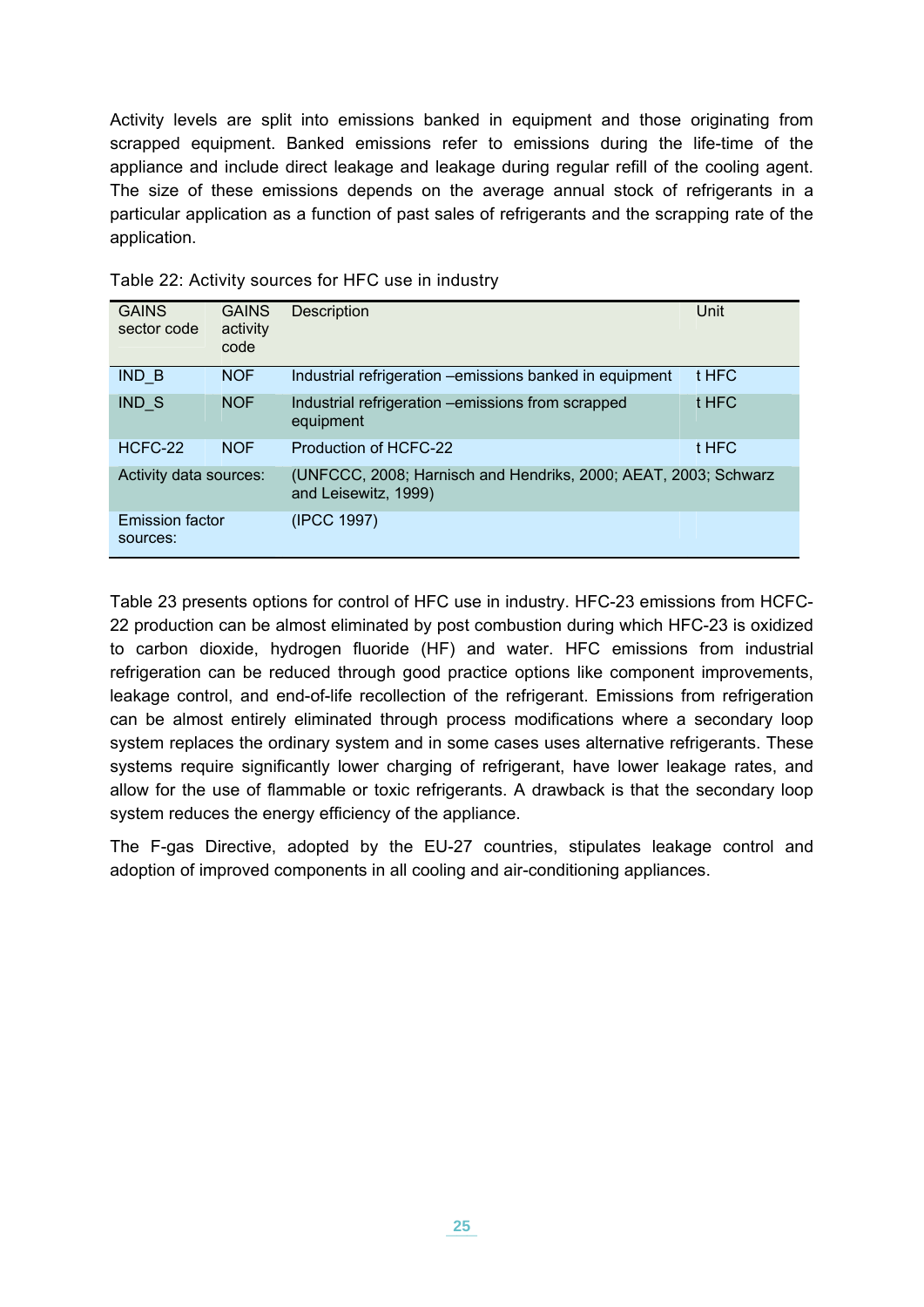| <b>GAINS technology</b><br>code | Description                                                                   |
|---------------------------------|-------------------------------------------------------------------------------|
| <b>GP INDB</b>                  | Good practice: leakage control and improved components                        |
| PM INDB                         | Process modifications including alternative refrigerants                      |
| <b>GP INDS</b>                  | Good practice: end-of-life recollection                                       |
| PM INDS                         | Process modifications including alternative refrigerants                      |
| <b>INC</b>                      | Incineration: post combustion of HFC-23 emitted from<br>production of HCFC-22 |
| Sources:                        | USEPA, 2001a; Pedersen (1998), Kaapola (1989)                                 |

#### Table 23: Technologies in GAINS for control of HFC use in industry

## <span id="page-27-0"></span>4.7 Anaesthetics

The specific properties of  $N<sub>2</sub>O$  are taken advantage of in medicine as an anaesthetic gas, in the food industry as an unreactive propellant, and in specific combustion engine applications providing additional oxygen to the combustion process. At least for the first two applications, virtually all of the N<sub>2</sub>O used will eventually be emitted to the atmosphere. In both cases, N<sub>2</sub>O enters the human body, where it remains only for a short time and is not metabolised. Based on a handful of assessment to support national emission inventories, Winiwarter (2005) extracted an emission factor by population of a country (i.e., GAINS sector  $N_2O$  USE).

Methods to reduce application of  $N_2O$  have been derived in hospitals, mostly due to concerns about workplace security for hospital personnel. Medical research allows to supplement or even to fully replace the use of  $N_2O$ . While supplement is a process that can be observed in practice already following national sale statistics, data on replacement are highly speculative.

Table 24: Technologies in GAINS for mitigation of  $N<sub>2</sub>O$  emissions from direct application (sector  $N_2O$ \_USE).

| <b>GAINS</b><br>code | technology | Description                                                         |
|----------------------|------------|---------------------------------------------------------------------|
| <b>REDUCE</b>        |            | Apply nitrous oxide in combination with other (liquid) aneasthetics |
| <b>REPLACE</b>       |            | Replace nitrous oxide by alternative; suggested alternative is Xe   |
| Sources:             |            | (Spakman et al. 2003; Nakata et al. 1999)                           |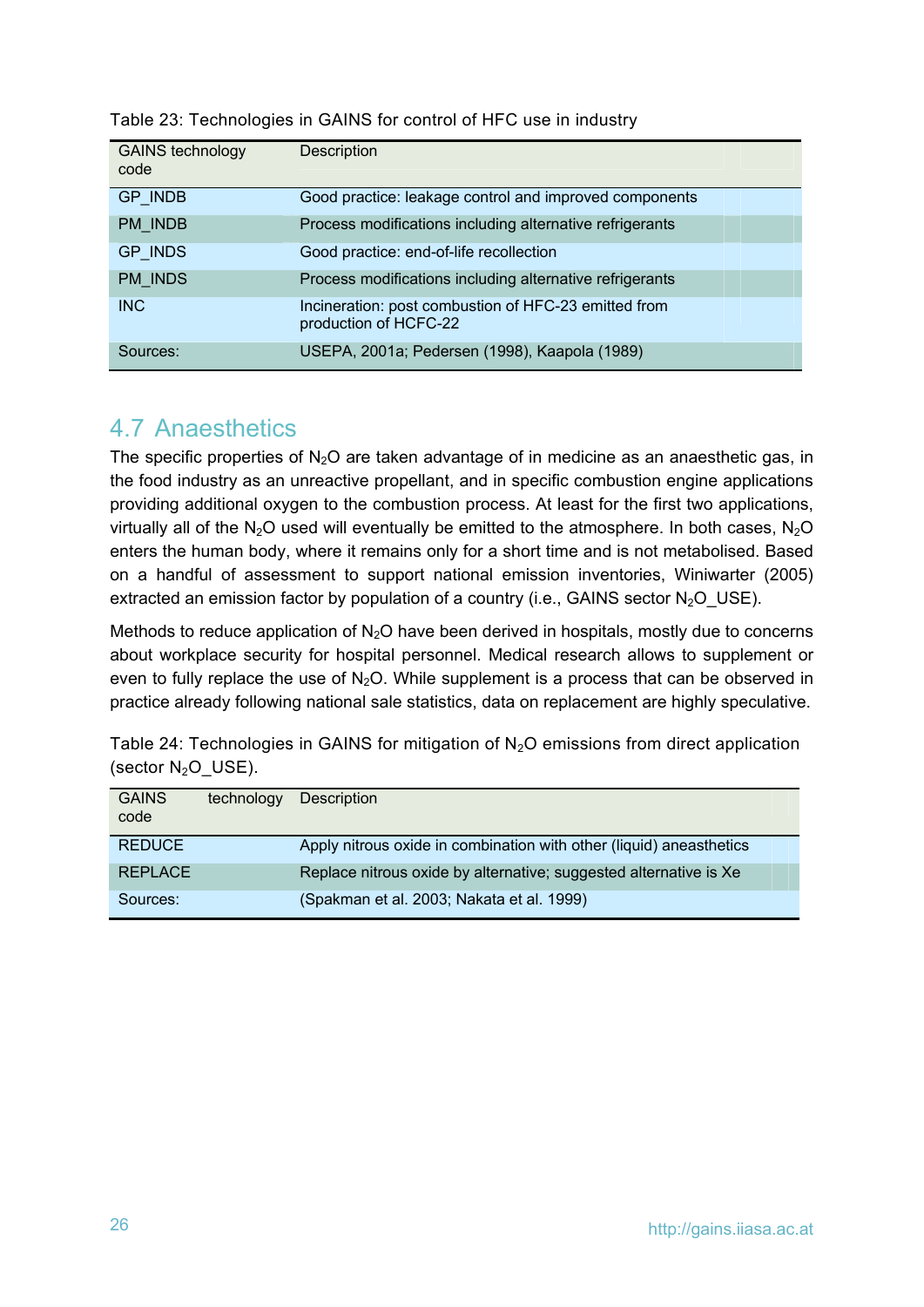## <span id="page-28-0"></span>5 Residential and commercial non-energy sources

### <span id="page-28-1"></span>5.1 Residential and commercial refrigeration

For residential and commercial refrigeration, the estimation of HFC emissions are similar to industrial refrigeration, as described in Section 4.6. Activity data for the year 2000 was compiled from various sources (UNFCCC, 2008; Harnisch and Hendriks, 2000; AEAT, 2003; Schwarz and Leisewitz, 1999). Future emissions follow the phase-out of CFCs and HCFCs as stipulated in the Montreal Protocol. Upon completion, a saturation year is reached after which emissions follow the growth rate of the commercial sector or the development of the number of households. Residential refrigeration only generates HFC emissions from scrapped refrigerators, since these appliances have minimal leakage during their life-time and do not need to be refilled.

| <b>GAINS</b><br>sector code        | <b>GAINS</b><br>activity<br>code | <b>Description</b>                                                                                                                                                         | Unit  |
|------------------------------------|----------------------------------|----------------------------------------------------------------------------------------------------------------------------------------------------------------------------|-------|
| COMM B                             | <b>NOF</b>                       | Commercial refrigeration - emissions banked in<br>equipment                                                                                                                | t HFC |
| COMM <sub>S</sub>                  | <b>NOF</b>                       | Commercial refrigeration – emissions from scrapped<br>equipment                                                                                                            | t HFC |
| DOM S                              | <b>NOF</b>                       | Residential small hermetic refrigerators -emissions from<br>scrapped equipment                                                                                             | t HFC |
| Activity data sources:             |                                  | UNFCCC (2008), AEAT (2003), Oinonen and Soimakallio (2001),<br>Harnisch and Hendriks (2000), Harnisch and Schwarz (2003), Schwartz<br>and Leisewitz (1999), Poulsen (2001) |       |
| <b>Emission factor</b><br>sources: |                                  | (IPCC 1997)                                                                                                                                                                |       |

Table 25: Activity sources for HFC use in residential and commercial refrigeration

Similar to industrial refrigeration, HFC emissions from residential and commercial refrigeration can be controlled through good practice options like component improvements, leakage control, and end-of-life recollection of the refrigerant, or through process modifications like a secondary loop system (see Section 4.6). Assuming adoption of the Fgas Directive in all EU-27 countries (see Section ??), HFC emissions from residential and commercial refrigeration will be controlled through better leakage control and improved components.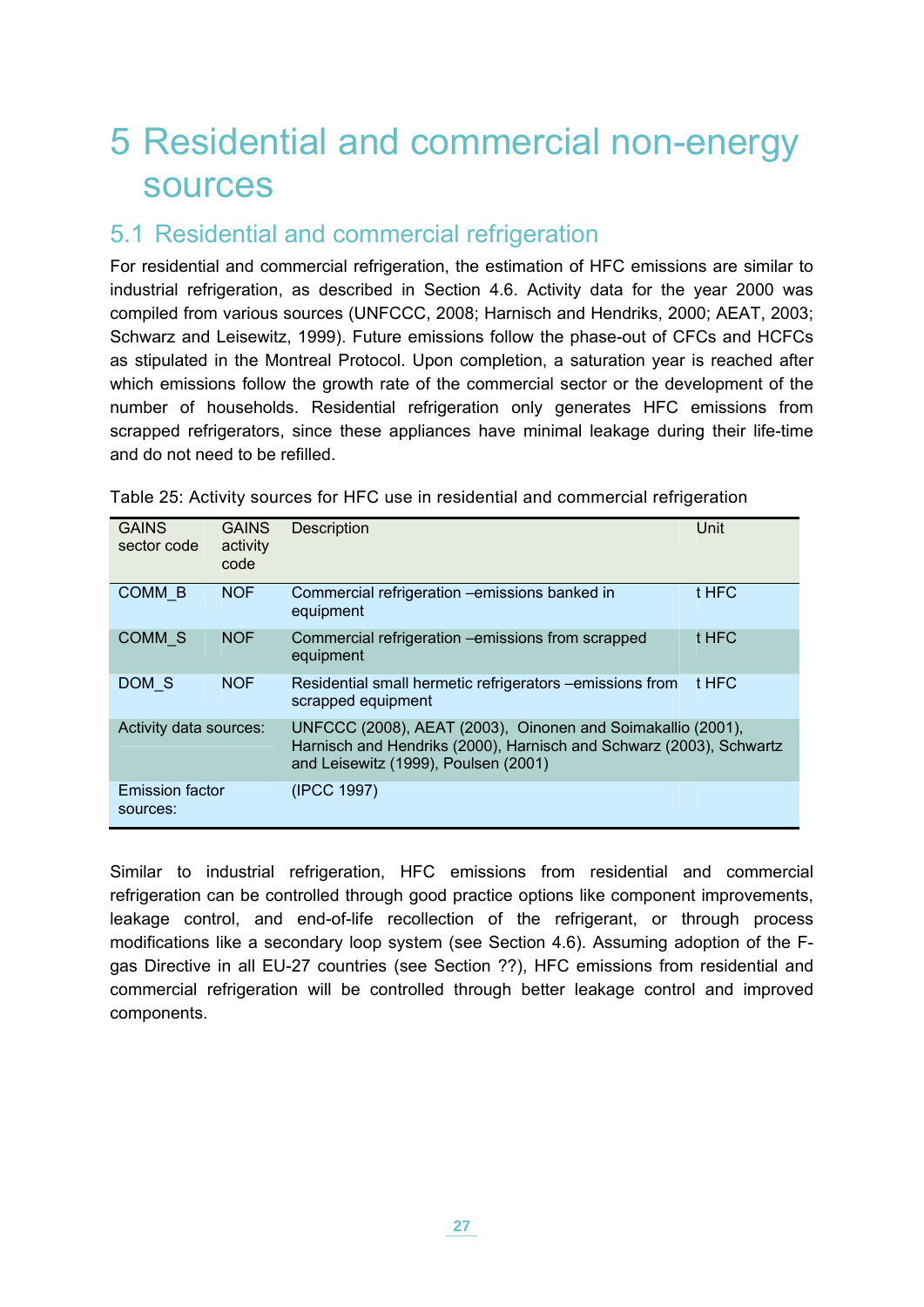Table 26: Technologies in GAINS for control of HFC use in residential and commercial refrigeration

| <b>GAINS technology</b><br>code | Description                                                                                                                                                                                                                                               |
|---------------------------------|-----------------------------------------------------------------------------------------------------------------------------------------------------------------------------------------------------------------------------------------------------------|
| <b>GP COMMB</b>                 | Good practice: leakage control and improved components                                                                                                                                                                                                    |
| PM COMMB                        | Process modifications including alternative refrigerants                                                                                                                                                                                                  |
| GP_COMMS                        | Good practice: end-of-life recollection                                                                                                                                                                                                                   |
| PM_COMMS                        | Process modifications including alternative refrigerants                                                                                                                                                                                                  |
| <b>GP DOMS</b>                  | Good practice: end-of-life recollection                                                                                                                                                                                                                   |
| Sources:                        | USEPA (2001a), Pedersen (1998), Kaapola (1989) Harnisch and<br>Hendriks (2000), Oinonen and Soimakallio (2001), AEAT (2003)<br>Harnisch and Schwarz (2003), Schwartz and Leisewitz (1999), Oinonen<br>and Soimakallio (2001), AEAT (2003), Poulsen (2001) |

### 5.2 Stationary air conditioning

<span id="page-29-0"></span>HFC emissions from stationary air conditioning are estimated in a similar way as HFC emissions from the industrial, residential and commercial sectors (as described in Sections 4.6 and 5.1). Activity data for the year 2000 is compiled from various sources (UNFCCC, 2008; Harnisch and Hendriks, 2000; AEAT, 2003; Schwarz and Leisewitz, 1999) and future emissions follow the phase-out of CFCs and HCFCs until a saturation year is reached, after which emissions follow the growth rate of the commercial sector.

| <b>GAINS</b><br>sector code        | <b>GAINS</b><br>activity<br>code | <b>Description</b>                                                                                                                                                         | Unit  |
|------------------------------------|----------------------------------|----------------------------------------------------------------------------------------------------------------------------------------------------------------------------|-------|
| <b>AIRCON B</b>                    | <b>NOF</b>                       | Stationary air conditioning using water chilling -<br>emissions banked in equipment                                                                                        | t HFC |
| <b>AIRCON S</b>                    | <b>NOF</b>                       | Stationary air conditioning using water chilling -<br>emissions from scrapped equipment                                                                                    | t HFC |
| Activity data sources:             |                                  | UNFCCC (2008), AEAT (2003), Oinonen and Soimakallio (2001),<br>Harnisch and Hendriks (2000), Harnisch and Schwarz (2003), Schwartz<br>and Leisewitz (1999), Poulsen (2001) |       |
| <b>Emission factor</b><br>sources: |                                  | (IPCC 1997)                                                                                                                                                                |       |

Table 27: Activity sources for HFC use in stationary air conditioning

Similar to industrial refrigeration, HFC emissions from stationary air conditioning can be controlled through good practice options like component improvements, leakage control, and end-of-life recollection of the refrigerant, or through process modifications like a secondary loop system (see Section 4.6). Just like HFC emissions from refrigeration, HFC emissions from stationary air conditioning are assumed regulated by the F-gas Directive through better leakage control and improved components.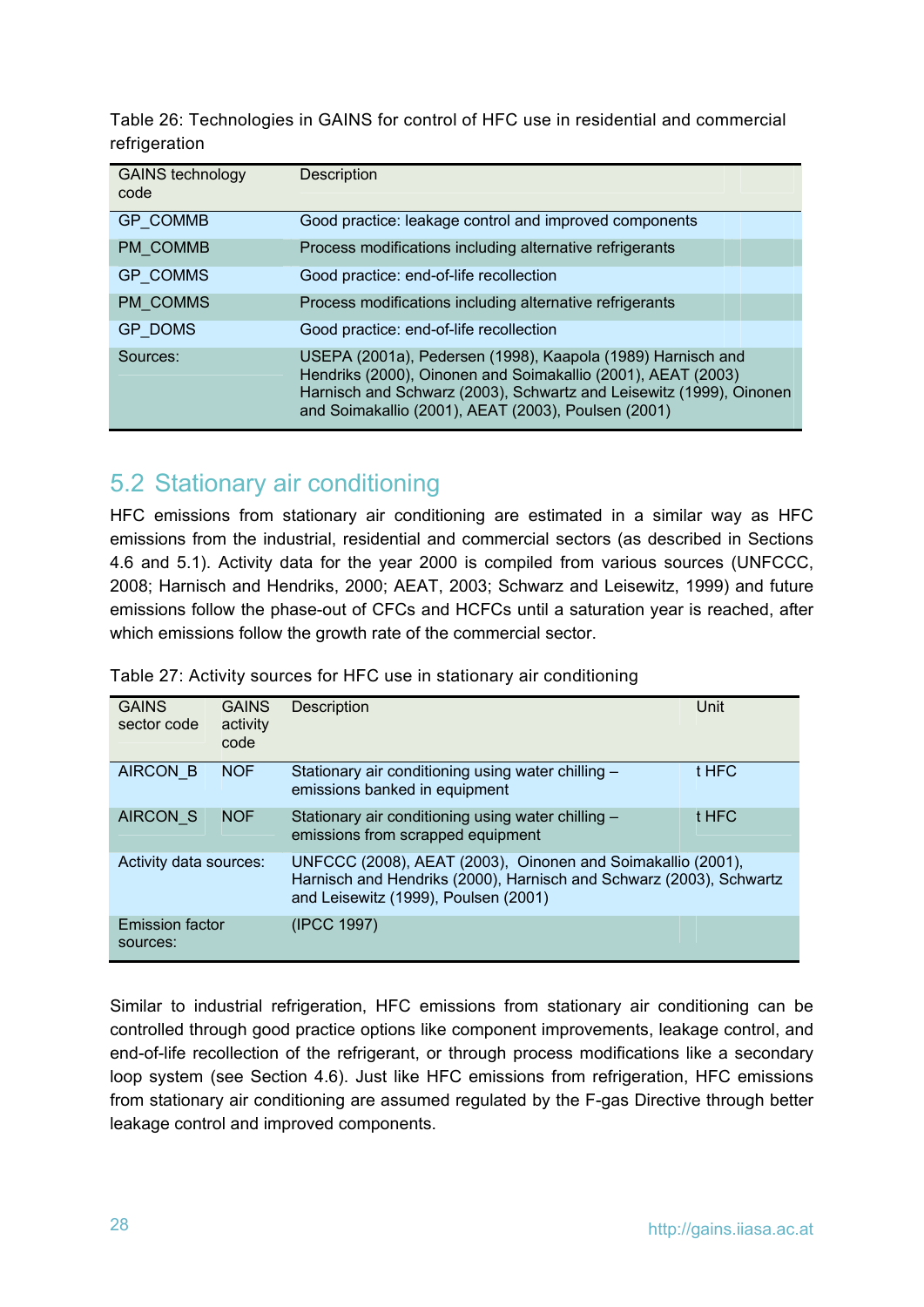Table 28: Technologies in GAINS for control of HFC use in stationary air conditioning

| <b>GAINS technology</b><br>code | Description                                                                                                                                                                                                                                                                                                |
|---------------------------------|------------------------------------------------------------------------------------------------------------------------------------------------------------------------------------------------------------------------------------------------------------------------------------------------------------|
| <b>GP STATB</b>                 | Good practice: leakage control and improved components                                                                                                                                                                                                                                                     |
| <b>PM STATB</b>                 | Process modifications including alternative refrigerants                                                                                                                                                                                                                                                   |
| <b>GP STATS</b>                 | Good practice: end-of-life recollection                                                                                                                                                                                                                                                                    |
| <b>PM STATS</b>                 | Process modifications including alternative refrigerants                                                                                                                                                                                                                                                   |
| Sources:                        | Devotta et al. (2004), Heijnes et al. (1999), USEPA (2001a), Pedersen<br>(1998), Kaapola (1989) Harnisch and Hendriks (2000), Oinonen and<br>Soimakallio (2001), AEAT (2003) Harnisch and Schwarz (2003),<br>Schwartz and Leisewitz (1999), Oinonen and Soimakallio (2001), AEAT<br>(2003), Poulsen (2001) |

### <span id="page-30-0"></span>5.3 Foams

The main application of polyurethane one component (OC) foams is to fill cavities and joints when installing inner fixtures in housing constructions. OC foams blowing agents are typically gaseous and function as both blowing agent and propellant for the foam. They volatilise upon application, except for small residues that remain for at most one year in the hardened foam (Schwarz and Leisewitz, 1999). There are country-specfic variations in the composition of the HFC blend inside the can. Emissions rather than production units are therefore used as activity unit. Activity forecasts are taken from national communications to the UNFCCC (2008) as well as Harnisch and Schwarz (2003), Schwarz and Leisewitz (1999), Oinonen and Soimakallio (2001) and AEAT (2003). Future activity levels are assumed to follow average growth in GDP.

Other foams refer to a group of about ten different foam products based on polyurethane (PU) foam (e.g., PU appliances, PU/PIR/Phen laminates, PU disc panel, PU blocks, PU spray, PU pipe) and extruded polystyrene (XPS). The activity unit used in GAINS is amount of HFC emissions and historical activity levels are taken from national communications to the UNFCCC (2008). Future growth in activity is based on insights from more detailed studies (Schwarz and Lesisewitz, 1999; AEAT 2003) and take into account the average market growth rate of these products, the ratio between hydrocarbons and HFCs in foam cells, differences in product life times (15 to 50 years), as well as differences in production, lifetime and disposal emissions.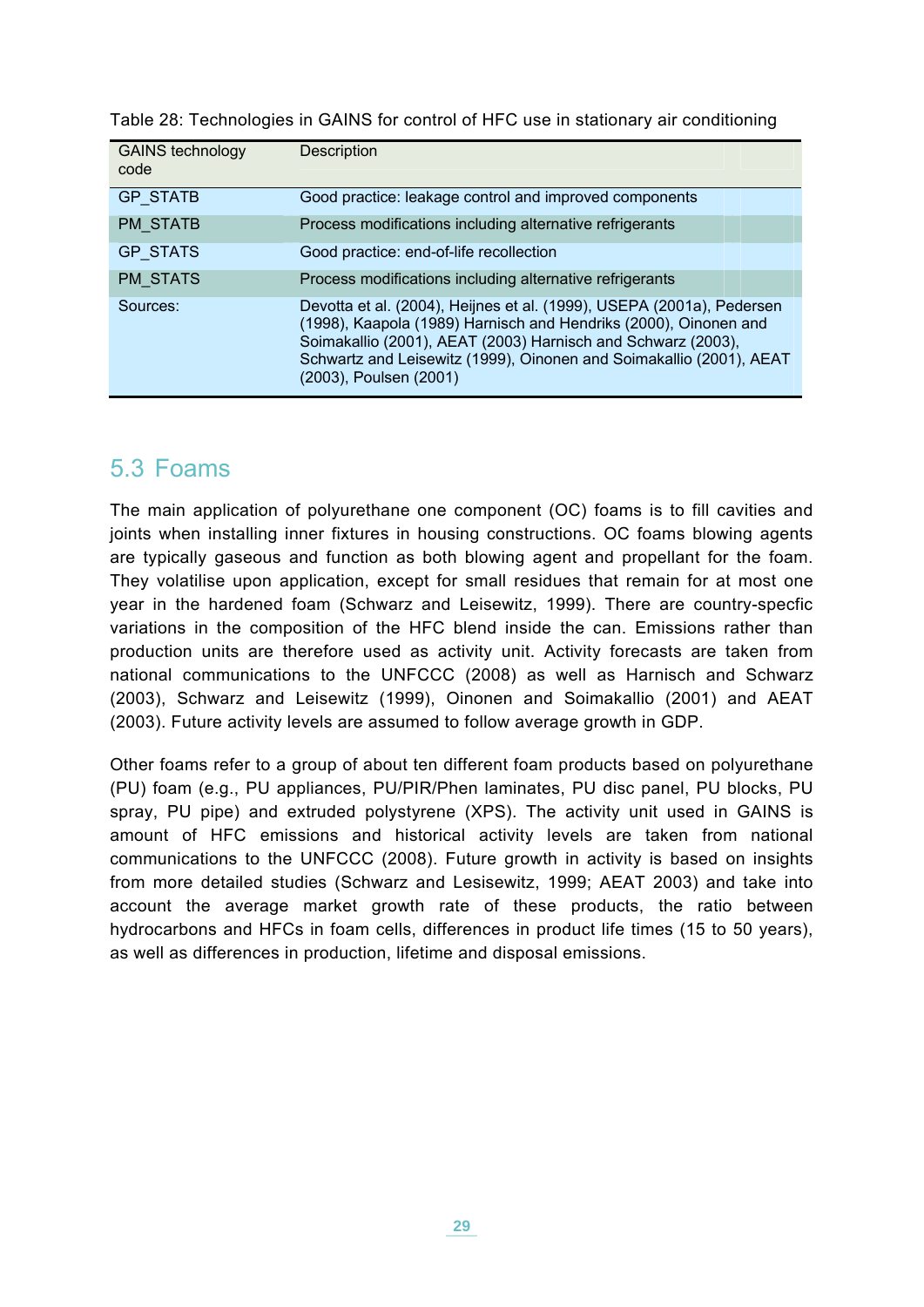| <b>GAINS</b><br>sector code        | <b>GAINS</b><br>activity<br>code | Description                                                                                                                                                                | Unit  |
|------------------------------------|----------------------------------|----------------------------------------------------------------------------------------------------------------------------------------------------------------------------|-------|
| OC                                 | <b>NOF</b>                       | Use of one component foams                                                                                                                                                 | t HFC |
| OF                                 | <b>NOF</b>                       | Use of other foams                                                                                                                                                         | t HFC |
| Activity data sources:             |                                  | UNFCCC (2008), AEAT (2003), Oinonen and Soimakallio (2001),<br>Harnisch and Hendriks (2000), Harnisch and Schwarz (2003), Schwartz<br>and Leisewitz (1999), Poulsen (2001) |       |
| <b>Emission factor</b><br>sources: |                                  | (IPCC 1997)                                                                                                                                                                |       |

Table 29: Activity sources for HFC use in foams and foam products

For one component foams, HFC emissions can be controlled by switching to alternative blowing agents, i.e., switching R-134a for R-152a or hydrocarbons. For other foam products,  $CO<sub>2</sub>$  is an alternative to extruded polystyrene (XPS). The F-gas Directive stipulates for the EU-27 countries, that alternative blowing agents to HFCs should be used in foams.

Table 30: Technologies in GAINS for control of HFC use in foams and foam products

| <b>GAINS technology</b><br>code | <b>Description</b>                                                |
|---------------------------------|-------------------------------------------------------------------|
| ALT OC                          | Alternative blowing agent in one component foams: different kinds |
| ALT OF                          | Alternative blowing agent in other foams: different kinds         |
| Sources:                        | AEAT (2003) Schwartz and Leisewitz (1999)                         |

## <span id="page-31-0"></span>5.4 Aerosols

HFC emissions from aerosols are mainly released from aerosol propellant cans and metered dose inhalers that are used for medical purposes, e.g., asthma treatment. In these applications, HFC is used as propellant and vaporizes immediately. The activity unit is amount of HFC emissions. Historical emission estimates are taken from national communications to the UNFCCC (2008) complemented by information from national sources (Harnisch and Schwarz, 2003 ; Schwarz and Leisewitz, 1999 ; Oinonen and Soimakallio, 2001 ; AEAT, 2003 ; Poulsen, 2001). Future growth in HFC emissions from aerosols is assumed to follow the average GDP growth rate.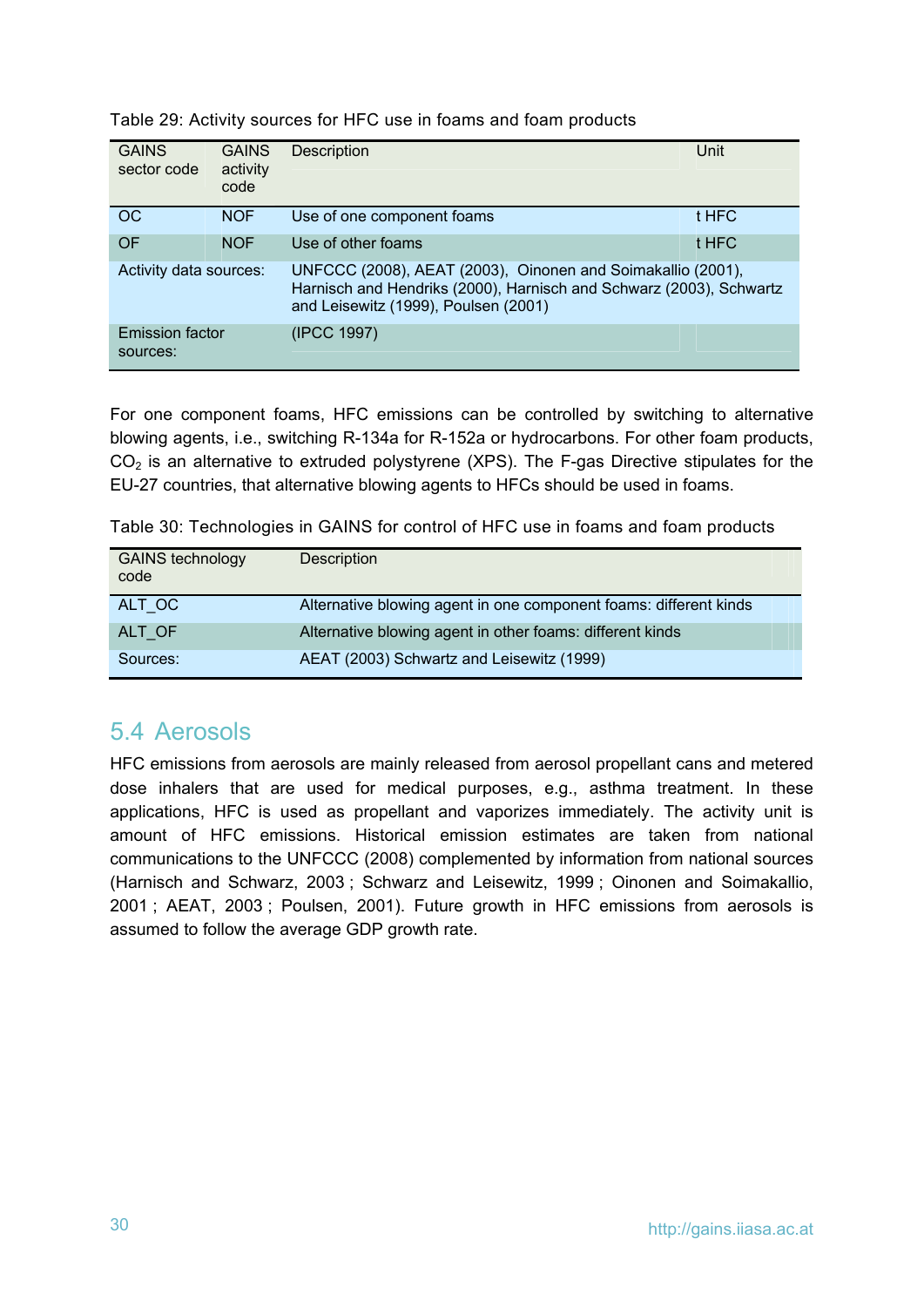| Table 31: Activity sources for HFC use in aerosols |  |  |  |  |  |
|----------------------------------------------------|--|--|--|--|--|
|----------------------------------------------------|--|--|--|--|--|

| <b>GAINS</b><br>sector code        | <b>GAINS</b><br>activity<br>code | Description                                                                                                                                                                | Unit  |
|------------------------------------|----------------------------------|----------------------------------------------------------------------------------------------------------------------------------------------------------------------------|-------|
| <b>AERO</b>                        | <b>NOF</b>                       | Aerosols                                                                                                                                                                   | t HFC |
| Activity data sources:             |                                  | UNFCCC (2008), AEAT (2003), Oinonen and Soimakallio (2001),<br>Harnisch and Hendriks (2000), Harnisch and Schwarz (2003), Schwartz<br>and Leisewitz (1999), Poulsen (2001) |       |
| <b>Emission factor</b><br>sources: |                                  | (IPCC 1997)                                                                                                                                                                |       |

HFC emissions from use of aerosols could be controlled by replacing HFC with an alternative propellant, e.g., switching from HFC-134a to HFC-152a, which is a propellant with considerably lower greenhouse warming potential. The F-gas Directive stipulates for EU-27 that alternative propellants to HFCs should be used in aerosols.

Table 32: Technologies in GAINS for control of HFC use in aerosols

| <b>GAINS technology</b><br>code | Description                                                                                                                                                                                                  |
|---------------------------------|--------------------------------------------------------------------------------------------------------------------------------------------------------------------------------------------------------------|
| ALT PROP                        | Alternative propellant for aerosols                                                                                                                                                                          |
| Sources:                        | USEPA (2001a), Pedersen (1998), Kaapola (1989) Harnisch and<br>Hendriks (2000), Oinonen and Soimakallio (2001), AEAT (2003)<br>Harnisch and Schwarz (2003), Schwartz and Leisewitz (1999), Poulsen<br>(2001) |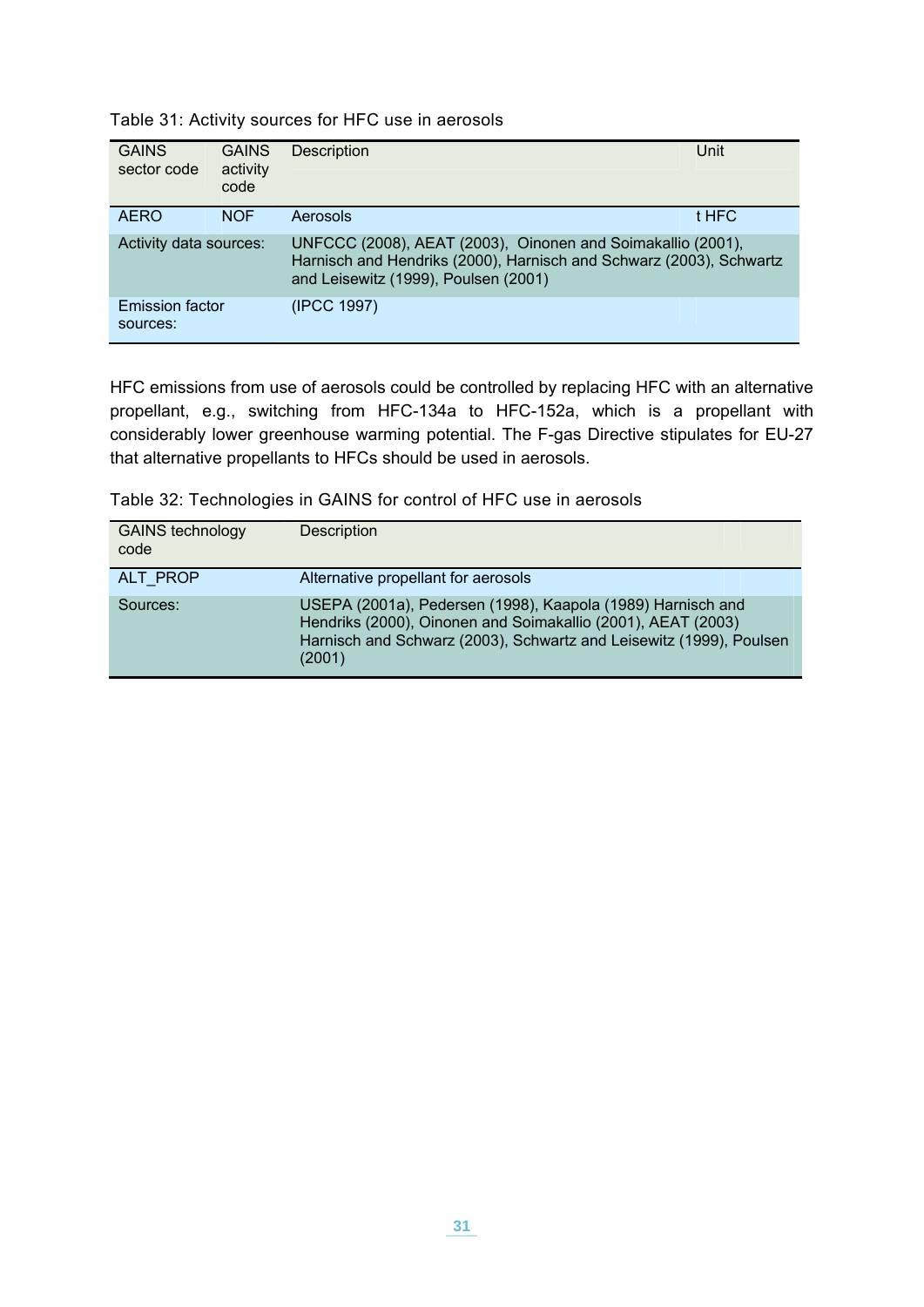# <span id="page-33-0"></span>6 Transport non-energy sources

## <span id="page-33-1"></span>6.1 Refrigerated transport

HFC emissions from refrigerated transport are estimated in a similar way as the emissions from industrial, residential and commercial sectors (as described in Sections 4.6 and 5.1). Activity data for the year 2000 is compiled from various sources (UNFCCC, 2008; Harnisch and Hendriks, 2000; AEAT, 2003; Schwarz and Leisewitz, 1999). Due to the short equipment lifetime of refrigerated transport, no saturation year is assumed for this source. Instead, we assume a stabilization of the use of HFCs in refrigerated transport after year 2000.

| <b>GAINS</b><br>sector code        | <b>GAINS</b><br>activity<br>code | <b>Description</b>                                                                                                                                                         | Unit  |
|------------------------------------|----------------------------------|----------------------------------------------------------------------------------------------------------------------------------------------------------------------------|-------|
| TRA REFB                           | <b>NOF</b>                       | Refrigerated transport - emissions banked in equipment                                                                                                                     | t HFC |
| TRA_REFS                           | <b>NOF</b>                       | Refrigerated transport - emissions from scrapped<br>equipment                                                                                                              | t HFC |
| Activity data sources:             |                                  | UNFCCC (2008), AEAT (2003), Oinonen and Soimakallio (2001),<br>Harnisch and Hendriks (2000), Harnisch and Schwarz (2003), Schwartz<br>and Leisewitz (1999), Poulsen (2001) |       |
| <b>Emission factor</b><br>sources: |                                  | (IPCC 1997)                                                                                                                                                                |       |

| Table 33: Activity sources for HFC use in refrigerated transport |  |  |
|------------------------------------------------------------------|--|--|
|------------------------------------------------------------------|--|--|

HFC emissions from refrigerated transport can be reduced through good practice options. Emissions banked in equipment can be reduced through better leakage control or improved components, while emissions from scrapped equipment can be controlled through end-of-life recollection. Alternatively, pressurized  $CO<sub>2</sub>$  can substitute HFC as cooling agent, which would entirely remove HFC emissions. GAINS assumes a 50 percent maximum applicability of this option, due to that the open  $CO<sub>2</sub>$  system needs frequent refill and is therefore assumed unsuitable for long-distance transports.

Table 34: Technologies in GAINS for control of HFC use in refrigerated transport

| <b>GAINS technology</b><br>code | Description                                                                                                                                                                                                                           |
|---------------------------------|---------------------------------------------------------------------------------------------------------------------------------------------------------------------------------------------------------------------------------------|
| ALT TRAB                        | Alternative refrigerant: use of open $CO2$ refrigerant system                                                                                                                                                                         |
| <b>GP TRAB</b>                  | Good practice: leakage control and improved components                                                                                                                                                                                |
| ALT TRAS                        | Alternative refrigerant: use of open $CO2$ refrigerant system                                                                                                                                                                         |
| <b>GP TRAS</b>                  | Good practice: end-of-life recollection                                                                                                                                                                                               |
| Sources:                        | Heijnes et al. (1999), Jyrkonen (2004), USEPA (2001a), Pedersen<br>(1998), Harnisch and Hendriks (2000), Oinonen and Soimakallio<br>(2001), AEAT (2003) Harnisch and Schwarz (2003), Schwartz and<br>Leisewitz (1999), Poulsen (2001) |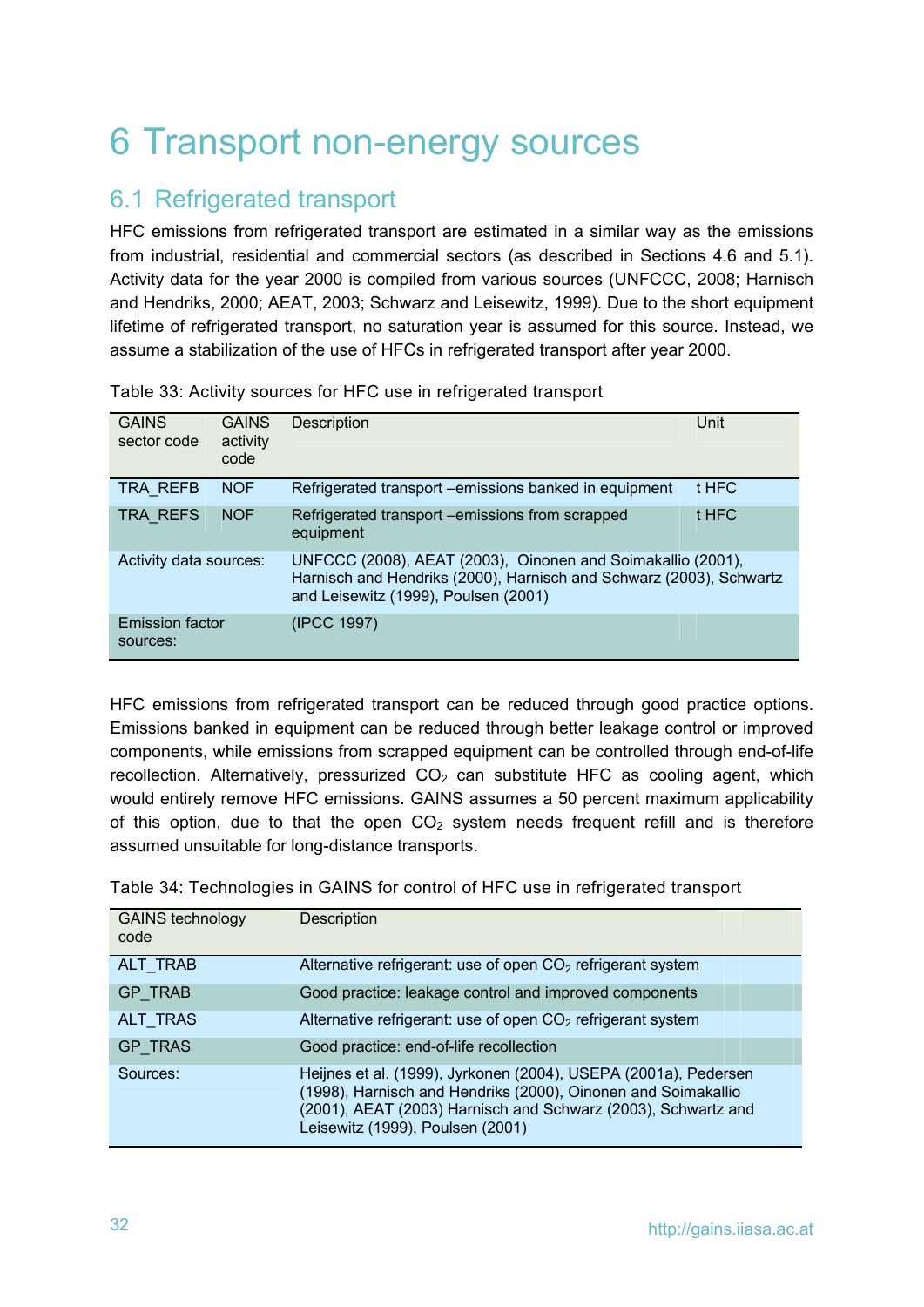## 6.2 Mobile air conditioning

<span id="page-34-0"></span>Emissions from mobile air conditioning are caused by leakage and losses during the replacement of the refrigerant, during the lifetime of the vehicle, as well as at the end of the vehicle life.

The use of HFC refrigerants in new vehicles in country *i* in year *t* was calculated using the formula:

$$
U_{it} = \frac{1}{LT} \cdot \eta \cdot P_{it} \cdot S_{it},
$$

where S is the size of the vehicle stock, LT is the vehicle lifetime, η is the average charge of HFC per car (in kg/car), and P is the penetration of HFC-based air-conditioners in the vehicle stock. Vehicle stock data is taken from the GAINS database and the various sources used to construct the vehicle stock are referred to in Kleefelt-Borken et al. (2008). Current and future estimates of the penetration of air-conditioned cars in the car stock are taken from AEAT (2003), Oinonen and Soimakallio (2001) and national communications to the UNFCCC (2008). The vehicle lifetime is assumed to 12 years and the average charge of refrigerant per vehicle is assumed to 0.67 kg HFC-134a per vehicle. The air conditioner is refilled in case of leakage and the amount of HFC is the same at the end of the vehicle lifetime as it was when the vehicle was new. Emissions come from leakage from banked emissions and at the endof-life. A leakage rate of 8.2 percent is assumed for banked emissions (Schwarz, 2001, Schwarz and Harnisch, 2003, Oinonen and Soimakallio, 2001).

| <b>GAINS</b><br>sector code        | <b>GAINS</b><br>activity<br>code | Description                                                                                                | Unit  |
|------------------------------------|----------------------------------|------------------------------------------------------------------------------------------------------------|-------|
| MAC B                              | <b>NOF</b>                       | Mobile air conditioning -emissions banked in equipment                                                     | t HFC |
| MAC S                              | <b>NOF</b>                       | Mobile air conditioning -emissions from scrapped<br>equipment                                              | t HFC |
| Activity data sources:             |                                  | UNFCCC (2008), AEAT (2003), Oinonen and Soimakallio (2001),<br>Schwarz (2001), Schwarz and Harnisch (2003) |       |
| <b>Emission factor</b><br>sources: |                                  | (IPCC 1997)                                                                                                |       |

Table 35: Activity sources for HFC use in mobile air conditioning

Options to control HFC emissions from mobile air conditioning include good practice measures, i.e. leakage control and/ or modified components and end-of-life recollection. It is also possible to use pressurized  $CO<sub>2</sub>$  or HFC-152a as alternative refrigerants to HFC-134a. HFC-152a has a considerably lower (about ten times) greenhouse warming potential than HFC-134a. For EU-27 countries, the F-gas Directive requires a phase out of the use of HFC-134a in mobile air conditioning. All HFC in mobile air conditioners is assumed phased out in EU-27 by 2025.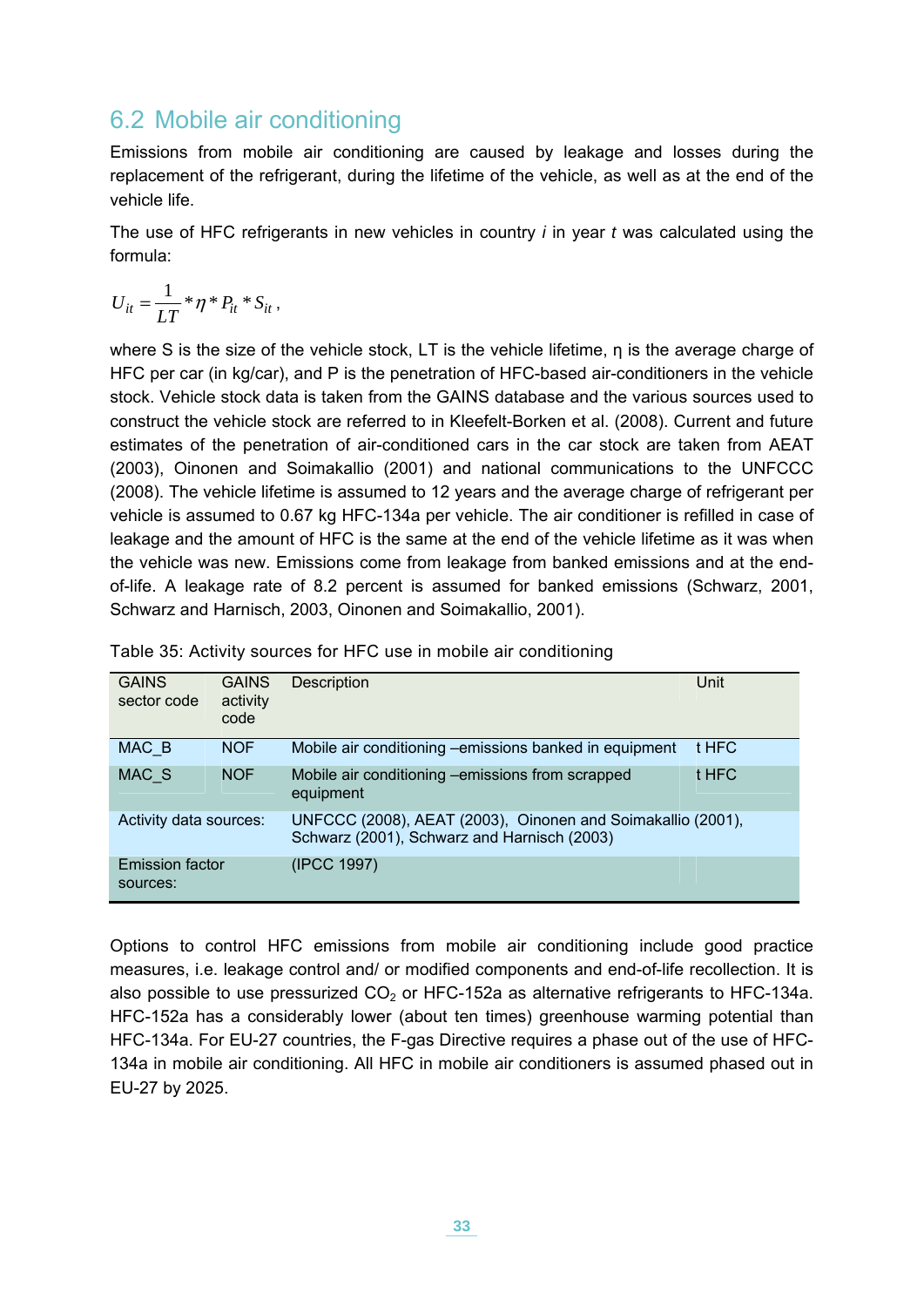Table 36: Technologies in GAINS for control of HFC use in mobile air conditioning

| <b>GAINS technology</b><br>code | Description                                                                                                                                                                                       |
|---------------------------------|---------------------------------------------------------------------------------------------------------------------------------------------------------------------------------------------------|
| ALT MACB                        | Alternative refrigerant: HFC-134a replaced by pressurized<br>$CO2$ (replacing emissions banked in equipment)                                                                                      |
| <b>GP MACB</b>                  | Good practice: leakage control and improved components                                                                                                                                            |
| <b>ALT MACS</b>                 | Alternative refrigerant: HFC-134a replaced by pressurized<br>$CO2$ (replacing emissions from scrapped equipment)                                                                                  |
| <b>GP MACS</b>                  | Good practice: end-of-life recollection                                                                                                                                                           |
| Sources:                        | Heijnes et al. (1999), USEPA (2001a), Pedersen (1998), Harnisch and<br>Hendriks (2000), Oinonen and Soimakallio (2001), AEAT (2003)<br>Harnisch and Schwarz (2003), Schwartz and Leisewitz (1999) |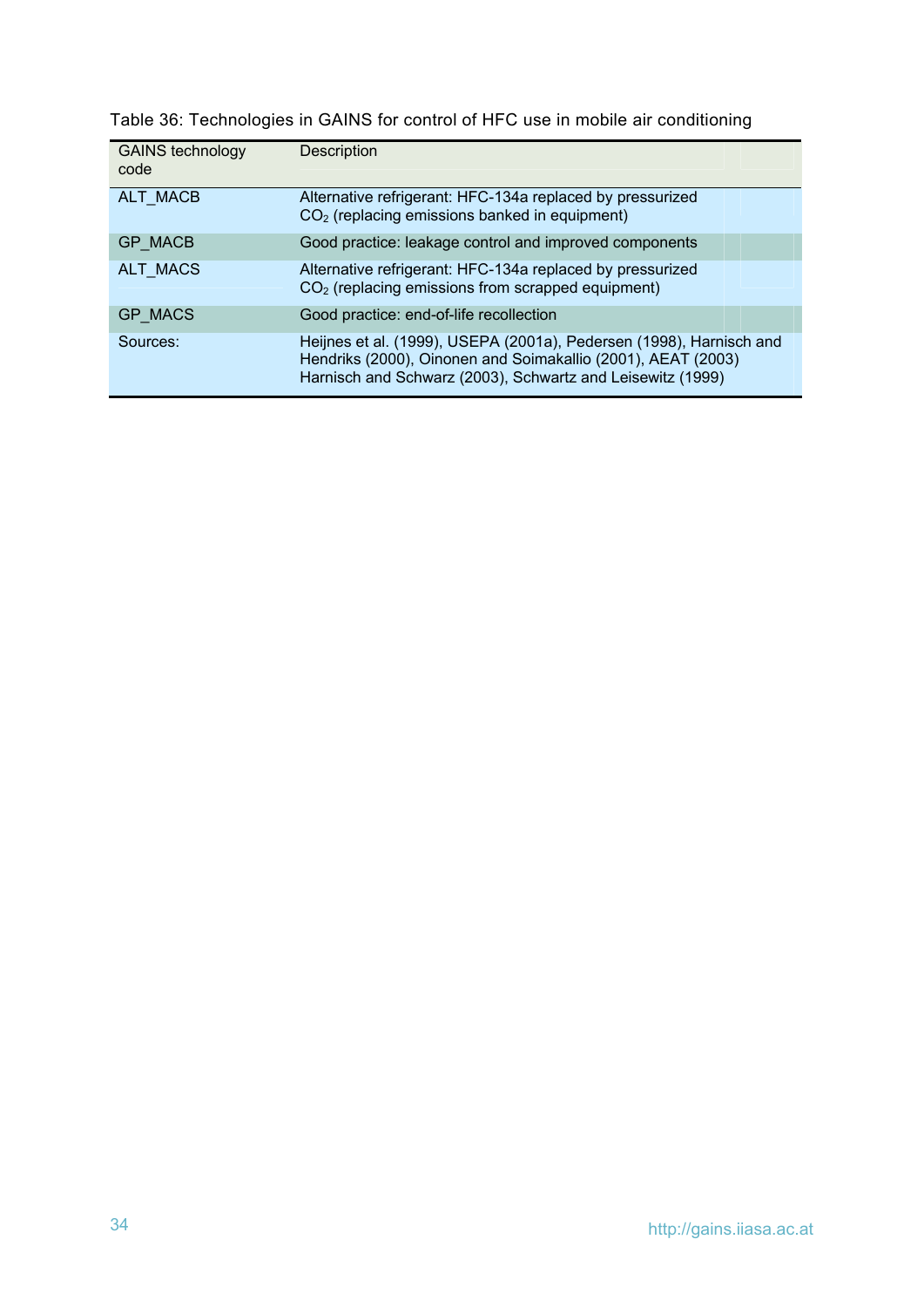# 7 Agriculture

## <span id="page-36-0"></span>7.1 Livestock – enteric fermentation

 $CH<sub>4</sub>$  emissions from livestock emerge primarily from enteric fermentation during the digestive process in the stomachs of ruminants. Ruminants with four compartment stomachs like cows, cattle, sheep, goats, buffalo, and camels have the highest formation of  $CH<sub>4</sub>$  during digestion, while it is lower in pseudo-ruminants with three compartment stomachs like horses, mules, and asses and monogastric animals like swine.

CH4 emissions from enteric fermentation for a certain animal type *s* in country *i* and year *t* are calculated as:

$$
E_{its} = \sum_{m} \left[ ef_{is}^{NOC} * n_{its} * \gamma_{i:UN2005} * (1 - remeff_{sm}) * Appl_{itsm} \right],
$$

| where $\mathit{ef}^{\mathit{NOC}}_{i s}$ | is the no control emission factor for animal type s in country i,                                                            |
|------------------------------------------|------------------------------------------------------------------------------------------------------------------------------|
| $n_{its}$                                | is the number of animals of type $m$ in country <i>i</i> and year $t$ ,                                                      |
| $\gamma_{i;UN2005}$                      | is a factor correcting for the discrepancy between IPCC (IPCC 2006)                                                          |
|                                          | default region emission factors and implied emission factors<br>reported by countries for year 2005 to UNFCCC (UNFCCC 2008), |
| remeff <sub>sm</sub>                     | is the removal efficiency of technology $m$ when applied to animal type<br>s, and                                            |
| $Appl_{itsm}$                            | is the application rate of technology $m$ to animal type $s$ in country $i$ and<br>year t.                                   |

For dairy cows, enteric fermentation emissions per animal are affected by the milk productivity of the cow. This effect is particularly accentuated for highly productive milk cows. To capture this, the no control emission factor for dairy cows is specified as the sum of a fixed emission factor per animal for cows producing up to 3000 kg per head per year and an additional term describing the emission factor per milk yield for milk production exceeding the productivity level 3000 kg per animal per year, i.e.,

$$
ef_{it;cow}^{NOC} = ef_i^{animal} + ef_i^{milk} * (x_{it} - 3000)
$$

where  $ef_i^{animal}$ is the default emission factor for cows in country *i* producing 3000 kg milk per year,

*milk* is the emission factor per kt milk produced above the threshold level 3000 kg milk per animal per year, and *xit* is the average milk yield per animal in country *i* and year *t*.

Activity data sources used for Australia, Canada, Japan, New Zealand, Russia, and the US are national statistics reported to FAO (FAOSTAT 2008) for historical years and projections based on FAO regional long term projections (FAO 2003). For the European countries, agricultural activity data with projections have been communicated between IIASA and national experts through bilateral communications that took place as part of the revision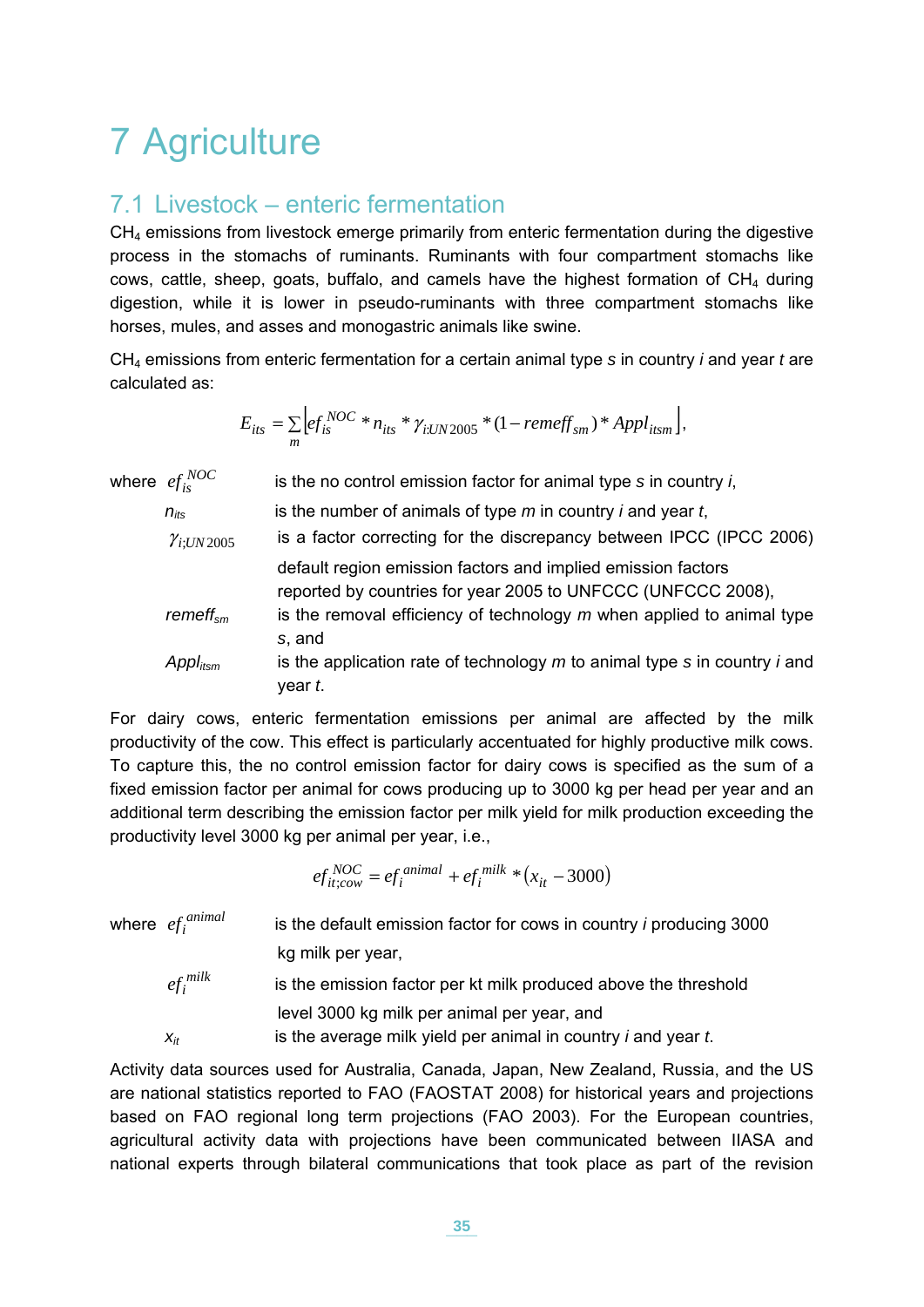process of the NEC directive (Amann, Asman et al. 2007). Projections should reflect national agricultural policies and must include all necessary measures to comply with the Kyoto targets on greenhouse gases.

Regional default emission factors are taken from IPCC (IPCC 2006) (Tables 10.10 and 10.11, Vol.4). For Annex I countries, adjustments are made to country-specific factors by using implied emission factors reported to UNFCCC for year 2005 (UNFCCC 2008).

| GAINS sector code               | <b>GAINS</b><br>activity<br>code | Description                                                                           | Unit    |
|---------------------------------|----------------------------------|---------------------------------------------------------------------------------------|---------|
| <b>AGR COWS</b>                 | DL F                             | Dairy cows, liquid manure management                                                  | M heads |
|                                 | <b>DS</b>                        | Dairy cows, solid manure management                                                   | M heads |
| COWS_3000_MILK                  | $DL$ $F$                         | Milk produced over threshold 3000 kg milk per head                                    | kt milk |
|                                 | <b>DS</b>                        | Milk produced over threshold 3000 kg milk per head                                    | Mt milk |
| <b>AGR BEEF</b>                 | OL F                             | Non-dairy cattle, liquid manure management                                            | M heads |
|                                 | <b>OS</b>                        | Non-dairy cattle, solid manure management                                             | M heads |
| AGR_PIG                         | <b>PL</b>                        | Pigs, liquid manure management                                                        | M heads |
|                                 | <b>PS</b>                        | Pigs, solid manure management                                                         | M heads |
| <b>AGR OTANI</b>                | <b>SH</b>                        | Sheep and goat                                                                        | M heads |
|                                 | HO                               | <b>Horses</b>                                                                         | M heads |
|                                 | <b>BS</b>                        | <b>Buffaloes</b>                                                                      | M heads |
|                                 | <b>CM</b>                        | Camels                                                                                | M heads |
| Activity data sources:          |                                  | National statistics and communications with IIASA, (FAO 2003;<br><b>FAOSTAT 2008)</b> |         |
| <b>Emission factor sources:</b> |                                  | (IPCC 2006; UNFCCC 2008)                                                              |         |

Table 37: Activity sources in GAINS for CH<sub>4</sub> emissions from enteric fermentation.

Recent research shows that  $CH_4$  emissions from enteric fermentation in cows and non-dairy cattle can be reduced through various types of changes in animal diets (Gerbens 1998; ECCP 2003; Boadi, Benchaar et al. 2004). Although extensive research has been performed on these control options in recent years, the effects on  $CH<sub>4</sub>$  emissions when applied on a large scale outside controlled farm environments remain uncertain. Comparability of results also suffers from inaccuracy and large variation in the measurement techniques used (Farooq Iqbal, Cheng et al. 2008). Still, we conclude from literature that diet options have negative, although limited, effects on  $CH<sub>4</sub>$  emissions per unit of milk or meat produced. With general increases in feed levels,  $CH<sub>4</sub>$  emission reductions come from increased productivity per animal coupled with reductions in livestock sizes. Switching to more concentrate in the feed and increasing the fat content of the feed also increase animal productivity as more of the energy in the feed is diverted to production of milk or meat instead of converted to  $CH_4$  in the rumen. As it is difficult to draw accurate conclusions about the effects on  $CH_4$  emissions from individual diet change options, we combine all options into a single mixed option and assume that when applied to animals on a large scale such options can attain a reduction in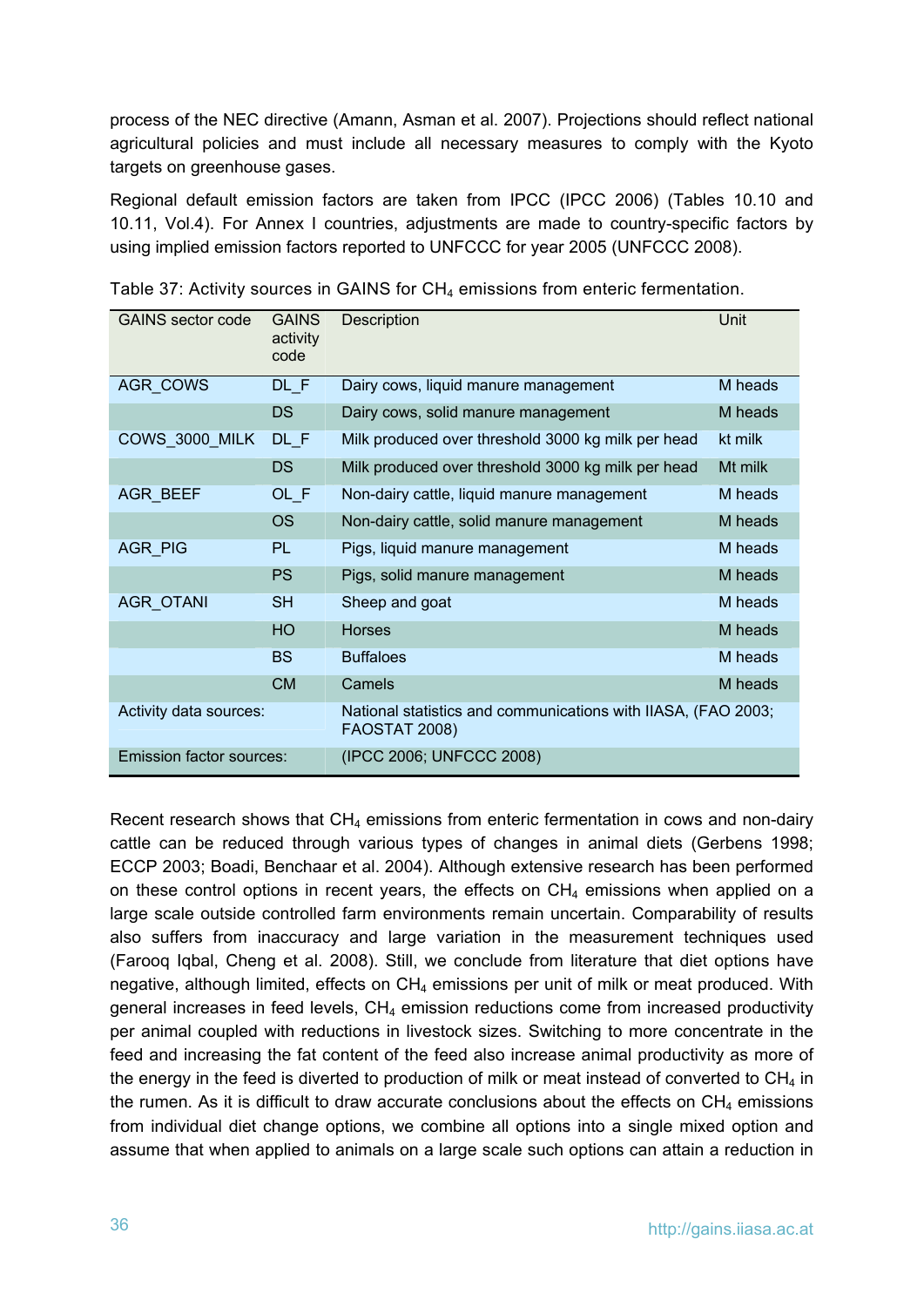CH4 emissions of almost ten percent. As all feed changes require control over what the animals eat, they are only assumed applicable to animals kept in stables. Abated emission factors have been adjusted to country-specific data on average number of housing days per year for cows and cattle. These are taken from (Klimont and Brink 2003) for the European countries and applying European rates to non-European Annex I countries with similar agricultural structure.

Currently, GAINS does not include any mitigation options that reduce  $CH<sub>4</sub>$  emissions from grazing livestock. Such options would include, e.g., immunization and genetic selection of animals (Boadi, Benchaar et al. 2004; Farooq Iqbal, Cheng et al. 2008). Although these options have shown promising in recent research, we consider large scale application too uncertain within the timeframe of the GAINS model.

Since diet changes are only assumed applicable to animals currently fed indoor in stables, no costs for investments in new equipment are assumed. The cost per animal *s* in country *i* of changing a conventional diet to a low CH4 diet *m* is specified as:

$$
C_{is} = \left[ g_s * \left( f_{is;1} - f_{is;0} \right) - p_{is}^{product} * \left( M_{is;1} - M_{is;0} \right) \right] * \left[ 1 - d_s^{livestock} \right],
$$

| where $g_s$ |                    | is the fraction of conventional diet replaced by low $CH4$ diet, |
|-------------|--------------------|------------------------------------------------------------------|
|             | $f_{is:1}$         | is the cost per animal for low $CH4$ diet,                       |
|             | $f_{is;O}$         | is the cost per animal for current diet,                         |
|             | $p_{is}^{product}$ | is the price per unit of product (i.e., milk or meat) produced,  |
|             | $M_{i s: 1}$       | is the product produced per animal with low $CH4$ diet,          |
|             | $M_{is:0}$         | is the product produced per animal with conventional diet, and   |
|             | $d_s^{livestock}$  | is the relative reduction in livestock size.                     |

Additional costs for a low  $CH_4$  diet in comparison to a conventional diet depend on the relative prices of the different feeds used. The focus of comparative studies of  $CH<sub>4</sub>$  low feeds is typically on effectiveness in  $CH<sub>4</sub>$  reductions with only sporadic mentioning of costs. Gerbens (1998) indicates that additional costs are close to zero for replacing 25 percent of a structural carbohydrates diet with non-structural carbohydrates, but that the change has some effects on animal productivity. As a general assumption, we assume no additional costs per animal for change of feed but a small positive net effect on milk or meat production of one percent after controlling for reductions in livestock size.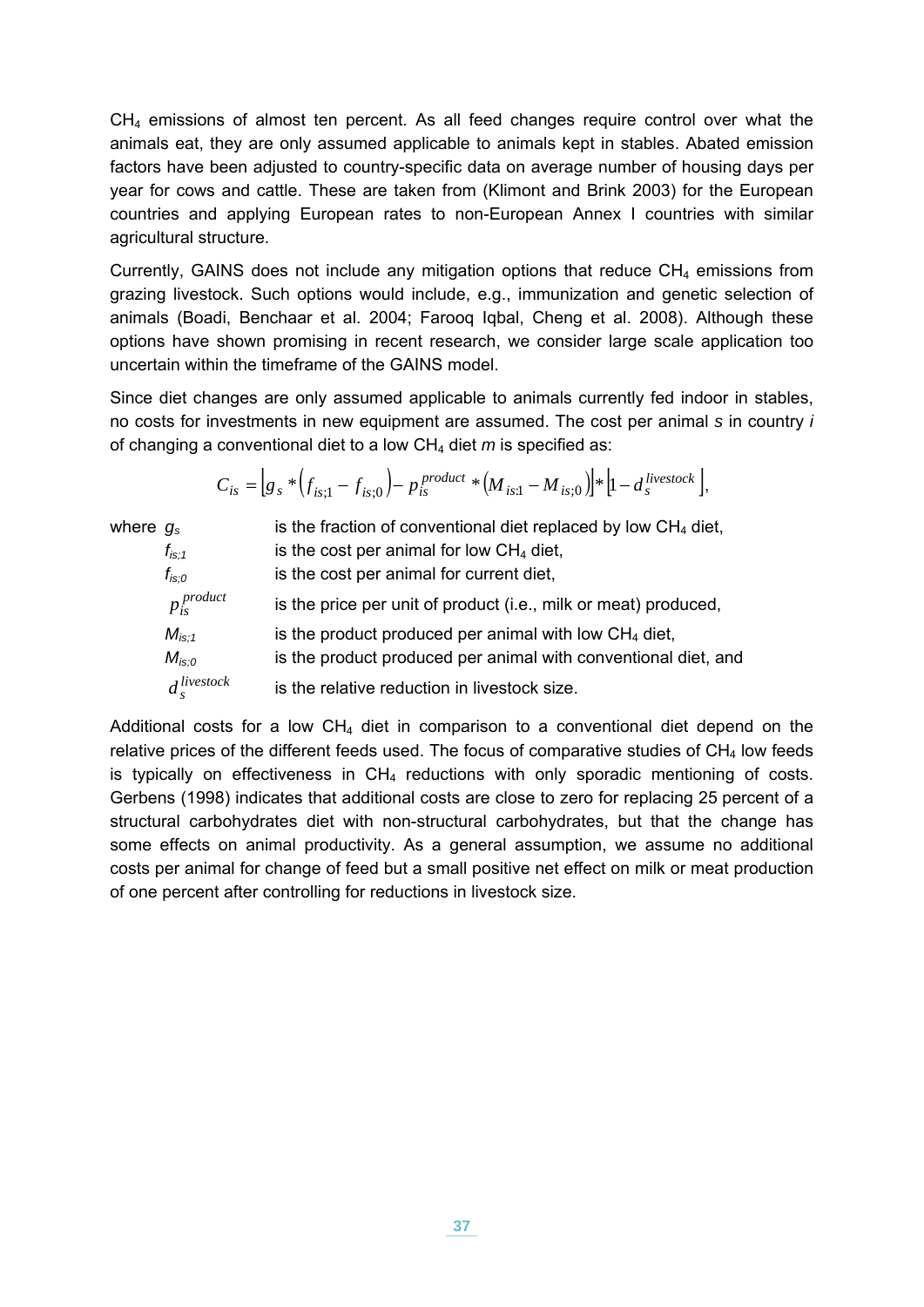| Table 38: Technologies in GAINS for control of $CH_4$ emissions from enteric fermentation. |  |
|--------------------------------------------------------------------------------------------|--|
|--------------------------------------------------------------------------------------------|--|

| <b>GAINS</b><br>technolog<br>y code | Description                                                                                                                    | Activities applied to |          | <b>Application limitations</b>       |
|-------------------------------------|--------------------------------------------------------------------------------------------------------------------------------|-----------------------|----------|--------------------------------------|
| <b>FEED</b>                         | Mix of feed changes for<br>$CH4$ reducing purposes                                                                             | <b>AGR COWS</b>       | DL_F, DS | Only applicable to<br>housed animals |
|                                     | (includes e.g., increased<br>feed intake, replacement<br>of roughage for                                                       | COWS 3000 MILK        | DL F, DS | Only applicable to<br>housed animals |
|                                     | concentrates, change to<br>more fat and non-<br>structural carbohydrates<br>in diet)                                           | <b>AGR BEEF</b>       | OL F, OS | Only applicable to<br>housed animals |
| Sources:                            | (Gerbens 1998; Brink 2003; ECCP 2003; Klimont and Brink 2003; Boadi, Benchaar et<br>al. 2004; Faroog Igbal, Cheng et al. 2008) |                       |          |                                      |

## 7.2 Livestock - Manure management

CH<sub>4</sub> emissions from livestock also arise when the organic content in manure decomposes.  $CH<sub>4</sub>$  release occurs under anaerobic conditions, while the formation of N<sub>2</sub>O requires oxygen. Manure management practices and temperature are important factors for the formation of CH4 from manure. Default regional emission factors from IPCC (IPCC 2006) are specified for different climate zones and adjusted to the effects from liquid or solid manure management practices (Brink 2003). For Annex I countries, default emission factors are adjusted to country-specific factors using implied emission factors reported to UNFCCC for year 2005 (UNFCCC 2008).

CH4 emissions from manure management for a certain animal type *s* and manure management practice *h* in country *i* and year *t* are calculated as:

$$
E_{itsh} = \sum_{m} \left[ ef_{ish}^{NOC} * n_{itsh} * \gamma_{iUN2005} * (1 - remeff_{shm}) * Appl_{itshm} \right],
$$

| where $\mathit{ef}^{\mathit{NOC}}_{ish}$<br>is the default no control emission factor for animal type s with |                                                                                                                          |  |  |
|--------------------------------------------------------------------------------------------------------------|--------------------------------------------------------------------------------------------------------------------------|--|--|
|                                                                                                              | (liquid or solid) management practice $h$ in the climate zone for country<br>I,                                          |  |  |
| $n_{itsh}$                                                                                                   | is the number of animals of type $s$ with management practice $h$ in<br>country $i$ and year $t$ ,                       |  |  |
| $\gamma_{i;UN2005}$                                                                                          | is a factor correcting for the discrepancy between IPCC                                                                  |  |  |
|                                                                                                              | default region emission factors and implied emission factors<br>reported by countries for year 2005 to UNFCCC,           |  |  |
| remeff <sub>shm</sub>                                                                                        | is the removal efficiency of technology $m$ when applied to animal type<br>s and management practice $h$ , and           |  |  |
| Appl <sub>itshm</sub>                                                                                        | is the application rate of technology $m$ to animal type s with<br>management practice h in country <i>i</i> and year t. |  |  |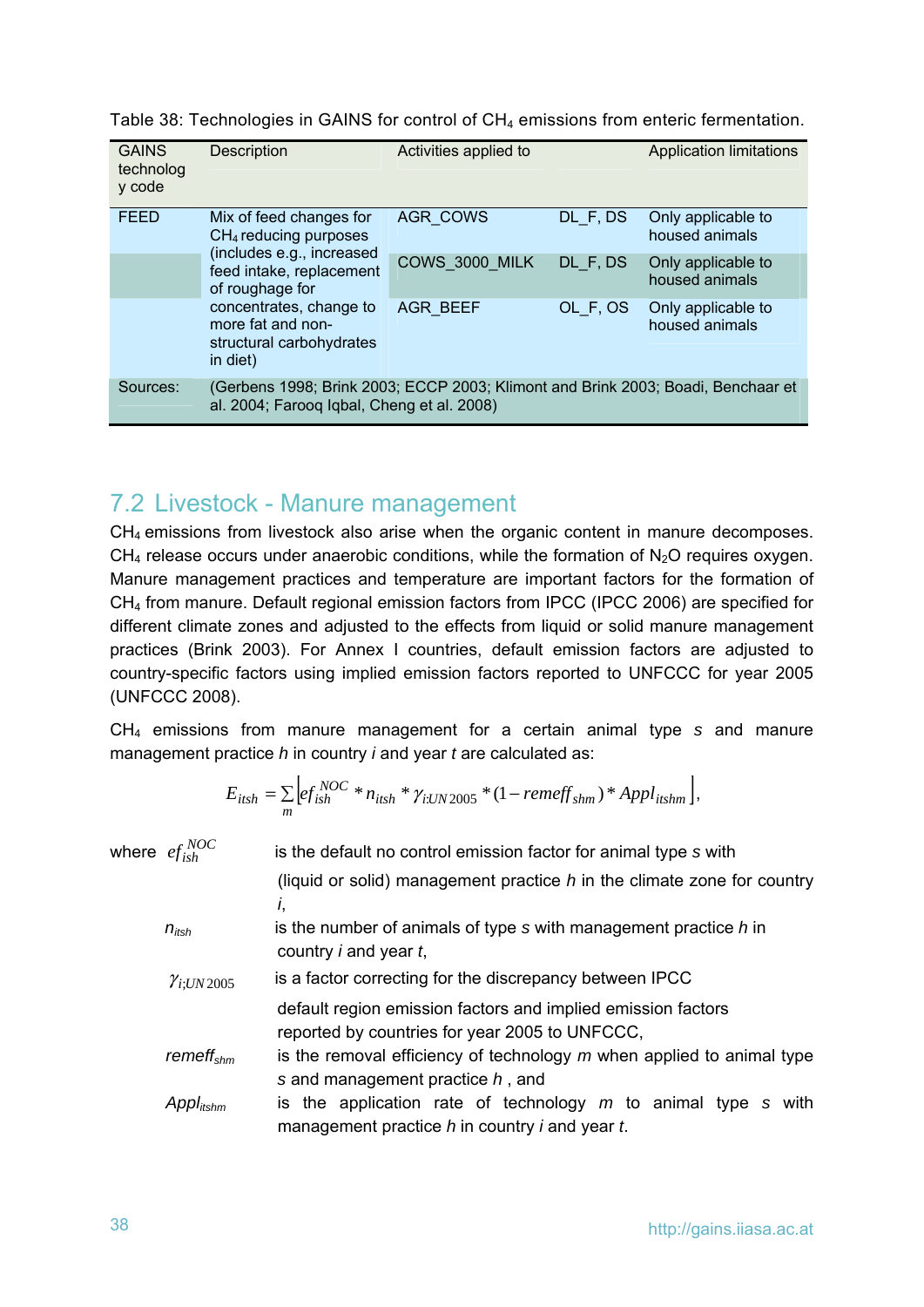Just like for  $CH_4$  emissions from enteric fermentation, manure emissions per animal are affected by milk productivity, in particular for highly productive cows. To capture this, the no control emission factor for dairy cows is specified as the sum of a fixed emission factor per animal for cows producing up to 3000 kg per head per year and an additional term describing the emission factor per milk yield for milk productivity rates exceeding 3000 kg per animal per year, i.e.,

> ${}_{0.000}^{NOC} = e f_i^{animal} + e f_i^{milk} * (x_{it} - 3000)$ *animal i*  $ef_{it;cov}^{NOC} = ef_i^{animal} + ef_i^{milk} * (x)$

where  $ef_i^{animal}$ is the default emission factor for cows in country *i* producing 3000 kg milk per year, *milk* is the emission factor per kt milk produced above the threshold level 3000 kg milk per animal per year, and  $x_{it}$  is the average milk yield per animal in country *i* and year *t*.

Activity data sources used are the same as described for enteric fermentation (Section [7.1\)](#page-36-0). Regional default emission factors by climate zone are taken from IPCC (IPCC 2006). For Annex I countries, adjustments are made to country-specific factors by using implied emission factors reported to UNFCCC for year 2005 (UNFCCC 2008).

Emissions of  $N_2O$  are calculated as a fraction of the total nitrogen excretion, where the size of the fraction depends on the type of manure management. Both animal number and nitrogen excretion rates required for this calculation are elements of the national submissions to UNFCCC (UNFCCC 2008). Increased nitrogen excretion associated with high milk yields (above 3000 kg/hd) is considered at a rate of 14.5 kg additional N excreted per 1000 kg milk produced (this figure was empirically derived based on data from several European countries; Klimont, pers. communication).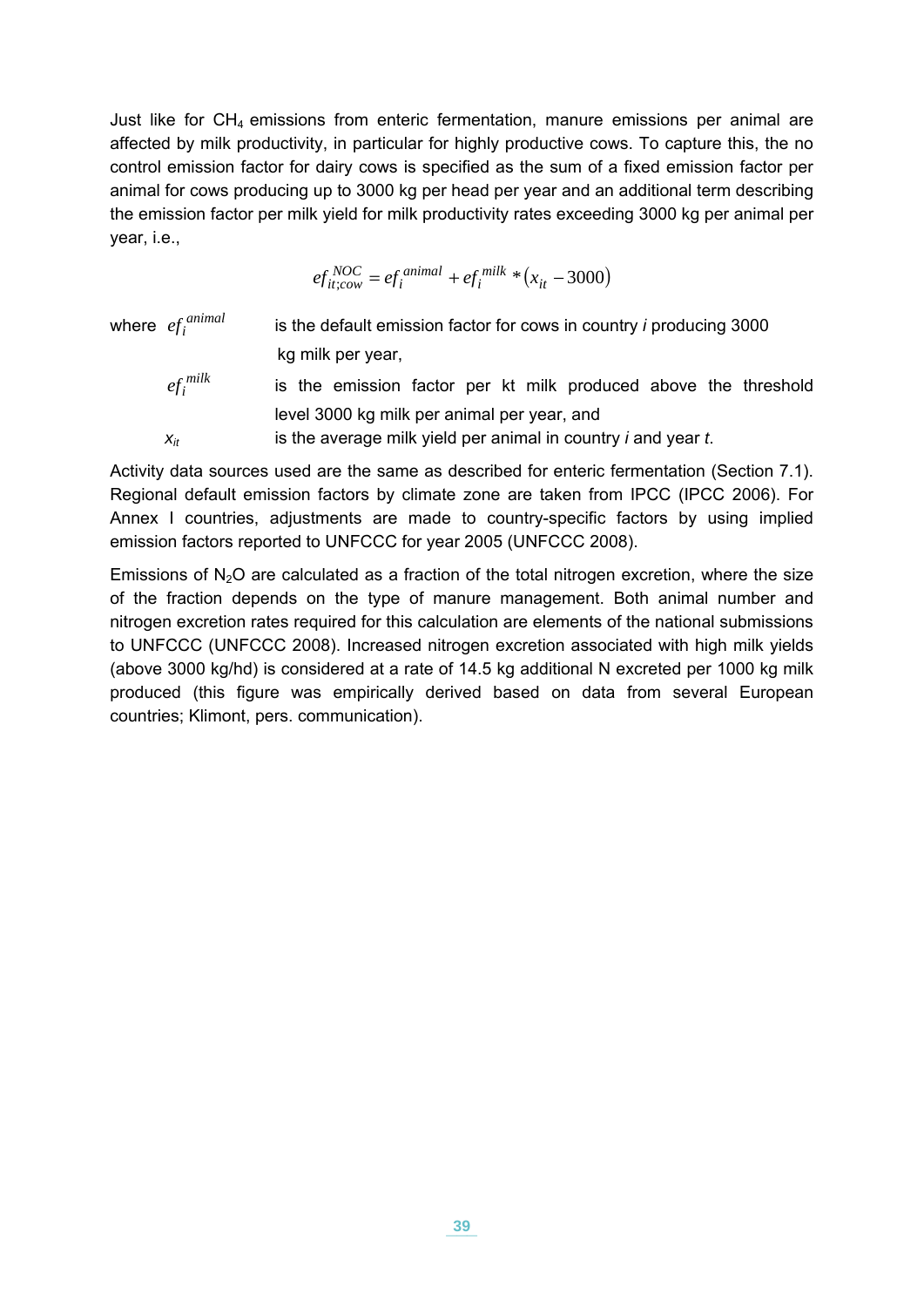| <b>GAINS</b> sector code        | <b>GAINS</b><br>activity<br>code | Description                                                                           | Unit    |
|---------------------------------|----------------------------------|---------------------------------------------------------------------------------------|---------|
| <b>AGR COWS</b>                 | <b>DL</b>                        | Dairy cows, liquid manure management                                                  | M heads |
|                                 | DS                               | Dairy cows, solid manure management                                                   | M heads |
| COWS 3000 MILK                  | <b>DL</b>                        | Milk produced over threshold 3000 kg milk per head                                    | kt milk |
|                                 | <b>DS</b>                        | Milk produced over threshold 3000 kg milk per head                                    | Mt milk |
| <b>AGR BEEF</b>                 | <b>OL</b>                        | Non-dairy cattle, liquid manure management                                            | M heads |
|                                 | <b>OS</b>                        | Non-dairy cattle, solid manure management                                             | M heads |
| <b>AGR PIG</b>                  | <b>PL</b>                        | Pigs, liquid manure management                                                        | M heads |
|                                 | <b>PS</b>                        | Pigs, solid manure management                                                         | M heads |
| <b>AGR POULT</b>                | <b>LH</b>                        | Laying hens                                                                           | M heads |
|                                 | <b>OP</b>                        | Other poultry                                                                         | M heads |
| <b>AGR OTANI</b>                | <b>SH</b>                        | Sheep and goat                                                                        | M heads |
|                                 | HO                               | <b>Horses</b>                                                                         | M heads |
|                                 | <b>BS</b>                        | <b>Buffaloes</b>                                                                      | M heads |
|                                 | <b>CM</b>                        | Camels                                                                                | M heads |
| Activity data sources:          |                                  | National statistics and communications with IIASA, (FAO 2003;<br><b>FAOSTAT 2008)</b> |         |
| Emission<br>factor<br>$(CH4)$ : | sources                          | (Brink 2003; IPCC 2006; UNFCCC 2008)                                                  |         |
| Emission<br>factor<br>$(N2O)$ : | sources                          | (IPCC 2006; UNFCCC 2008)                                                              |         |

Table 39: Activity sources in GAINS for  $CH_4$  and  $N_2O$  emissions from manure management.

 $CH<sub>4</sub>$  emissions from liquid management of manure from cows, non-dairy cattle and pigs can be reduced by treating the manure in anaerobic digesters (AD). AD plants produce biogas, which can be utilized as heat or electricity and thereby potentially substitute fossil fuel use. Three scales of AD installations for treatment of manure are considered in GAINS. The largest scale are the community size AD plants, which is assumed to receive manure from several farms in the vicinity of the plant. Transportation of manure for long distances is costly and increase emissions of both methane and carbon dioxide. This option is therefore only assumed applicable as a  $CH_4$  reduction option in areas with intensive pig farming specified as areas with more than 200 pigs per square kilometre. Among Annex I countries, only Belgium, Denmark, the Netherlands and Malta meet this requirement. For other countries, farm scale AD is the option assumed feasible for handling manure. Application of farm scale AD is limited to relatively large farms, i.e., farms with a minimum size of 100 dairy cows, 200 beef cattle or 1000 pigs. The option is assumed infeasible to smaller farms because of too high costs. Thus, for small farms in areas with low intensity in livestock farming, no option for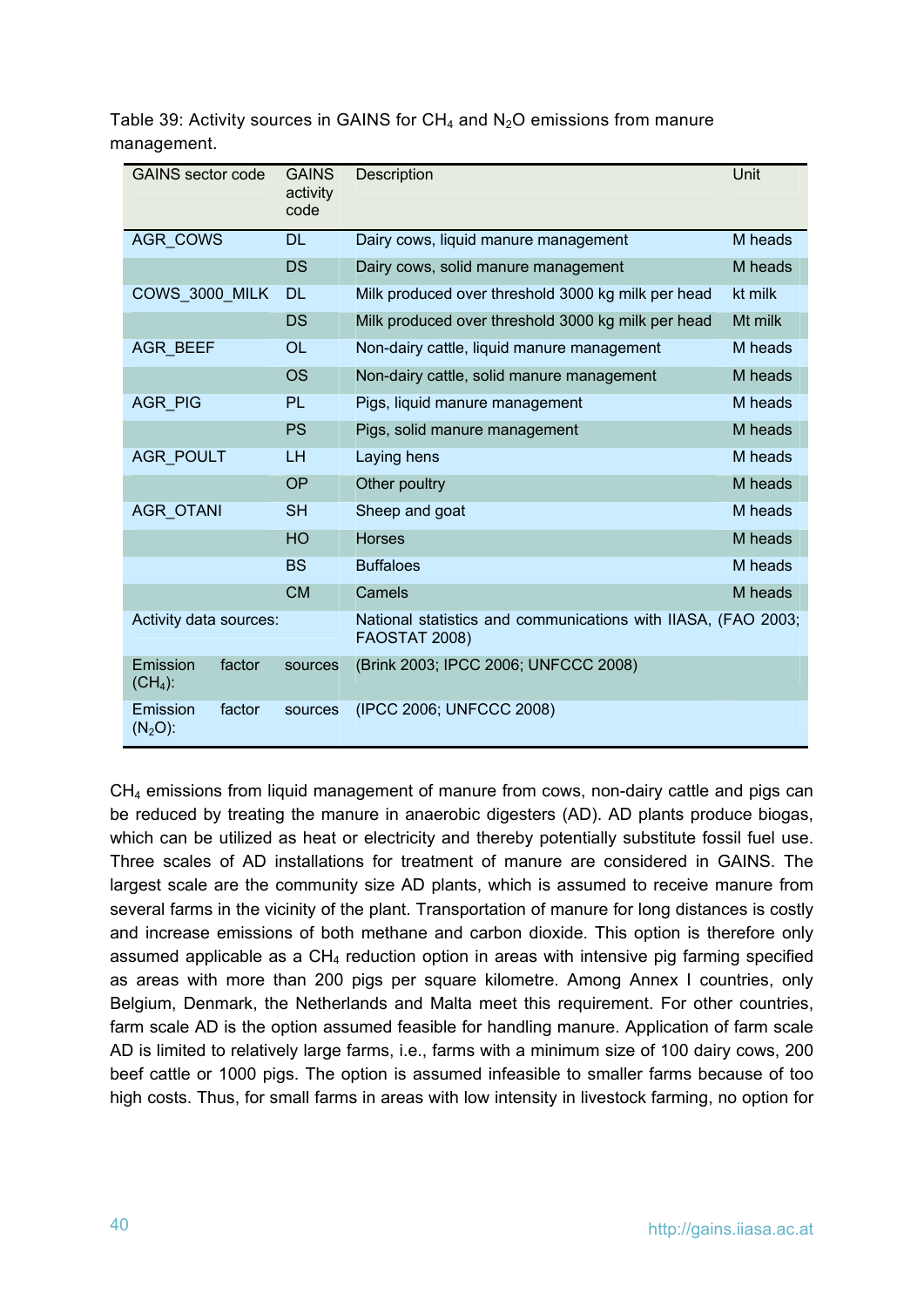<span id="page-42-0"></span>digestion of manure is considered in  $GAINS<sup>1</sup>$  $GAINS<sup>1</sup>$  $GAINS<sup>1</sup>$ . European farm-scale fractions are taken from AEAT (AEAT 1998) and EUROSTAT (EUROSTAT 2008). European fractions are applied to non-European Annex I countries with similar agricultural structure. The application limitation of farm scale AD is integrated in the calculation by adjusting the removal efficiency of the technology with a large farm factor.

Annual unit costs (per activity unit) are calculated as the sum of annualized investment costs, labour costs, other operation and maintenance costs, and cost-savings from utilizing recovered biogas as heat or electricity.

$$
C_{itm} = I_m * \left[ \frac{(1+r)^{LT} * i}{(1+r)^{LT} - 1} \right] + L_m * w_{it} - p_{it}^{gas} * R_m ,
$$

Where  $I_m$  is the investment cost per animal,

-

*r* is the discount rate on investments,

*LT* is the lifetime of investments,

*Lm* is the additional worktime needed as fraction of a workyear,

 $w_{it}$  is the average annual wage for agricultural workers,

 $p_{it}^{gas}$ is the gas price per PJ in country *i* in year *t*, and

*Rm* is the energy content in PJ of biogas recovered per animal.

Costs for community scale AD were taken from AEAT (AEAT 1998) based on a Danish plant handling 200 kt manure per year. Farm scale costs were taken from the same source and based on costs for a German plant handling 9 kt manure per year.

For N<sub>2</sub>O emissions from manure management, no specific mitigation options are identified in GAINS.

 $1$  A small scale AD option has been introduced in GAINS to include household size digesters common in some developing countries. These digest manure and other organic waste material from farm households and produce biogas to be utilized e.g., for cooking stoves. Such digesters are cheap to install but labor intensive to operate effectively. Costs for Household scale AD plant are based on a survey of 192 digesters installed in Vietnam (An, Preston et al. 1997). Because of relatively high labor/energy cost ratios in Annex I countries, this option is assumed not applicable in these countries.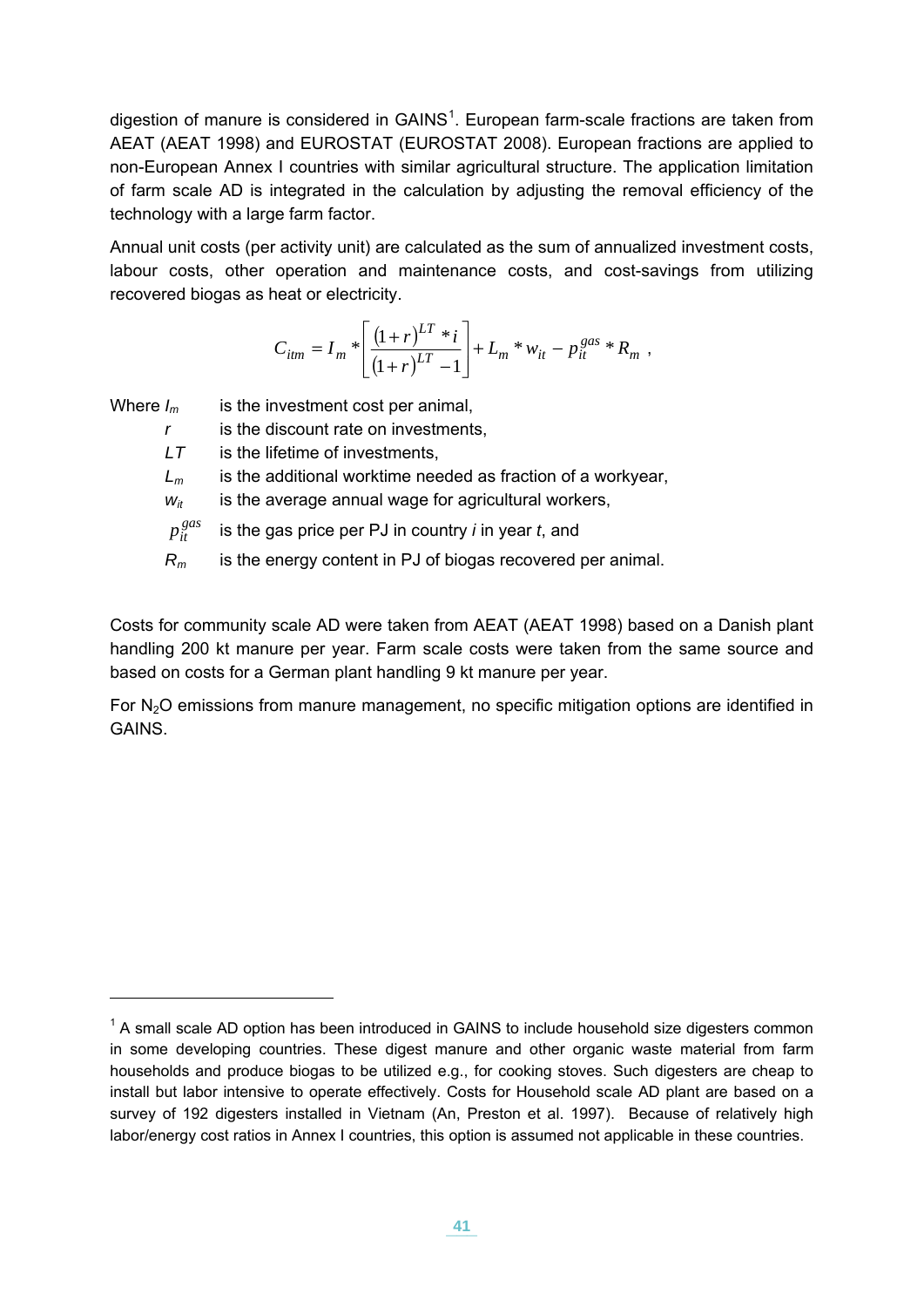| <b>GAINS</b><br>technology<br>code | Description        | Activities applied to                                               |           | <b>Application limitations</b>                         |
|------------------------------------|--------------------|---------------------------------------------------------------------|-----------|--------------------------------------------------------|
| COMM AD                            | Community scale    | <b>AGR COWS</b>                                                     | <b>DL</b> | Only applicable to areas with                          |
|                                    | anaerobic digester | COWS_3000_MILK                                                      | <b>DL</b> | intensive pig farming (as<br>defined in text)          |
|                                    |                    | <b>AGR BEEF</b>                                                     | <b>OL</b> |                                                        |
|                                    |                    | AGR_PIG                                                             | PL.       |                                                        |
| FARM AD                            | Farm scale         | AGR_COWS                                                            | <b>DL</b> | Only applicable to large farms                         |
|                                    | anaerobic digester | COWS_3000_MILK                                                      | <b>DL</b> | (as defined in text)                                   |
|                                    |                    | AGR_BEEF                                                            | <b>OL</b> |                                                        |
|                                    |                    | AGR PIG                                                             | PL        |                                                        |
| HOUS_AD                            | Household scale    | AGR_COWS                                                            | <b>DL</b> | Only applicable to some                                |
|                                    | anaerobic digester | COWS_3000_MILK                                                      | <b>DL</b> | developing countries and not<br>to any Annex I country |
|                                    |                    | <b>AGR BEEF</b>                                                     | OL        |                                                        |
|                                    |                    | AGR PIG                                                             | <b>PL</b> |                                                        |
| Sources:                           |                    | (An, Preston et al. 1997; AEAT 1998; ECCP 2003; IEA-Bioenergy 2007) |           |                                                        |

Table 40: Technologies in GAINS for control of CH<sub>4</sub> emissions from animal manure

### 7.3 Rice cultivation

CH<sub>4</sub> emissions from rice cultivation result from anaerobic decomposition of organic material in rice fields. CH<sub>4</sub> is released into the atmosphere mainly by diffusive transport through rice plants during the growing season. Emissions depend on the season, soil characteristics, soil texture, use of organic matter and fertilizer, climate, as well as agricultural practices. The emission calculation methodology used follows the IPCC guidelines (IPCC 2006) and adopt IPCC default emission factors unless country-specific factors have been reported to UNFCCC (UNFCCC 2008). The IPCC method is based on the annual harvested area with scaling factors for different water regimes. In GAINS, the rice cultivated area is divided into three activities depending on the water regime used:

- Continuously flooded: fields have standing water throughout the growing season and may only dry out for harvest.
- Intermittently flooded: fields have at least one aeration period of more than three days during the growing season and emit about 50-60 percent of  $CH<sub>4</sub>$  emissions per hectare from continuously flooded fields.
- Upland rice: fields are never flooded for a significant period of time and are not assumed to emit  $CH<sub>4</sub>$ .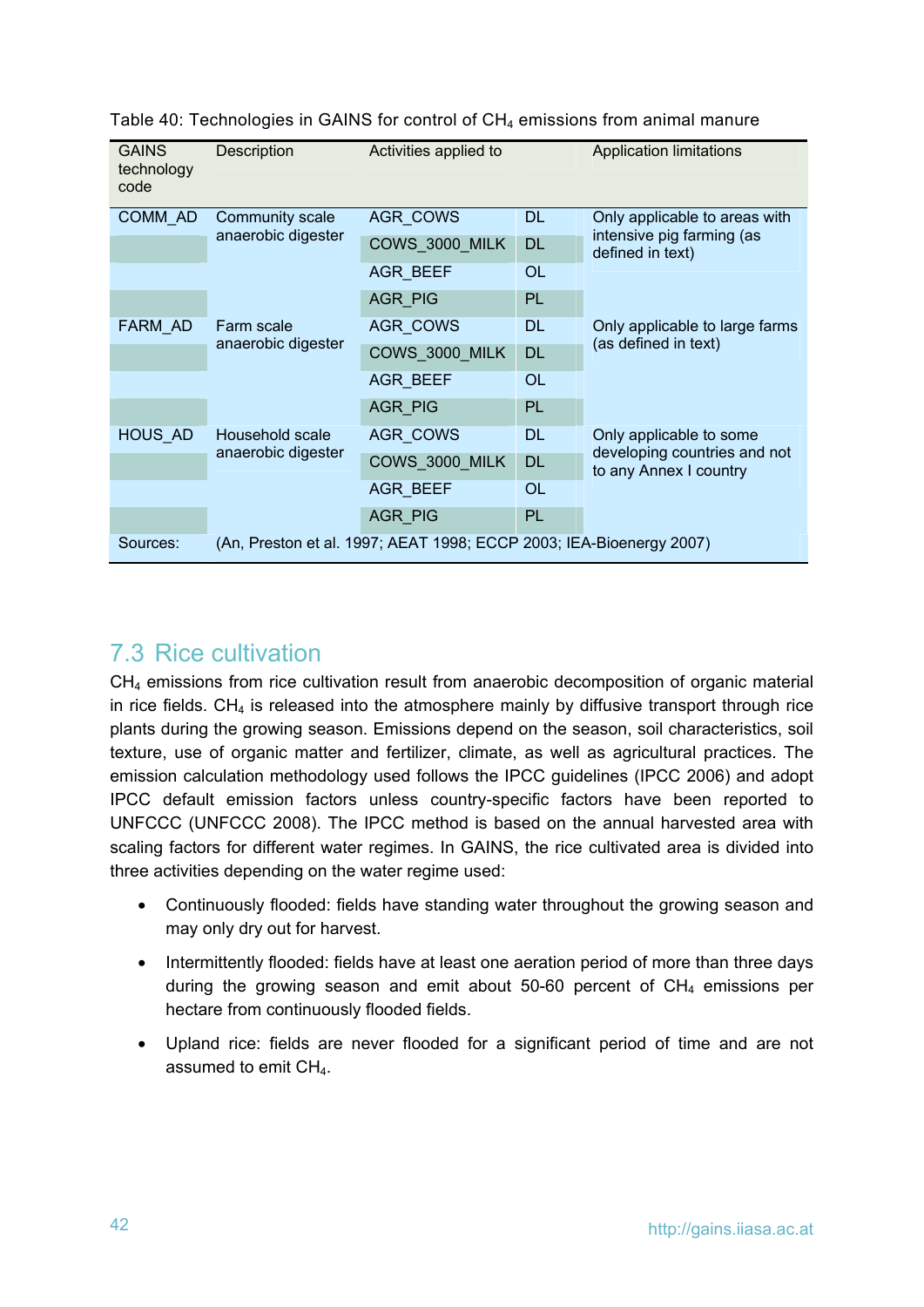CH4 emissions from rice cultivation in a country *i* in year *t* are calculated as:

|      |  |  | $E_{it} = \sum \sum [ef_s * h_i * \beta_s * \gamma_{i;UN2005} * V_{is} * n_{it} * * (1 - remeff_{sm}) * Appl_{itsm}],$ |  |
|------|--|--|------------------------------------------------------------------------------------------------------------------------|--|
| -s m |  |  |                                                                                                                        |  |

| where $\mathit{ef}_s$ |                      | is the IPCC (2006) default emission factor for $CH4$ emissions from<br>rice cultivated under water regime s during the growing season, |
|-----------------------|----------------------|----------------------------------------------------------------------------------------------------------------------------------------|
|                       | $h_i$                | is the duration of the growing season expressed as fraction of days<br>in a year,                                                      |
|                       | $\beta_{s}$          | is an emission scaling factor for water regime $s$ (=1 for                                                                             |
|                       |                      | continuously flooding, $=0.5$ for intermittently flooded, and $=0$ for<br>upland rice).                                                |
|                       | $\gamma_{i;2005}$    | is a factor correcting for differences in IPCC default emission                                                                        |
|                       |                      | factor and implied emission factors reported by countries to<br>UNFCCC for year 2005,                                                  |
|                       | $V_{is}$             | is the fraction of rice cultivated land under water regime s, and                                                                      |
|                       | $n_{it}$             | is the area of land used for rice cultivation in country <i>i</i> in year <i>t</i> .                                                   |
|                       | remeff <sub>sm</sub> | is the removal efficiency of technology $m$ , and                                                                                      |
|                       |                      | Appl <sub>itsm</sub> is the application of technology $m$ for rice cultivated under water<br>regime $s$ in country $i$ in year $t$ .   |
|                       |                      |                                                                                                                                        |

Activity data for rice cultivation is measured in million hectares of land and is taken from FAO (FAOSTAT 2008) with projections based on (FAO 2003).

| <b>GAINS</b><br>sector<br>code | <b>GAINS</b><br>activity<br>code | <b>Description</b>                           | Unit |
|--------------------------------|----------------------------------|----------------------------------------------|------|
| RICE FLOOD                     | <b>AREA</b>                      | Continuously flooded rice cultivation area   | M ha |
| <b>RICE INTER</b>              | <b>AREA</b>                      | Intermittently flooded rice cultivation area | M ha |
| RICE_UPLAND                    | <b>AREA</b>                      | Upland rice cultivation area                 | M ha |
| Activity data sources:         |                                  | (FAO 2003; FAOSTAT 2008)                     |      |
| Emission factor sources:       |                                  | (IPCC 2006; UNFCCC 2008)                     |      |

Table 41: Activity sources in GAINS for CH<sub>4</sub> emissions from rice cultivation.

Different rice hybrids affect  $CH_4$  emissions to varying extents. By careful selection of low  $CH_4$ producing hybrids, emissions can be ten percent lower, while simultaneously increasing crop yield (ADB 1998). The Asian Development Bank (ADB 1998) estimates that Chinese rice yields may increase by as much as 10 to 20 percent from switching to low CH<sub>4</sub> rice hybrids. In other parts of the world, where high yield rice hybrids are already in extensive use, potentials for additional yield increases are likely to be lower. For Annex-I countries, the potential reduction in  $CH_4$  emissions from switching to alternative rice hybrids is assumed ten percent with a three percent increase in crop yield.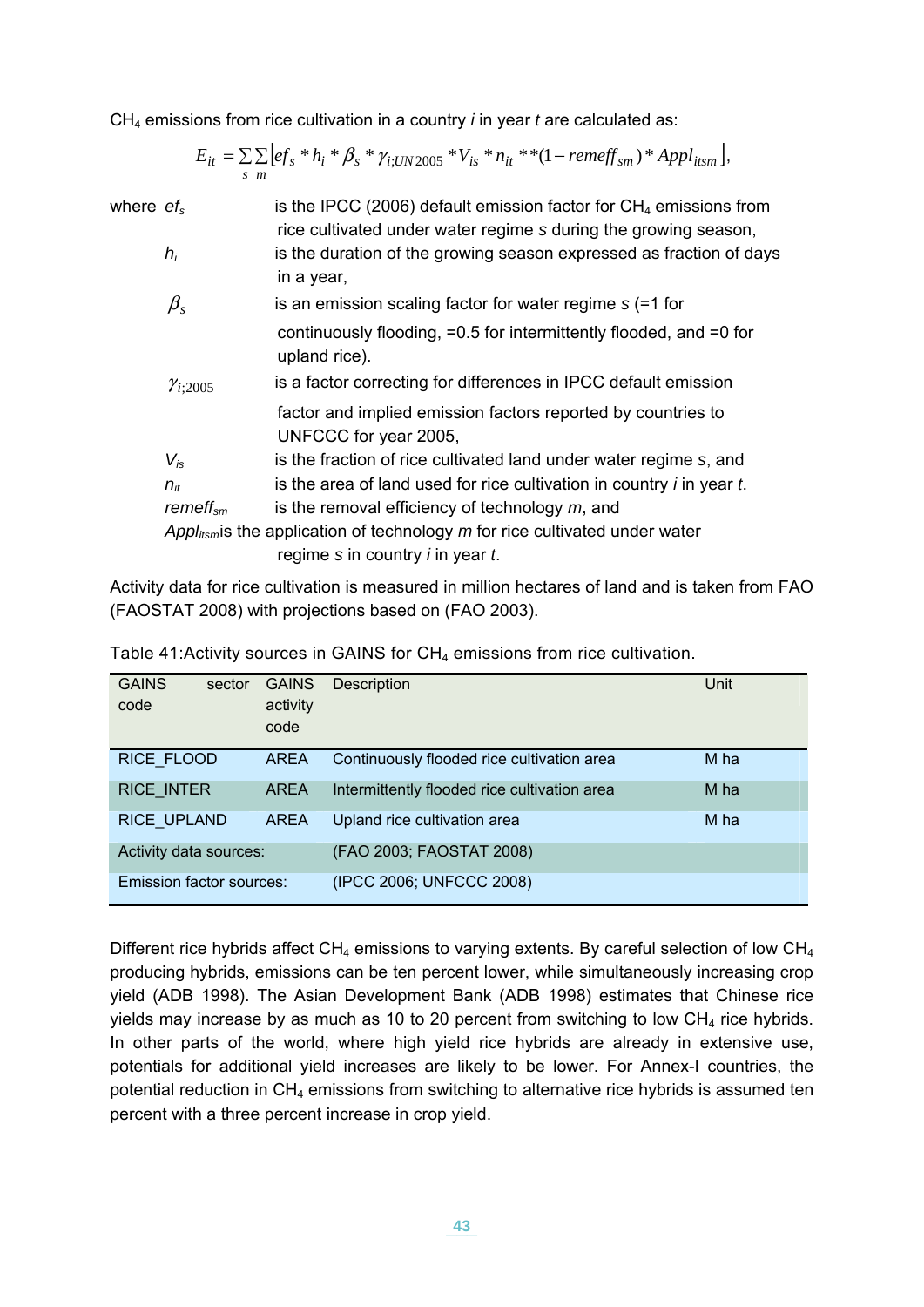Introducing intermittent aeration of continuously flooded rice fields reduces  $CH<sub>4</sub>$  emissions, but is also likely to increase weed growth in the fields (Barrett, Moser et al. 2004; Ferrero and Nguyen 2004). This increases labour costs for weeding and drainage and affects the crop yield negatively.

By applying sulphate-containing substrates to rice fields,  $CH<sub>4</sub>$  can be reduced because bacteria which produce  $CH_4$  compete for the same substrate as the sulphate reducing bacteria (Denier van der Gon, van Bodegom et al. 2001). This option reduces CH<sub>4</sub> on all types of rice fields but has particular interest for continuously flooded rice fields in dry areas, where increased aeration is not an option because of shortage of water to re-flood fields after drainage. Costs associated with of this option are the costs of acquiring sulphate containing fertilizers like e.g., ammonium sulphate.

Annual unit costs (per activity unit) are calculated as the sum of increased labour costs, additional costs for hybrid grains or sulphate amendments, and costs or cost-savings from changes in yield productivity:

$$
C_{itm} = L_m * w_{it} + (p_1 - p_0) * T_m + g_{\text{subplate}} * S_m + (y_1 - y_0) * p_{\text{rice}} ,
$$

where  $L_m$  is the additional worktime needed as fraction of a workyear,  $w_{it}$  is the average annual wage for agricultural workers,

- $(p_1-p_0)$  is the additional price for hybrid rice compared with conventional rice per ton grain,
- *Tm* is the amount of rice grains per hectare,
- *gsulphate* is the price of sulphate amendments per ton,
- *Sm* is the amount of sulphate amendment applied per hectare,
- $(y_1-y_0)$  is the change in yield productivity in tons per hectare, and
- *price* is the producer price of rice.

| <b>GAINS</b>      | <b>Description</b>                                                            | <b>Application limitations</b>   |
|-------------------|-------------------------------------------------------------------------------|----------------------------------|
| technology        |                                                                               |                                  |
| code              |                                                                               |                                  |
|                   |                                                                               |                                  |
| ALT RICE          | Alternative low methane generating rice                                       | Applicable to all water regimes  |
|                   | hybrids                                                                       |                                  |
| <b>INTER RICE</b> | Aeration of continuously flooded rice fields                                  | Only applicable to continuously  |
|                   |                                                                               | flooded rice fields (RICE FLOOD) |
| <b>SULF RICE</b>  | Sulphate containing amendments                                                | Applicable to all water regimes  |
| COMB1 RICE        | Combination of alternative rice hybrids and                                   | Applicable to all water regimes  |
|                   | sulphate containing amendments                                                |                                  |
| <b>COMB2 RICE</b> | Combination of alternative rice hybrids,                                      | Only applicable to continuously  |
|                   | sulphate containing amendments, and                                           | flooded rice fields (RICE FLOOD) |
|                   | aeration                                                                      |                                  |
| Sources:          | (ADB 1998; Denier van der Gon, van Bodegom et al. 2001; Barrett, Moser et al. |                                  |
|                   | 2004; Ferrero and Nguyen 2004; IRRI 2007)                                     |                                  |
|                   |                                                                               |                                  |

Table 42: Technologies in GAINS for control of  $CH<sub>4</sub>$  emissions from rice cultivation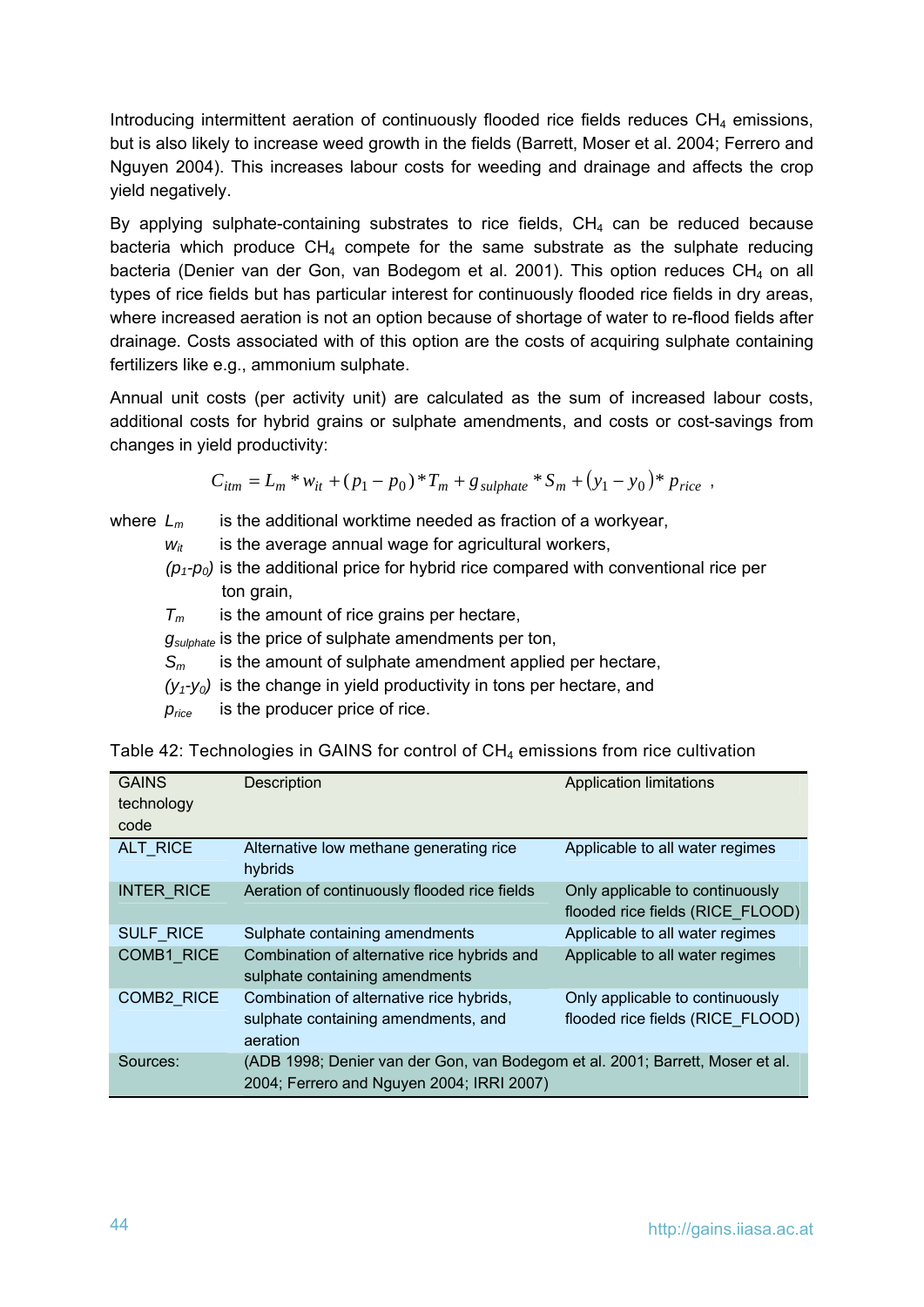# 7.4 Agricultural and grassland soils

Microbial processes in soil convert ammonia into nitrate (nitrification) and further to molecular nitrogen (denitrification). The processes occur in soil under aerobic and anaerobic conditions, respectively, and both release  $N_2O$  as a side product. Soil processes are by far the most important source of N<sub>2</sub>O.

Despite a considerable amount of on-going research, there are still important gaps in knowledge about  $N_2O$  release from soils. Especially, the amount of  $N_2O$  formed and converted while still in the soil (during diffusion to the surface) seems difficult to assess, but is needed to obtain the overall release rate in a process based approach. Chamber measurements on top of the soil yield highly variable results. As a consequence, uncertainty associated with the emission figures has been estimated as an order of magnitude, when emissions are related to the input of nitrogen (IPCC 2006). Despite of contributing only a minor fraction to overall greenhouse gas emissions, soil  $N_2O$  emissions are typically responsible for the major part of uncertainty in a national greenhouse gas inventory (Winiwarter and Rypdal, 2001).

Nitrous oxide emissions are typically assessed as a fraction of the nitrogen deposited on soils. Nitrogen input in GAINS is derived from nitrogen contained in mineral fertilizer, animal manure and crop residue left on the field. The amount of animal manure is taken from animal numbers and nitrogen excretion rates, all data are available in the national reports (UNFCCC, 2008). While the national reports account separately for manure applied on fields (taking into account evaporative losses prior to application), this is not done in GAINS. Instead, these losses (and consequential redeposition on soils, to be considered as "indirect emissions" according to IPCC, 2006) are lumped into an overall  $N_2O$  release fraction. Thus, GAINS does not separate direct and indirect emissions, but it also does not need to account for atmospheric deposition as an input.

| <b>GAINS</b> sector code | <b>GAINS</b><br>activity<br>code | Description                                                                                               | Unit |
|--------------------------|----------------------------------|-----------------------------------------------------------------------------------------------------------|------|
| <b>GRASSLAND</b>         | N INPUT                          | Nitrogen (fertilizer) applied to grassland                                                                | kt N |
| AGR ARABLE TEMP          | N INPUT                          | Nitrogen (fertilizer) applied to agricultural land in<br>temperate climate                                | kt N |
| AGR ARABE SUBB           | N INPUT                          | Nitrogen (fertilizer) applied to agricultural land in<br>subboreal climate (exposed to frost-thaw cycles) | kt N |
| Activity data sources:   |                                  | (FAO 2003; FAOSTAT 2008; UNFCCC 2008)                                                                     |      |
| Emission factor sources: |                                  | (IPCC 2006; UNFCCC 2008)                                                                                  |      |

Table 43: Activity sources in GAINS for  $N_2O$  emissions from soils.

Emissions of  $N_2O$  are also affected by measures to abate ammonia emissions from soil. Specifically, injection techniques for manure (deep injection) remove manure from the surface but are expected to increase  $N_2O$  formation (Brink et al., 2001). This is considered in GAINS by using an increased emission factor.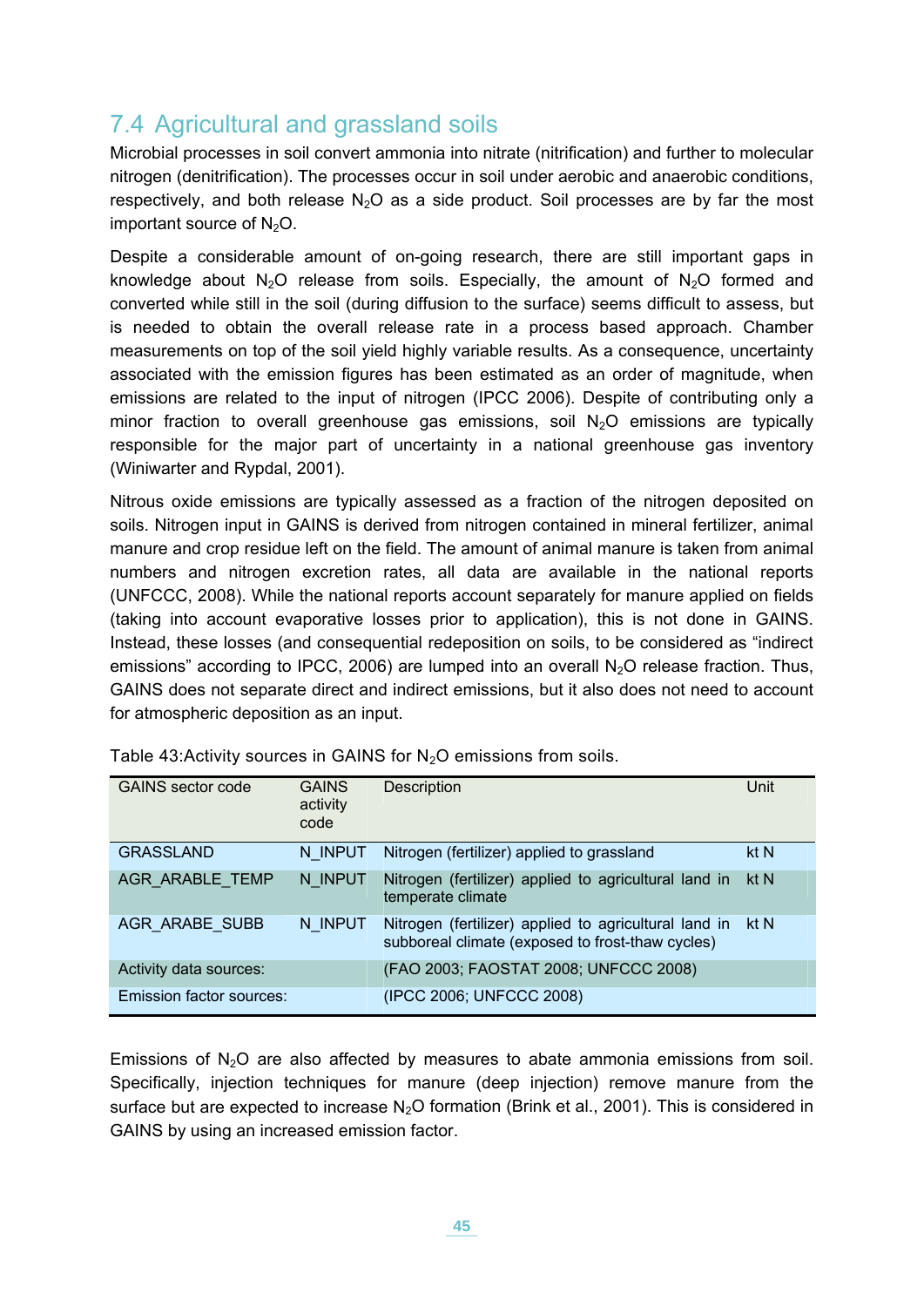An implied emission factor is derived from the activity and emission data reported by countries to the UNFCCC (2008). We use this factor to adapt the general GAINS emission factor to a country-specific situation, considering the estimated amount of deep injection of manure. The resulting emission factors (also for abatement options, see below) are scaled such that the respective techniques have the same order and follow the same improvements as in the standard situation. It is of interest to note that emission factors used by Australia, and partly also by Canada, are significantly lower (up to a factor of 2) than IPCC's default emission factor (IPCC, 2006).

All abatement measures focus on reducing the input of nitrogen, specifically fertilizer nitrogen, to soil. In reality this is a change in activity numbers. The technical implementation in GAINS, however, requires that each emission factor is targeted, respectively. While a considerable number of individual measures can be discerned, we distinguish four principal groups of options with similar technical and economic features. This is supported by data provided in the literature (de Jager *et al.*, 1996; Hendriks *et al.*, 1998; Bates, 2001; Gibson, 2001; Gale and Freund, 2002).

#### • *Reduced application of fertilizer*

This group includes a set of relatively simple "good practice" options to reduce fertilizer consumption. Generally, it is safe to assume that the amount of fertilizer applied is considerably larger than what is required for optimum plant growth. Any measure for a more effective distribution of fertilizer, which results in a lower overall consumption, is beneficial. A good overview of available options has been compiled by de Jager *et al.* (1996). Among these options are maintenance of fertilizer spreader, fertilizer free zones on edges of fields (to reduce loss into ditches), row application, or fertilizer need analysis (soil testing) to account for nitrogen already available in soil or applied otherwise (manure, atmospheric deposition). Set-aside agricultural policy also falls into this category. Some of these options overlap.

#### • *Optimized timing of fertilizer application*

Timing of fertilizer application is normally optimized to fit the internal work procedures of a farmer, not the needs of plants. A reduced availability of nitrogen in soil would reduce emissions and leaching and allow a further decrease in nitrogen application (Hendriks *et al.*, 1998). This group includes the application of slow-release fertilizers (e.g., coated fertilizers; Gale and Freund, 2002) or the use of catch crops to shorten the fallow period and subsequently use them as green manure (Bates, 2001). Procedural changes in manure application also include an increased frequency of slurry spreading and the ban of manure application during off-season (while increasing storage capabilities of slurry tanks) to decrease surplus nitrogen in soils.

#### • *Nitrification inhibitors*

This option represents the use of agro-chemistry to reduce nitrogen requirements. Application of nitrification inhibitors suppresses the conversion of ammonium to nitrate. As nitrogen in the form of ammonium is less prone to leaching than nitrate, nitrification inhibitors allow for a significantly more efficient application of fertilizers. However, inhibitors are substances that affect the soil microflora (Freibauer, 2001) and may exhibit possible unintentional side effects, which could make them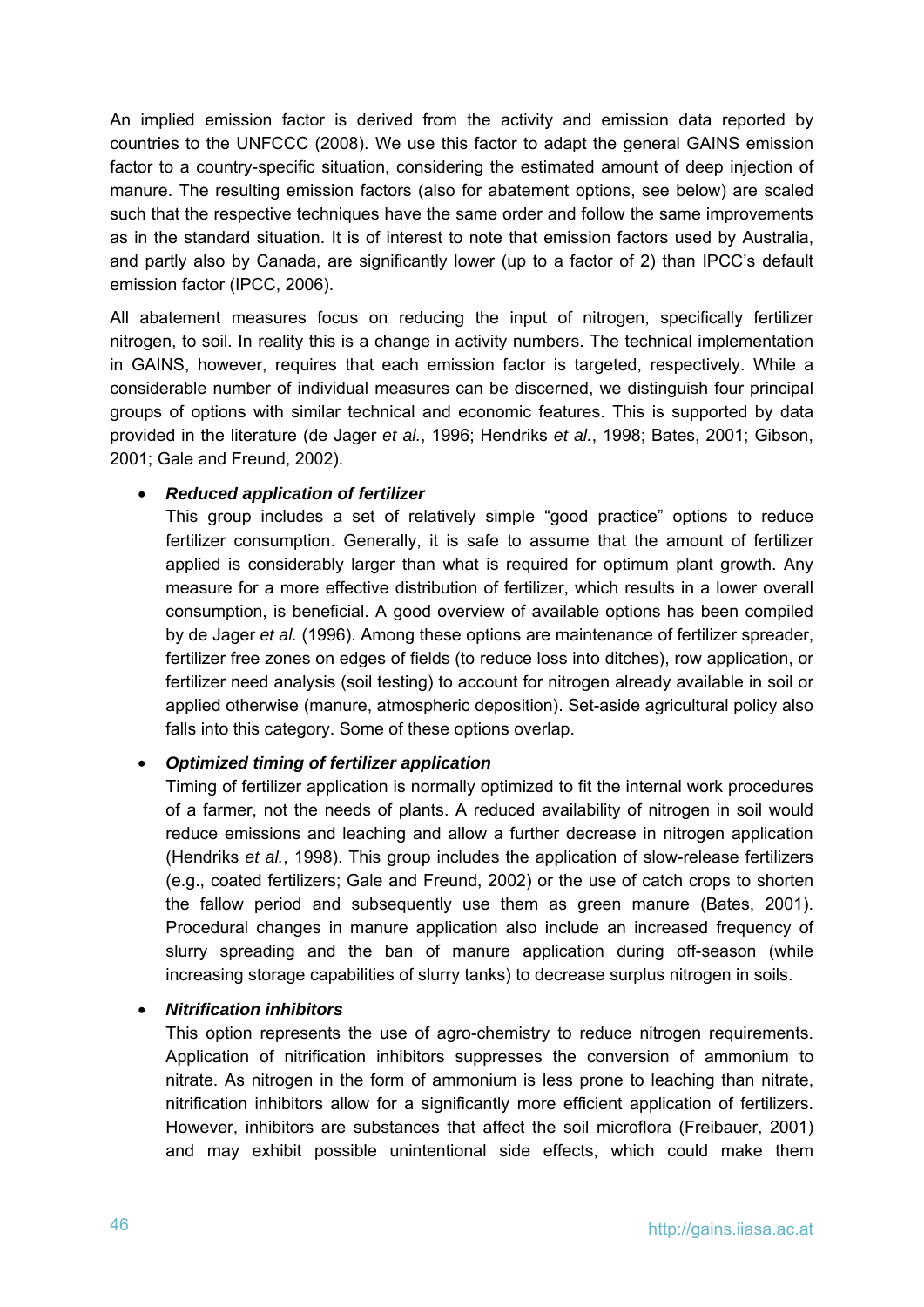undesirable. The high proven efficiency of this option is decreased as the effect of the inhibitor is temporally limited to a few months.

#### • *Precision farming*

The aim of precision farming is to provide a plant with exactly the amount of nitrogen that it needs using the latest available technology to allow variable N-input according to specific plant needs. Ideally, this would make surplus nitrogen application unnecessary and avoid the release of excess nitrogen compounds to the environment. Precision farming requires high-tech equipment in combination with detailed soil analysis to assess specifically the plants' needs.

In European countries, legal requirements have been set primarily to protect groundwater and surface water from nitrogen loads. We expect that these requirements lead to the implementation of "fertilizer reduction" measures in the current legislation scenario. Further options are not considered to occur in the baseline.

| <b>GAINS</b><br>code | technology | <b>Description</b>                                                      |
|----------------------|------------|-------------------------------------------------------------------------|
| FERT RED             |            | Set of "good practice" measures to reduce fertilizer input              |
| <b>FERTTIME</b>      |            | Adjusting fertilizer addition to the periods of agricultural demand     |
| NITR INH             |            | Application of agrochemicals such as nitrification inhibitors           |
| <b>PRECFARM</b>      |            | Optimization of agricultural nitrogen efficiency by "precision farming" |
| Sources:             |            | (AEAT 1998; Hendriks, de Jager et al. 1998)                             |

Table 44: Technologies in GAINS for control of  $N<sub>2</sub>O$  emissions from soil processes.

# 7.5 Organic soils

Soil processes in organic soils do not differ from those in other soils, only that the larger amount of carbon available provides "feed" for micro-organisms which become more productive. Organic soils (histosols) are thus treated separately in national greenhouse gas inventories (IPCC, 2006). Thus the area of histosols used for agricultural purposes (HISTOSOL, presented in Mha area) is taken from the national submissions to the UNFCCC (UNFCCC 2008).

As emissions are large compared to other soils, and the overall area of organic soils under cultivation is fairly low in all countries, the obvious abatement option is to stop utilizing these soils for agricultural purposes. This option has been implemented in GAINS, even if studies on abandoned Finnish histosols (Maljanen *et al.*, 2004) indicate that banning cultivation may in reality not return the emission situation to the natural background.

| <b>GAINS</b><br>code | technology | Description                                      |
|----------------------|------------|--------------------------------------------------|
| <b>FALLOW</b>        |            | Abandonment of agricultural use of organic soils |
| Sources:             |            | (IPCC, 2000)                                     |

Table 45: Technologies in GAINS for control of  $N_2O$  emissions from organic soils.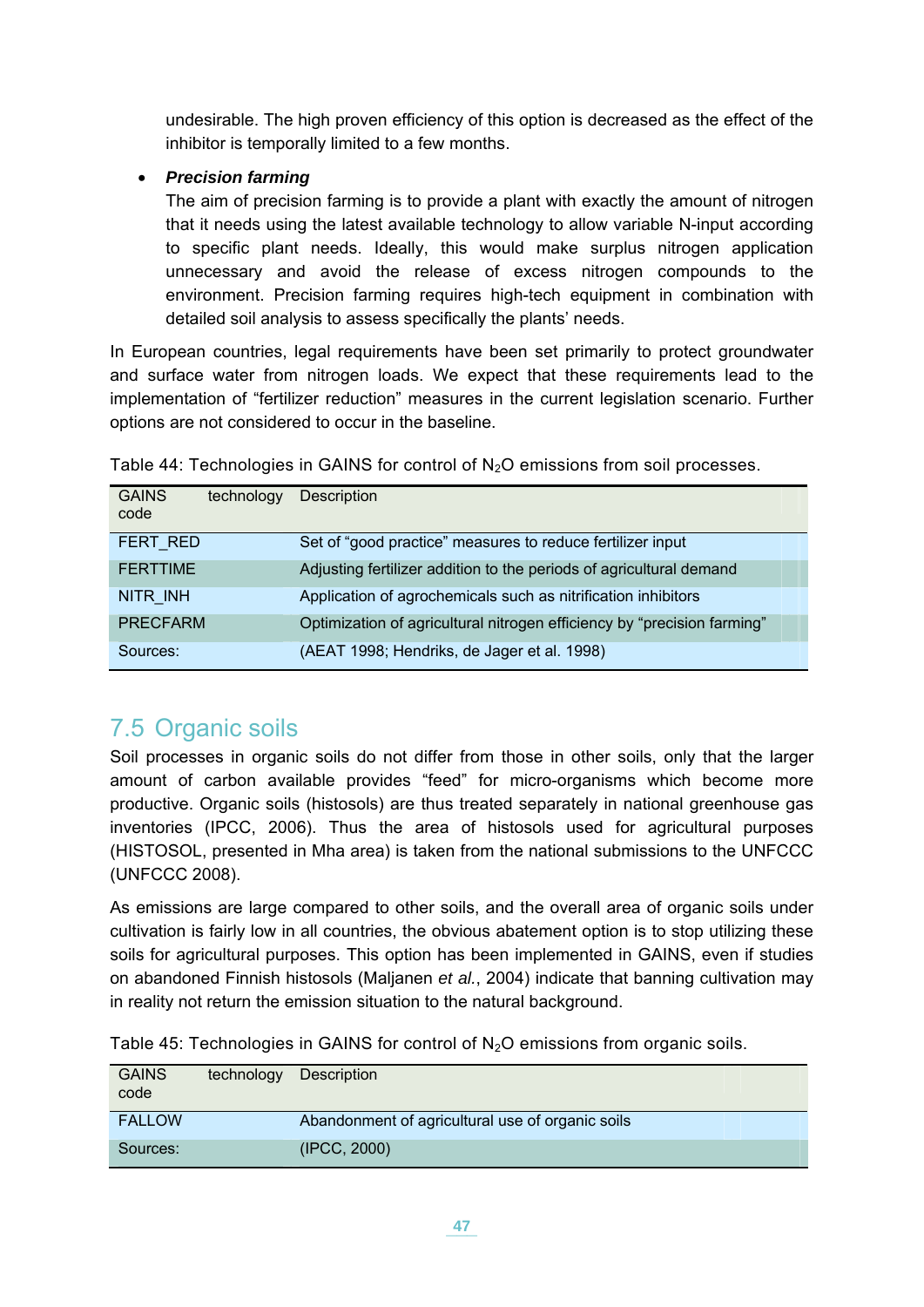# 8 Waste

## 8.1 Biodegradable solid waste

 $CH<sub>4</sub>$  from municipal and industrial solid waste is generated when biodegradable matter is digested under anaerobic conditions in landfills. The amounts of waste that end up in landfills depend on the initial amounts of waste generated and the amounts of waste that are diverted away from landfills through different types of waste treatment options. The activity data is defined as the total amount of waste generated before waste is diverted to different treatments or to land disposal. Waste amounts are first split by municipal and industrial solid wastes and then by waste composition for municipal solid waste and by manufacturing industry sub-sector for industrial solid waste. The splits are made to fit the structure of the emission factors for different waste types that are possible to calculate from default factors provided by the IPCC guidelines (IPCC 2006). In the IPCC methodology, emission factors vary with the degradable organic carbon content (DOC) of the waste and the management standard of landfills.

Amounts of municipal and industrial solid waste generated in different European countries between 1985 and 2003 were taken from EUROSTAT (EUROSTAT 2005). This data was used to econometrically estimate elasticities for waste generation (Höglund-Isaksson 2007), which were then used to extend the data on waste amounts for the entire period 1970-2030. In the elasticity estimations, the generation of municipal waste per capita is assumed determined by per capita GDP and the urbanization rate (UN 2005). Generation of industrial waste was estimated on industry level and related to the production value or the value added of the industry (UNIDO 2006; Groningen 2008). Projections for production value and value added follow industry forecasts by IEA (IEA 2008). These forecasts, together with the estimated elasticities, were the basis for projections of future waste generation by industry. For non-European Annex-I countries Australia, Canada, Japan, New Zealand and the United States, no systematic data on generated waste amounts could be found. Instead, for municipal solid waste, waste generation rates were taken from IPCC (2006) using the default value given for 1996 for the years 1990 and 1995 and the value given for year 2000 for this year and projecting future years using the elasticity estimated for Europe. For industrial waste, average waste generation rates for Western Europe were assumed. For Russia and other non-EU countries in Eastern Europe, average waste generation rates for Eastern Europe were adopted. Waste amounts were then verified with data reported by countries to the UNFCCC for year 2005 (UNFCCC 2008).

CH<sub>4</sub> from waste deposited on landfills is formed and released with a time delay of up to several decades. IPCC (IPCC 2006) recommends the use of a First-order-decay model taking up to fifty years disposal into account. The GAINS model structure does not allow for implementation of a full First-order-decay model. Instead, a simplified structure is used, where the delay between waste disposal and  $CH<sub>4</sub>$  release is accounted for as a lag in the activity data of 10 years for fast degrading organic waste like food waste and 20 years for more slowly degrading waste like paper, wood and textile. The lags correspond to approximate average half-life values for the corresponding waste types (IPCC 2006).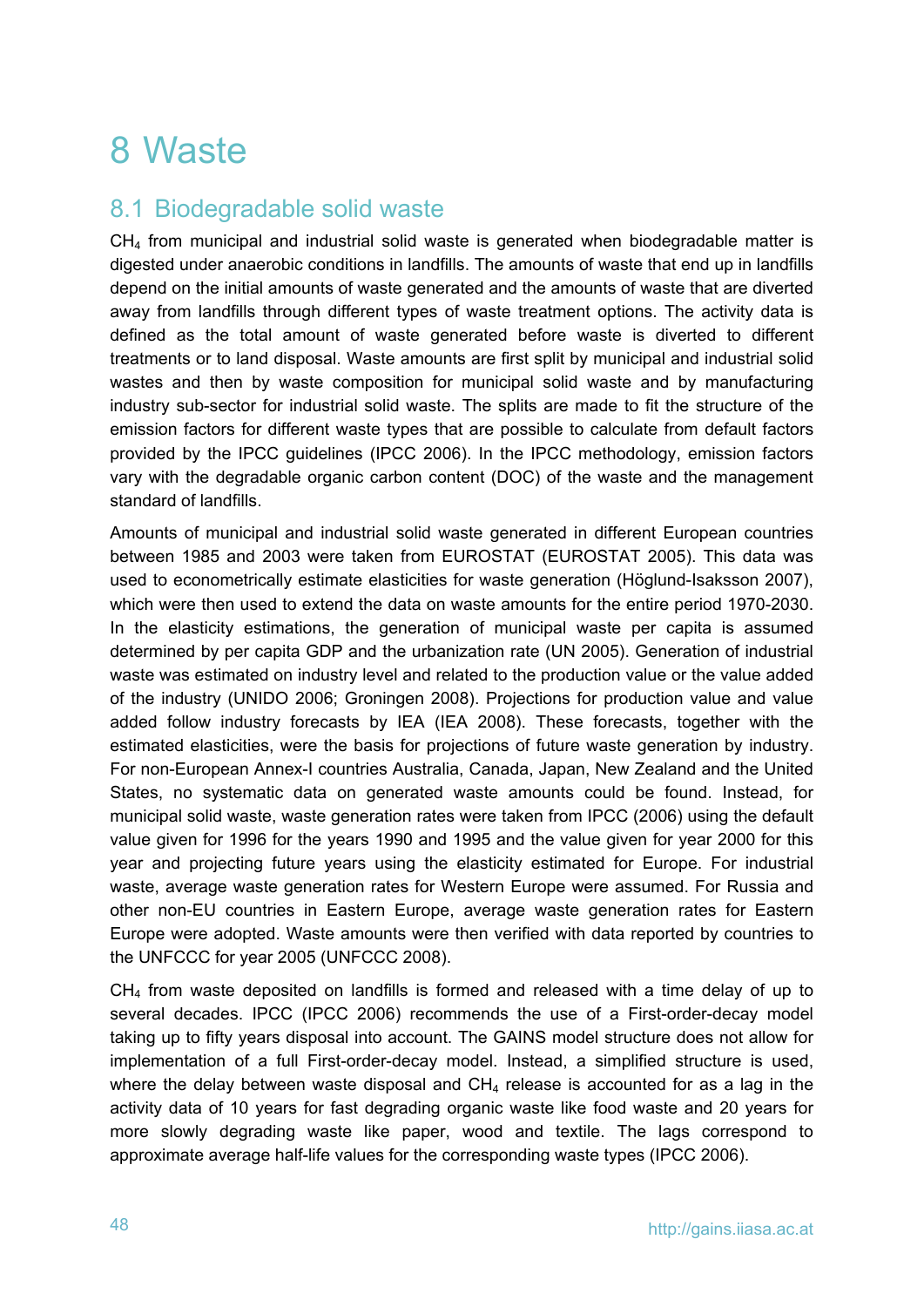CH4 emissions from municipal (or industrial) solid waste in country *i* in year *t* are estimated as the sum of emissions from a certain waste type *s* (or industry sector) summed over emissions from waste diverted to waste treatment option *m* :

$$
E_{it} = \sum_{s} \sum_{m} A_{i;(t-y_s);s} * ef_s * (1-remeff_{sm}) * Appl_{itsm}
$$

where  $A_{i:(t-v_k);s}$  are amount of waste type (or industry sector) *s* deposited to landfills in year  $t-y<sub>s</sub>$ , where  $y<sub>s</sub>$  is the average lag in CH<sub>4</sub> release assumed for waste type (or industry sector) *s*, *efs* is the IPCC default emission factor for waste type (or industry sector) *s* deposited in a landfill without recovery of landfill gas, *remeffsm* is the removal efficiency of waste treatment option *m*, and *Appl<sub>itsm</sub>* is the application of waste treatment option *m* to waste type (or industry sector) *s* in country *i* in year *t*.

Table 46: Activity sources in GAINS for  $CH_4$  emissions from municipal and industrial solid waste

| <b>GAINS</b> sector<br>code     | <b>GAINS</b><br>activity code | Description                                                                           | Unit     |
|---------------------------------|-------------------------------|---------------------------------------------------------------------------------------|----------|
| <b>MSW FOOD</b>                 | 10YR BP                       | Food waste in MSW generated 10 years before period                                    | Mt waste |
| <b>MSW PAP</b>                  | 20YR BP                       | Paper waste in MSW generated 20 years before period                                   | Mt waste |
| <b>MSW PLA</b>                  | 20YR BP                       | Plastic waste in MSW generated 20 years before<br>period                              | Mt waste |
| MSW_WOOD                        | 20YR BP                       | Wood waste in MSW generated 20 years before period                                    | Mt waste |
| MSW_OTH                         | 20YR BP                       | Other waste in MSW generated 20 years before period                                   | Mt waste |
| INW_FOOD                        | 10YR BP                       | Waste generated by the food, beverages and tobacco<br>industry 10 years before period | Mt waste |
| <b>INW PAP</b>                  | 20YR BP                       | Waste generated by the paper, pulp and printing<br>industry 20 years before period    | Mt waste |
| <b>INW RUB</b>                  | 20YR_BP                       | Waste generated by the plastics and rubber industry<br>20 years before period         | Mt waste |
| <b>INW TEX</b>                  | 20YR BP                       | Waste generated by the textile and leather industry 20<br>years before period         | Mt waste |
| <b>INW WOOD</b>                 | 20YR_BP                       | Waste generated by the wood and wood products<br>industry 20 years before period      | Mt waste |
| INW_OTH                         | 20YR BP                       | Waste generated by other manufacturing industry 20<br>years before period             | Mt waste |
| Activity data sources:          |                               | (EUROSTAT 2005; UN 2005; UNIDO 2006; Höglund-Isaksson<br>2007; Groningen 2008)        |          |
| <b>Emission factor sources:</b> |                               | (IPCC 2006; UNFCCC 2008)                                                              |          |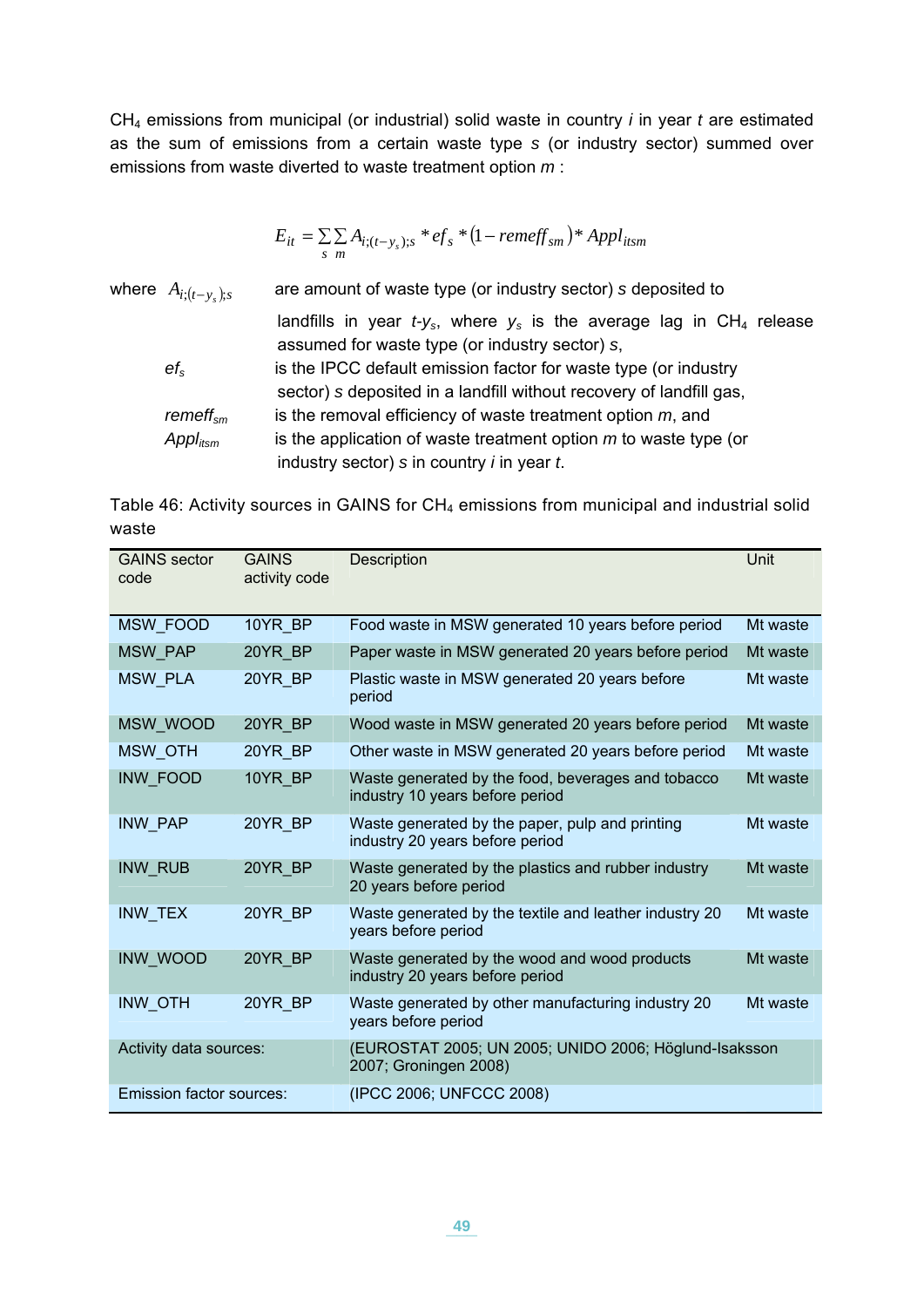Options available for control of methane emissions from waste include both waste diversion options and the option of equipping landfills with gas recovery, where the recovered gas is flared or utilized for energy purposes. Waste diversion options include waste incineration, treatment of food waste in anaerobic digesters or composts, or recycling of paper or wood waste.

The no control option for waste is defined as disposal of waste to landfills without gas recovery. Although disposal of waste to a solid waste disposal (SWD) without gas recovery is costly, these costs are paid for other reasons than methane prevention and methane abatement costs are therefore taken to be zero in the no control case.

Costs for controlling methane from solid waste were estimated as:

$$
C_{itsm} = I_{sm} * \left[ \frac{(1+r)^{LT} * r}{(1+r)^{LT} - 1} \right] + L_{sm} * w_{it} + M_{sm} + S_{sm} - \left( CS_{sm}^{Re\,cycled} + CS_{sm}^{Landfill} \right) - p_{it}^{gas} * R_{sm}
$$

| where $I_{sm}$ |                             | is the investment cost per Mt waste when technology $m$ is installed        |
|----------------|-----------------------------|-----------------------------------------------------------------------------|
|                |                             | to control emissions from waste type (or industry sector) s,                |
|                | $\mathsf{r}$                | is the discount rate on investments,                                        |
|                | LT                          | is the lifetime of investments,                                             |
|                | $L_{\rm sm}$                | is the additional worktime needed as fraction of a workyear,                |
|                | $W_{it}$                    | is the average annual wage for skilled workers in country $i$ in year $t$ , |
|                | $M_{\rm sm}$                | is the operation and maintenance cost,                                      |
|                | $S_{\rm sm}$                | is the waste separation cost when separation is necessary,                  |
|                | $CS_{sm}^{\text{Re}cycled}$ | is a cost saving in form of income from sales of recycled products          |
|                |                             | (e.g., recycled paper, wood particle boards or quality compost),            |
|                | $CS_{sm}^{Landfill}$        | is the opportunity cost of avoiding landfilling, i.e., a cost saving        |
|                |                             | from diverting waste away from landfills,                                   |
|                | $p_{it}^{gas}$              | is the gas price per PJ in country $i$ in year $t$ , and                    |
|                | $R_m$                       | is the energy content in PJ of biogas recovered per Mt waste<br>generated.  |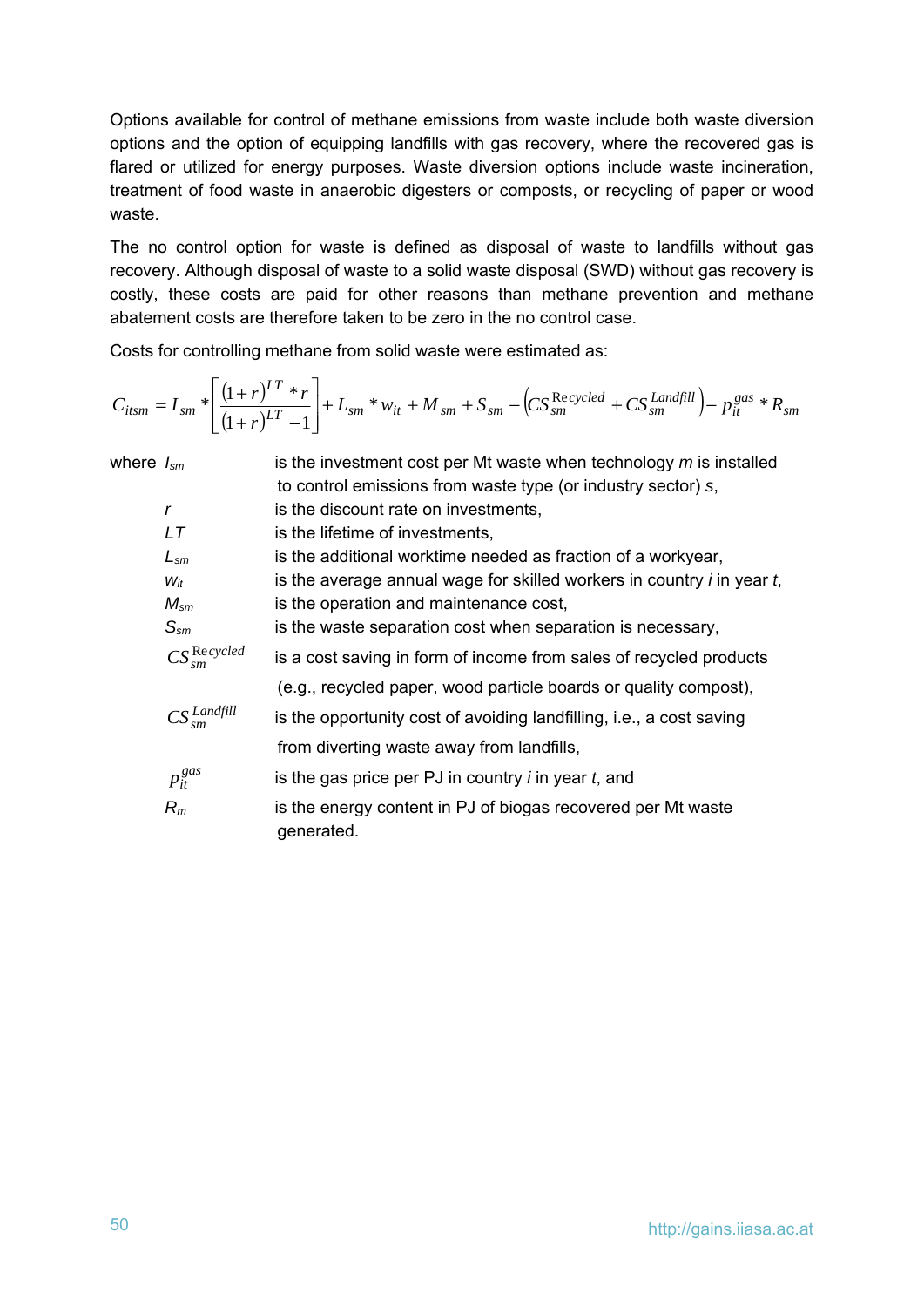Table 47: Technologies in GAINS for control of  $CH_4$  emissions from municipal solid waste.

| GAINS technology code | Description                                                                                                                  |
|-----------------------|------------------------------------------------------------------------------------------------------------------------------|
| MSW FOOD AD           | Municipal food waste separated and treated in anaerobic digester<br>with biogas recovery and utilization for energy purposes |
| MSW_FOOD_HSC          | Municipal food waste separated and treated in household compost                                                              |
| MSW_FOOD_INC          | Municipal food waste incinerated                                                                                             |
| MSW FOOD LSC          | Municipal food waste separated and treated in large-scale compost                                                            |
| MSW_FOOD_SWD_FLA      | Municipal food waste deposited to landfill equipped with gas<br>recovery                                                     |
| MSW_FOOD_SWD_USE      | Municipal food waste deposited to landfill equipped with gas<br>recovery and utilizing the gas for energy purposes           |
| MSW_PAP_REC           | Municipal paper waste separated and recycled                                                                                 |
| MSW PAP INC           | Municipal paper waste incinerated                                                                                            |
| MSW_PAP_SWD_FLA       | Municipal paper waste deposited to landfill equipped with gas<br>recovery                                                    |
| MSW_PAP_SWD_USE       | Municipal paper waste deposited to landfill equipped with gas<br>recovery and utilizing the gas for energy purposes          |
| MSW_WOOD_INC          | Municipal wood waste incinerated                                                                                             |
| MSW_WOOD_SWD_FLA      | Municipal wood waste deposited to landfill equipped with gas<br>recovery                                                     |
| MSW_WOOD_SWD_USE      | Municipal wood waste deposited to landfill equipped with gas<br>recovery and utilizing the gas for energy purposes           |
| INW_FOOD_AD           | Waste from food industry treated in anaerobic digester with biogas<br>recovery and utilization for energy purposes           |
| INW_FOOD_COM          | Waste from food industry treated in large-scale compost                                                                      |
| INW FOOD INC          | Waste from food industry incinerated                                                                                         |
| INW_FOOD_SWD_FLA      | Waste from food industry deposited to landfill equipped with gas<br>recovery                                                 |
| INW FOOD SWD USE      | Waste from food industry deposited to landfill equipped with gas<br>recovery and utilizing the gas for energy purposes       |
| INW_PAP_REC           | Waste from paper industry recycled                                                                                           |
| INW PAP INC           | Waste from paper industry incinerated                                                                                        |
| INW PAP SWD FLA       | Waste from paper industry deposited to landfill equipped with gas<br>recovery                                                |
| INW_PAP_SWD_USE       | Waste from paper industry deposited to landfill equipped with gas<br>recovery and utilizing the gas for energy purposes      |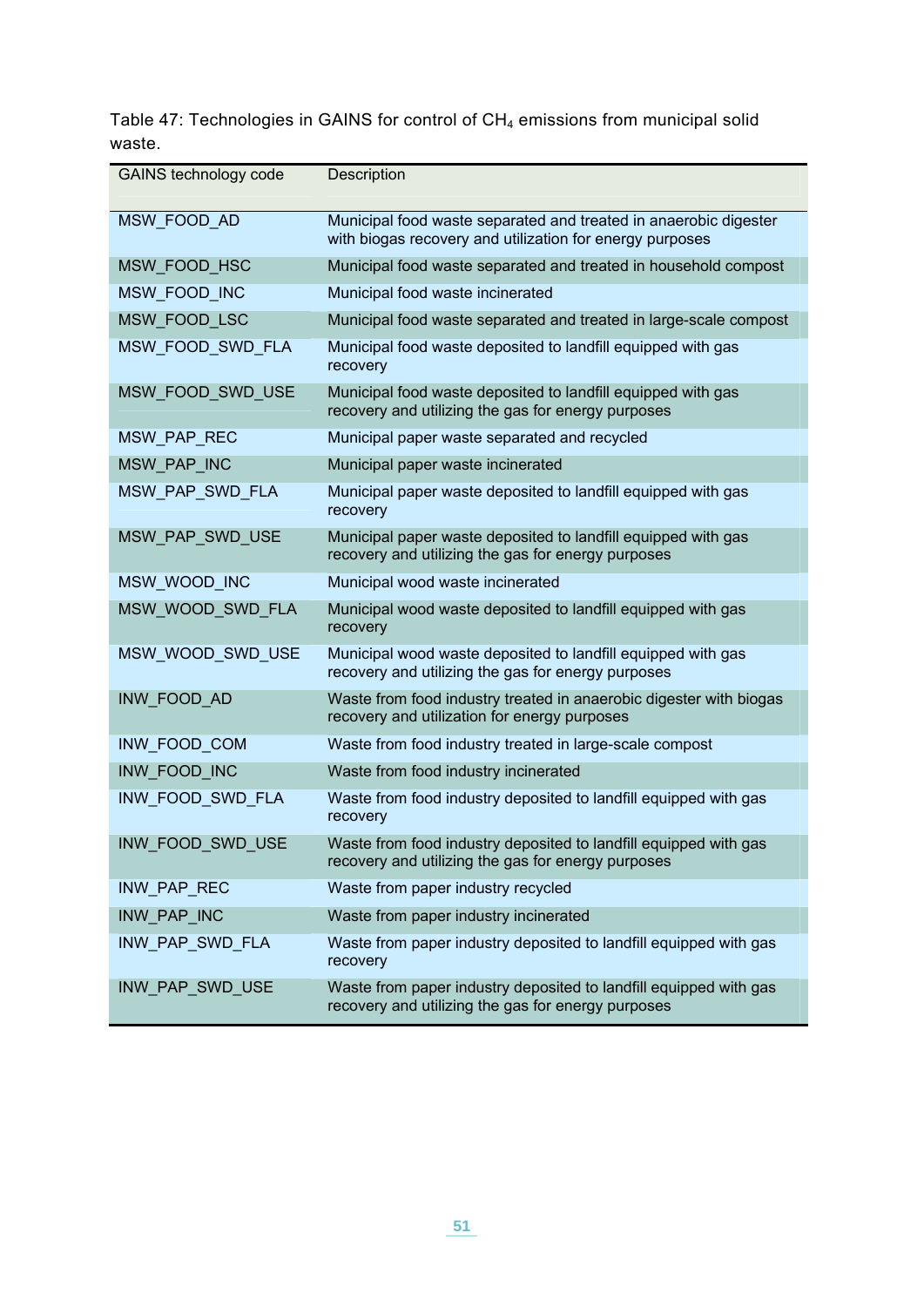Table 48, ctd.: Technologies in GAINS for control of  $CH_4$  emissions from municipal solid waste.

| GAINS technology code | Description                                                                                                                                    |
|-----------------------|------------------------------------------------------------------------------------------------------------------------------------------------|
| INW TEX INC           | Waste from textile industry incinerated                                                                                                        |
| INW_TEX_SWD_FLA       | Waste from textile industry deposited to landfill equipped with gas<br>recovery                                                                |
| INW TEX SWD USE       | Waste from textile industry deposited to landfill equipped with gas<br>recovery and utilizing the gas for energy purposes                      |
| INW WOOD REC          | Waste from wood industry recycled                                                                                                              |
| INW WOOD INC          | Waste from wood industry incinerated                                                                                                           |
| INW WOOD SWD FLA      | Waste from wood industry deposited to landfill equipped with gas<br>recovery                                                                   |
| INW WOOD SWD USE      | Waste from wood industry deposited to landfill equipped with gas<br>recovery and utilizing the gas for energy purposes                         |
| Sources:              | (Sakai 1997; AEAT 1998; Bontoux 1999; Tanskanen 2000; AEAT<br>2001; EuropeanCommunities 2001; IPPC 2001; Persson 2003; IPCC<br>2006; SEA 2007) |

### 8.2 Wastewater from the domestic sector

<span id="page-53-0"></span>Wastewater treatment plants serve to decompose compounds containing nitrogen and carbon from the wastewater before discharge. Main gaseous products are  $CO<sub>2</sub>$  and molecular nitrogen, but during the process also  $CH_4$  and  $N_2O$  are released. CH<sub>4</sub> is formed whenever wastewater with high organic content is handled under anaerobic conditions.  $N_2O$ formation is basically the same process as in soils (microbial nitrification and denitrification), occurring either in aerobic or anaerobic conditions.

In developed countries, domestic wastewater is conventionally treated in centralized aerobic treatment plants and lagoons. Implementation of anaerobic treatment in reactors and lagoons is on increase especially in Western Europe. Anaerobic treatment has advantages over aerobic treatment like lower costs, smaller volumes of excess sludge produced, and the possibility of recovering useful biogas (Lettinga 1995). During anaerobic treatment, the formation of  $CH_4$  is extensive especially in warm climates with temperatures exceeding 15°C, which is the temperature needed for an active methanogenesis. With a well managed aerobic treatment,  $CH<sub>4</sub>$  formation is unlikely, however, with less well managed systems the occurrence of anaerobic conditions increase as well as CH<sub>4</sub> formation (IPCC 2006).

Domestic wastewater is in GAINS split into the two sectors centralized and decentralized collection of wastewater. Centralized collection systems refer primarily to wastewater from urban population and decentralized systems to wastewater from rural population. The activity unit is number of people living in areas with centralized or decentralized collection systems. CH4 emissions from domestic wastewater in country *i* and year *t* are in GAINS estimated as:

$$
E_{it} = \sum_{s} \sum_{m} A_{its} * ef_s * (1 - remeff_{sm}) * Appl_{itsm}
$$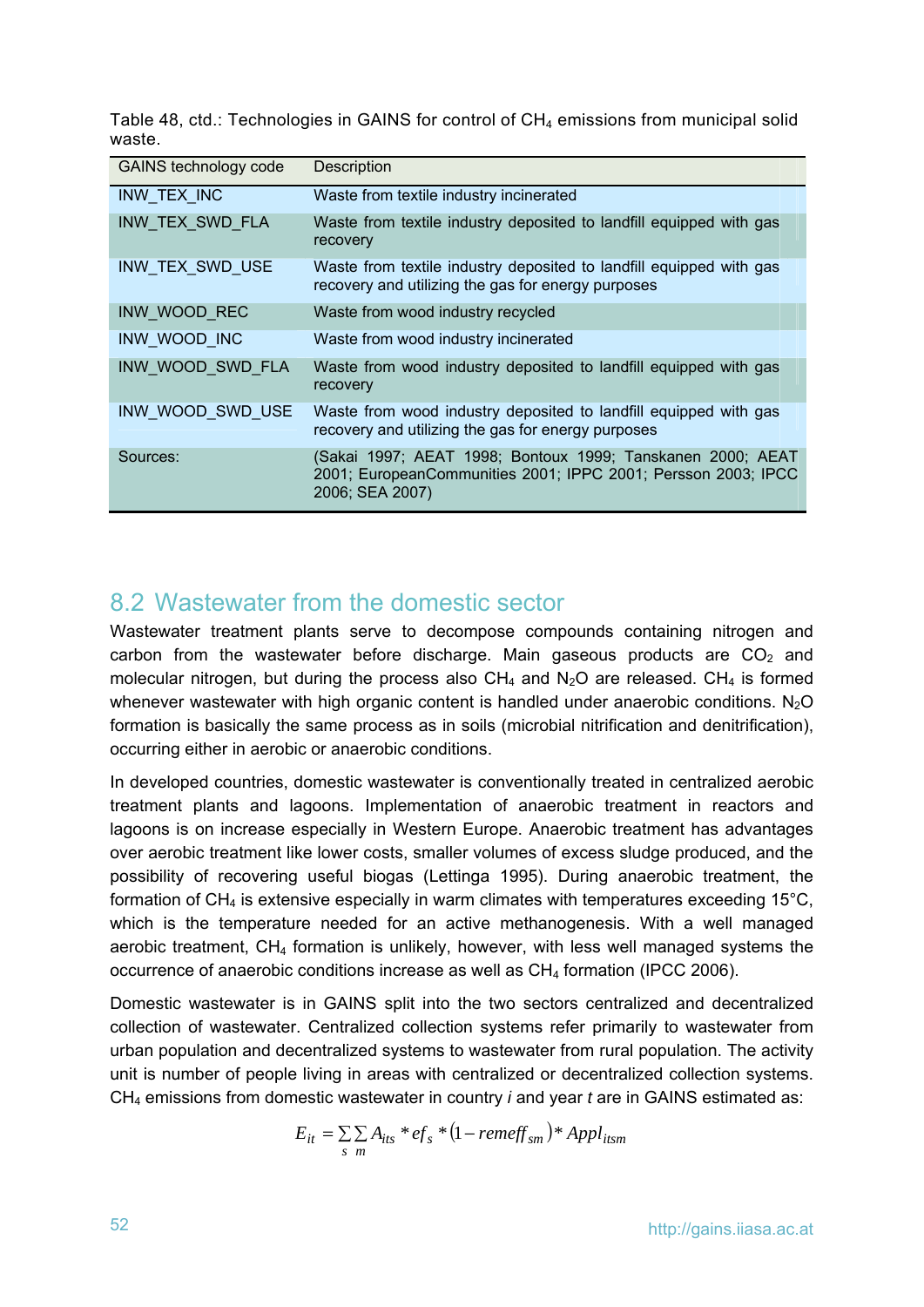| where $A_{irr}$ |                      | is number of people in urban/rural areas or with wastewater        |
|-----------------|----------------------|--------------------------------------------------------------------|
|                 |                      | collection system s,                                               |
|                 | $ef_s$               | is the IPCC default uncontrolled emission factor,                  |
|                 | remeff <sub>sm</sub> | is the removal efficiency of wastewater treatment system $m$ , and |
|                 | $Appl_{itsm}$        | is the application of wastewater treatment system m.               |

Uncontrolled emissions are defined as emissions when wastewater is emitted directly to a water body without prior collection and treatment. As anaerobic conditions are formed when large quantities of wastewater are collected and stored,  $CH<sub>4</sub>$  formation in the uncontrolled case are likely to be very limited.  $CH_4$  emissions are likely to increase from any form of organized wastewater collection. Collection is however a prerequisite for treatment, which is important for combating water pollution from excessive nitrogen and phosphor. Uncontrolled emission factors were derived from (IPCC 2006).

Table 49: Activity sources in GAINS for  $CH_4$  and  $N_2O$  emissions from domestic wastewater

| <b>GAINS</b><br>code     | sector | <b>GAINS</b><br>activity<br>code | Description                                   | Unit     |
|--------------------------|--------|----------------------------------|-----------------------------------------------|----------|
| WW DOM CC                |        | <b>POP</b>                       | Domestic wastewater -centralized collection   | M people |
| WW DOM DC                |        | <b>POP</b>                       | Domestic wastewater -decentralized collection | M people |
| Activity data sources:   |        |                                  | (IMF 2006; UN 2006; Höglund-Isaksson 2007)    |          |
| Emission factor sources: |        |                                  | (IPCC 2006; UNFCCC 2008)                      |          |

There are no wastewater options available that primarily target  $CH<sub>4</sub>$  emissions. There are, however, several different ways of treating wastewater, which have different implications for CH<sub>4</sub> emissions. When domestic wastewater is centrally collected and emitted to a water body with only mechanical treatment to remove larger solids, plenty of opportunities for anaerobic conditions are created, which promotes extensive formation of CH4. With well managed aerobic or anaerobic treatment, the  $CH_4$  formation is effectively mitigated and  $CH_4$  emissions can be kept on a negligible level.

GAINS does not count costs for investments in sewage pipe networks as methane abatement costs. Such costs are usually justified by major improvements in public health, e.g., lower rates of waterborne diseases and infant mortality, and would probably never be considered as part of a methane control strategy. In GAINS, only costs for various types of sewage treatment are included as methane mitigation costs. The cost of switching from no control to centralized collection with none or mechanical treatment involves a small operation and maintenance cost. Investments in aerobic or anaerobic treatment of the sewage are more costly. For investment costs we use cost estimates for sewage treatment in Denmark and the Netherlands in 1976-98 (Andersen 2005). Operation and maintenance costs were taken from a study of Spanish sewage treatment works (Hernandez-Sancho and Sala-Garrido 2008).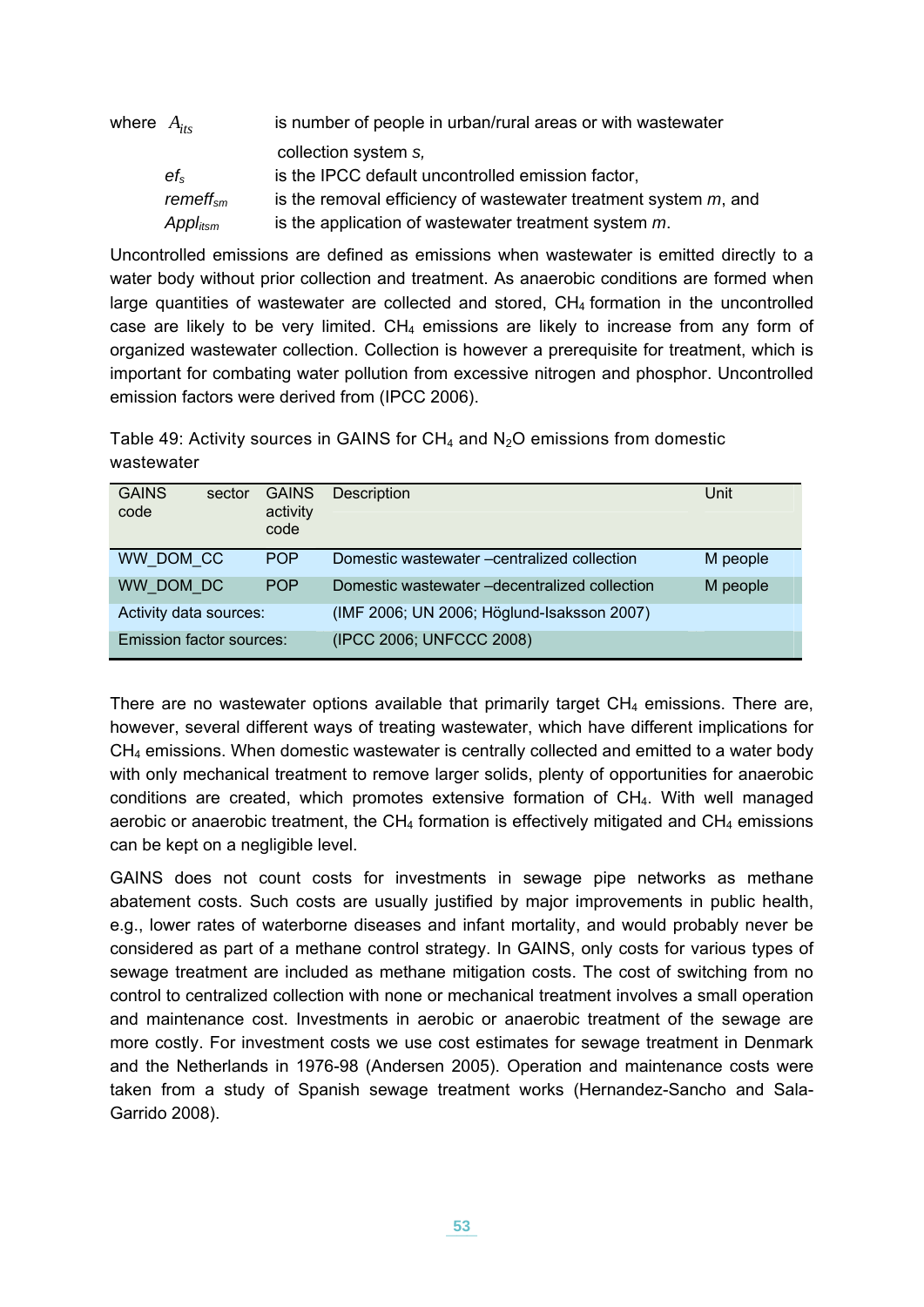Anaerobic digestion of wastewater will generate biogas, which can be recovered and upgraded to meet requirements for gas used in gas networks or as vehicle fuel. Costs for upgrading the gas are balanced by revenues from external gas sales. Information on costs for upgrading were obtained from (Persson 2003) and based on a survey of costs from 17 upgrading facilities (twelve in Sweden, three in the Netherlands and two in France) and six different suppliers of upgrading techniques.

In rural areas, domestic wastewater can be collected and treated in latrines, septic tanks or similar anaerobic treatment. We use the cost for a septic treatment system serving four people on average (USEPA 1999).

Costs for different wastewater treatment systems *m* are defined as:

$$
C_{itm} = I_m * \left[ \frac{(1+r)^{LT} * r}{(1+r)^{LT} - 1} \right] + L_m * w_{it} + M_m - p_{it}^{gas} * R_m
$$

| where $I_m$ |                | is the investment cost per M people for technology $m$ ,                         |
|-------------|----------------|----------------------------------------------------------------------------------|
|             |                | is the discount rate on investments,                                             |
|             | LТ             | is the lifetime of investments,                                                  |
|             | $L_m$          | is the additional worktime needed as fraction of a workyear,                     |
|             | $W_{it}$       | is the average annual wage for skilled workers in country $i$ in year $t$ ,      |
|             | $M_m$          | is the operation and maintenance cost,                                           |
|             | $p_{it}^{gas}$ | is the gas price per PJ in country $i$ in year $t$ , and                         |
|             | $R_m$          | is the energy content in PJ of biogas recovered from wastewater<br>per M people. |

Table 50: Technologies in GAINS for control of CH<sub>4</sub> emissions from domestic wastewater handling.

| <b>GAINS</b><br>technology<br>code | Description                                                                                                                     |
|------------------------------------|---------------------------------------------------------------------------------------------------------------------------------|
| DOM CC 1                           | Centralized collection of domestic wastewater with<br>none or<br>mechanical treatment                                           |
| DOM CC 23                          | Centralized collection of domestic wastewater with anaerobic<br>treatment                                                       |
| DOM CC 23U                         | Centralized collection of domestic wastewater with anaerobic<br>treatment with gas recovery and utilization for energy purposes |
| DOM CC AER                         | Centralized collection of domestic wastewater with aerobic<br>treatment                                                         |
| DOM DC TRM                         | Decentralized collection of domestic wastewater in septic tanks,<br>latrines or other anaerobic treatment                       |
| Sources:                           | (Lettinga 1995; USEPA 1999; Persson 2003; Andersen 2005; IPCC<br>2006; Hernandez-Sancho and Sala-Garrido 2008)                  |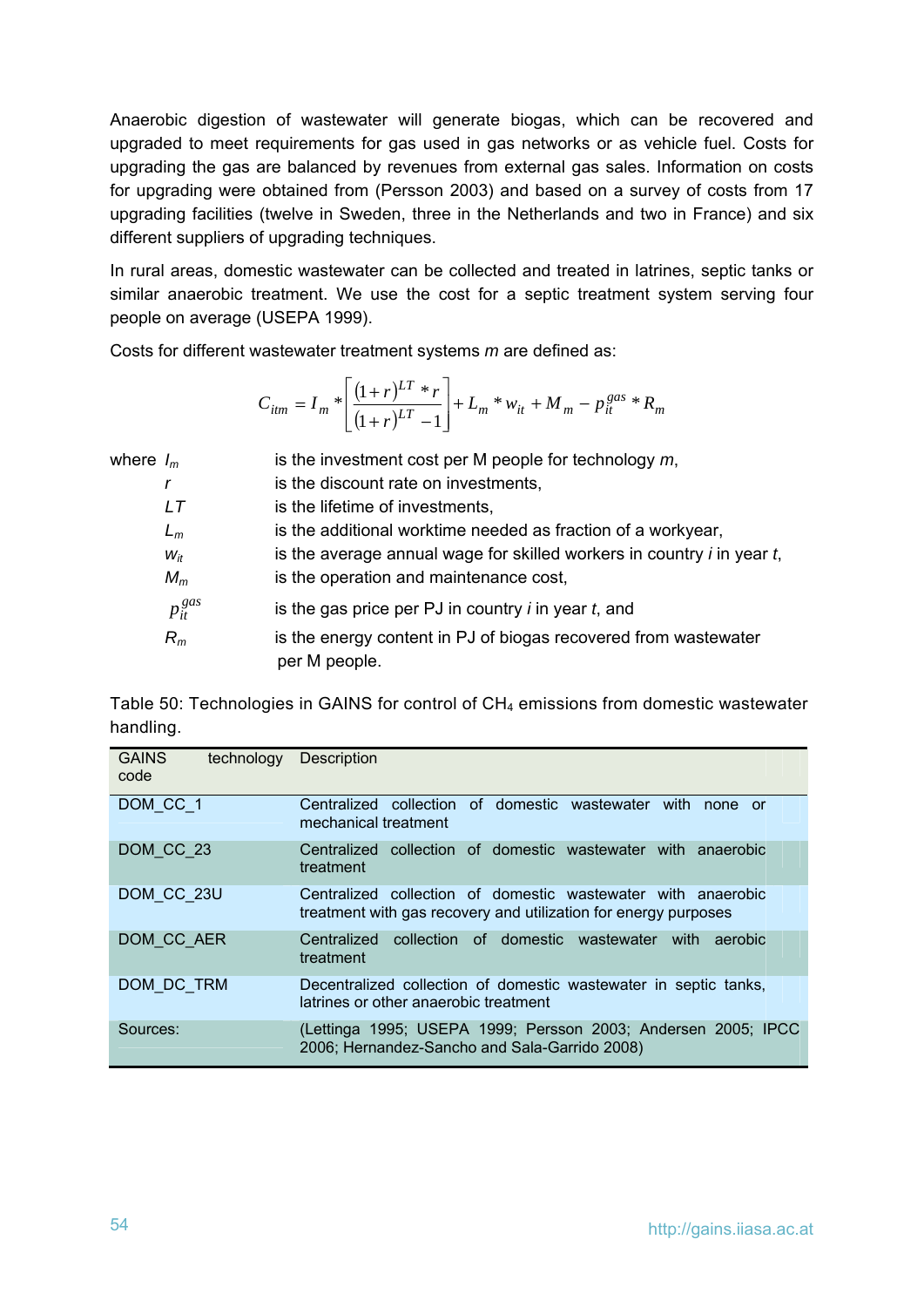Operating conditions in wastewater treatment plants (temperature, residence time, pH, …) control the biochemical process. We assume that optimization of these parameters to reduce  $N<sub>2</sub>O$  release can be accomplished without compromising the desired decomposition of the organic substrate.

Table 51: Technology in GAINS for control of  $N<sub>2</sub>O$  emissions from domestic wastewater handling.

| <b>GAINS</b><br>code | technology | Description                                                              |
|----------------------|------------|--------------------------------------------------------------------------|
| <b>OPTIM</b>         |            | Process optimization to increase the $N_2/N_2O$ ration in effluent gases |
| Sources:             |            | (Hendriks et al., 1998)                                                  |

### 8.3 Wastewater from industrial sources

Similar to domestic wastewater, industrial wastewater with high organic content may create good opportunities for  $CH<sub>4</sub>$  formation under anaerobic conditions, if not handled through well managed treatment systems. Industry sectors identified in GAINS as potential sources for wastewater  $CH<sub>4</sub>$  emissions are food, beverages and tobacco, pulp- and paper, and organic chemical industry. CH4 emissions from these sources in country *i* in year *t* are calculated as the sum of emissions from each industry *s* summed over the different wastewater treatment systems *m* applied:

$$
E_{it} = \sum_{s} \sum_{m} A_{its} * ef_s * (1 - remeff_{sm}) * Appl_{itsm}
$$

| where $A_{itx}$ |                    | is amount of industry wastewater generated by industry sector s,   |
|-----------------|--------------------|--------------------------------------------------------------------|
|                 | $ef_s$             | is the IPCC default uncontrolled emission factor for wastewater    |
|                 |                    | from industry sector s,                                            |
|                 | remeff $_{\rm sm}$ | is the removal efficiency of wastewater treatment system $m$ , and |
|                 | $Appl_{itsm}$      | is the application of wastewater treatment system m.               |
|                 |                    |                                                                    |

Industrial wastewater generation in different industries in the European countries between 1985 and 2003 were taken from EUROSTAT (EUROSTAT 2005). This data was used to econometrically estimate elasticities for industrial wastewater generation (Höglund-Isaksson 2007). Estimations were performed at industry sector level and by relating wastewater generation to industry production value or value added (UNIDO 2006; Groningen 2008). Projections for production value and value added follow industry forecasts by IEA (IEA 2008). These forecasts, together with the estimated elasticities, were the basis for projections of future wastewater generation in industry. For non-European Annex-I countries Australia, Canada, Japan, New Zealand and the United States, average wastewater generation rates for Western Europe were assumed, while averages for Eastern Europe were used for Russia. Wastewater amounts were then verified with data reported by countries to the UNFCCC for year 2005 (UNFCCC 2008).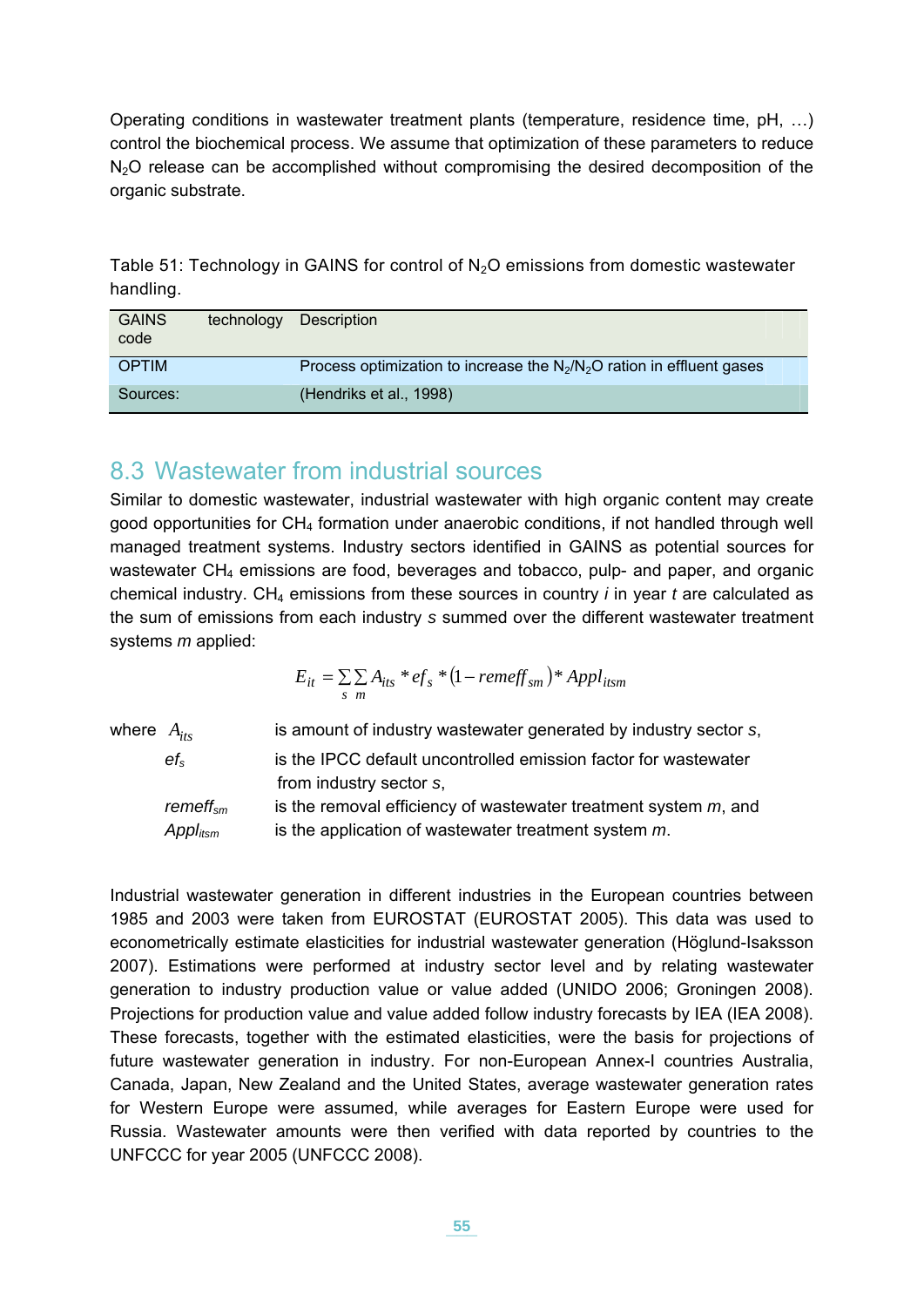| <b>GAINS</b><br>code     | sector | <b>GAINS</b><br>activity<br>code | <b>Description</b>                                                                 | Unit             |
|--------------------------|--------|----------------------------------|------------------------------------------------------------------------------------|------------------|
| IND FOOD                 |        | <b>NOF</b>                       | Food, beverages and tobacco industry -wastewater<br>generation                     | M m <sup>3</sup> |
| <b>IND PAP</b>           |        | <b>NOF</b>                       | Paper and pulp industry -wastewater generation                                     | M m <sup>3</sup> |
| <b>IND OCH</b>           |        | <b>NOF</b>                       | Organic chemical industry -wastewater generation                                   | M m <sup>3</sup> |
| Activity data sources:   |        |                                  | (EUROSTAT 2005; UNIDO 2006; Höglund-Isaksson 2007;<br>Groningen 2008; UNFCCC 2008) |                  |
| Emission factor sources: |        |                                  | (IPCC 2006)                                                                        |                  |

Table 52: Activity sources in GAINS for CH<sub>4</sub> emissions from industrial wastewater

Industrial wastewater with high organic content can be treated in aerobic or anaerobic digesters. The latter can be equipped with biogas recovery. Costs for treating wastewater from these three industrial sectors are assumed comparable to treating domestic wastewater in terms of costs per  $m<sup>3</sup>$  wastewater treated (see Section [8.2\)](#page-53-0).

Table 53: Technologies in GAINS for control of CH<sub>4</sub> emissions from industrial wastewater handling.

| <b>GAINS technology code</b> | Description                                                                                                    |
|------------------------------|----------------------------------------------------------------------------------------------------------------|
| IND FOOD AERO                | Aerobic treatment                                                                                              |
| IND FOOD ANAE NO<br>N        | Anaerobic treatment in digester, reactor, deep lagoon without gas<br>recovery                                  |
| IND FOOD ANAE USE            | Anaerobic treatment in digester, reactor, deep lagoon with gas<br>recovery and utilization for energy purposes |
| IND_PAP_AERO                 | Aerobic treatment                                                                                              |
| IND_PAP_ANAE_NON             | Anaerobic treatment in digester, reactor, deep lagoon without gas<br>recovery                                  |
| IND_PAP_ANAE_USE             | Anaerobic treatment in digester, reactor, deep lagoon with gas<br>recovery and utilization for energy purposes |
| IND_OCH_AERO                 | Aerobic treatment                                                                                              |
| IND_OCH_ANAE_NON             | Anaerobic treatment in digester, reactor, deep lagoon without gas<br>recovery                                  |
| IND_OCH_ANAE_USE             | Anaerobic treatment in digester, reactor, deep lagoon with gas<br>recovery and utilization for energy purposes |
| Sources:                     | (Lettinga 1995; USEPA 1999; Persson 2003; Andersen 2005; IPCC<br>2006; Hernandez-Sancho and Sala-Garrido 2008) |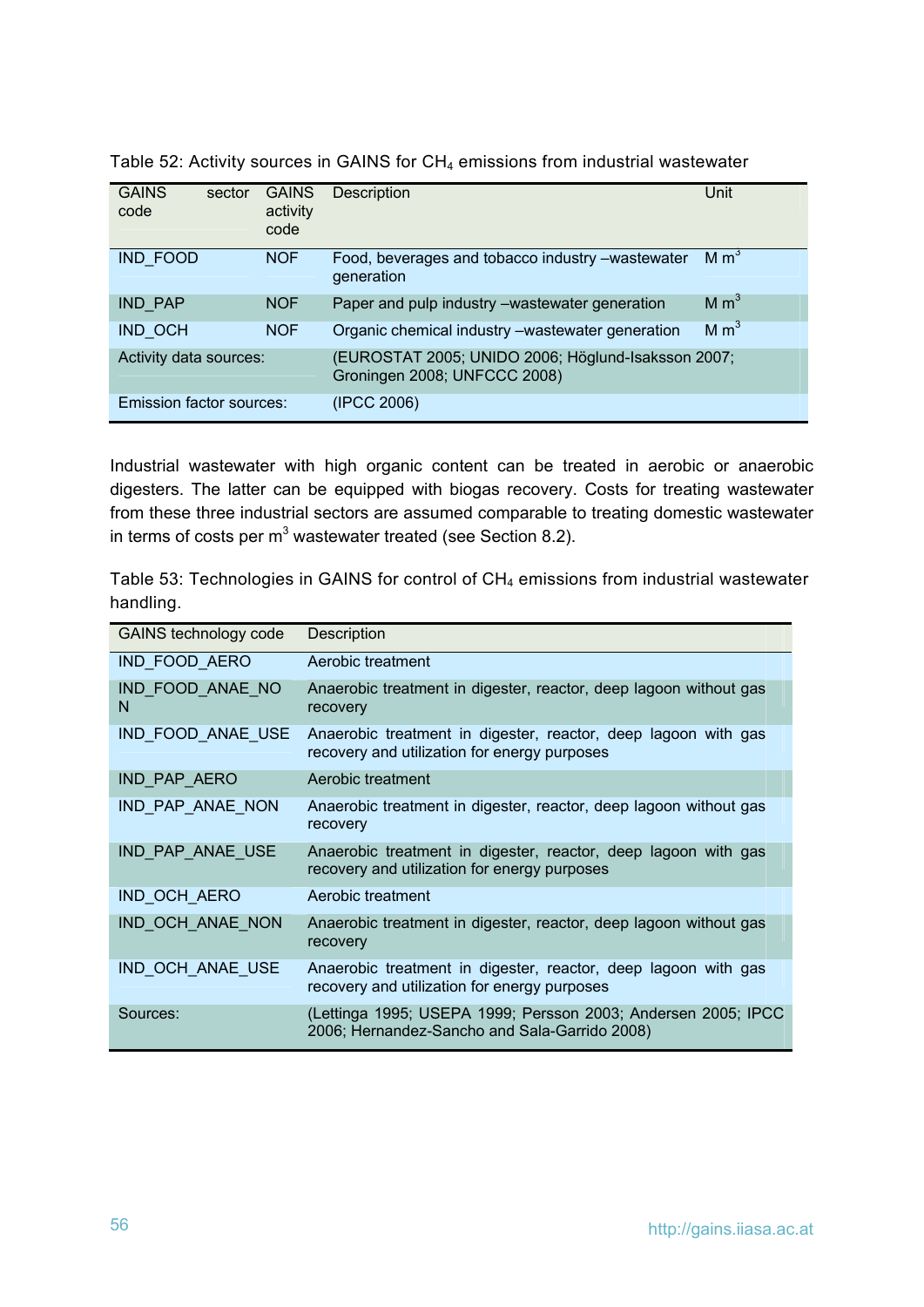# 9 Evaluation of non-CO<sub>2</sub> greenhouse gas data in GAINS

### 9.1 Category "Other emissions"

The sectors "OTHER\_CH4" and "OTHER\_N2O" have been introduced to cover systematic differences between GAINS and the emissions reported to UNFCCC. These systematic differences were corrected on a sector level using data reported for 2005, which is the most recent year. In consequence, total national emissions in GAINS correspond exactly to emissions in the national submissions (UNFCCC, 2008).

 The emission discrepancies represent primarily emission sources that are not accounted for fully in GAINS. For such sources, GAINS is also not able to cover any potential abatement, nor provide appropriate projections. Coverage with a fully inactive sector seems therefore perfectly adequate.

The discrepancies may however also result from differences in activity data used and calculation methodologies applied in GAINS and for estimates reported to UNFCCC. Activity data differences occur when different activity levels are used for the UNFCCC calculations than what countries report to other databases, e.g., IEA or FAO. In GAINS, methodologies are applied consistently to all regions, while methodologies applied to UNFCCC estimates may vary considerably between countries. This is particularly apparent for  $CH<sub>4</sub>$  emissions from the waste and wastewater sectors, where IPCC calculation methodologies in the 1996 guidelines left much freedom in the choice of methodology to the reporting countries.

The following tables presents in detail the reasons for discrepancies in GAINS estimates vs.  $CH<sub>4</sub>$  and N<sub>2</sub>O emissions, respectively, reported to the UNFCCC for year 2005. The magnitude of deviation allows for conclusions about the extent to which the GAINS model covers a national situation, or the situation considered adequate from a national perspective. A discrepancy often provides a reason for data comparison, which may result in overall improvements of an inventory's quality.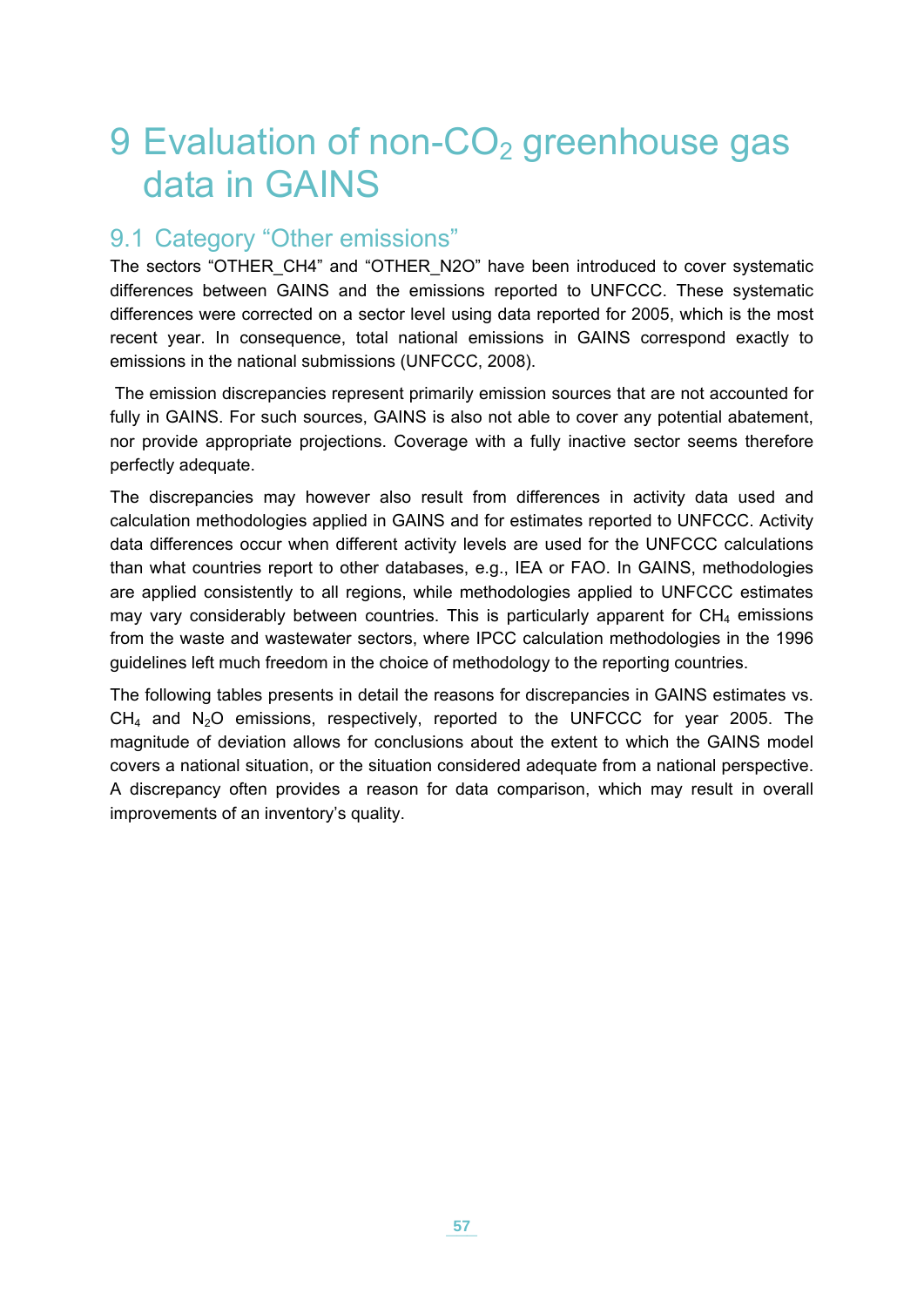Table 54: "Other CH4" emissions: explanations for divergence between GAINS estimates and CH4 emissions reported to UNFCCC for year 2005 (UNFCCC 2008).

<span id="page-59-0"></span>

| Country         | <b>GAINS</b><br>divergence<br>from<br><b>UNFCCC</b> | Explanations for divergences in GAINS vs emissions reported to UNFCCC for year 2005                                                                                                                                                                                                                                                                  |
|-----------------|-----------------------------------------------------|------------------------------------------------------------------------------------------------------------------------------------------------------------------------------------------------------------------------------------------------------------------------------------------------------------------------------------------------------|
| Austria         | -4.6%                                               | Emissions from managed waste disposal on land reported to UNFCCC are higher than GAINS estimate for<br>comparable control.                                                                                                                                                                                                                           |
| Australia       | $-11.1%$                                            | Emissions from prescribed burning of savannahs (291 kt $CH4$ in 2005) not included in GAINS. Discrepancies in<br>cow, cattle and rice cultivation activities between data reported to UNFCCC and FAO (used in GAINS) for year<br>2005. Discrepancy in coal mining activity between data reported to UNFCCC and IEA (used in GAINS) for year<br>2005. |
| <b>Belarus</b>  | $-6.7\%$                                            | Emissions from waste disposal on land reported to UNFCCC are higher than GAINS estimate for comparable<br>control.                                                                                                                                                                                                                                   |
| Belgium         | $+3.3%$                                             | Discrepancies in cow and cattle activities between data reported to UNFCCC and data communicated between<br>national experts and IIASA (used in GAINS) for year 2005.                                                                                                                                                                                |
| <b>Bulgaria</b> | $-30.5\%$                                           | Emissions from managed waste disposal on land reported to UNFCCC are higher than GAINS estimate for<br>comparable control.                                                                                                                                                                                                                           |
| Canada          | $-8.5\%$                                            | Emissions from managed waste disposal on land reported to UNFCCC are higher than GAINS estimate for<br>comparable control and discrepancies in oil and gas production activities between data reported to UNFCCC and<br>IEA (used in GAINS) for year 2005.                                                                                           |
| Croatia         | $+2.7%$                                             | Emissions from managed waste disposal on land reported to UNFCCC are lower than GAINS estimate for<br>comparable control.                                                                                                                                                                                                                            |
| Cyprus          | n.a.                                                | No reporting to UNFCCC                                                                                                                                                                                                                                                                                                                               |
| Czech Rep.      | $-3.0\%$                                            | Discrepancy in coal mining activity between data reported to UNFCCC and IEA (used in GAINS) for year 2005.                                                                                                                                                                                                                                           |
| <b>Denmark</b>  | $-0.3%$                                             | No major divergences                                                                                                                                                                                                                                                                                                                                 |
| Estonia         | $+4.7%$                                             | Emissions from managed waste disposal on land reported to UNFCCC are lower than GAINS estimate for<br>comparable control.                                                                                                                                                                                                                            |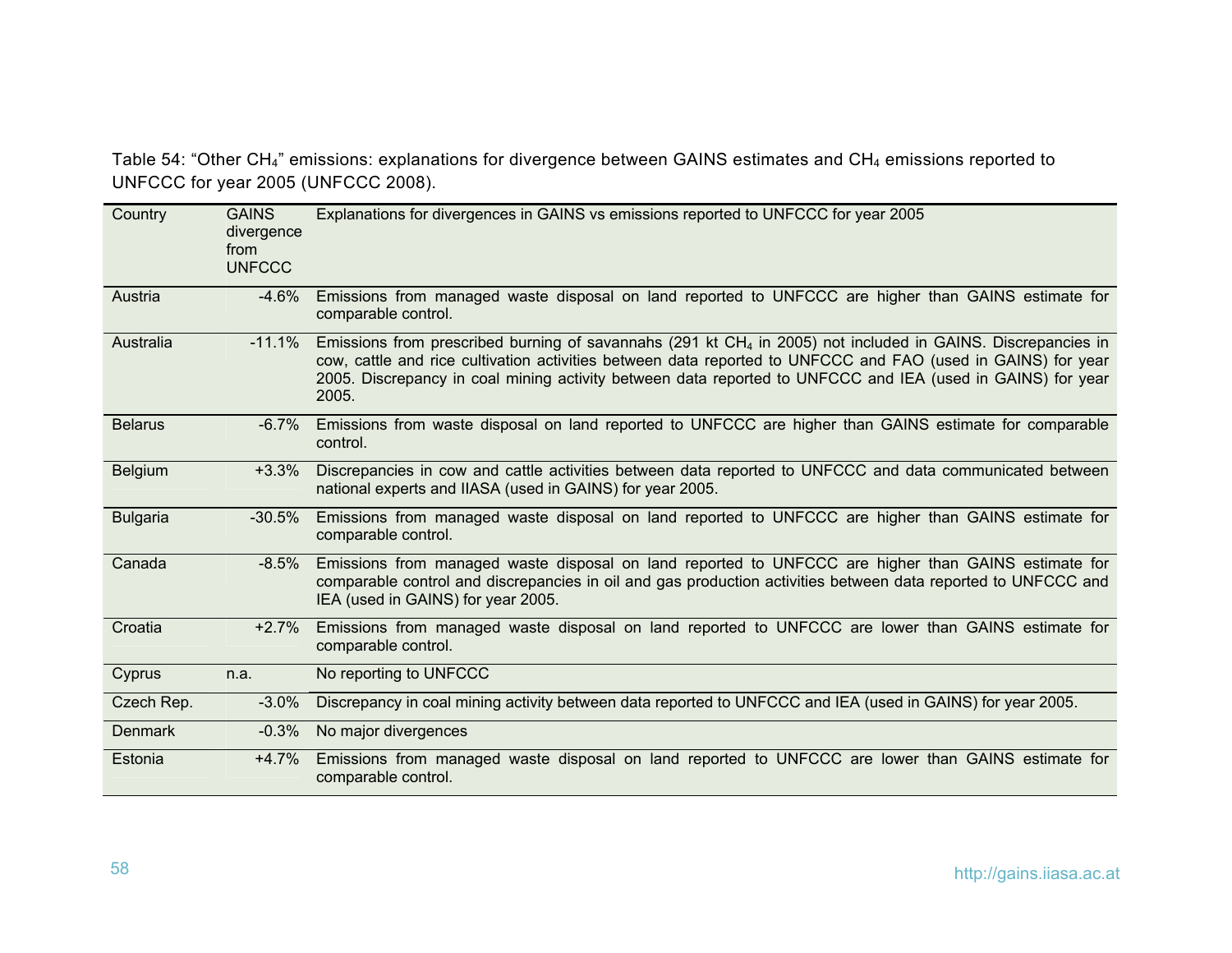| Finland            | $-8.7\%$  | Discrepancy in cattle numbers between data reported to UNFCCC and data communicated between national<br>experts and IIASA (used in GAINS) for year 2005.                                                                                                                                                                                                       |
|--------------------|-----------|----------------------------------------------------------------------------------------------------------------------------------------------------------------------------------------------------------------------------------------------------------------------------------------------------------------------------------------------------------------|
| France             | $-2.1\%$  | Discrepancy in pig numbers between data reported to UNFCCC and data communicated between national experts<br>and IIASA (used in GAINS) for year 2005.                                                                                                                                                                                                          |
| Germany            | $-2.8%$   | Discrepancies in cow and non-dairy cattle numbers between data reported to UNFCCC and data communicated<br>between national experts and IIASA (used in GAINS) for year 2005. Emissions from managed waste disposal on<br>land reported to UNFCCC are higher than GAINS estimate for comparable control. Emissions from abandoned<br>coal mines (3 kt in 2005). |
| Greece             | $-3.0\%$  | Emissions from managed waste disposal on land reported to UNFCCC are higher than GAINS estimate for<br>comparable control.                                                                                                                                                                                                                                     |
| Hungary            | $-13.9\%$ | $CH4$ emissions from thermal baths (22 kt CH <sub>4</sub> in 2005) not accounted for in GAINS. Emissions from managed<br>waste disposal on land reported to UNFCCC are higher than GAINS estimate for comparable control.                                                                                                                                      |
| Ireland            | $-0.7%$   | No major divergences                                                                                                                                                                                                                                                                                                                                           |
| Italy              | -7.6%     | Emissions from managed waste disposal on land reported to UNFCCC are higher than GAINS estimate for<br>comparable control. CH <sub>4</sub> emissions from rabbits and deer (4 kt CH <sub>4</sub> in 2005) not accounted for in GAINS.                                                                                                                          |
| Japan              | $-3.8\%$  | Discrepancies in cow and non-dairy cattle numbers between data reported to UNFCCC and data reported to FAO<br>(used in GAINS) for year 2005. GAINS estimates of CH <sub>4</sub> emissions from gas transmission and distribution higher<br>than reported to UNFCCC for year 2005.                                                                              |
| Latvia             | $-9.9\%$  | GAINS estimates of CH <sub>4</sub> emissions from gas transmission and distribution lower than reported to UNFCCC for year<br>2005.                                                                                                                                                                                                                            |
| Lithuania          | $+6.7%$   | Emissions from managed waste disposal on land reported to UNFCCC are lower than GAINS estimate for<br>comparable control.                                                                                                                                                                                                                                      |
| Luxembourg         | $+5.7%$   | Discrepancies in cow and non-dairy cattle numbers between data reported to UNFCCC and data communicated<br>between national experts and IIASA (used in GAINS) for year 2005.                                                                                                                                                                                   |
| Malta              | n.a.      | No reporting to UNFCCC                                                                                                                                                                                                                                                                                                                                         |
| <b>Netherlands</b> | -7.5%     | Emissions from managed waste disposal on land reported to UNFCCC are higher than GAINS estimate for<br>comparable control.                                                                                                                                                                                                                                     |
| Norway             | $-8.4\%$  | Discrepancies in oil refinery activity between data reported to UNFCCC and data reported to IEA (used in GAINS)<br>for year 2005. Emissions from reindeers (3 kt $CH4$ in 2005) not accounted for in GAINS.                                                                                                                                                    |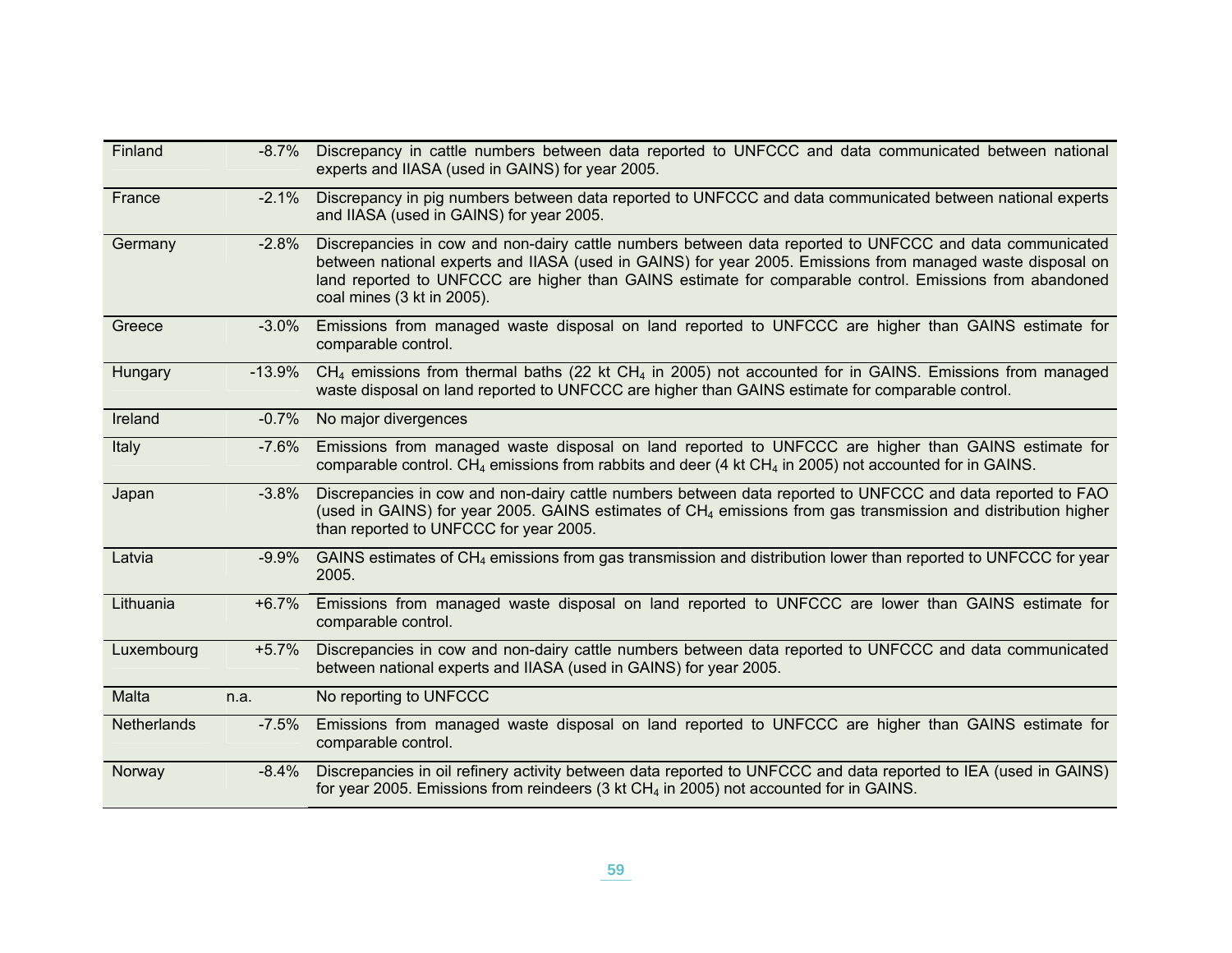| New Zealand    | $-0.4\%$ | Emissions from deer (38 kt CH <sub>4</sub> in 2005) not accounted for in GAINS. Emissions from wastewater reported to<br>UNFCCC lower than GAINS estimate for comparable control.                                                                                                                                                                                                                           |
|----------------|----------|-------------------------------------------------------------------------------------------------------------------------------------------------------------------------------------------------------------------------------------------------------------------------------------------------------------------------------------------------------------------------------------------------------------|
| Poland         | $-2.0\%$ | Discrepancies in cow, non-dairy cattle and pig numbers between data reported to UNFCCC and data<br>communicated between national experts and IIASA (used in GAINS) for year 2005.                                                                                                                                                                                                                           |
| Portugal       | $-6.9\%$ | Discrepancy in emission factors for continuously flooded rice fields between UNFCCC and GAINS in year 2005.<br>Emissions from managed waste disposal on land reported to UNFCCC are higher than GAINS estimate for<br>comparable control.                                                                                                                                                                   |
| Romania        | $-5.3\%$ | Discrepancies in cow and non-dairy cattle numbers between data reported to UNFCCC and data communicated<br>between national experts and IIASA (used in GAINS) for year 2005. Emissions from managed waste disposal on<br>land reported to UNFCCC are higher than GAINS estimate for comparable control.                                                                                                     |
| Russia         | $+1.9%$  | Discrepancy in coal mining activity between data reported to UNFCCC and IEA (used in GAINS) for year 2005.<br>GAINS estimates of CH <sub>4</sub> emissions from gas transmission and distribution lower by 5% than reported to UNFCCC<br>for year 2005.                                                                                                                                                     |
| Slovakia       | $-4.7\%$ | Emissions from managed waste disposal on land reported to UNFCCC are higher than GAINS estimate for<br>comparable control.                                                                                                                                                                                                                                                                                  |
| Slovenia       | +5.5%    | Discrepancies in cow, non-dairy cattle and pig numbers between data reported to UNFCCC and data<br>communicated between national experts and IIASA (used in GAINS) for year 2005.                                                                                                                                                                                                                           |
| Spain          | $-3.7\%$ | Discrepancy in non-dairy cattle numbers between data reported to UNFCCC and data communicated between<br>national experts and IIASA (used in GAINS) for year 2005. Discrepancy in coal mining activity between data<br>reported to UNFCCC and IEA (used in GAINS) for year 2005. Emissions from managed waste disposal on land<br>reported to UNFCCC are higher than GAINS estimate for comparable control. |
| Sweden         | $-5.0\%$ | Discrepancy in emission factors for biomass combustion in domestic sector between UNFCCC and GAINS in year<br>2005. CH <sub>4</sub> emissions form reindeers (5 kt CH <sub>4</sub> in 2005) not accounted for in GAINS.                                                                                                                                                                                     |
| Switzerland    | $+3.3%$  | No major divergences                                                                                                                                                                                                                                                                                                                                                                                        |
| Turkey         | +1.9%    | No emissions from domestic or industrial wastewater reported to UNFCCC for 2005 (but included in GAINS).                                                                                                                                                                                                                                                                                                    |
| <b>Ukraine</b> | $-9.1%$  | Emissions from managed waste disposal and wastewater reported to UNFCCC are lower than GAINS estimate for<br>comparable control.                                                                                                                                                                                                                                                                            |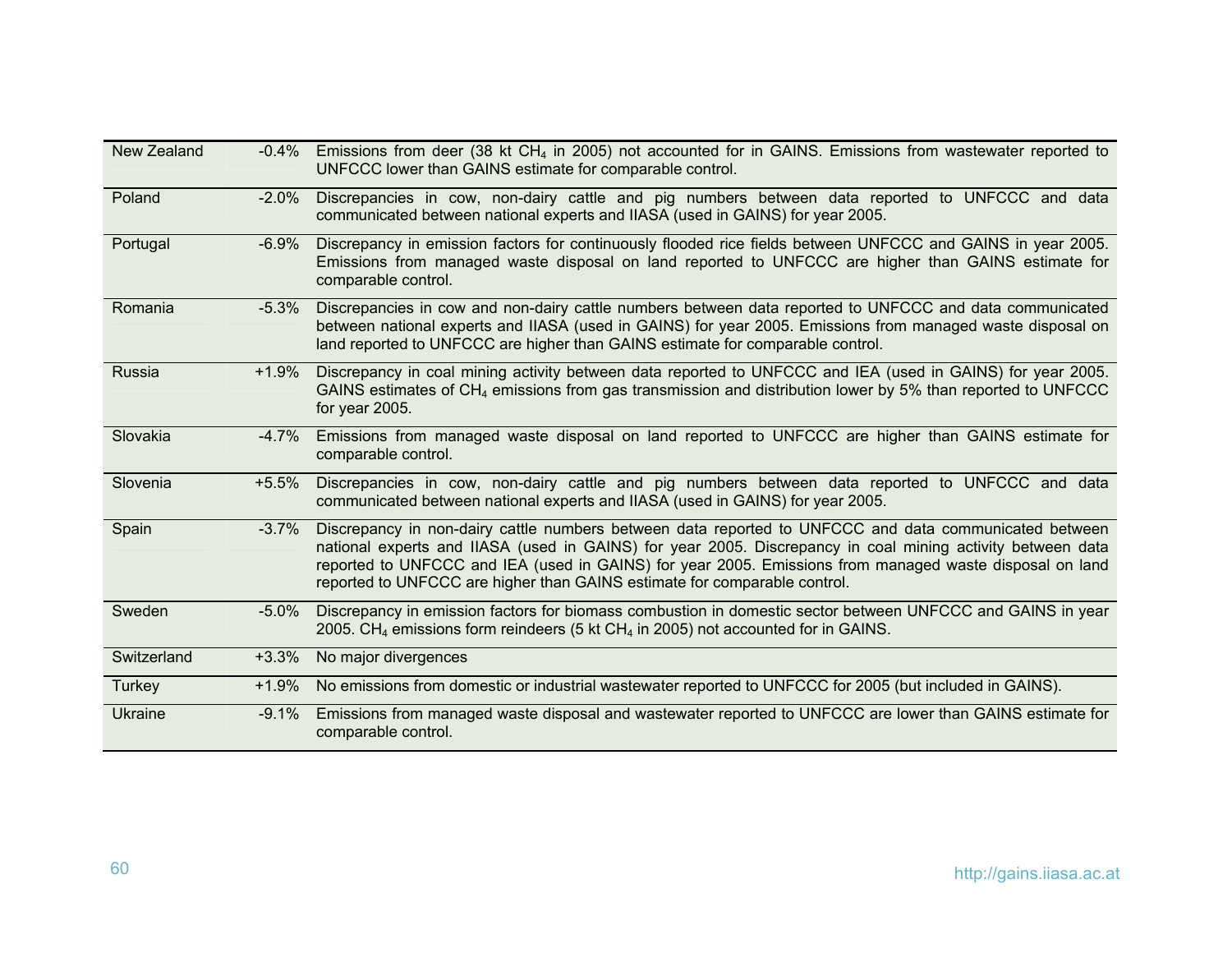| United<br>Kingdom    | -6.3%   | Emissions from managed waste disposal and wastewater reported to UNFCCC are higher than GAINS estimate for<br>comparable control. Emissions from livestock in Overseas Territories and Crown Dependencies (9.23 kt CH <sub>4</sub> ) not<br>accounted for in GAINS. |
|----------------------|---------|---------------------------------------------------------------------------------------------------------------------------------------------------------------------------------------------------------------------------------------------------------------------|
| <b>United States</b> | -4.6%   | Discrepancies in cow, pig and horse numbers between data reported to UNFCCC and data reported to FAO (used<br>in GAINS) for year 2005. Emissions from wastewater reported to UNFCCC are higher than GAINS estimates for<br>comparable control.                      |
| All Annex 1          | $-3.5%$ |                                                                                                                                                                                                                                                                     |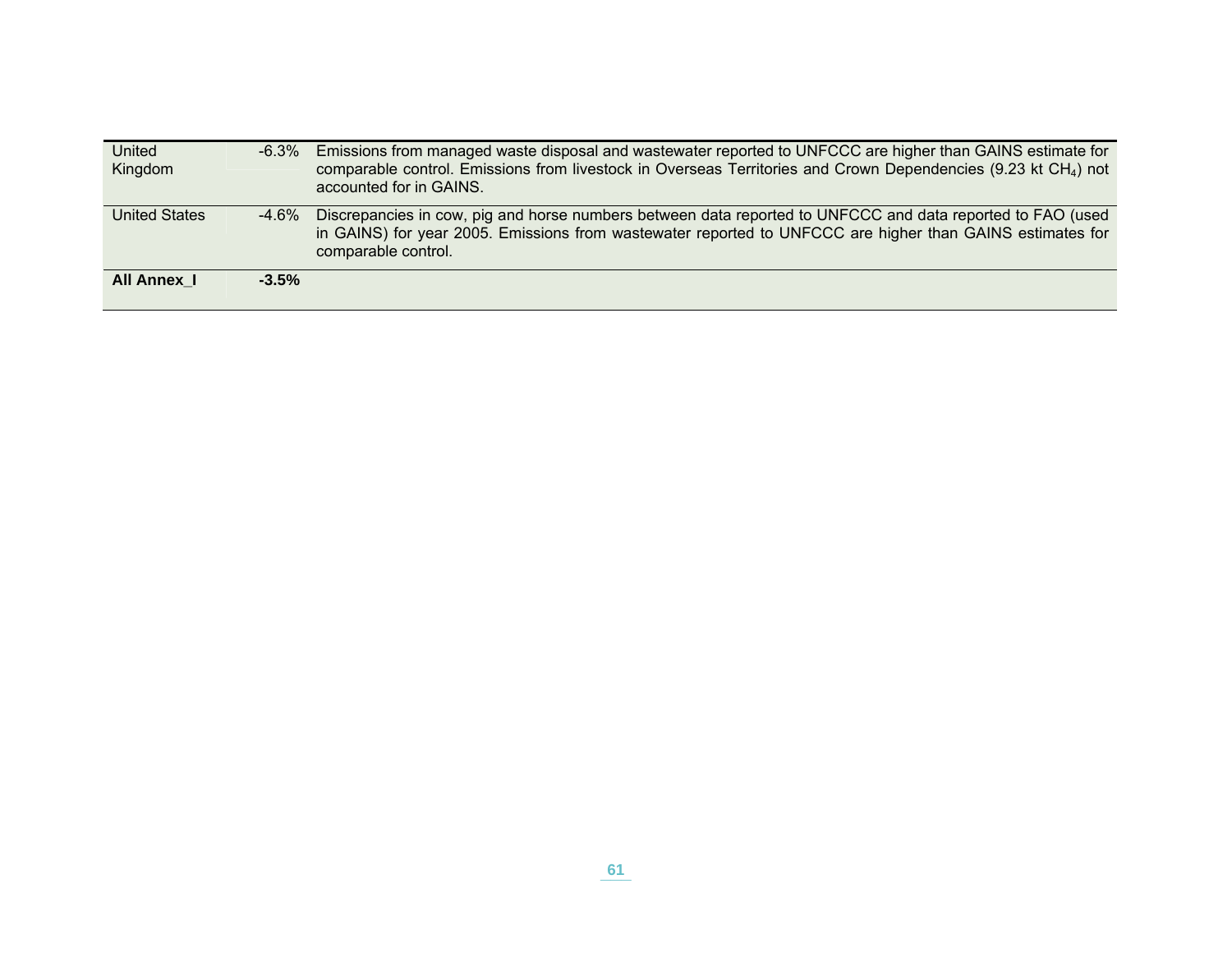Table 55: "Other N<sub>2</sub>O" emissions: explanations for divergence between GAINS estimates and emissions reported to UNFCCC for year 2005 (UNFCCC 2008). The relative difference is presented in % of the national data (negative numbers indicate GAINS emissions to be higher)

<span id="page-63-0"></span>

| Country         | Fraction of<br>divergence | Explanations for divergences in GAINS vs emissions reported to UNFCCC for year 2005                       |
|-----------------|---------------------------|-----------------------------------------------------------------------------------------------------------|
| Austria         | 3.3%                      | o.k. - no major divergences                                                                               |
| Australia       | 7.9%                      | National sectors not considered by GAINS: Prescribed savannah burning & LULUCF                            |
| <b>Belarus</b>  | $-54.0%$                  | Error in manure N-excretion calculation (underestimate in the national submission to UNFCCC): factor 1000 |
| <b>Belgium</b>  | 6.4%                      | Differences in estimates on agricultural N-input                                                          |
| <b>Bulgaria</b> | $-13.2%$                  | GAINS estimates a higher share of fluidized bed combustion for solid fuels                                |
| Canada          | 8.9%                      | National sector not considered by GAINS: LULUCF                                                           |
| Croatia         | 21.1%                     | Differences in estimates on agricultural N-input                                                          |
| Cyprus          | n.a.                      | No reporting to UNFCCC                                                                                    |
| Czech Rep.      | $-26.8%$                  | GAINS estimates a higher share of fluidized bed combustion for solid fuels                                |
| <b>Denmark</b>  | $-24.9%$                  | Differences in estimates on agricultural N-input                                                          |
| Estonia         | $-64.5%$                  | Differences in estimates on agricultural N-input                                                          |
| Finland         | $-11.1%$                  | Differences in estimates on agricultural N-input                                                          |
| France          | 2.0%                      | o.k. - no major divergences                                                                               |
| Germany         | 2.2%                      | o.k. - no major divergences                                                                               |
| Greece          | 14.6%                     | Differences in estimates on agricultural N-input                                                          |
| Hungary         | 19.8%                     | Differences in nitric acid production                                                                     |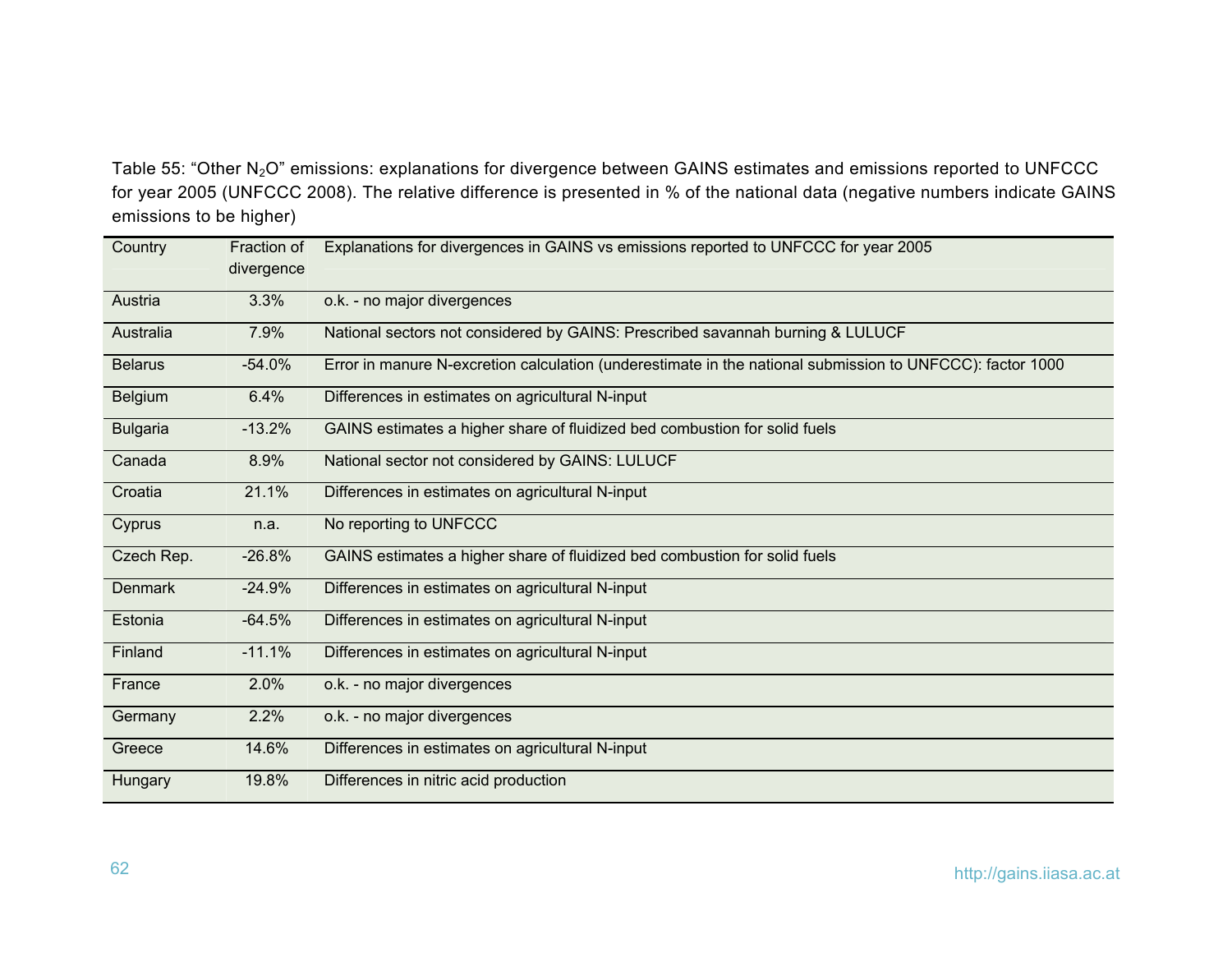| Ireland            | $-3.0%$   | o.k. - no major divergences                                                                                                                                                                                     |
|--------------------|-----------|-----------------------------------------------------------------------------------------------------------------------------------------------------------------------------------------------------------------|
| Italy              | 8.1%      | Adipic acid production and nitric acid production: national data are higher than GAINS                                                                                                                          |
| Japan              | 7.2%      | National sector not considered by GAINS: waste incineration with FBC                                                                                                                                            |
| Latvia             | $-28.5%$  | Differences in estimates on agricultural N-input                                                                                                                                                                |
| Lithuania          | 16.6%     | Nitric acid production; Differences in estimates on agricultural N-input                                                                                                                                        |
| Luxembourg         | 29.1%     | Different accounting of transport (Luxembourg has an extremely high share of fuel sale exports)                                                                                                                 |
| Malta              | n.a.      | No reporting to UNFCCC                                                                                                                                                                                          |
| <b>Netherlands</b> | $-7.7%$   | GAINS estimates a higher share of fluidized bed combustion for solid fuels                                                                                                                                      |
| Norway             | $-15.7%$  | Differences in estimates on agricultural N-input                                                                                                                                                                |
| New Zealand        | 3.6%      | o.k. - no major divergences                                                                                                                                                                                     |
| Poland             | $-26.5%$  | Differences in N <sub>2</sub> O from agricultural sources as Poland uses an emission factor different to most European<br>countries; GAINS estimates a higher share of fluidized bed combustion for solid fuels |
| Portugal           | $-8.2%$   | Differences in estimates on agricultural N-input                                                                                                                                                                |
| Romania            | 24.2%     | Differences in nitric acid production; differences in estimates on agricultural N-input                                                                                                                         |
| Russia             | $-14.9%$  | Differences in manure N-input (Russia considers unusually high losses of manure to the atmosphere)                                                                                                              |
| Slovakia           | 20.5%     | Differences in nitric acid production                                                                                                                                                                           |
| Slovenia           | $-5.4%$   | o.k. - no major divergences                                                                                                                                                                                     |
| Spain              | $-4.5%$   | o.k. - no major divergences                                                                                                                                                                                     |
| Sweden             | $-5.3%$   | o.k. - no major divergences                                                                                                                                                                                     |
| Switzerland        | $-20.3%$  | Differences in estimates on agricultural N-input                                                                                                                                                                |
| <b>Turkey</b>      | $-958.1%$ | Sector "agriculture" is missing from national data                                                                                                                                                              |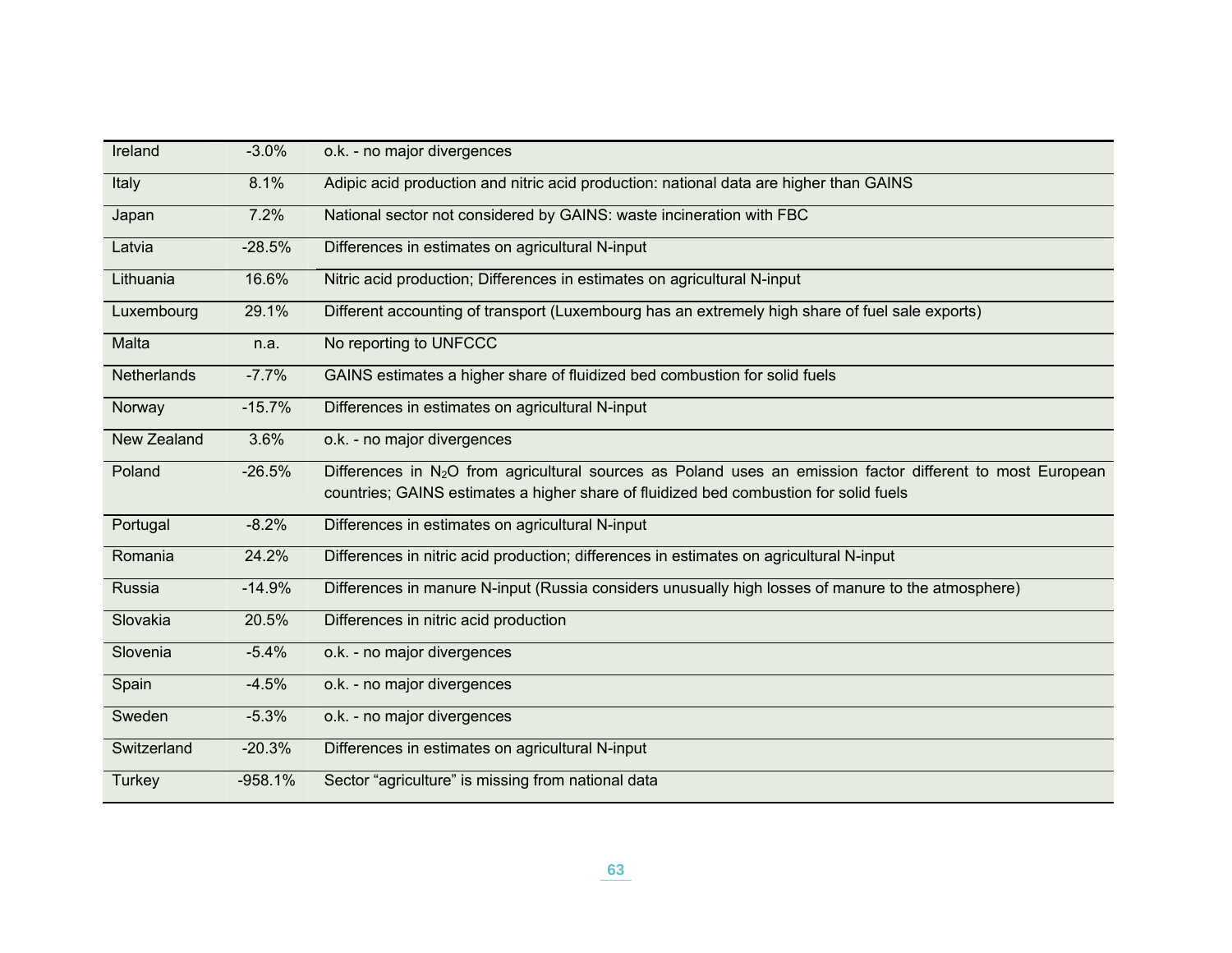| <b>Ukraine</b>       | $-28.5\%$ | Differences in agricultural N-input; GAINS estimates a higher share of fluidized bed combustion for solid fuels                                                      |
|----------------------|-----------|----------------------------------------------------------------------------------------------------------------------------------------------------------------------|
| United<br>Kingdom    | $-14.9%$  | GAINS estimates a higher share of fluidized bed combustion for solid fuels; national data on nitric and adipic acid<br>production are about half of those from GAINS |
| <b>United States</b> | 28.6%     | National sector not considered by GAINS: organic matter and asymbiotic N fixation (source according to national<br>US data)                                          |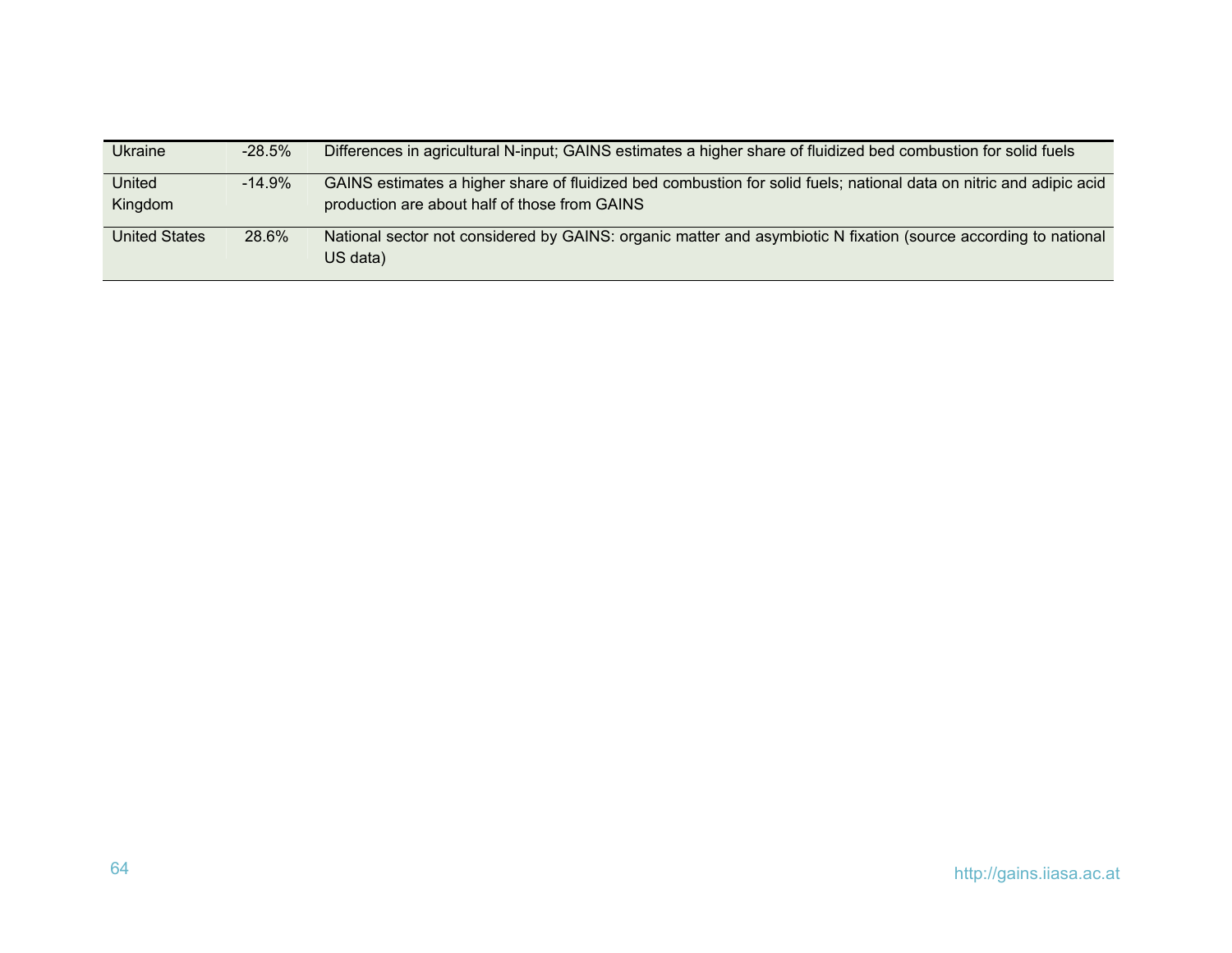### 9.2 Uncertainties

It is not easy to correctly assess emissions of non- $CO<sub>2</sub>$  greenhouse gases. They are per se harmless substances, such that detailed accounting of their release has not been needed traditionally. F-gases are released in quite small quantities which are difficult to be traced, and CH<sub>4</sub> as well as N<sub>2</sub>O are primarily produced by biological processes which tend to be irregular in behaviour and difficult for an exact quantitative assessment. These gases are also stable in the atmosphere, thus any release provides only a small concentration gradient to background air, which is difficult to measure. It is therefore not surprising that non- $CO<sub>2</sub>$ greenhouse gases are generally associated with high uncertainty. Despite its only minor contribution,  $N_2O$  from soil (direct emissions) has been shown to provide the highest contribution to the overall uncertainties of national greenhouse gas inventories.

Seen in this perspective, it is almost surprising that the agreement between the GAINS model and the nationally submitted emission data presented in [Table 54](#page-59-0) and [Table 55](#page-63-0) is as good as shown. Of course, the agreement is only apparent: by choosing similar activity numbers, often reported to various international databases from the same national source, and the same emission factors, an agreement in model figures can be reached, even if these are distant from any "real" release rates. We should, however, emphasize that at this stage a set of comparable numbers between models as well as between countries proves more valuable, as it allows to compare data on the same level. Only if additional information on certain national circumstances is available that clearly allows for a data improvement, diverging approaches to assess emissions (or different emission factors) are really helpful. Often enough, such basic data is not available for non- $CO<sub>2</sub>$  greenhouse gases.

Despite of the inherent uncertainties associated with the reported data on national emissions to which the GAINS model is adapted, this data is probably the most adequate data available for assessing emission reduction options. Nationally reported data reflect the best knowledge available in a country, and they refer to a commitment a country is willing to make.

### 9.3 Outlook

The aim of this report is to document the current status of the work on representing non- $CO<sub>2</sub>$ greenhouse gases in the GAINS model. The results obtained need to be seen in comparison with emissions of other gases, first of all with respect to  $CO<sub>2</sub>$ . Preliminary results of such a comparison indicate that, while  $CO<sub>2</sub>$  emissions currently and in the future constitute the major share in overall greenhouse gas emissions, non- $CO<sub>2</sub>$  gases provide an opportunity for emission abatement at remarkably low costs. Even when seen against the known issues on data reliability (see above), reduction of these gases is an option which will need to be taken. An ex-post analysis using independent sets of data (atmospheric measurements, e.g., satellite observation combined with top-down modelling) may serve the purpose to link emission abatement efforts with real emission reductions as the atmosphere sees it.

In this analysis, we have not covered the effects the strategies discussed may have on air pollution. The GAINS model is on integrating efforts across pollutants. The interactions between measures and their effects on pollutants and greenhouse gases, also with respects to costs, have been the focus of study already. The future development of GAINS will even enhance this focus, when aiming for a mass consistent approach to simulate fluxes of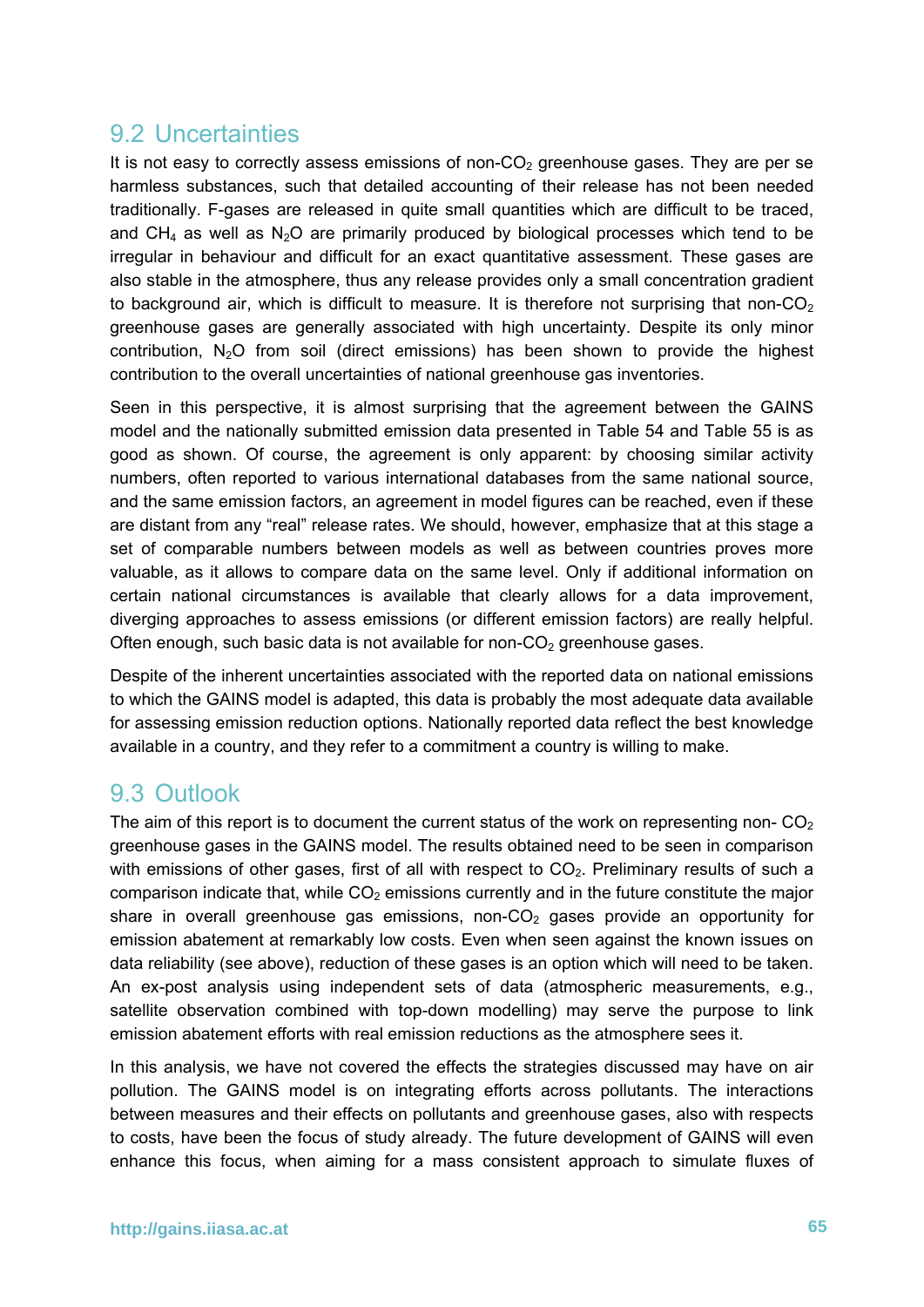reactive nitrogen across the agricultural system. As agriculture is the main source of non- $CO<sub>2</sub>$ greenhouse gases, this improvement definitely will affect the topics presented here.

While further efforts will be useful and urgently needed, at this stage we provide a homogenous set of data which supports a first evaluation of greenhouse gases, their abatement potential and costs across all Annex I countries. Further developments require the results of this evaluation to be completed and the most critical points – primary elements of further study – to be identified.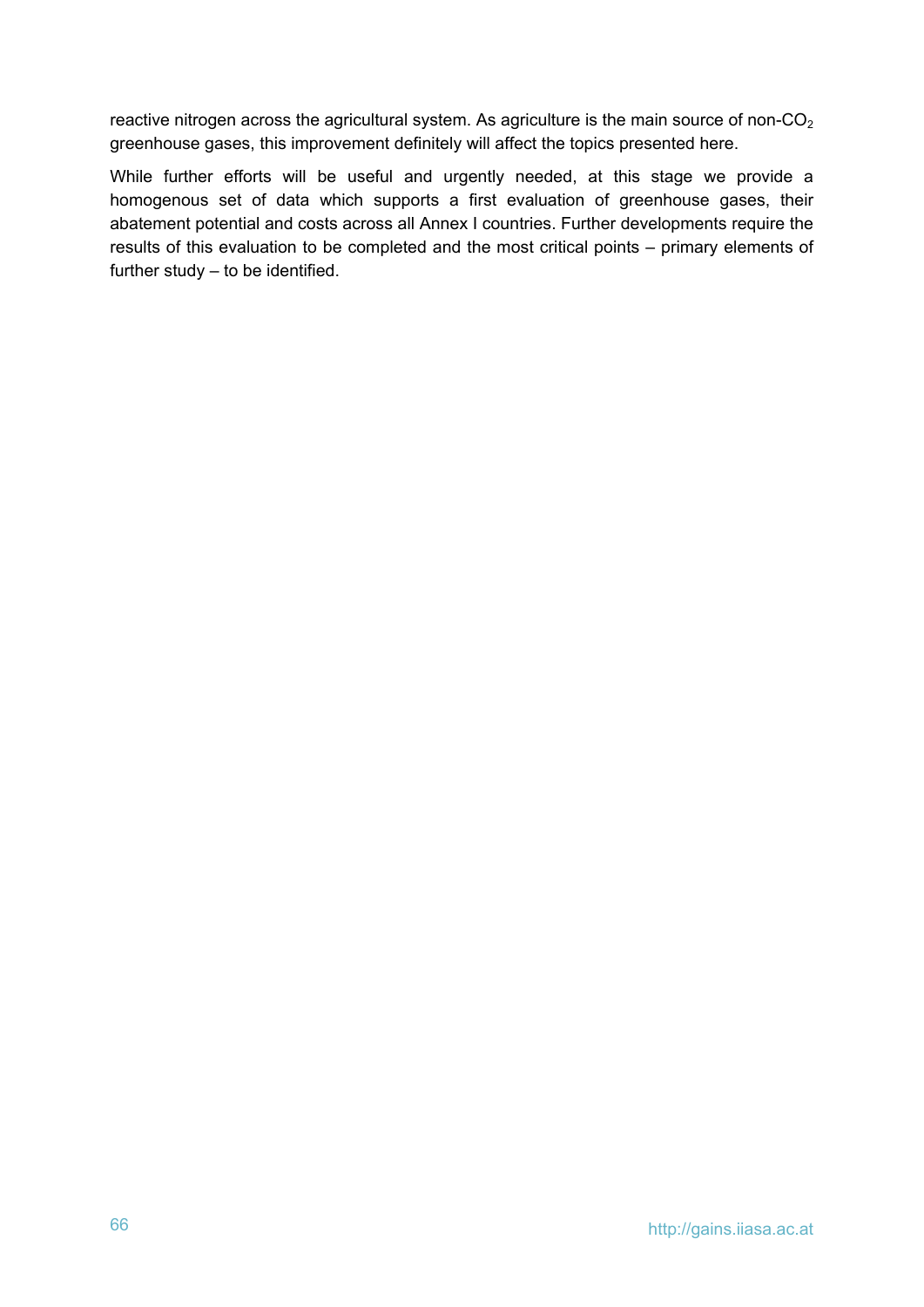# References

ADB (1998). ALGAS -Asia Least cost Greenhouse gas Abatement Strategy -People's Republic of China. Manila, the Philippines, Asia Development Bank, Global Environment Facility, United Nations Development Programme.

AEAT (1998). Options to Reduce Methane Emissions -A Report produced for DGXI, European Commission. UK, AEA Technology.

AEAT (2001). Economic Evaluation of Emission Reductions of Methane in the Waste Sector in the EU. UK, AEA Technology Environment.

AEAT (2003) Emissions and projections of HFCs, PFCs and SF6 for the UK and Constituent Countries, Draft Final Report prepared for the Department for Environment, Food and rural Affairs, ED50090 Draft F, AEA Technology, Culham (UK).

Amann, M., W. Asman, et al. (2007). NEC Scenario Analysis Report Nr. 4: Updated Baseline Projections for the Revision of the Emission Ceilings Directive of the European Union. Laxenburg, Austria, International Institute for Applied Systems Analysis (IIASA).

Amann, M., et al. (2008a). GAINS - potential and costs for greenhouse gas mitigation in Annex I countries. Methodology. Laxenburg, International Institute for Applied Systems Analysis.

Amann, M., L. Höglund Isaksson, W. Winiwarter, A. Tohka, F. Wagner, W. Schöpp, I. Bertok and C. Heyes (2008b). Emission scenarios for non-CO<sub>2</sub> greenhouse gases in the EU-27 -Mitigation potentials and costs in 2020. Laxenburg, International Institute for Applied Systems Analysis.

An, B. X., T. R. Preston, et al. (1997). "The introduction of low-cost polyethylene tube biodigesters on small scale farms in Vietnam." Livestock Research for Rural Development **9**(2).

Andersen, M. S. (2005). Effectiveness of urban wastewater treatment policies in selected countries: an EEA pilot study. EEA Report, European Environment Agency.

Barrett, C. B., C. M. Moser, et al. (2004). "Better Technology, better plots, or better farmers? Identifying changes in productivity and risk among Malagasy rice farmers." Anerican Journal of Agricultural Economics **86**(4): 869-888.

Bates, J. (2001). Economic Evaluation of Emission Reductions of Nitrous Oxide and Methane in Agriculture in the EU. Bottom-up Analysis. Culham, AEAT.

Boadi, D., C. Benchaar, et al. (2004). "Mitigation strategies to reduce enteric methane emissions from dairy cows: Update review." Canadian Journal of Animal Science **84**(3): 319- 335.

Bontoux, L. (1999). The incineration of waste in Europe: issues and perspectives - a report prepared by IPTS for the Committee for Environment, Public health and Consumer Protection of the European Parliament. Seville, Spain, Joint Research Centre.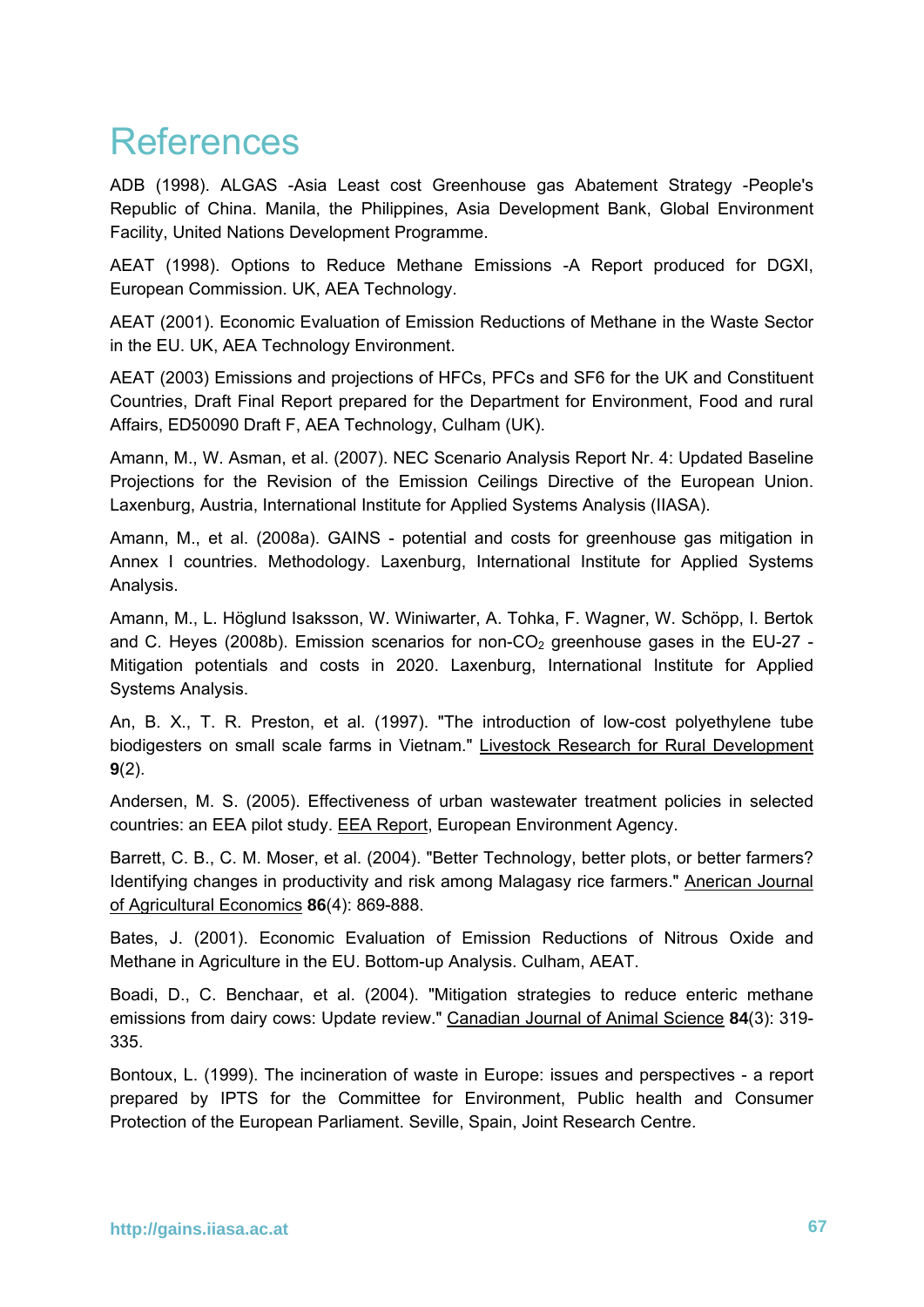Brink, C. (2003). Modelling cost-effectiveness of interrelated emission reduction strategies the case of agriculture in Europe. Wageningen, the Netherlands, Wageningen university.

Brink C., C. Kroeze, and Z. Klimont (2001), Ammonia abatement and its impact on emissions of nitrous oxide and methane in Europe – Part 1: method. Atmos. Environ., 35 (36), 6299- 6312.

Cedigaz (2001). Natural gas in the world in 2001. Rueil-Malmaison Cedex, France.

de Beer, J., D. Phylipsen, J. Bates (2001). Economic Evaluation of Carbon Dioxide and Nitrous Oxide Emission Reductions in Industry in the EU. Bottom-up Analysis. Final Report, ECOFYS, Utrecht, The Netherlands.

de Jager, D., K. Blok, M. Van Brummelen (1996), Cost-effectiveness of emission-reducing measures for nitrous oxide in the Netherlands. Report M704, ECOFYS, Utrecht, The **Netherlands** 

de Soete, G.G. (1993), Nitrous Oxide from Combustion and Industry: Chemistry, Emissions and Control. Paper for presentation at the International Workshop "Methane and Nitrous Oxide", 3-5 February 1993, Amersfoort – The Netherlands.

Delmas, R. (1994). "An overview of present knowledge on methane emission from biomass burning." Fertilizer Research **37**: 181-190.

Denier van der Gon, H. A., P. M. van Bodegom, et al. (2001). "Sulfate-containing amendments to reduce methane emissions from rice fields: mechanisms, effectiveness and costs." Mitigation and Adaptation Strategies for Global Change **6**: 71-89.

Devotta S., Asthana S., Joshi R. (2004) Challenges in recovery and recycling of refrigerants from Indian refrigeration and air-conditioning service sector, Atmospheric Environment, 38: 845-854.

EC (1999) Auto-Oil II Study. CEC, Brussels.

EC (2000) Regulation (EC)No 2037/2000 of the European Parliament and of the Council on substances that deplete the ozone layer 29.6.2000

EC (2003) Consultation paper: how to considerably reduce greenhouse gas emissions fue to mobile air conditioners. European Commission, DG Environment, February 2003, Brussels.

EC (2003b) European energy and transport: Trends to 2030. European Commission, KO-AC-02-001-EN-C, ISBN 92-894-4444-4, Luxembourg.

EC (2003c) Proposal for a regulation of the European Parliament and of the Council of certain fluorinated greenhouse gases. Commission of the European Communities, COM(2003)492, final.

ECCP (2003). Mitigation potential of Greenhouse Gases in the Agricultural Sector -Final Report by Working Group 7. A. Directorate-General. Brussels, European Commission.

Ministry of Energy (2003). Energy Strategy for Russia for the Period up to the year 2020, Russian Federation Ministry of Energy. **28 August 2003**.

EPA (2006). **Global Mitigation of Non-CO2 Greenhouse Gases. Report** EPA 430-R-06- 005, USEPA Office of Atmospheric Programs, Washington.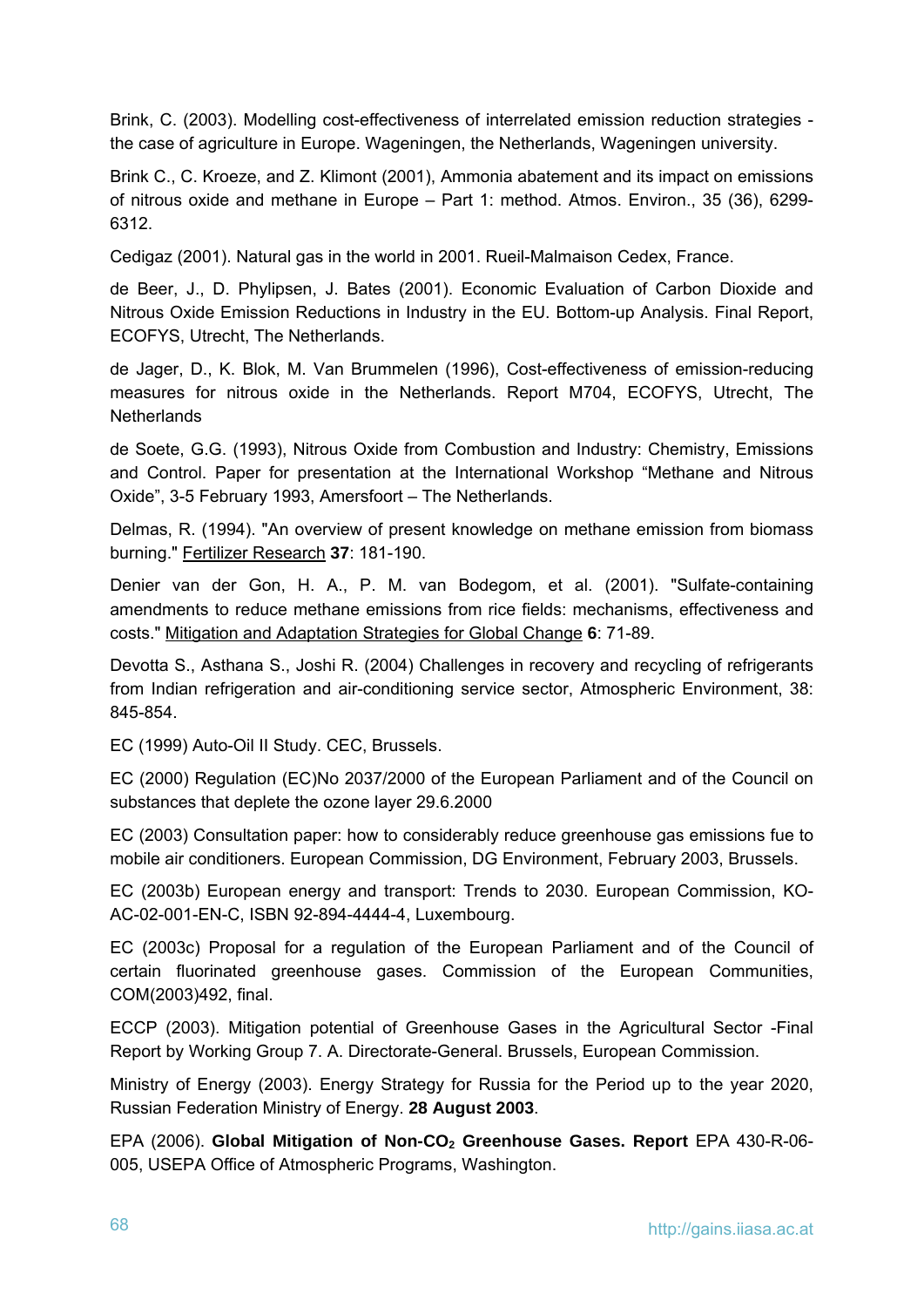EU (2002) Directive 2000/53/EC on end-of life vehicles, Official Journal L 269, 21/10/2000, p 0034-0043.

EU (2003) Directive 2002/96/EC on waste on electric and electronic equipment of 17 January 2003, Official Journal L37, 13/02/2003, p. 24-37.

European Communities (2001). Waste Management Options in Climate Change. Brussels, European Commission.

EUROSTAT (2001), EU Energy and Transport in Figures, Statistical pocketbook, European Commission, 195p, Belgium.

EUROSTAT (2003) Energy and transport in figures. Statistical pocketbook 2003, European Communities, Brussels.

EUROSTAT (2005). European Commission.

EUROSTAT (2008). European Commission.

FAO (2003). World Agriculture: towards 2015/2030. J. Bruinsma. Rome, FOOD AND AGRICULTURE ORGANIZATION OF THE UNITED NATIONS.

FAOSTAT (2008). FOOD AND AGRICULTURE ORGANIZATION OF THE UNITED NATIONS.

Farooq Iqbal, M., Y.-F. Cheng, et al. (2008). "Mitigation of ruminant methane production: current strategies, constraints and future options." World Journal of Microbiology and Biotechnology **24**: 2747-2755.

Ferrero, A. and N. V. Nguyen (2004). Constraints and opportunities for the sustainable development of rice-based production systems in Europe. FAO RICE CONFERENCE. Rome.

Freibauer, A. (2001), Biogenic Greenhouse Gas Emissions from Agriculture in Europe – Quantification and Mitigation. Ph.D. Thesis, Universität Hohenheim, Stuttgart, Germany.

Gale, J.J., P. Freund (2002), An assessment of the costs and global impact of nitrous oxide abatement measures. In: J. van Ham et al., Eds., Non-CO<sub>2</sub> Greenhouse Gases: Scientific Understanding, Control Options and Policy Aspects, pp. 463-468. Millipress, Rotterdam, The **Netherlands** 

Gerbens, S. (1998). Cost-effectiveness of methane emission reduction from enteric fermentation of cattle and buffalo. the Netherlands, Department of Agricultural, Environmental and Systems Technology, Agricultural University Wageningen.

Gibson, A.I. (2001), Mitigation Options for Greenhouse Gas Emissions from Agriculture. Ph.D. Thesis, Imperial College of Science, Technology and Medicine, University of London.

Groningen (2008). 60-industry database, Faculty of Economics, University of Groningen.

Harnisch, J, I. Sue Wing, H.D. Jacoby, R.G. Prinn (1998); Primary Aluminum Production: Climate Policy, Emissions and Costs; MIT-Joint Program on the Science andPolicy of Global Change Report Series, Report No. 44. 18p. (Revised version).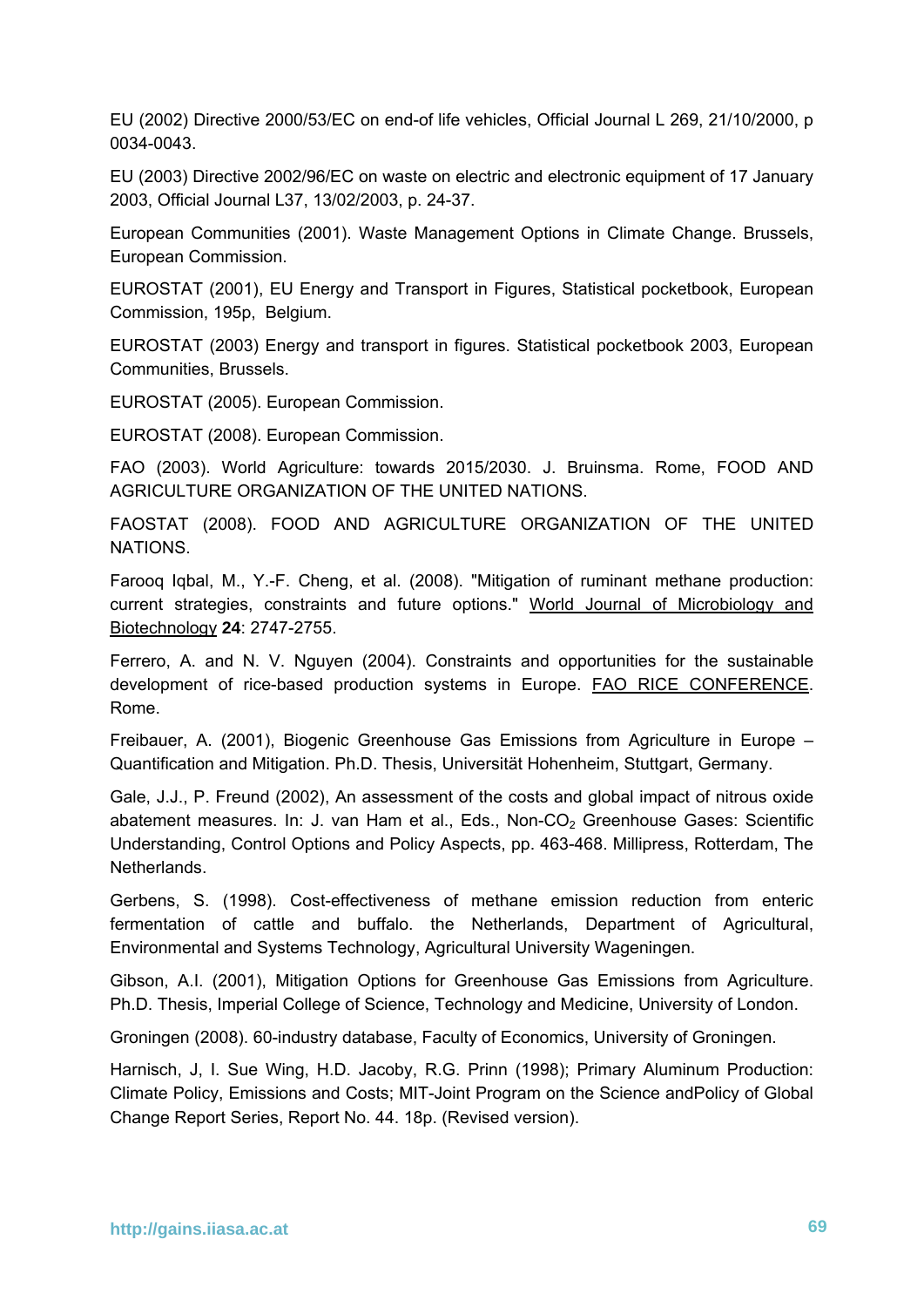Harnisch, J., and Hendriks, C., (2000) Economic Evaluation of Emission Reductions of HFCs, PFCs and SF6 in Europe, Special Report. Ecofys, Utrecht.

Harnisch, J. and Schwarz, W. (2003) Costs and the impact on emissions of potential regulatory framework for reducing emissions of hydrofluorocarbons, perfluorocarbons and sulphur hexafluoride (B4-3040/2002/336380/MAR/E1), Final Report, Ecofys and Oko-Recherche, Utrecht.

Heijnes, H., van Brummelen M., Blok K. (1999), Reduction of the emissions of HFC's, PFC's and SF6 in the European Union, Final Report, Ecofys, Utrecht.

Hendriks, C., D. de Jager, et al. (1998). Emission Reduction Potential and Costs for Methane and Nitrous Oxide in the EU-15. Utrecht, Ecofys.

Hendriks, C., D. de Jager, J. de Beer, M. v. Brummelen, K. Blok, M. Kerssemeeckers (2001). Economic Evaluation of Emission Reduction of Greenhouse Gases in the Energy Supply Sector in the EU. Bottom-up Analysis. Final Report, ECOFYS, Utrecht, The Netherlands

Hernandez-Sancho, F. and R. Sala-Garrido (2008). Cost modelling in waste water treatment processes: an empirical analysis for Spain. Dangerous Pollutants (Xenobiotics) in Urban Water Cycle. P. Hlavinek, O. Bonacci, J. Marsalek and I. Mahrikova, Springer.

Höglund-Isaksson L, R. Mechler (2005). The GAINS Model for Greenhouse Gases - Version 1.0: Methane (CH4). IIASA Interim Report IR-05-054, IIASA, Laxenburg.

Höglund-Isaksson, L. (2007). Waste and wastewater generation in Europe: implications for future CH<sub>4</sub> emissions. **IIASA Draft Interim Report.** Laxenburg, Austria, IIASA.

Houghton, T., L.G. Meira Filho, B. Lim, K. Tréanton, I. Mamaty, Y. Bonduki, D.J. Griggs and B.A. Callander (eds.)(1997a). Revised 1996 IPCC Guidelines for National Greenhouse Gas Inventories. Paris, IPCC/OECD/IEA.

IEA (2008). World Energy Outlook 2008.

IEA-Bioenergy (2007). "IEA-Bioenergy Task 37." Retrieved March 8, 2007, from http://www.iea-biogas.net/.

IMF (2006). "International Financial Statistics." Retrieved September, 2006.

IPCC (2000), Good Practice Guidance and Uncertainty Management in National Greenhouse Gas Inventories. J. Penman et al., eds. IPCC National Greenhouse Gas Inventories Programme, Institute for Global Environmental Strategies, Kanagawa, Japan.

IPCC (2006). 2006 IPCC Guidelines for National Greenhouse Gas Inventories. L. B. S. Eggleston, K. Miwa, T. Ngara, K. Tanabe. IGES, Japan, Intergovernmental Panel on Climate Change.

IPPC (2001). Reference Document on Best Available Techniques in the Pulp and Paper Industry. Brussels, Integrated Pollution Prevention and Control (IPPC), European Commission.

IRRI (2007) Rice around the World.

Jimenez, J.L., J.B. McManus, J.H. Shorter, D.D. Nelson, M.S. Zahniser, M. Koplow, G.J. McRae, C.E. Kolb (2000), Cross road and mobile tunable infrared laser measurements of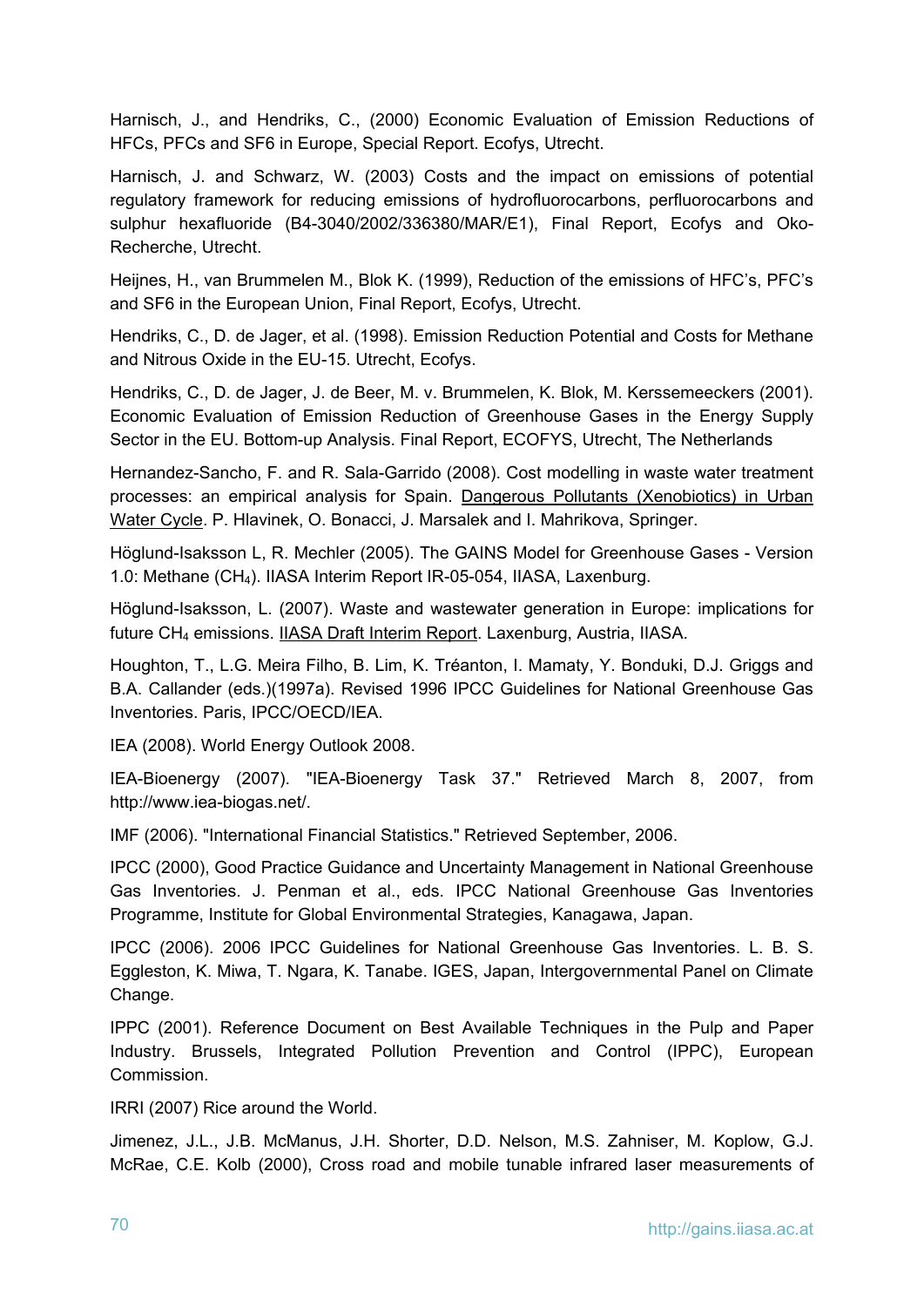nitrous oxide emissions from motor vehicles. Chemosphere – Global Change Science 2, 397-412.

Johansson, L. S., B. Leckner, et al. (2004). "Emission characteristics of modern and old-type residential boilers fired with wood logs and wood pellets." Atmospheric Pollution **38**: 4183- 4195.

Jyrkkonen M. (2004), Suora kaytto kuljetusjaahdytyksessa (Direct use in refrigerated transport), presentation in seminar: Hiilidioksidi jaahdytyslaitoksissa ( $CO<sub>2</sub>$  in refrigeration units), 10.2.2004. Helsinki, Finland.

Kaapola, E. (1989) Pienkylmalaitoksen kayttajaopas (Guide for using refrigerator devices). Kylmatuki, Helsinki. (in Finnish).

Kjällstrand, J. and M. Olsson (2004). "Chimney emissions from small-scale burning of pellets and fuelwood -examples referring to different combustion appliances." Biomass&Bioenergy **27**: 557-561.

Klimont, Z. and C. Brink (2003). The RAINS model update of the ammonia module and introduction of agricultural greenhouse gases -Final report to the Royal Ministry of the Environment, Norway. Laxenburg, Austria, International Institute for Applied Systems Analysis.

Kuiper, J. (2001), High Temperature Catalytic Reduction Of Nitrous Oxide Emission From Nitric Acid Production Plants. NOVEM PROJECT NUMBER 375001/0080. CE Ref. J-4586- 02 Continental Engineering BV, Amsterdam.

Lettinga, G. (1995). "Anaerobic digestion and wastewater treatment systems." Antonie van Leeuwenhoek, International Journal of General and Molecular Microbiology **67**(1): 3-28.

Maljanen, M., J. Hytönen, P. Mäkiranta, J. Laine, P. Martikainen (2004), Does Afforestation Lower N<sub>2</sub>O Emissions from Organic (Histosols) Agricultural Soils? In: Achim Weiske (ed.) Proceedings of the International Conference Greenhouse Gas Emissions from Agriculture Mitigation Options and Strategies, February 10 –12, 2004, Leipzig, Germany, pp. 331-2. Institute for Energy and Environment, Leipzig.

Nakata, Y., T.Goto, Y. Niimi, S. Morita (1999), Cost analysis of xenon anesthesia: a comparison with nitrous oxide-isoflurane and nitrous oxide-sevoflurane anesthesia. Journal of Clinical Anesthesia 11(6), 477-481.

Oinonen T. and Soimakallio S. (2001) HFC- ja PFC- yhdisteiden sekä SF6:n päästöjen tekniset vähentämiskeinot ja niiden kustannukset Suomessa (HFC and PFC compounds and SF6 emission reduction options and costs in Finland), VTT tiedotteita 2099 (in Finnish).

Olsson, M. and J. Kjällstrand (2006). "Low emissions from wood burning in an ecolabelled residential boiler." Atmospheric Environment **40**: 1148-1158.

Pedersen P. (1998). Substitutes for Potent Greenhouse Gases (HFCs, PFCs and SF6), Danish Technological Institute, Denmark.

Peek, K. (2004) Personal communication. June 24th, RIVM, Bilthoven.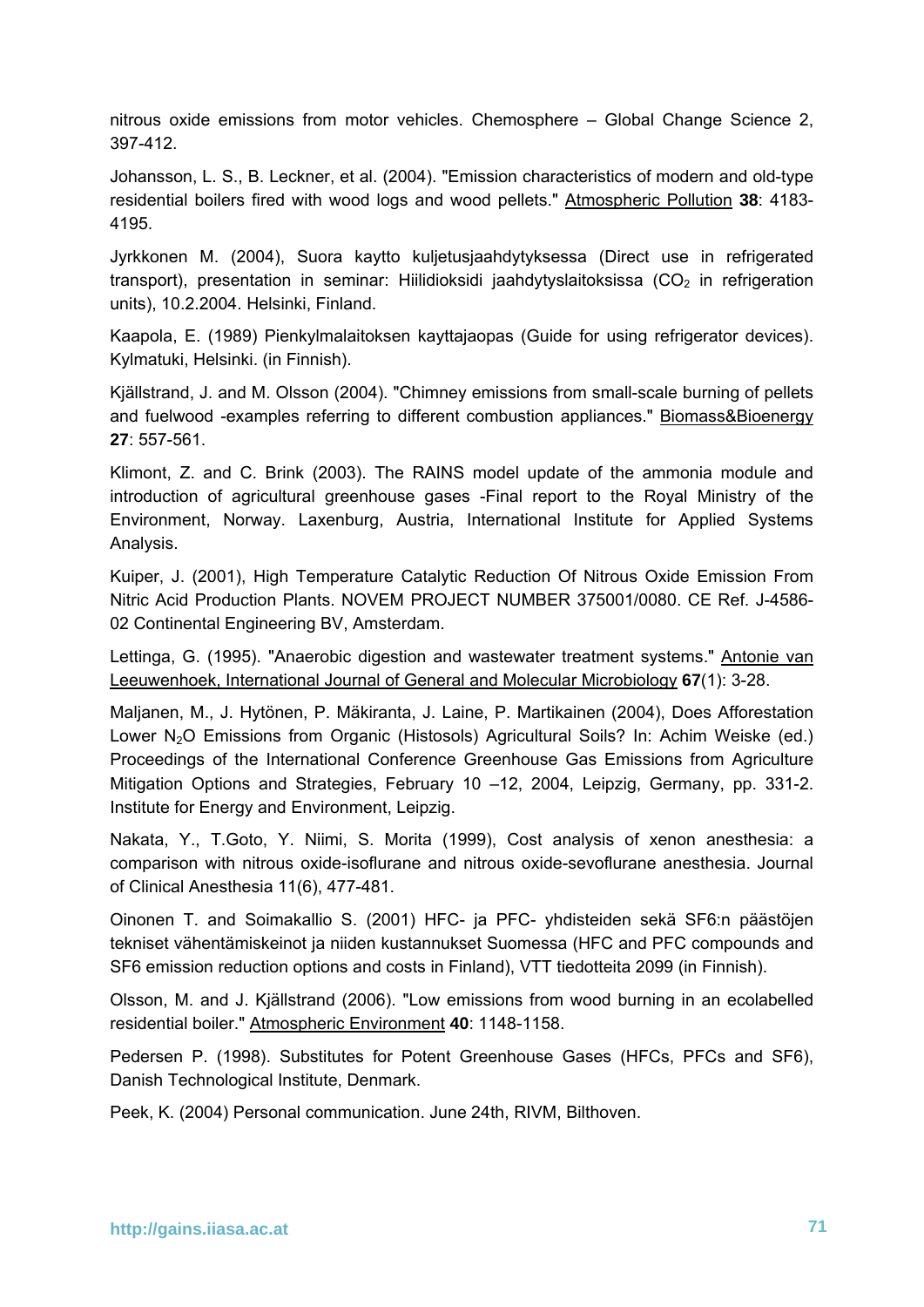Persson, M. (2003). Utvärdering av uppgraderingstekniker för biogas (in English: Evaluation of upgrading technologies for biogas). Rapport SGC. Malmö, Sweden, Svenskt gastekniskt center (Swedish Centre for Gas Technologies). **142**.

Poulsen T. (2001) Ozone depleting substances and the greenhouse gases HFCs, PFCs and SF6, Danish consumption and emissions 2001, Danish Environmental Protection Agency, Copenhagen Denmark.

RICARDO (2003), Emissions technology survey. Unpublished report RD03/162101.3, RICARDO plc, Leamington Spa, Warwickshire, UK.

Sakai, S.-i. (1997). "Municipal solid waste management in Japan." Waste management **16**(5/6): 395-405.

Schaefer, D.O. Bartos, S., Blackman, J. 2002, Estimating SF6 Emissions from Electrical Equipment and Magnesium Production and Processing in the U.S., In: van Ham J., A. Baede, R. Guicherit and J Williams-Jacobse (eds.) Non-CO<sub>2</sub> Greenhouse Gases: Scientific Understanding, control options and policy aspects.Millpress, Rotterdam. p.207-212,.

Schwarz W. (2001) Emission of Refrigerant R-134a from Mobile Air-Conditioning Systems, Annual Rate of Emission from Passenger-Car Air-Conditioning Systems up to Seven Years Old. Study conducted for the German Federal Environment Office, 51p.

Schwarz W. and A. Leisewitz (1999) Emissions and Reduction Potentials of Hydrofluorocarbons, Perfluorocarbons and Sulphur Hexafluoride in Germany. Report for the German Federal Environmental Agency (Umweltbundesamt, UBA, Berlin).

Schwarz W. and Harnisch J, (2003) Establishing the Leakage Rates of Mobile Air Conditioners, Final report prepared for the European Commission.

SEA (2007). Produktion och användning av biogas år 2005 (in English: production and use of biogas in year 2005). Stockholm, Swedish Environment Agency

Spakman, J., M.M.J. van Loon, R.J.K. van der Auweraert, D.J. Gielen, J.G.J. Olivier, E.A. Zonneveld (2003). Method for calculating greenhouse gas emissions. Environmental monitor No. 37b, March 2003: electronic update of No. 37. VROM, The Hague; available at http://www.greenhousegases.nl.

SPP (2007). "Slovak Gas Works Annual Report 2002-2006."

TAG (2007). "Nominal, Committed, Available and Used Transportation Capacities." Retrieved July 2007, from http://www.taggmbh.at/allsite\_prod1/ContentView/3/FrontEnd.

Tanskanen, J.-H. (2000). "Strategic planning of municipal solid waste management." Resources, conservation and recycling **30**: 111-133.

Taylor L. E. Hillier J. A., Mills A. J. White R., Naden J., Bartlett E. L. (2003) World Mineral Statistics 1997-2001 Europe, Production, Exports, Imports, British Geological Survey, Keyworth (UK).

Tohka, A. (2005). The GAINS Model for Greenhouse Gases - Version 1.0: HFC, PFC and SF<sub>6</sub>. IIASA Interim Report IR-05-056, IIASA, Laxenburg.